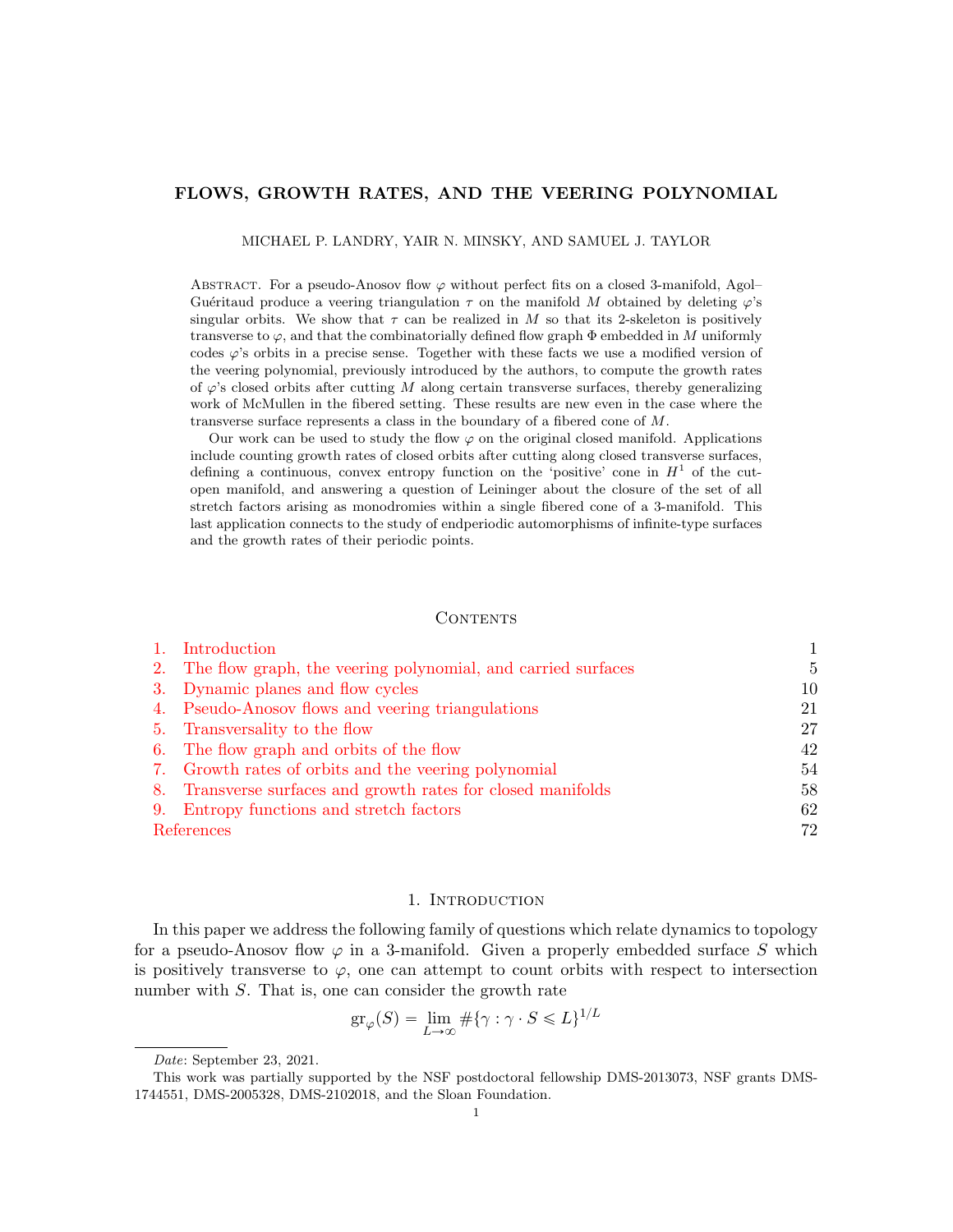where  $\gamma$  varies over closed orbits of  $\varphi$ . If S is a cross section of  $\varphi$  (that is, S intersects every flow line) then  $\varphi$  is the suspension flow of a fibration with fiber S, and  $\text{gr}_{\varphi}(S)$  is the Teichmüller dilatation of the monodromy map (its logarithm is the entropy). If S is not a cross section then this growth rate is  $\infty$ , but we can interrogate the finer structure of  $\varphi$  by considering  $\varphi|S$ , the flow restricted to the complement of S. Growth rates of closed orbits in  $\varphi|S$  can be counted with respect to their intersection with transverse surfaces in the complement of  $S$ , or more generally with respect to cohomology classes positive on the closed orbits of  $\varphi|S$ .

Our main tool for studying these questions is the *veering triangulation* of Agol-Guéritaud, which is a canonical ideal triangulation associated to a pseudo-Anosov flow without perfect fits (see [Section 4](#page-20-0) for details on this condition and the Agol-Guéritaud construction). In previous work [\[LMT20\]](#page-72-0) we associated to such a triangulation an invariant called the veering polynomial, and a transverse graph called the flow graph. In this paper we will show that the triangulation parameterizes transverse surfaces, the flow graph gives an explicit coding for the flow, and the polynomial computes the growth rates.

In the case of a fibered manifold with pseudo-Anosov monodromy, the veering polynomial recovers McMullen's Teichmüller polynomial, and the growth rates correspond to Teichmüller dilatations in the fibered cone of Thurston's norm on homology. But even in this case we obtain some new information on the behavior of these dilatations – see [Theorem E](#page-3-0) below.

What arises from this, we hope, is evidence that the veering triangulation is an effective combinatorial tool for studying pseudo-Anosov flows, providing as it does an explicit coding which is sensitive simultaneously to the dynamics of the flow and the topology of the 3manifold.

1.1. Growth rates. To summarize our results we introduce the terminology in more detail. Let  $\overline{M}$  be a closed oriented 3-manifold and let  $\varphi$  be a pseudo-Anosov flow on  $\overline{M}$  without perfect fits (see [Section 4\)](#page-20-0). Let M denote  $\overline{M}$  minus the singular orbits of  $\varphi$ . Let  $\tau$  be the veering triangulation of M dual to  $\varphi$  furnished by the Agol–Guéritaud construction [\(Theorem 4.7\)](#page-26-1).

The 2-skeleton  $\tau^{(2)}$  has the structure of an oriented branched surface and we can consider surfaces S carried by it. For such a surface let M|S denote M cut along S, and let  $\varphi|S$ denote the restricted flow in  $M|S$ , which is a *semiflow* in the sense of Fenley–Mosher [\[FM01\]](#page-71-1). Assume for simplicity that  $S$ , and hence  $M|S$ , is connected.

Let  $\mathcal{O}_{\varphi}$  denote the closed orbits of  $\varphi$  and  $\mathcal{O}_{\varphi}|S$  those closed orbits that avoid S. We say that a cohomology class  $\xi \in H^1(M|S)$  is **positive** if it is positive on orbits in  $\mathcal{O}_{\varphi}|S$  as well as on certain peripheral "prong curves" corresponding to the removed singular orbits (see [Section 7](#page-53-0) for details).

The veering polynomial  $V<sub>\tau</sub>$  previously defined in [\[LMT20\]](#page-72-0) is an element of the group ring  $\mathbb{Z}[H_1(M;\mathbb{Z})/\text{torsion}]$ . We will define an adapted polynomial  $V_{\varphi|S}$  in  $\mathbb{Z}[H_1(M|S;\mathbb{Z})/\text{torsion}],$ essentially obtained by deleting certain terms from  $V_{\tau}$  (see [Section 7.4\)](#page-56-0). A positive class  $\xi \in H^1(M|S)$  gives rise to a specialization  $V_{\alpha}^{\xi}$  $\mathcal{L}^{\xi}_{\varphi|S}(u)$  in the sense of McMullen (see [Section 2.3\)](#page-7-0), which is a single variable polynomial-like expression. Our main theorem about growth rates is the following.

<span id="page-1-1"></span>**Theorem A** (Growth rates of closed orbits). Let S be a connected surface carried by  $\tau^{(2)}$ . Then for any positive class  $\xi \in H^1(M|S)$ , the growth rate

<span id="page-1-0"></span>(1.1) 
$$
\operatorname{gr}_{\varphi|S}(\xi) = \lim_{L \to \infty} \# \{ \gamma \in \mathcal{O}_{\varphi}|S : \xi(\gamma) \leq L \}^{\frac{1}{L}}
$$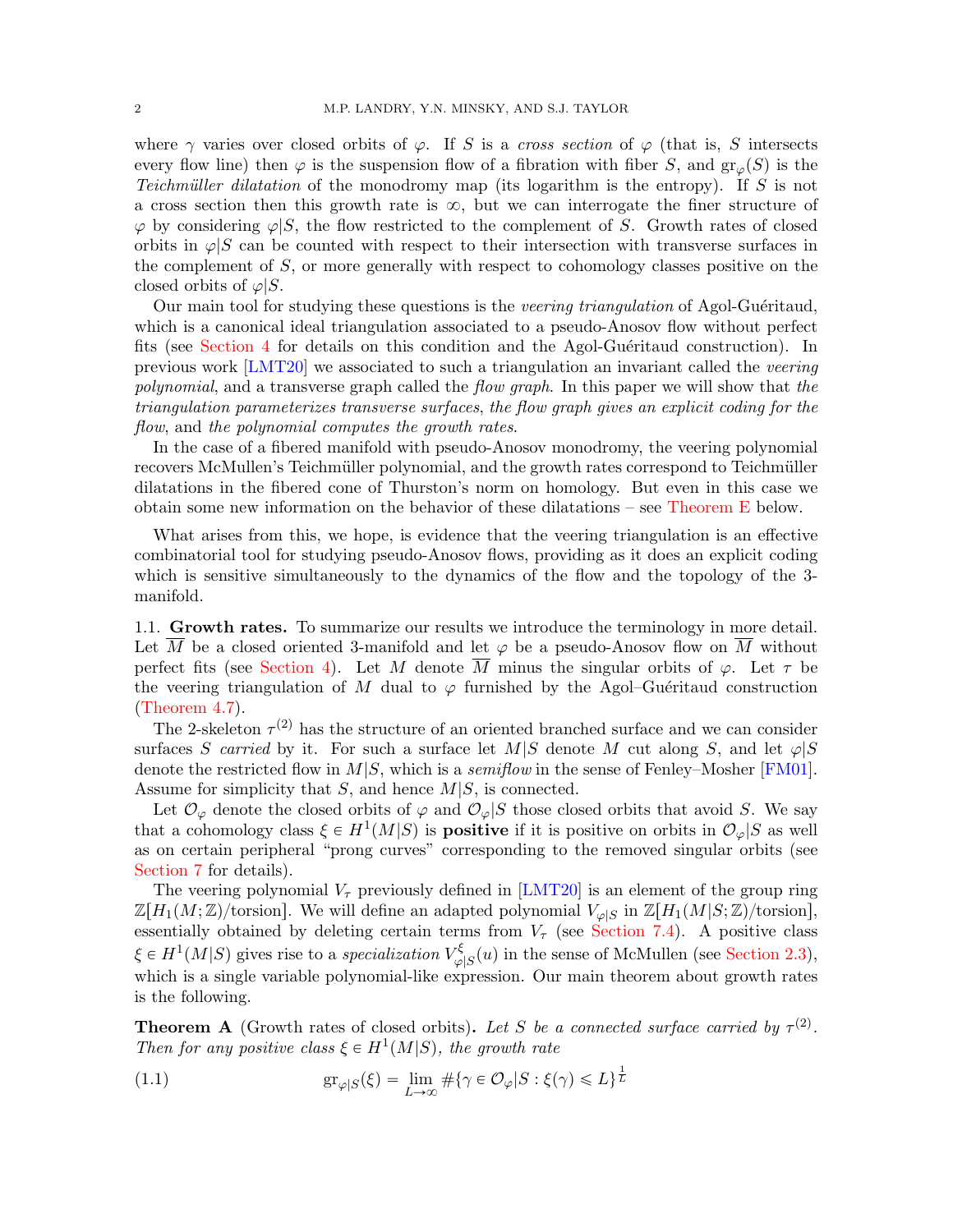exists and is equal to the reciprocal of the smallest positive root of the specialization  $V_{\alpha}^{\xi}$  $\frac{\kappa}{\varphi|S}(u)$ of the veering polynomial at  $\xi$ .

Moreover,  $\operatorname{gr}_{\varphi|S}(\xi) > 1$  if and only if there are infinitely many closed primitive orbits of  $\varphi$ that miss S.

See [Theorem 7.2](#page-54-0) for the general statement, in particular allowing disconnected S.

Let  $C^+$  be the cone in  $H^1(M|S)$  consisting of positive classes. The associated **entropy** function is

$$
\begin{aligned} \mathrm{ent}_{\varphi|S} &:\mathcal{C}^+ \to [0,\infty) \\ &\xi \mapsto \mathrm{log}\big(\mathrm{gr}_{\varphi|S}(\xi)\big), \end{aligned}
$$

where  $gr_{\varphi|S}$  is given by [Equation \(1.1\).](#page-1-0) The following result, which is a combination of [Theorem 9.1](#page-61-1) and [Theorem 9.3,](#page-62-0) establishes the essential properties of the entropy function on the cone of positive classes. In [Section 9.1,](#page-61-2) we define what it means for the restricted semiflow to be *essentially transitive* and refer the reader there for details.

<span id="page-2-0"></span>**Theorem B** (Entropy). The entropy function  $ent_{\varphi|S} : C^+ \longrightarrow [0, \infty)$  is continuous, convex, and homogeneous of degree  $-1$ .

Moreover, if the semiflow  $\varphi|S$  is essentially transitive, then ent<sub> $\varphi|S$ </sub> is real analytic, strictly convex, and blows up at the boundary of  $C^+$ .

Throughout this discussion, we have focused on the manifold  $M$ . However, much of this theory extends to study transverse surfaces in the original closed manifold  $\overline{M}$ . See, for example, [Theorem 8.1](#page-58-0) which is an analogue of [Theorem A](#page-1-1) for transverse surfaces in M.

1.2. Transversality and coding. Theorems [A](#page-1-1) and [B](#page-2-0) rely on the following results which connect the flow to the combinatorial structure of  $\tau$  and its flow graph.

<span id="page-2-1"></span>**Theorem C** (Transversality). The veering triangulation  $\tau$  dual to  $\varphi$  can be realized in M so that the cooriented branched surface  $\tau^{(2)}$  is positively transverse to the flow lines of  $\varphi$ .

While this transversality is automatic in the setting of a suspension flow, the general case requires a surprisingly delicate argument. For a more detailed statement and outline of the proof, see [Section 5.](#page-26-0)

One important takeaway from [Theorem C](#page-2-1) is that surfaces that are carried by  $\tau^{(2)}$ , which are often in plentiful supply, are automatically transverse to the flow  $\varphi$ . For example, by [Theorem 2.2,](#page-9-1) any class in  $H^1(M)$  that is nonnegative on closed positive transversals of  $\tau^{(2)}$ is represented by a surface carried by  $\tau^{(2)}$  and such classes form the entire cone over a face of the Thurston norm ball.

In [\[LMT20\]](#page-72-0), we used the combinatorial structure of  $\tau$  to define a directed graph  $\Phi$ , called the flow graph of  $\tau$ , and an embedding  $\iota: \Phi \to M$  which maps edges of  $\Phi$  to arcs that are positively transverse to  $\tau^{(2)}$ . The next result (which is a summary of facts stated in [Theorem 6.1](#page-41-1) and [Proposition 6.12\)](#page-50-0) justifies the name flow graph by establishing that  $\Phi$  codes the orbits of  $\varphi$ .

<span id="page-2-2"></span>**Theorem D** (Coding  $\varphi$  with  $\Phi$ ). The map  $\iota: \Phi \to M$  establishes a correspondence between directed lines in  $\Phi$  and flow lines in  $\overline{M}$ , which is surjective and uniformly bounded-to-one.

Restricting this correspondence to closed directed cycles, we get a one-to-one correspondence with the exception of finitely many orbits and their positive multiples.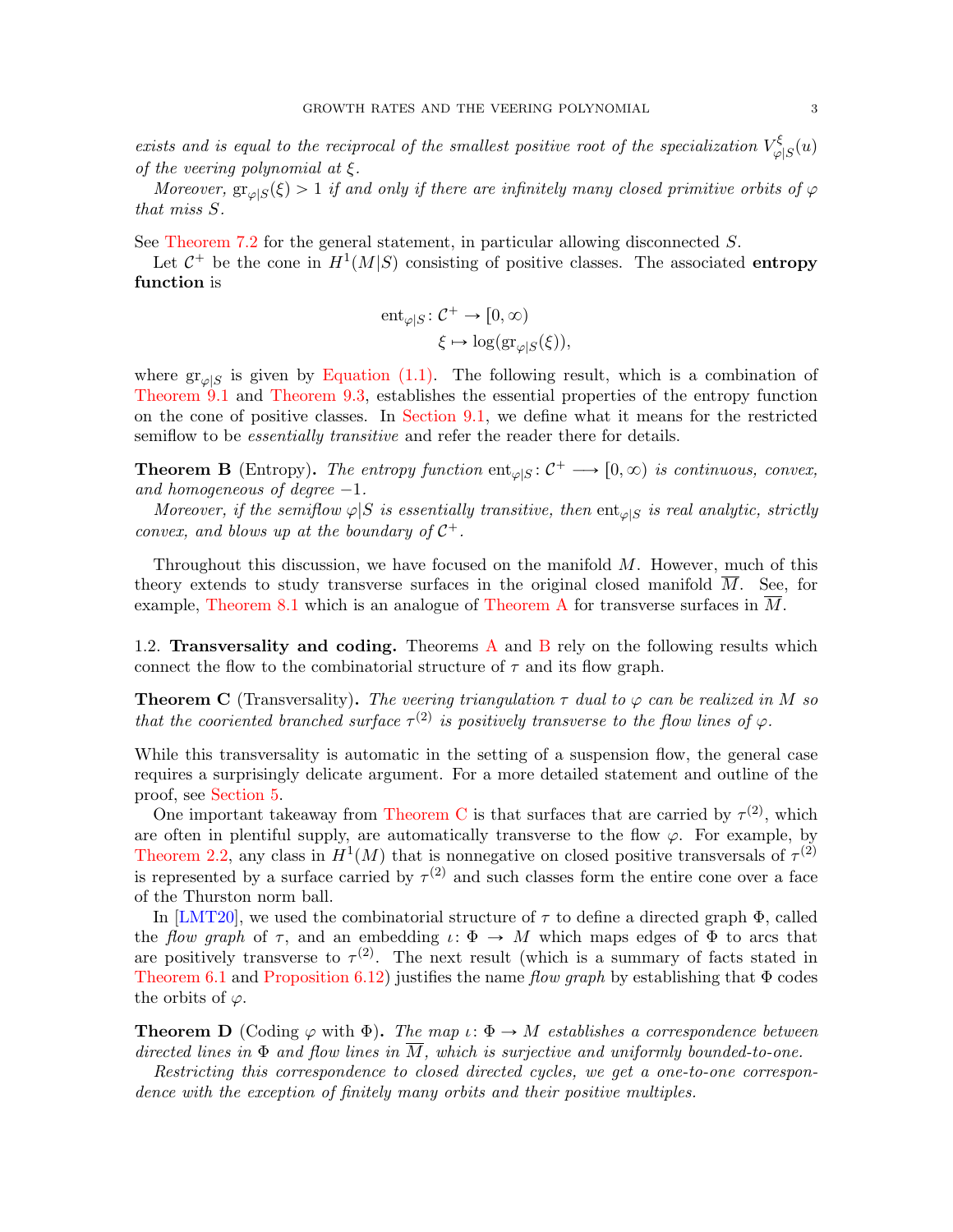In fact, we can say far more about the correspondence between closed directed cycles of Φ and closed orbits of  $\varphi$ . See [Theorem 6.1](#page-41-1) for the detailed statement. The upshot is that the explicit coding of the flow  $\varphi$  by the flow graph  $\Phi$  allows us to address Theorems [A](#page-1-1) and [B](#page-2-0) using tools from the study of growth rates of directed cycles of graphs, as in McMullen's work on the clique polynomial [\[McM15\]](#page-72-1).

1.3. Fibered faces and stretch factors. Let us recall some of the theory developed for fibered manifolds by Thurston [\[Thu86\]](#page-72-2), Fried [\[Fri79,](#page-71-2) [Fri82b\]](#page-71-3), and McMullen [\[McM00\]](#page-72-3), which motivates most of our results.

Thurston defined a norm on the vector space  $H^1(\overline{M};\mathbb{R})$  of a 3-manifold whose unit ball B is a polyhedron, and which organizes the fibrations of  $\overline{M}$  over the circle in the following sense: Any integral class  $\alpha \in H^1(\overline{M}; \mathbb{Z})$  which is Poincaré dual to the fiber of a fibration must appear in the cone  $\mathbb{R}_+$ **F** on an open top-dimensional face **F** of B, and moreover all other integral points of this cone correspond to fibers as well (hence  $\bf{F}$  is called a *fibered face*, and  $\alpha$  a fibered class).

Further, the suspension flows associated to the various fibers in the cone  $\mathbb{R}_+$ **F** agree, up to isotopy and reparemeterization, and so we identify them with a single *circular* flow  $\varphi$ . Here a flow is circular if it admits a cross section and so is up to reparameterization a suspension flow.

The orbit growth rate  $gr_{\varphi}(\alpha)$  defined above, can also be interpreted as the stretch factor, or Teichmüller dilatation, of the return map of the flow to a fiber associated to  $\alpha$ . Its logarithm, the entropy of the return map, extends to a function  $h_{\varphi} : \mathbb{R}_+$ int $(\mathbf{F}) \to (0, \infty)$  that is continuous, convex, and blows up at the boundary of  $\mathbb{R}_+$  [\[Fri82a,](#page-71-4) Theorem E]. McMullen extends Fried's result by showing that  $h_{\varphi}$  is additionally real analytic and strictly convex [\[McM00,](#page-72-3) Corollary 5.4]. To do so, he introduced a new polynomial invariant, called the Teichmüller polynomial, which both packages growth rates of the flow and detects the fibered cone  $\mathbb{R}_+$ **F** in a precise sense. Since McMullen's work, the Teichmüller polynomial has become a central tool in the study of these stretch factors; see e.g. [\[LM13,](#page-72-4) [Hir10,](#page-71-5) [KKT13,](#page-71-6) [Sun15\]](#page-72-5).

The veering polynomial is a direct generalization of the Teichmüller polynomial, with [Theorem A](#page-1-1) extending McMullen's theorem on growth rates and [Theorem B](#page-2-0) extending the theorem on the properties of  $h_{\varphi}$ .

Now suppose  $\xi$  is a fibered class, while S is a surface transverse to  $\varphi$  which is not a fiber. Then  $\xi$  pulls back to a positive class in  $H^1(M|S)$  in the sense of [Theorem A,](#page-1-1) and  $gr_{\varphi|S}(\xi)$  can be interpreted as both the growth rate with respect to  $\xi$  of closed orbits of  $\varphi$ that miss  $S$  [\(Corollary 9.8\)](#page-67-0) as well as the stretch factor of an endperiodic homeomorphism of the infinite type surface obtained by 'spinning' the fiber representatives of  $\xi$  around S [\(Remark 9.9\)](#page-67-1). In fact, these quantities all arise as accumulation points of the set of stretch factors of pseudo-Anosov return maps to fibers in  $\mathbb{R}_+$ **F**.

To be more precise, let  $\Lambda_F \subset [1, \infty)$  be the set of stretch factors of monodromies associated to fibers in  $\mathbb{R}_+$ **F** and let  $\overline{\Lambda}_F$  be its closure. Denote by  $\overline{\Lambda}'_F$  its derived set (i.e. set of limit points) and set  $\overline{\Lambda}_{\mathbf{F}}^{n+1} = (\overline{\Lambda}_{\mathbf{F}}^{n})'$ . The following theorem answers a question of Chris Leininger (see [Question 1\)](#page-67-2):

<span id="page-3-0"></span>**Theorem E** (Stretch factors and fibered cones). The stretch factor set  $\overline{\Lambda}_{\mathbf{F}}$  is compact, wellordered under  $\geq$ , and  $\overline{\Lambda}_{\mathbf{F}}^n = \{1\}$  for some  $1 \leq n \leq \dim(H^1(M;\mathbb{R}))$ .

A more detailed statement can be found in [Theorem 9.10,](#page-68-0) including the relation between limit points of  $\Lambda_{\mathbf{F}}$  and growth rates of the form  $gr_{\varphi|S}(\xi)$ .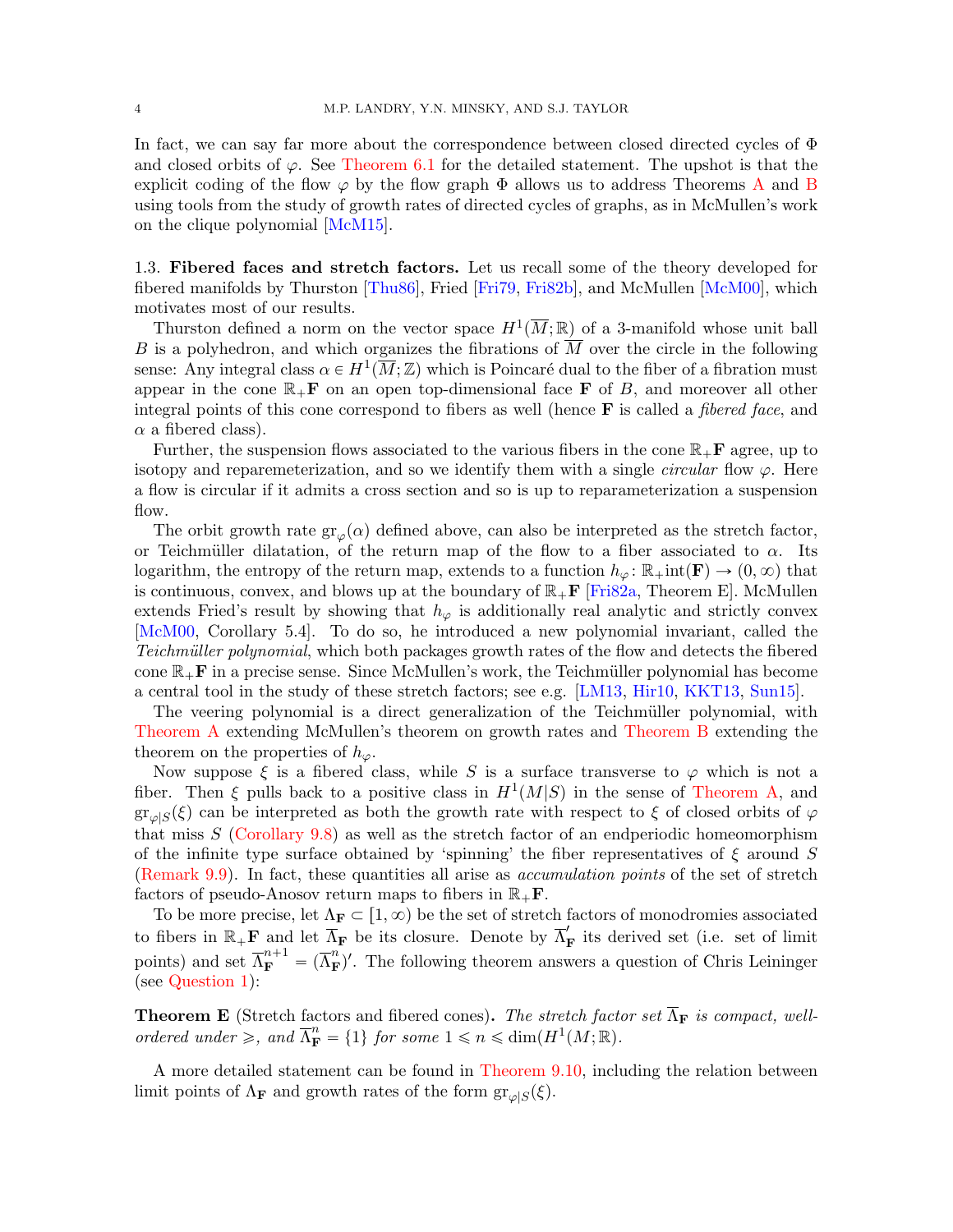1.4. Connections to previous and ongoing work. Although Agol and Guéritaud's construction of a veering triangulation from a pseudo-Anosov flow without perfect fits is unpublished, there are many established connections between veering triangulations and the topology, geometry, and dynamics of their underlying manifolds. These include links to pseudo-Anosov stretch factors [\[Ago11\]](#page-71-7), angle structures [\[HRST11,](#page-71-8) [FG13\]](#page-71-9), hyperbolic geometry  $[Gu\acute{e}16, HIS16, FTW20]$  $[Gu\acute{e}16, HIS16, FTW20]$  $[Gu\acute{e}16, HIS16, FTW20]$  $[Gu\acute{e}16, HIS16, FTW20]$ , and the curve complex  $[MT17, Str18]$  $[MT17, Str18]$ .

More relevant to this paper is the work of Landry [\[Lan18,](#page-71-13) [Lan19,](#page-71-14) [Lan20\]](#page-72-8) which studies the surfaces carried by the underlying 2-skeleton of the veering triangulation. This connects to our previous work  $[LMT20]$  introducing the veering polynomial, relating it to the Teichmüller polynomial, and laying the combinatorial groundwork for what is done here (although we emphasize that this paper can be read independently of the previous). Also, Parlak has recently introduced and implemented algorithms to compute the veering polynomial and its relatives [\[Par20\]](#page-72-9) and demonstrated a connection with the Alexander polynomial [\[Par21\]](#page-72-10), thereby generalizing work of McMullen on the Teichmüller polynomial [\[McM00\]](#page-72-3).

Finally, the Agol–Guéritaud construction is expected to be reversible in the sense that a veering triangulation should determine a pseudo-Anosov flow and the process of going from one to the other should be inverse operations. Proving this statement is an ongoing program of Schleimer–Segerman, the first part of which is [\[SS19\]](#page-72-11) where from a veering triangulation a combinatorial 'flow space' is reconstructed. There is also forthcoming work of Agol–Tsang [\[AT21\]](#page-71-15) which produces a pseudo-Anosov flow from a veering triangulation, but without the claim that it is canonical or that it recovers the original flow if the veering triangulation was produced by the Agol–Guéritaud construction.

1.5. Outline of paper. In [Section 2](#page-4-0) we review essential properties of veering triangulations as well as some basic structure we introduced in [\[LMT20\]](#page-72-0). This is followed by [Section 3](#page-9-0) which lays out one of our primary combinatorial tools, which we call *dynamic planes*.

Background on pseudo-Anosovs flows and the construction of Agol–Guéritaud, which builds the dual veering triangulation, is presented in [Section 4.](#page-20-0) In [Section 5](#page-26-0) we prove [Theo](#page-2-1)[rem C](#page-2-1) that the veering triangulation can be realized positively transverse to  $\varphi$ , and [Section 6](#page-41-0) uses this transversality to prove [Theorem D](#page-2-2) that the flow graph codes  $\varphi$ 's orbits. [Theorem A](#page-1-1) is then a consequence of these results along with connection between dynamic planes and  $\varphi$ 's flow space, as established in [Section 7.](#page-53-0)

In [Section 8,](#page-57-0) we prove a version of [Theorem A](#page-1-1) that covers the case of closed surfaces transverse to the flow  $\varphi$  on the *closed* manifold  $\overline{M}$ . In this section the veering triangulation only appears as a tool in the proof. Finally, in [Section 9](#page-61-0) we give several applications of our main theorems. These include [Theorem B](#page-2-0) and [Theorem E.](#page-3-0)

Acknowledgements. We thank Chris Leininger for illuminating discussions on the topic and for asking [Question 1,](#page-67-2) Amie Wilkinson for helpful remarks related to [Section 5.5,](#page-39-0) and Chi Cheuk Tsang for comments on an earlier draft.

## 2. The flow graph, the veering polynomial, and carried surfaces

<span id="page-4-0"></span>Here we record some required background and summarize results from our previous work [\[LMT20\]](#page-72-0). Background on pseudo-Anosov flows will be deferred until [Section 4.](#page-20-0)

2.1. Veering triangulations. A veering triangulation of a 3-manifold  $M$  is a taut ideal triangulation together with a coherent assigment of veers to its edges. We begin by explaining each of these terms.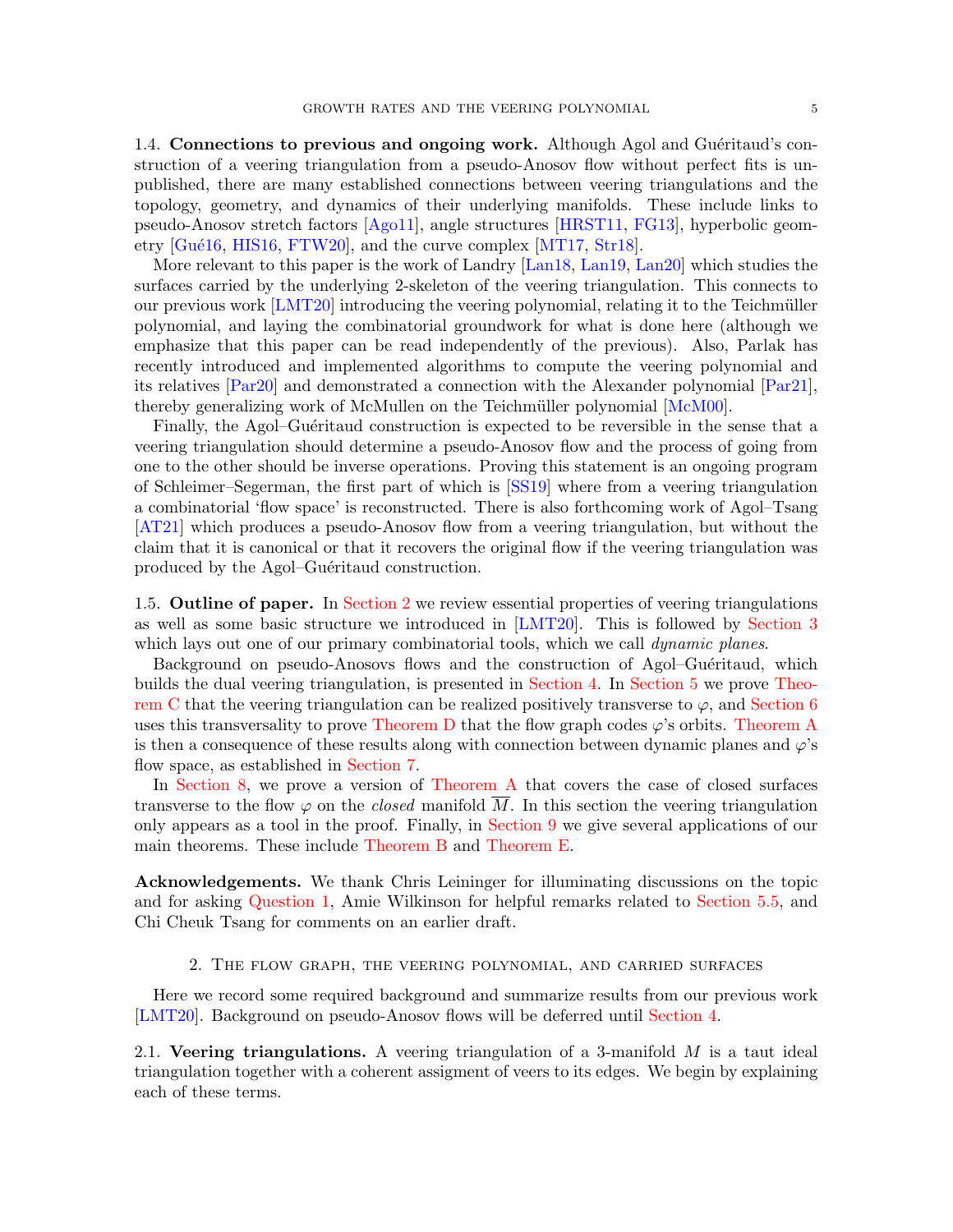

<span id="page-5-0"></span>FIGURE 1. The edge e has one fan of length 1 and one fan of length 3.

A taut ideal tetrahedron is an ideal tetrahedron (i.e. a tetrahedron without vertices) along with a coorientation on each face so that it has two inward pointing faces, called its bottom faces, and two outward pointing faces, called its top faces. Each of its edges is then assigned either angle  $\pi$  or 0 depending on whether the coorientations on the adjacent faces agree or disagree, respectively.

Following Lackenby  $[Lac00]$ , an ideal triangulation of M is **taut** if each of its faces has been cooriented so that each ideal tetrahedron is taut and the angle sum around each edge is  $2\pi$ . The local structure around each edge **e** is as follows: **e** includes as a  $\pi$ -edge into two tetrahedra. For the other tetrahedra meeting e, e includes as a 0-edge and these tetrahedra are divided into the two sides, called fans of e, each of which is linearly ordered by the coorientation on faces. The length of each fan is one less than the degree of e on that side. See [Figure 1.](#page-5-0)

A veering triangulation  $\tau$  of M is a taut ideal triangulation of M in which each edge has a consistent veer. This means that each edge is labeled to be either *right* or *left* veering such that each tetrahedron of  $\tau$  admits an orientation preserving isomorphism to the model veering tetrahedron pictured in [Figure 2,](#page-5-1) in which the veers of the 0-edges are specified: right veering edges have positive slope and left veering edges have negative slope. The  $\pi$ edges can veer either way, as long as adjacent tetrahedra satisfy the same rule. If the  $\pi$ -edges of a tetrahedron have opposite veer, the tetrahedron is said to be hinge; otherwise it is non-hinge.



<span id="page-5-1"></span>Figure 2. A model veering tetrahedron and its cusps with their coorientations.

2.2. The dual graph, flow graph, and stable branched surface. The stable branched surface  $B^s$  in M associated to the veering triangulation  $\tau$ , introduced in [\[SS19\]](#page-72-11) as the upper branched surface in dual position and in [\[LMT20,](#page-72-0) Section 4], plays a central role throughout this paper. We refer the reader to [\[FO84,](#page-71-17) [Oer84\]](#page-72-12) for general facts about branched surfaces.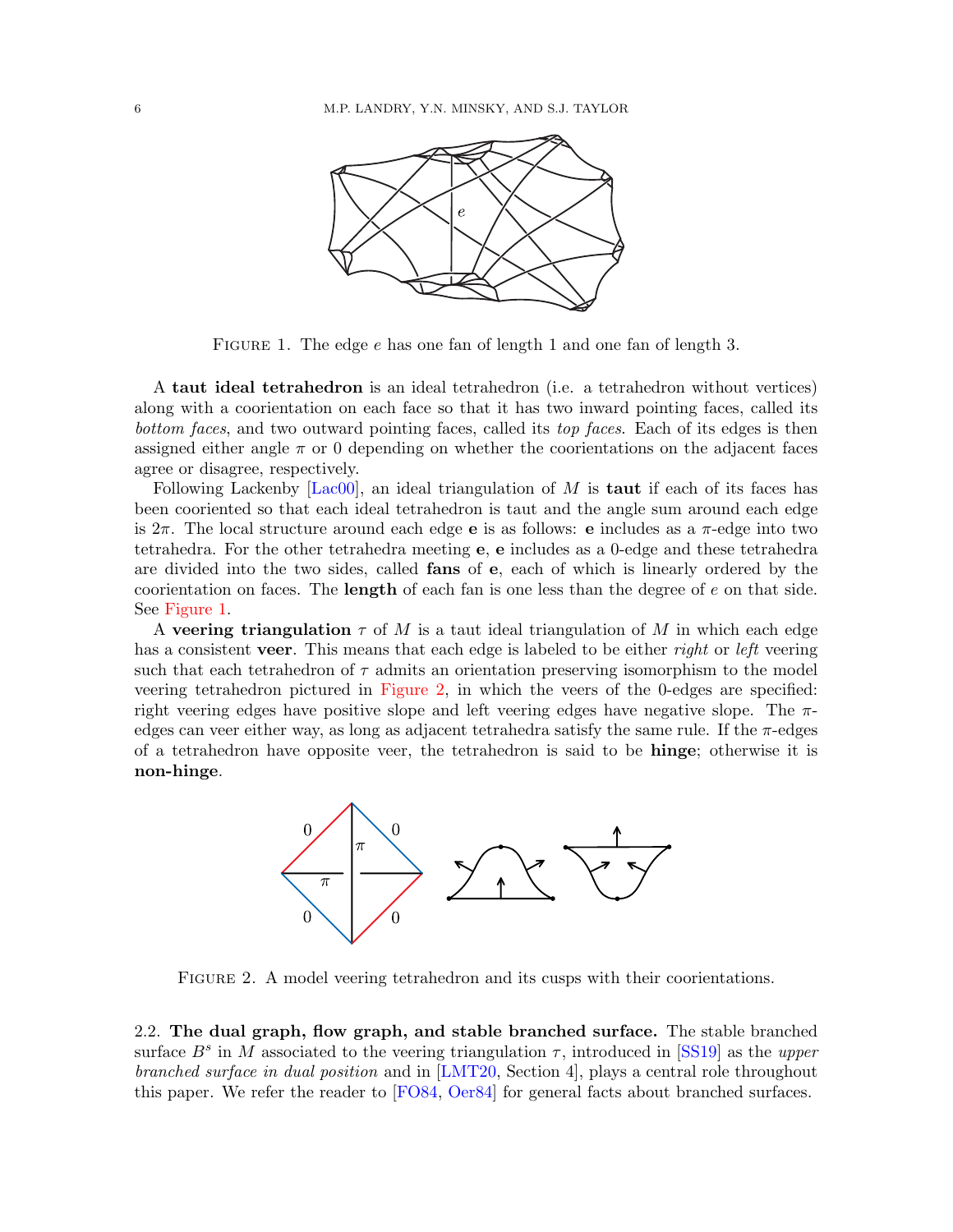

<span id="page-6-0"></span>FIGURE 3. The stable branched surface  $B^s$  within a single tetrahedron. Its intersection with the flow graph is shown in green (note: the number of incoming edges at a vertex may vary).

Topologically, the stable branched surface  $B<sup>s</sup>$  is the 2-skeleton of the dual complex of  $\tau$  in M, and as such, it is a deformation retract of M. For each tetrahedron t we define a smooth structure on  $B_t^s = B^s \cap t$  as follows: if the top edge of t is left veering, then we smooth according to the lefthand side of [Figure 3](#page-6-0) and otherwise we smooth according the the righthand side. It is proven in [\[LMT20,](#page-72-0) Lemma 4.3] that this produces a well-defined global smooth structure making  $B<sup>s</sup>$  into a branched surface.

The stable branched surface contains two directed graphs related to  $\tau$  that are also of central importance. The first, is the **dual graph**  $\Gamma$  of  $\tau$  which is defined to be the 1-skeleton of  $B^s$  whose edges are directed by the coorientation on the faces of  $\tau$ . Alternatively, Γ is the graph with a vertex interior to each tetrahedron and a directed edge crossing each cooriented face from the vertex in the tetrahedron below the face to the vertex in the tetrahedron above the face. See [Figure 3.](#page-6-0) The directed cycles of Γ are called dual cycles or Γ-cycles. Here and throughout, a directed cycle of a directed graph is an oriented loop determined by a cyclic concatenation of directed edges.

As the 1-skeleton of the branched surface  $B^s$ , each turn in the graph  $\Gamma$  is either **branching**, i.e. realized by a smooth arc in  $B^s$ , or else what we call **anti-branching** (or **AB**). In greater detail, a turn of Γ is an ordered pair  $(e_1, e_2)$  of directed Γ-edges so that the terminal vertex v of  $e_1$  equals the initial vertex of  $e_2$ . The turn is branching if the arc  $e_1 \cup e_2$  is smooth as an arc in the singular locus of  $B^s$  and is anti-branching (or AB) otherwise. A directed path, ray, or cycle in  $\Gamma$  that makes only branching turns is called a **branch path**, ray, or cycle, respectively. Similarly, a directed path, ray, or cycle in  $\Gamma$  that makes only AB turns is called an AB path, ray, or cycle. We note that since for each vertex of  $\Gamma$  each incoming edge is part of exactly one branching turn and one AB turn, there are only finitely many branch and AB cycles in Γ.

Branching and anti-branching turns of  $\Gamma$  can be characterized solely in terms of the veering combinatorics([\[LMT20,](#page-72-0) Lemma 4.5]) and from this we can deduce a few important properties of the sectors of  $B^s$ .

Each sector  $\sigma$  of  $B^s$  is a topological disk pierced by a single  $\tau$ -edge, as in [Figure 4.](#page-7-1) The Γ-edges bounding  $\sigma$  are oriented so that exactly one vertex is a source, which we call the **bottom** of  $\sigma$ , and one is a sink, which we call the **top** of  $\sigma$ . The top and bottom divide the boundary of  $\sigma$  into two oriented Γ-paths called **sides**. Each side has at least two Γ-edges because the  $\tau$ -edge piercing  $\sigma$  has a nonempty fan on each side. According to the following lemma, which appears as [\[LMT20,](#page-72-0) Lemma 4.6], if you remove the last edge in any side of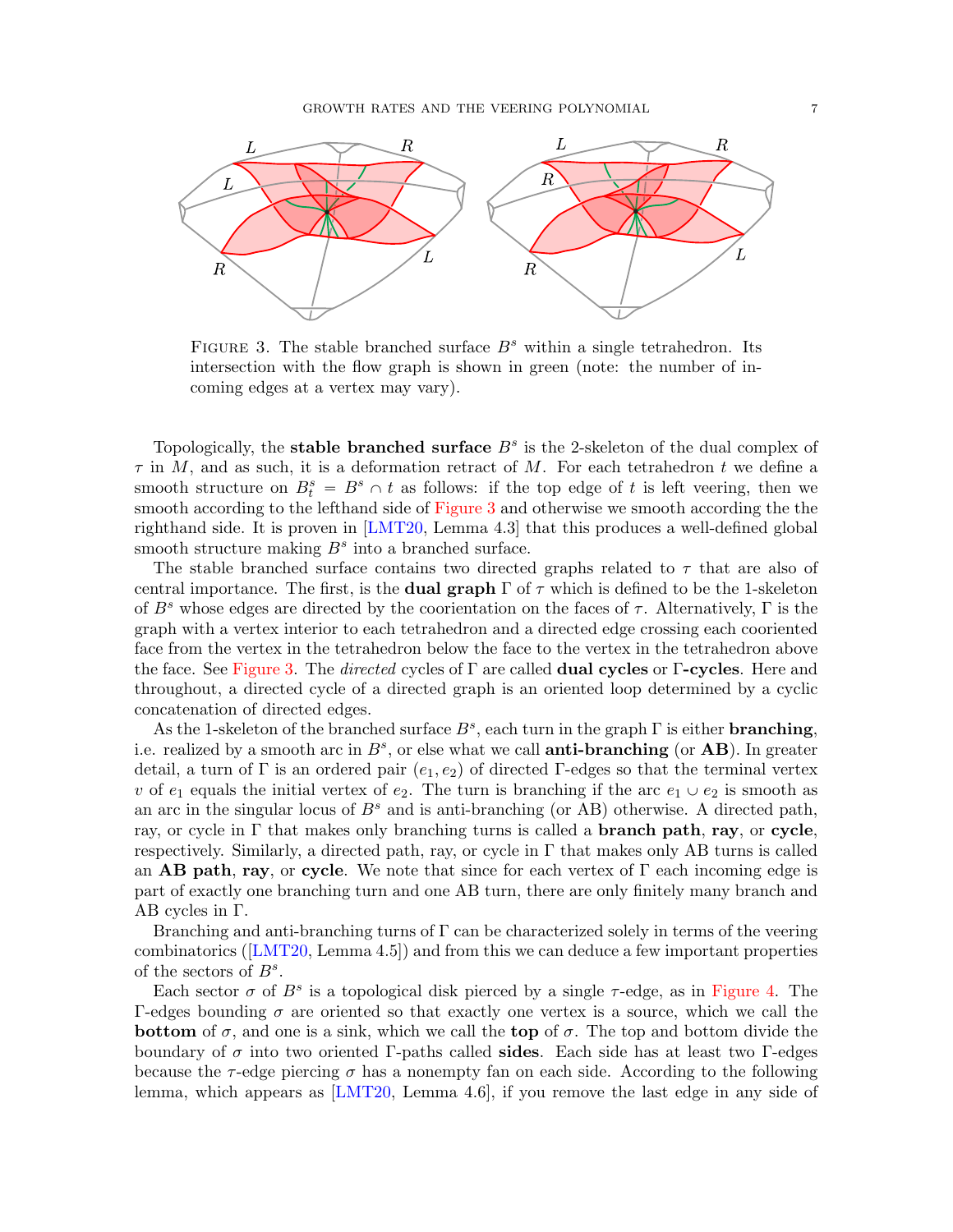any sector of  $B^s$ , the resulting path is a branch segment, and that the entire side is never a branch segment. See [Figure 4,](#page-7-1) where the AB turns appear as corners of the sector. We call these vertices the corner vertices of the sector.



<span id="page-7-1"></span>FIGURE 4. A sector of  $B^s$  and its intersection with  $\Phi$  (green) and  $\tau^{(2)}$  (gray). The triple points of  $B^s$ , which are the vertices of  $\Gamma$  and  $\Phi$ , are in black.

**Lemma 2.1** (Sectors and turns). Let  $\sigma$  be a sector of  $B^s$  and let p be a side of  $\sigma$  considered as a directed path in  $\Gamma$  from the bottom to the top of  $\sigma$ . The last turn of p is anti-branching, and all other turns are branching.

The second directed graph embedded in  $B^s$  is the **flow graph**  $\Phi$  of  $\tau$ , which was introduced in [\[LMT20,](#page-72-0) Section 4.3]. The vertices of  $\Phi$  are in correspondence with  $\tau$ -edges, and for each tetrahedron t of  $\tau$ , there are  $\Phi$ -edges from the bottom  $\tau$ -edge of each tetrahedron to its top  $\tau$ -edge and the two side  $\tau$ -edges whose veer is *opposite* that of the top  $\tau$ -edge.

This defines  $\Phi$  as an abstract directed graph, but it also comes equipped with an embedding  $\iota: \Phi \to B^s$ , which was called **dual position** in [\[LMT20\]](#page-72-0). Each  $\tau$ -edge e is at the bottom of a unique tetrahedron  $t_e$  and  $\iota$  maps the vertex of  $\Phi$  corresponding to e to the vertex of Γ contained in  $t_e$ . Each directed edge of  $\Phi$  is then mapped into a single sector of  $B^s$  so that it is positively transverse to  $\tau^{(2)}$ . See [Figure 3.](#page-6-0) According to [\[LMT20,](#page-72-0) Lemma 4.7], for each sector  $\sigma$  of  $B^s$  there is a directed edge of  $\iota(\Phi) \cap \sigma$  coming into the top vertex of  $\sigma$  from each vertex of  $\sigma$  other than its two corner vertices. See [Figure 4.](#page-7-1) This characterizes the flow graph in dual position according to its intersection with each sector of  $B<sup>s</sup>$ .

The directed cycles of  $\Phi$ , along with their images under  $\iota$ , are called **flow cycles** or  $\Phi$ cycles. When convenient, we sometimes identify  $\Phi$  with its image under  $\iota$ .

<span id="page-7-0"></span>2.3. The veering polynomial. Fix a finitely generated, free abelian group  $G$  and denote its group ring with integer coefficients by  $\mathbb{Z}[G]$ . Let  $P \in \mathbb{Z}[G]$  and write  $P = \sum_{g \in G} a_g \cdot g$ . The support of  $P$  is

$$
supp(P) = \{ g \in G : a_g \neq 0 \}.
$$

For  $P \in \mathbb{Z}[G]$  with  $P =$  $_{g\in G}\alpha_g\cdot g$  and  $\alpha\in\mathrm{Hom}(G,\mathbb{R})$  the specialization of P at  $\alpha$  is the single variable expression  $P^{\alpha}$  in  $\mathbb{Z}[u^r : r \in \mathbb{R}]$  given by

$$
P^{\alpha}(u) = \sum_{g \in G} a_g \cdot u^{\alpha(g)}.
$$

These generalities will be used in the specific setting of veering polynomials. For this, let M be a 3-manifold with veering triangulation  $\tau$ , and set  $G = H_1(M; \mathbb{Z})$ /torsion. In [\[LMT20,](#page-72-0)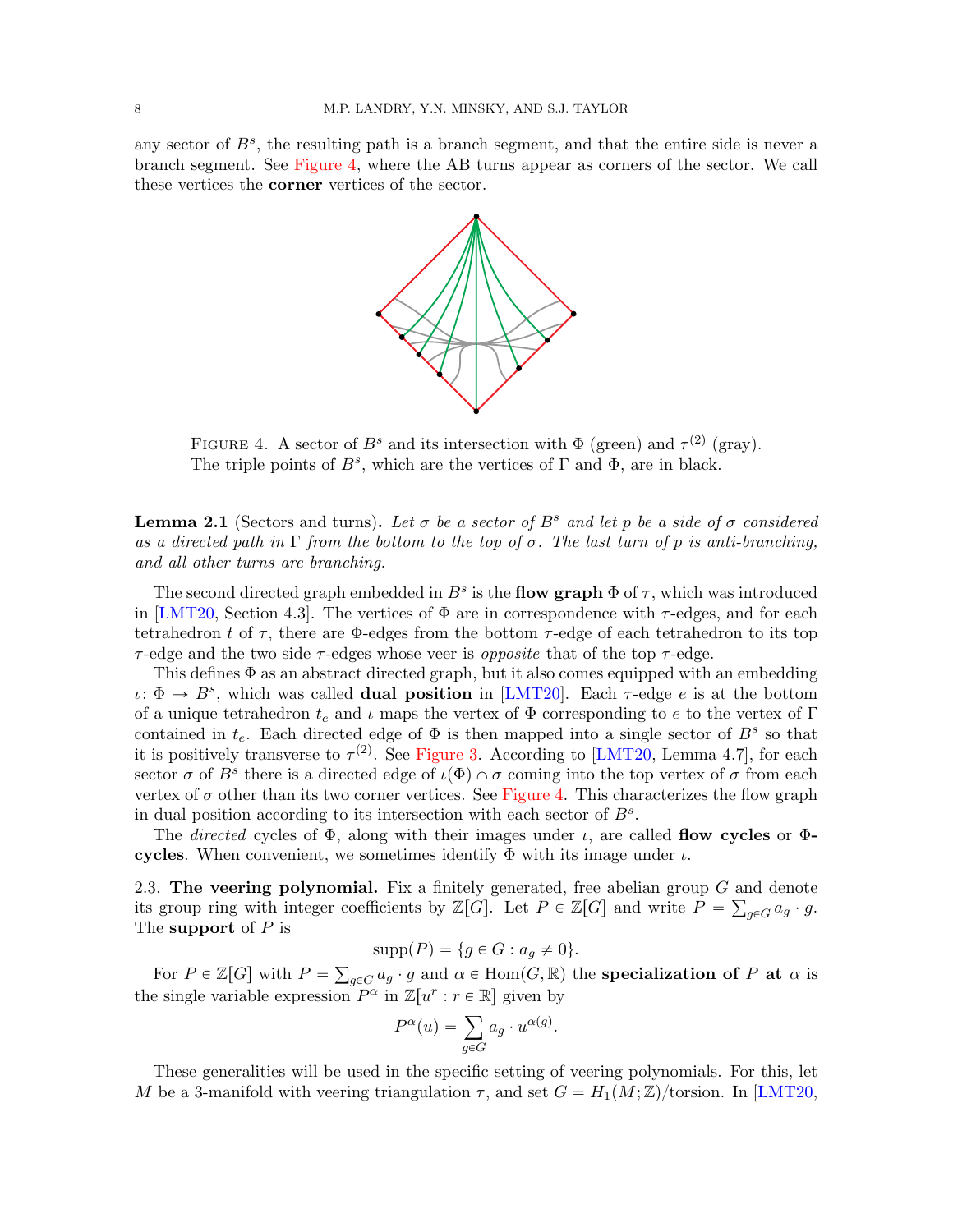Section 2, we defined a polynomial invariant  $V_\tau \in \mathbb{Z}[G]$ , called the **veering polynomial** of  $\tau$ . Here, we recall an alternative characterization of  $V_{\tau}$  in terms of the Perron polynomial of the flow graph  $\Phi$ . We refer the reader to [\[LMT20,](#page-72-0) Section 4] for additional details.

For a directed graph  $D$ , let  $A$  denote the matrix with entries

$$
A_{ab} = \sum_{\partial e = b - a} e,
$$

where the sum is over all edges  $e$  from the vertex  $a$  to the vertex  $b$ . We call  $A$  the **adjacency** matrix for D. The Perron polynomial of D is defined to be  $P_D = \det(I - A)$ . By definition this is an element of  $\mathbb{Z}[C_1(D)]$ , where  $C_1(D)$  is the group of simplicial 1-chains in D.

Following McMullen [\[McM15\]](#page-72-1), we define the cycle complex  $\mathcal{C}(D)$  of D to be the graph whose vertices are directed simple cycles of D and whose edges correspond to disjoint cycles. We recall that  $P_D$  equals the **clique polynomial** of  $\mathcal{C}(D)$ , which in particular shows that  $P_D$  is an element of the subring  $\mathbb{Z}[H_1(D)]$  (see [\[McM15,](#page-72-1) Theorem 1.4 and Section 3]). Here, the clique polynomial associated to  $\mathcal{C}(D)$  is

(2.2) 
$$
P_D = 1 + \sum_C (-1)^{|C|} C \in \mathbb{Z}[H_1(D)],
$$

where the sum is over nonempty cliques C of the graph  $\mathcal{C}(D)$ , i.e. over simple multicycles of D, and  $|C|$  is the number of vertices of C, i.e. the number of components of the multicycle. Note that the support of P is the set  $\text{supp}(P_D) = \{C\} \subset H_1(D)$  of directed simple multicycles appearing in the expression [\(2.2\)](#page-8-0).

Now let  $\iota: \Phi \to M$  be the flow graph with its embedding into M. This induces a ring homomorphism  $\iota_* : \mathbb{Z}[H_1(\Phi)] \to \mathbb{Z}[G]$  and we set

<span id="page-8-0"></span>
$$
V_{\tau} = \iota_*(P_{\Phi}),
$$

where  $P_{\Phi}$  is the Perron polynomial of  $\Phi$ . According to [\[LMT20,](#page-72-0) Theorem 4.8] this agrees with the original definition of the veering polynomial.

2.4. Surfaces carried by  $\tau$  and cones in (co)homology. As noted by Lackenby [\[Lac00\]](#page-71-16), tautness of  $\tau$  naturally gives its 2-skeleton  $\tau^{(2)}$  the structure of a transversely oriented branched surface in M. The smooth structure on  $\tau^{(2)}$  can be obtained by, within each tetrahedron, smoothing along the  $\pi$ -edges and pinching along the 0-edges, thus giving  $\tau^{(2)}$  a well-defined tangent plane field at each of its points.

As a transversely oriented branched surface,  $\tau^{(2)}$  can carry surfaces similarly to the way a train track on a surface can carry curves. We let  $cone_2(\tau)$  be the closed cone in  $H_2(M, \partial M)$ positively generated by classes that are represented by the surfaces that  $\tau$  carries. We call cone<sub>2</sub>( $\tau$ ) the **cone of carried classes**.

In a bit more detail, the branched surface  $\tau^{(2)}$  has a branched surface fibered neighborhood  $N = N(\tau^{(2)})$  foliated by intervals such that collapsing N along its I-fibers recovers  $\tau^{(2)}$ . The transverse orientation on the faces of  $\tau$  orients the fibers of N, and a properly embedded oriented surface S in M is **carried** by  $\tau^{(2)}$  if it is contained in N where it is positively transverse to its I-fibers. We also say that S is carried by  $\tau$ .

A carried surface S embedded in N transverse to the fibers defines a nonnegative integral weight on each face of  $\tau$  given by the number of times the *I*-fibers over that face intersect *S*. These weights satisfy the matching (or switch) conditions stating that the sum of weights on one side of a edge match the sum of weights on the other side. Conversely, a collection of nonnegative integral weights satisfying the matching conditions gives rise to a surface embedded in N transverse to the fibers in the usual way. More generally, any collection of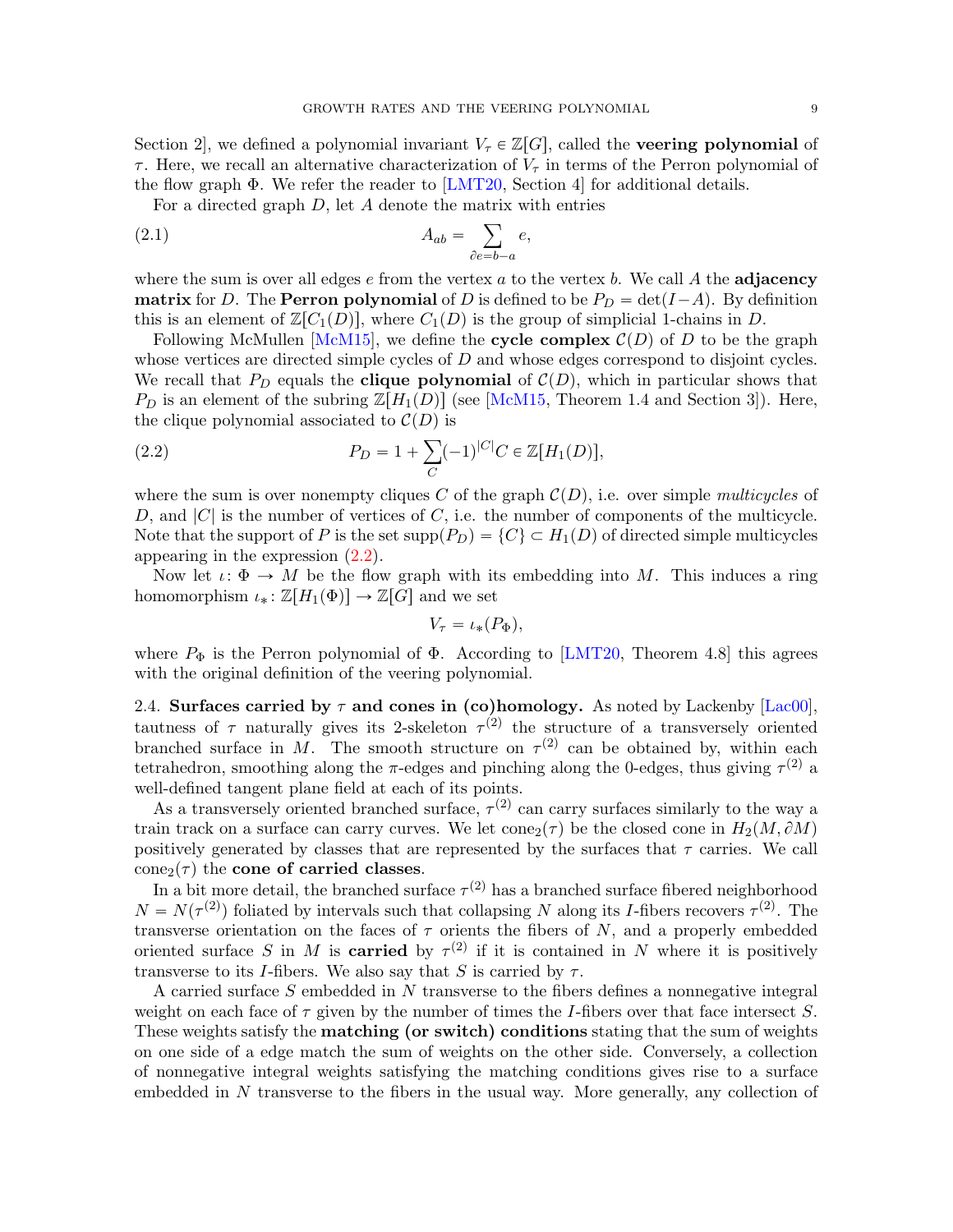nonnegative weights on faces of  $\tau$  satisfying the matching conditions defines a nonnegative relative cycle giving an element of  $H_2(M, \partial M; \mathbb{R})$  and we say that a class is **carried** by  $\tau^{(2)}$ if it can be realized by such a nonnegative cycle. Hence,  $cone_2(\tau)$  is precisely the subset of  $H_2(M, \partial M)$  consisting of carried classes.

The following theorem is a summary of results in [\[LMT20,](#page-72-0) Theorem 5.1 and Theorem 5.12]. For its statement, we let  $cone_1(\Gamma) \subset H_1(M; \mathbb{R})$  denote the cone positively spanned by the direct cycles of the dual graph Γ. We call cone<sub>1</sub>(Γ) the **cone of homology directions** of  $\tau$  and note that it is equal to the cone positively generated by all closed curves which are positively transverse to  $\tau^{(2)}$  at each point of intersection. We write cone<sub>1</sub><sup>'</sup>( $\Gamma$ ) for its dual cone in  $H^1(M;\mathbb{R})$ , which consists of classes that are nonnegative on all dual cycles.

<span id="page-9-1"></span>**Theorem 2.2** (Cones and Thurston norm). For any veering triangulation  $\tau$  of M:

- (1) The cone of homology directions cone<sub>1</sub> $(\Gamma)$  is positively generated by  $\iota(\text{supp}(P_{\Phi}))$ , the image of the support of  $P_{\Phi}$ .
- (2) After identifying  $H^1(M; \mathbb{R}) = H_2(M, \partial M; \mathbb{R})$ , cone<sub>2</sub>( $\tau$ ) = cone<sub>1</sub><sup>'</sup>( $\Gamma$ ).
- (3) There is a cone  $\mathbb{R}_+$ **F**<sub>T</sub> over a (possibly empty) face **F**<sub>T</sub> of the Thurston norm ball in  $H_2(M, \partial M)$  such that cone  $(\tau) = \mathbb{R}_+ \mathbf{F}_{\tau}$ .

So, for example, a class  $\alpha \in H_2(M, \partial M)$  is carried by  $\tau$  if and only if  $\langle \alpha, \iota(c) \rangle \geq 0$  for each simple directed cycles  $c$  of  $\Phi$ .

#### 3. Dynamic planes and flow cycles

<span id="page-9-0"></span>In this section, we introduce and develop the essential features of dynamic planes of the veering triangulation  $\tau$ . A dynamic plane is a combinatorial version of a leaf of the weak stable foliation of a pseudo-Anosov flow but with additional structure coming from its interaction with the dual and flow graphs of  $\tau$ . The main results are [Proposition 3.15,](#page-17-0) which says that all but finitely many dual cycles (and their multiples) are homotopic to flow cycles, and [Lemma 3.17,](#page-19-0) which combinatorially characterizes when dual cycles are homotopic within the quotient of a dynamic plane. Both these technical facts will be essential in [Section 6](#page-41-0) where we describe precisely how the flow graph codes the orbits of the dual flow.

3.1. Descending sets and dynamic planes. For any branched surface B, let  $N(B)$  denote a regular neighborhood of B foliated in the standard way by intervals. Let

coll:  $N(B) \rightarrow B$ 

be the map which collapses all the intervals.



<span id="page-9-2"></span>Figure 5. The maw vector field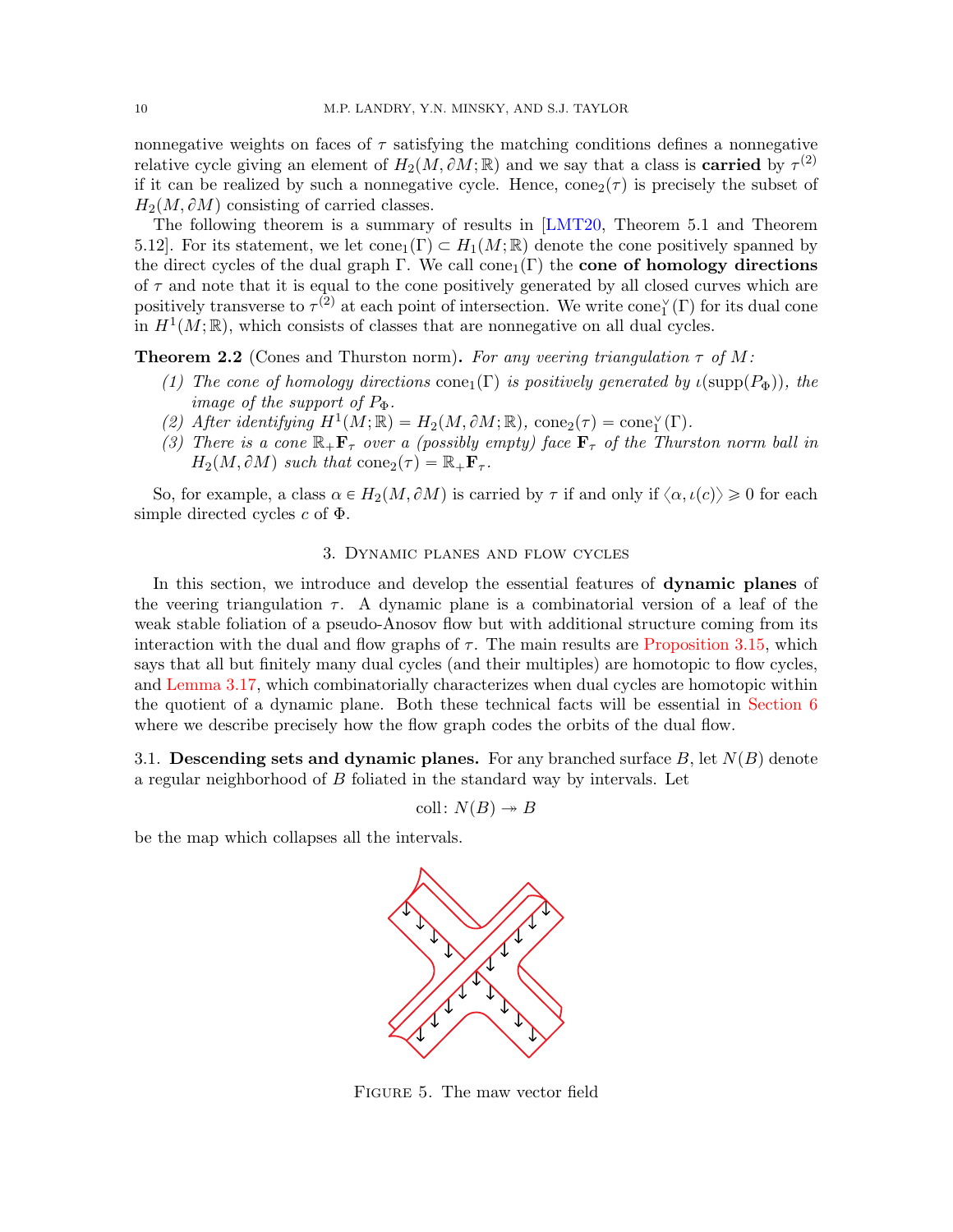If B is a branched surface with generic branching then we denote its branch locus, i.e. its collection of nonmanifold points, by  $bchoose(B)$ . The **maw vector field** is a vector field tangent to B defined on brloc $(B)$  that always points from the 2-sheeted side to the 1-sheeted side. Note that the maw vector field is defined even at triple points; see [Figure 5.](#page-9-2)

A descending path in  $B$  is an oriented immersed curve in  $B$  whose tangent vector at each point of intersection with  $bchoose(B)$  is equal to the maw vector field at that point.

We next consider the stable branched surface  $B^s$ . Note that up to homotopy any closed descending path in  $B^s$  is negatively transverse to  $\tau^{(2)}$  (see [Figure 4\)](#page-7-1), and is therefore homo-topically nontrivial in M ([\[SS20,](#page-72-13) Theorem 3.2]). Let  $\tilde{B}^s$ ,  $\tilde{\Gamma}$ , and  $\tilde{\Phi}$  be the preimages of  $B^s$ , Γ, and Φ, respectively, in the universal cover  $\widetilde{M}$  of M.

Let  $\sigma$  be a sector of the branched surface  $\widetilde{B}^s$ . The **descending set** of  $\sigma$ , denoted  $\Delta(\sigma)$ , is defined to be the union of all sectors  $\sigma'$  of  $\tilde{B}^s$  such that there exists a descending path from σ to σ'. Before describing  $\Delta(\sigma)$  in detail, recall that by a path, ray, or line in Γ or Φ we always mean a directed path, ray, or line. If  $\ell$  is a branch line in  $\tilde{\Gamma}$  through a vertex v, then the **negative subray** of  $\ell$  at v is the portion of the branch line  $\ell$  that lies below v.



<span id="page-10-0"></span>FIGURE 6. The descending set of a sector  $\sigma$ , and part of its intersection with  $\Gamma$ .

<span id="page-10-1"></span>**Lemma 3.1** (Structure of  $\Delta(\sigma)$ ). Let  $\sigma$  be a  $\widetilde{B}^s\text{-sector.}$ 

- (a) The descending set  $\Delta(\sigma)$  is diffeomorphic to a closed quarter plane bounded by the negative subrays of the two branch lines passing through the top vertex v of  $\sigma$ .
- (b) If w is a  $\widetilde{\Gamma}$ -vertex contained in  $\Delta(\sigma)$ , then any  $\widetilde{\Gamma}$ -ray starting at w intersects  $\partial \Delta(\sigma)$ .
- (c) If w is a  $\widetilde{\Gamma}$ -vertex contained in  $\text{int}(\Delta(\sigma))$ , there is a unique outgoing  $\widetilde{\Phi}$ -edge incident to w contained in  $\Delta(\sigma)$ . The unique  $\bar{\Phi}$ -ray starting at w lying in  $\Delta(\sigma)$  terminates on  $\partial \Delta(\sigma)$ .

Before the proof, let us establish a few facts that we will need. By [\[SS19,](#page-72-11) Theorem 8.1], the branched surface  $B^s$  fully carries a unique 2-dimensional lamination  $\mathcal{L}^s$  without parallel leaves such that  $\mathcal L$  is essential and each leaf of  $\mathcal L^s$  is either a plane, an  $\pi_1$ -injective annulus, or a  $\pi_1$ -injective Möbius band. Denote by  $\widetilde{\mathcal{L}}^s$  the lamination lifted to the universal cover  $\widetilde{M}$ whose leaves are planes. Note that since  $\tilde{\mathcal{L}}^s$  is carried by  $\tilde{B}^s$ , each leaf inherits a tesselation corresponding to the sectors of  $\widetilde{B}^s$  it traverses.

It is clear from the branching structure of  $B^s$  (c.f. [\[SS19,](#page-72-11) Remark 8.27]) that if  $\ell$  is a leaf carried by  $\widetilde{B}^s$  such that  $\text{coll}(\ell)$  contains  $\sigma$ , and if there is a descending path from  $\sigma$  to another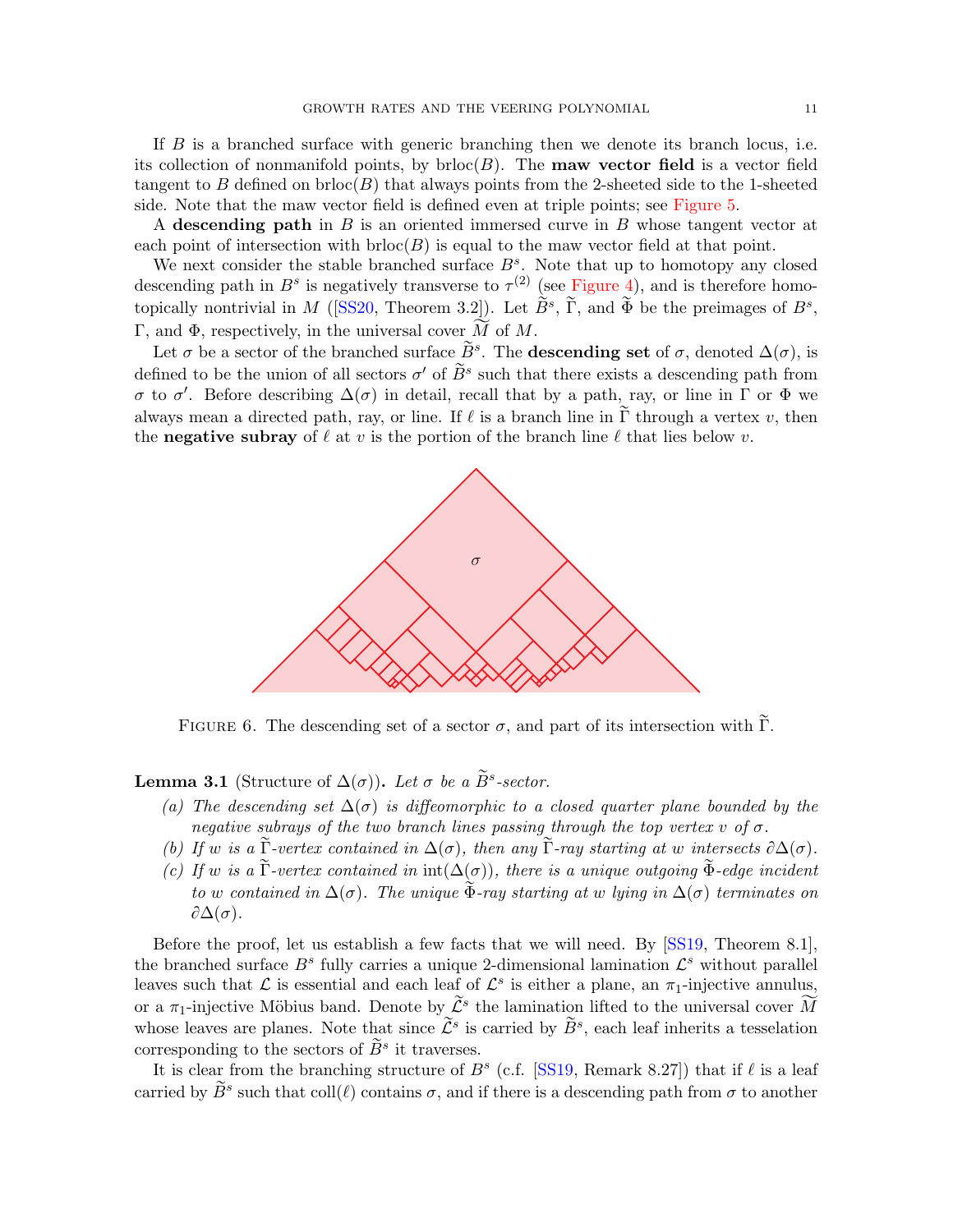sector  $\sigma'$ , then  $\sigma'$  is also contained in coll $(\ell)$ . Consequently, we have that coll $(\ell)$  contains the descending set of every sector traversed by  $\ell$ .

We also observe that each leaf of  $\tilde{\mathcal{L}}^s$  traverses a sector of  $\tilde{B}^s$  at most once. For if  $\ell$  is a leaf traversing a sector  $\sigma$  twice, a short segment contained in a regular neighborhood of  $\sigma$ connecting the two points of  $\ell$  identified under coll may be homotoped to lie entirely in  $\ell$ . Since the branched surface  $B^s$  is laminar (as observed in  $[SS19]$ ) and hence essential, this contradicts [\[GO89,](#page-71-18) Theorem 1.d] (see also [\[GO89,](#page-71-18) Lemma 2.7]). We conclude that for any leaf  $\ell$  of  $\tilde{\mathcal{L}}^s$ , coll $(\ell)$  is a plane embedded in  $\tilde{B}^s$ .

*Proof.* We begin by using the above discussion to prove part (a). Let  $\ell$  be any leaf of  $\tilde{\mathcal{L}}^s$ that traverses  $\sigma$ . Then  $P = \text{coll}(\ell)$  is a plane tessellated by sectors of  $\tilde{B}^s$  that contains the descending set  $\Delta(\sigma)$ . From the local picture around vertices of  $\tilde{\Gamma}$  shown in [Figure 7,](#page-12-0) we see that for each vertex  $w$  of  $P$ ,  $P$  contains the negative subrays of both branch lines through w. So if v is the vertex at the top of  $\sigma$ , then the branch lines through v are proper lines contained in P and determine a quarter plane  $Q$  as in the statement of  $(a)$ . Hence, it suffices to show that  $Q = \Delta(\sigma)$ .

Clearly,  $\Delta(\sigma) \subset Q$  since no descending paths starting at  $\sigma$  can cross the branch lines through v.

For the reverse containment, let  $S_n$  denote the set of  $\tilde{B}^s$ -sectors reachable from  $\sigma$  by a descending path traversing at most n sectors. Then  $\sigma = S_1 \subset S_2 \subset S_3 \subset \cdots$  is an exhaustion of  $\Delta(\sigma)$ .

<span id="page-11-0"></span>**Claim 3.2.** If w is a vertex in the boundary of  $S_n$  then either w is in the interior of  $S_{n+1}$ , or it lies on one of the two branch lines through  $v$  and hence on the boundary of  $Q$ .

*Proof of claim.* The proof is by induction with the case of  $S_1 = \sigma$  being by inspection (see [Figure 6\)](#page-10-0).

Now suppose that w is in the boundary of both  $S_n$  and  $S_{n+1}$ . By the inductive hypothesis, we may assume that w is a vertex of a sector  $\sigma' \subset S_n \setminus S_{n-1}$ . In particular, w is not the top vertex of  $\sigma'$ . If w is not joined by a  $\tilde{\Gamma}$ -edge to the top of  $\sigma'$ , then again it is clear from the picture [\(Figure 6\)](#page-10-0) that w is in the interior of  $S_{n+1}$  contradicting our assumption.

Otherwise, w is joined by an edge e to the top vertex w' of  $\sigma'$  and we say that w is one of the two side vertices of  $\sigma'$ . Note that e is in the boundary of  $S_n$ , since otherwise we would again have that w is in the interior of  $S_{n+1}$ .

It suffices to show that  $e$  is an edge of a branch line through the vertex  $v$ . Note that  $w'$ is a vertex of some sector  $\sigma''$  in  $S_{n-1}$  since any descending path from  $\sigma$  to  $\sigma'$  passes through one of the two top edges of  $\sigma'$ . Since w is not in the interior of  $S_{n+1}$ , we must have that  $\sigma'$ is attached to  $\sigma''$  along the edge e', where e' is the  $\tilde{\Gamma}$ -edge at the top of  $\sigma'$  that is not e. By the induction hypothesis, either  $w'$  is in the interior of  $S_n$  or  $w'$  is contained in a branch line though v. But if w' is in the interior of  $S_n$ , then e is also in the interior of  $S_n$ , a contradiction. Hence, we must have that  $w'$  lies along a branch line though v. Since  $e'$  is in the interior of  $S_n$ , this branch line continues along e, establishing that it contains w. This completes the proof of [Claim 3.2.](#page-11-0)

We conclude that  $\Delta(\sigma)$  is a subcomplex of the quarter plane Q (with its locally finite tessellation by sectors) and that  $\partial \Delta(\sigma) = \partial Q$ . It follows easily that  $Q = \partial \Delta(\sigma)$  as required.

For part (b), again let  $S_n$  denote the set of  $\tilde{B}^s$ -sectors reachable from  $\sigma$  by a descending path traversing at most n sectors. If w is a vertex of  $S_n$ , then any Γ-path in  $\Delta(\sigma)$  remains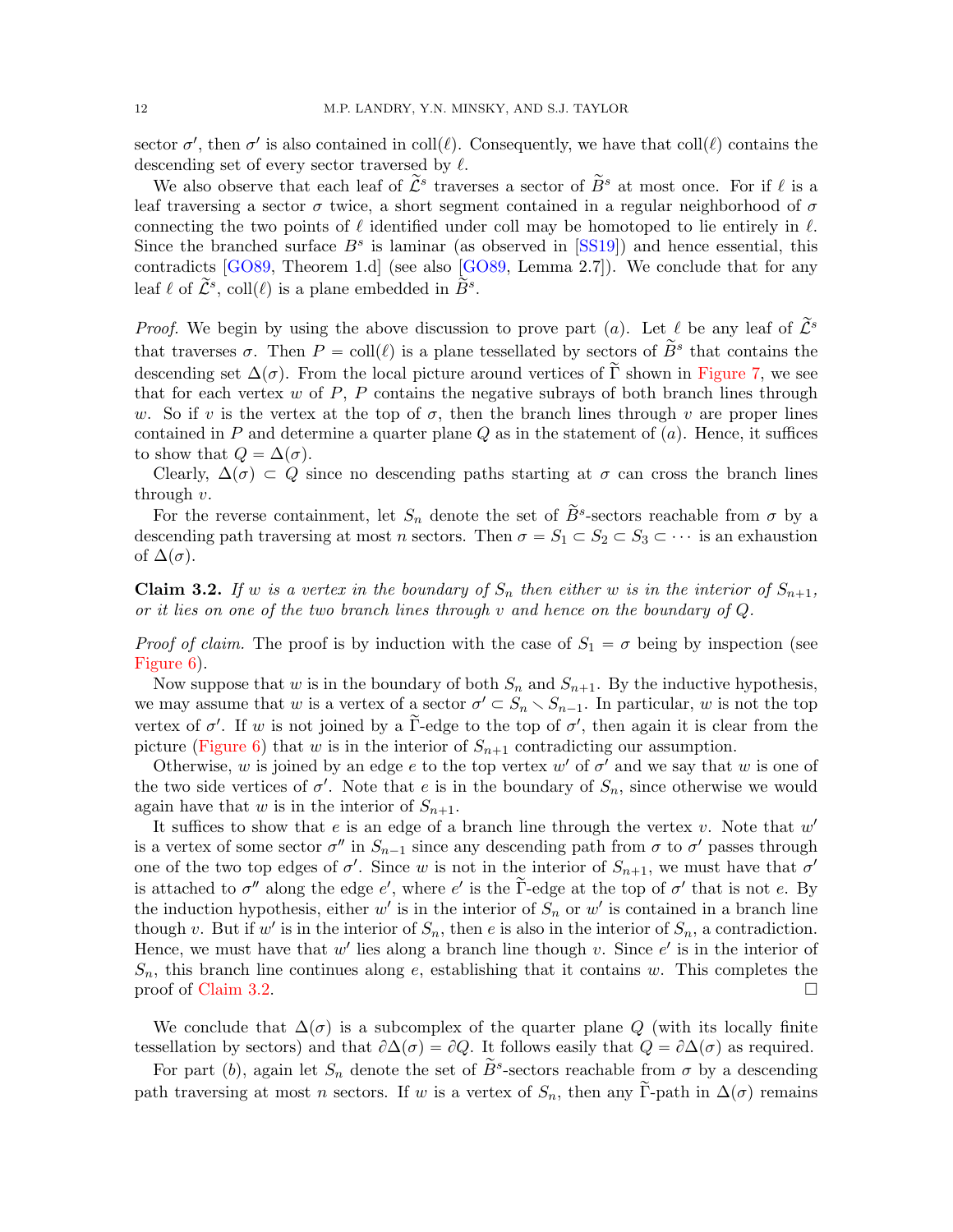within  $S_n$ . Since  $S_n$  has finitely many vertices and  $\tilde{\Gamma}$ -rays are simple, each  $\tilde{\Gamma}$ -ray starting at w eventually meets  $\partial \Delta(\sigma)$ . This proves part (b).

Considering a picture makes the first claim of part  $(c)$  clear; see [Figure 7.](#page-12-0)



<span id="page-12-0"></span>FIGURE 7. Local pictures of vertices in a dynamic plane and incident  $\tilde{\Gamma}$ -edges (red) and  $\widetilde{\Phi}$ -edges (green). All edges are oriented upward. Note that there are always incoming  $\widetilde{\Phi}$ -edges (the number may vary) and a unique outgoing  $\Phi$ -edge.

The same argument as the one for part (b) shows that the  $\tilde{\Phi}$ -ray starting from any point in  $\Delta(\sigma)$  must meet  $\partial \Delta(\sigma)$ . This completes the proof of [Lemma 3.1.](#page-10-1)

Next we describe and analyze a canonical set associated to a  $\widetilde{\Gamma}$ -ray. For a vertex v or directed edge e of  $\tilde{\Gamma}$ , we set  $\sigma(v)$  and  $\sigma(e)$  to be the sector into which the maw vector field points at  $v$  or along the interior of  $e$ , respectively. So if  $v$  is the terminal vertex of the edge e and  $\sigma$  is the unique sector of  $\widetilde{B}^s$  whose top vertex is v, then  $\sigma(v) = \sigma(e) = \sigma$ .

<span id="page-12-1"></span>**Lemma 3.3.** Suppose there exists a directed path in  $\tilde{\Gamma}$  from u to v. Then  $\Delta(\sigma(u)) \subset \Delta(\sigma(v))$ .



<span id="page-12-2"></span>FIGURE 8. If there is a path in  $\tilde{\Gamma}$  from u to v (shown in black), then there is a descending path in  $\tilde{B}^s$  from  $\sigma(v)$  to  $\sigma(u)$  (shown in blue).

*Proof.* The lemma follows by induction on the length of the path from  $u$  to  $v$ . The inductive step is immediate from the observation that if e is an edge of  $\tilde{\Gamma}$  with initial vertex u and terminal vertex v, then there is a descending path from  $\sigma(v) = \sigma(e)$  to  $\sigma(u)$ . Hence,  $\Delta(\sigma(u)) \subset \Delta(\sigma(v)).$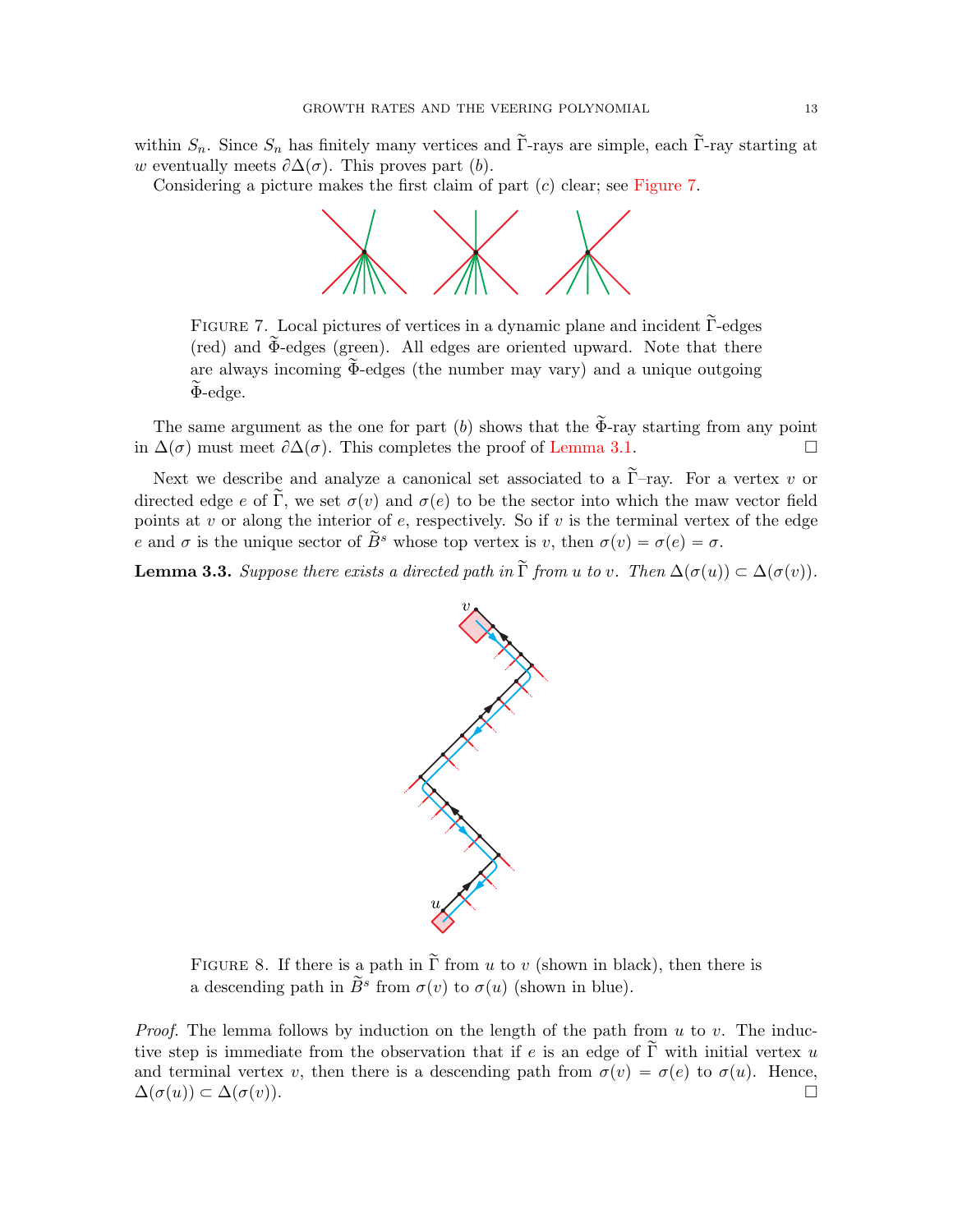Remark 3.4. The descending path that the proof of [Lemma 3.3](#page-12-1) produces can be obtained by pushing the dual path from  $u$  to  $v$  slightly in the direction of the maw vector field and reversing orientation, as shown in [Figure 8.](#page-12-2)

Let  $\gamma$  be a  $\tilde{\Gamma}$ -ray, and set

$$
D(\gamma) = \bigcup_{v \in \gamma} \Delta(\sigma(v)),
$$

where the unions are taken over all  $\tilde{\Gamma}$ -vertices v traversed by  $\gamma$ . By [Lemma 3.3,](#page-12-1) it follows that  $D(\gamma)$  is a nested union of quarter planes. If  $\gamma$  is not eventually a branch ray of  $\widetilde{\Gamma}$ , then  $D(\gamma)$ is evidently diffeomorphic to  $\mathbb{R}^2$  and we say that  $D(\gamma)$  is the **dynamic plane** associated to γ. By construction,  $D(\gamma)$  is properly embedded in  $\overleftrightarrow{B}^s$ . If  $\gamma$  is eventually a branch ray then  $D(\gamma)$  is diffeomorphic to a half plane and we say that  $D(\gamma)$  is the **dynamic half plane** associated to  $\gamma$ .

We emphasize that any dynamic plane D is tessellated by sectors of  $\widetilde{B}^s$  and hence it makes sense to speak of  $\tilde{\Gamma}$ -paths or  $\tilde{\Phi}$ -paths in D.

<span id="page-13-0"></span>**Remark 3.5.** Since  $\sigma(v) = \sigma(e)$  for an edge e of  $\tilde{\Gamma}$  with terminal vertex v, we also have

$$
D(\gamma) = \bigcup_{e \in \gamma} \Delta(\sigma(e)),
$$

where the union is over edges traversed by  $\gamma$ .

Proposition 3.6 (Basics of dynamic planes). Let D be a dynamic plane.

- (a) For any edge e of D,  $\Delta(\sigma(e)) \subset D$ .
- (b) If  $\gamma$  is any  $\tilde{\Gamma}$ -ray contained in D that is not eventually a branch ray, then  $D = D(\gamma)$ .
- $(c)$  The stabilizer of D is either infinite cyclic or trivial.

*Proof.* First note that since D is a plane properly embedded in  $\widetilde{B}^s$ , if P contains e, then P contains  $\sigma(e)$ . This follows since  $\sigma(e)$  is the sector on the 1-sheeted side of e. Next, suppose that  $D = D(\psi)$  for some  $\tilde{\Gamma}$ -ray  $\psi$  that is not eventually a branch ray. If  $\sigma \subset D(\psi)$ , then directly from the definitions we have that  $\Delta(\sigma) \subset D(\psi)$ . Taken together, these two facts prove  $(a)$ .

For (b), note that (a) implies that  $D(\gamma) \subset D$  (see [Remark 3.5\)](#page-13-0). Since these are each planes properly embedded in  $\widetilde{B}^s$ , equality also holds.

For  $(c)$ , we appeal to the discussion preceding the proof of [Lemma 3.1.](#page-10-1) Since the dynamic plane D is carried by  $B^s$  it determines a unique leaf  $\tilde{L}$  of  $\tilde{L}^s$  such that  $D = \text{coll}(\tilde{L})$ . Hence, the stabilizer of D is equal to the stabilizer of  $\tilde{L}$  and the claim follows from the fact that the image of  $\tilde{L}$  in M is either a plane, annulus, or Möbius band.

Recall that if  $\gamma$  is a  $\widetilde{\Gamma}$ -path or ray contained in D which makes only AB turns, we say  $\gamma$  is an **AB** path or **AB** ray. Then each two consecutive  $\tilde{\Gamma}$ -edges of  $\gamma$  determine a triangle in the triangulation of D by edges of  $\Phi$  and  $\Gamma$ , and the third edge of this triangle is a  $\Phi$ -edge. The union of all these triangles is a subset S of D diffeomorphic to  $[0, 1] \times [0, 1]$  or  $[0, 1] \times [0, \infty)$ called an AB strip or infinite AB strip, respectively. See [Figure 9.](#page-14-0)

The following lemma essentially says that Φ-rays in a dynamic plane either converge or are separated by AB strips.

<span id="page-13-1"></span>**Lemma 3.7** (Dynamics of dynamic planes). Let D be a dynamic plane. If  $\alpha$  and  $\beta$  are  $\Phi$ -rays contained in D, then either α and β eventually coincide or both eventually lie on the boundaries of infinite AB strips.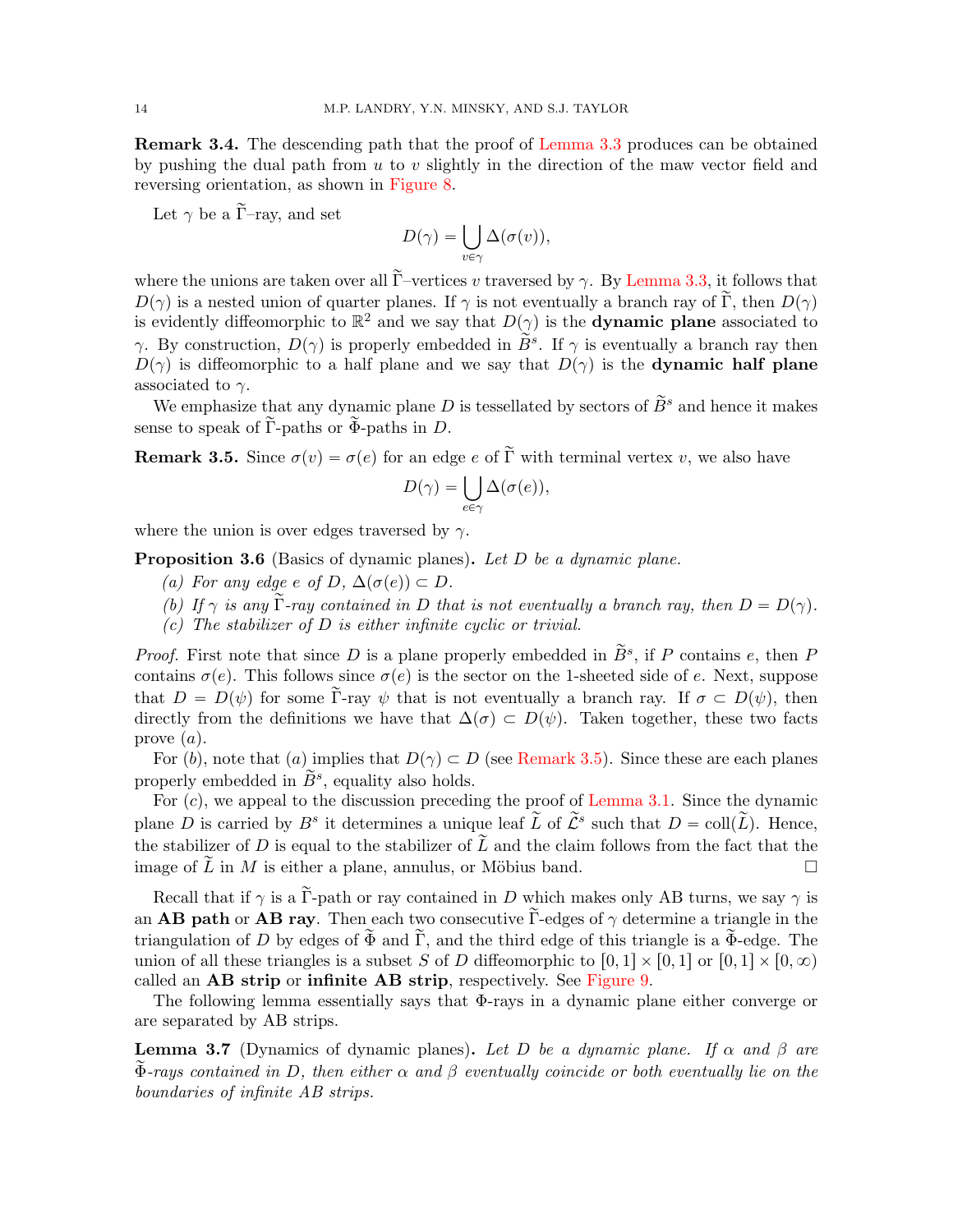

FIGURE 9. An AB strip (left) and an infinite  $AB$  strip (right), with  $\Gamma$ -edges in red and  $\widetilde{\Phi}$ -edges in green.

<span id="page-14-0"></span>

<span id="page-14-1"></span>Figure 10. AB strips are precisely the obstruction to contraction under "flowing" forward in a dynamic plane.

*Proof.* Suppose that  $D = D(\gamma)$ , where  $\gamma$  is a  $\tilde{\Gamma}$ -ray which is not eventually a branch ray, and let  $p_1, p_2, \ldots$  be the sequence of vertices where  $\gamma$  makes AB turns. Define  $\Delta_i = \Delta(\sigma(p_i)),$ so that  $\Delta_1 \subset \Delta_2 \subset \Delta_3 \subset \cdots$  is the exhaustion of  $D(\gamma)$  by descending sets. Let a and b be vertices of  $\alpha$  and  $\beta$ , respectively. By truncating and reindexing the exhaustion  $\{\Delta_i\}$ , we can assume that a and b lie in  $\Delta_1$ . Hence by [Lemma 3.1](#page-10-1) there exist vertices  $a_1$  of  $\alpha$  and  $b_1$  of  $\beta$ lying on the boundary of  $\Delta_1$ , and  $a_1$  and  $b_1$  are a finite distance apart in the combinatorial metric on  $\partial \Delta_1$ .

If vertices  $q_1, r_1 \in \partial \Delta_1$  are connected by an edge from  $q_1$  to  $r_1$ , and they have  $\Phi$ -rays intersecting  $\partial \Delta_2$  in  $q_2$  and  $r_2$  respectively, we claim that  $q_2 \neq r_2$  if and only if the corresponding ray segments cobound an AB-strip as in [Figure 10.](#page-14-1) Indeed, if  $s$  is the sector in  $D$  above a Γ-edge connecting  $q_1$  and  $r_1$ , then the Φ-rays from  $q_1$  and  $r_1$  immediately converge unless  $r_1$ is a corner vertex of s as in [Figure 11.](#page-15-0) Applying this analysis repeatedly proves the claim. In other words, "flowing" forwards in D weakly contracts distance in  $\partial \Delta_i$ , with equality if and only if the flow segments are separated by a union of AB strips. This implies that either the rays from  $a_1$  and  $b_1$  eventually coincide, or they both eventually meet AB rays.  $\square$ 

We next require a basic lemma about the structure of  $\tilde{B}^s$ . Recall that each  $\tilde{B}^s$ -sector has two sides, a top vertex and bottom vertex, and two corner vertices. Each side of a sector is composed of two branch segments, one which begins at the bottom vertex and terminates at a side vertex, and one which consists of precisely one  $\Gamma$ -edge which begins at the side vertex and terminates at the top vertex. Each of these vertices corresponds to a triple point of  $\widetilde{B}^s$ , and has a right or left veer as shown in [Figure 12.](#page-15-1) This veer agrees with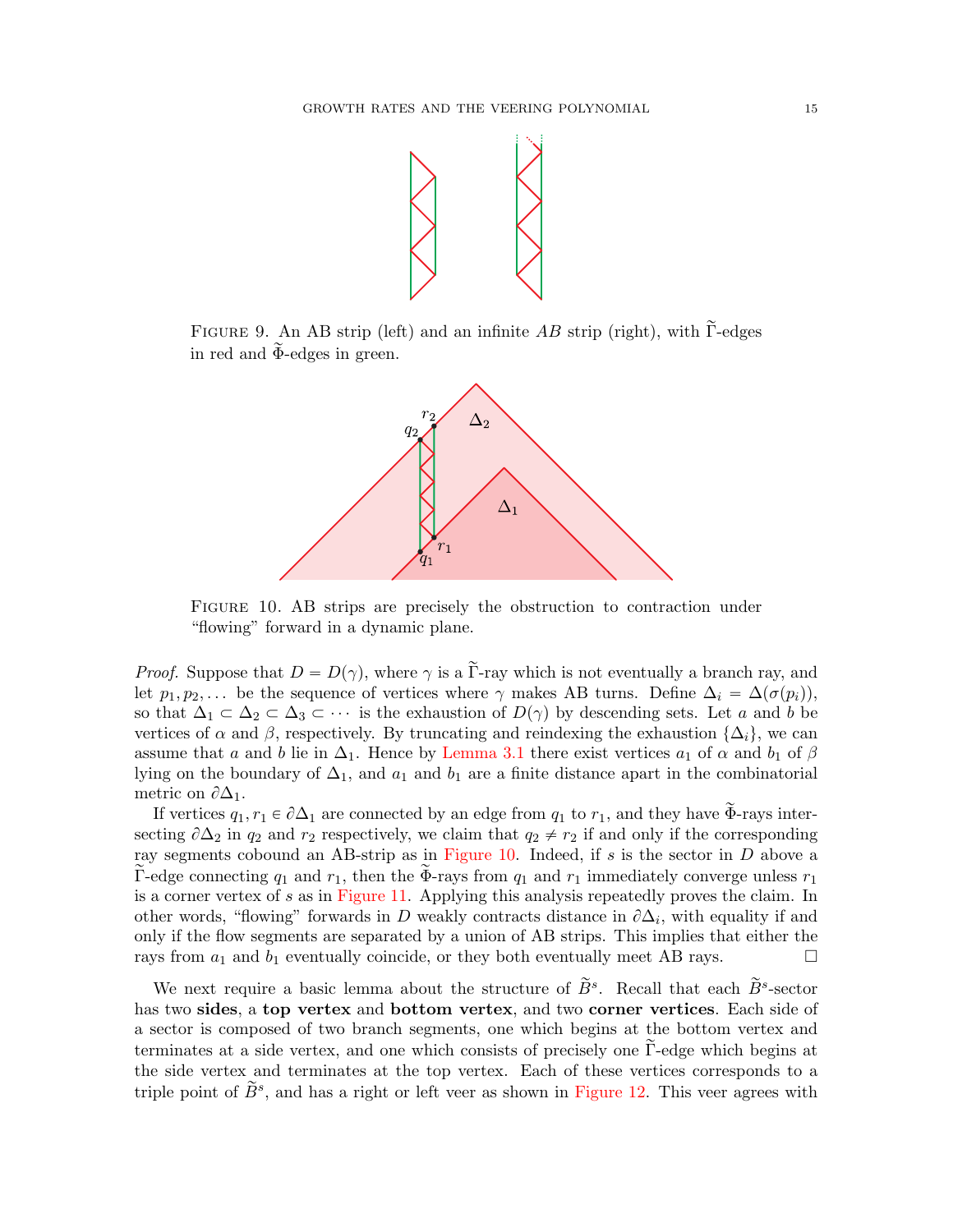

<span id="page-15-0"></span>FIGURE 11. The flow rays from  $q_1$  and  $r_1$  immediately collide (left) unless  $r_1$ is a corner vertex of the sector  $s$  above  $q_1$  (right).

the veer of the edge atop the unique tetrahedron containing the triple point (compare with [Figure 3\)](#page-6-0).



<span id="page-15-1"></span>FIGURE 12. Each triple point in  $B^s$  comes with a veer.

In this language we have the following lemma, which is a reformulation of [\[LMT20,](#page-72-0) Fact 1]. For an illustration of the behavior described in the lemma see [Figure 13.](#page-15-2)

<span id="page-15-3"></span>**Lemma 3.8.** Let  $A$  be a  $B^s$ -sector. The bottom vertex and two side vertices have identical veer. All other vertices in  $\partial A$ , except possibly the top vertex, have the opposite veer.



<span id="page-15-2"></span>FIGURE 13. Some situations allowed by [Lemma 3.8,](#page-15-3) where x and y denote opposite veers. Note that the veers of top vertices are not governed by the lemma.

Recall from above that an infinite AB strip is a subset of a dynamic plane homeomorphic to  $[0, 1] \times [0, \infty)$ , determined by an AB ray. The subsets of an infinite AB strip corresponding to  $\{0, 1\} \times [0, \infty)$  are  $\tilde{\Phi}$ -rays. Similarly, we define a **bi-infinite AB strip** to be a subset of a dynamic plane homeomorphic to  $[0, 1] \times \mathbb{R}$  determined by an AB line. The boundary components of a bi-infinite AB strip are  $\Phi$ -lines.

<span id="page-15-4"></span>Lemma 3.9. Let D be a dynamic plane. The following are equivalent: (i) D contains an infinite AB strip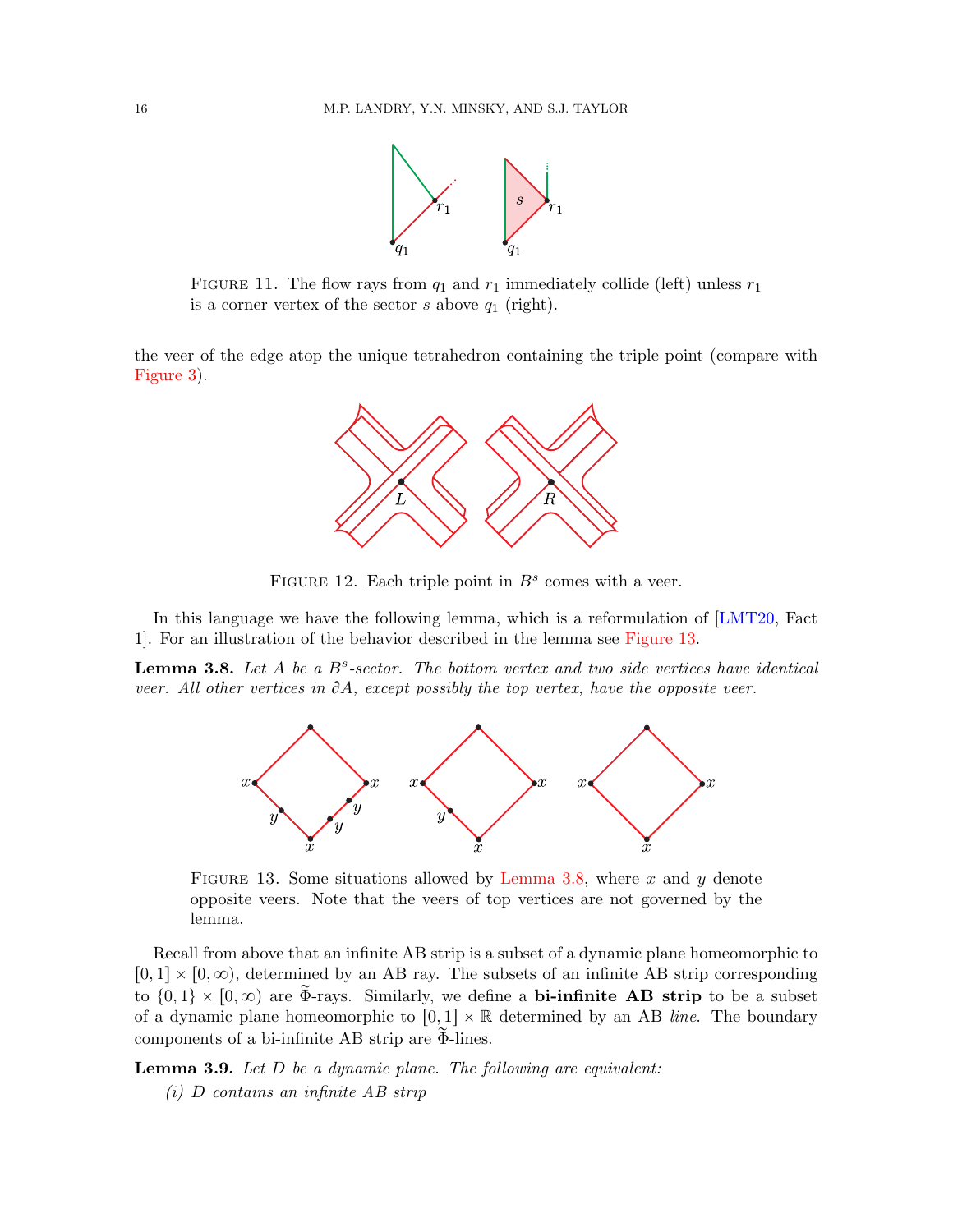- (ii) D contains a bi-infinite AB strip
- (*iii*)  $D$  contains the lift of an  $AB$ -cycle.

*Proof.* For the equivalence of conditions (i)-(ii), note that every point in  $D$  has a unique backward AB ray [\(Figure 7\)](#page-12-0), so every infinite AB strip is part of a bi-infinite AB strip. Since every AB line covers an AB-cycle, the other implications are clear.

Recall that each  $\tilde{\tau}$ -edge e has two **fans**, consisting of the tetrahedra for which e is a 0-edge lying on a particular side of e. The length of a fan in  $\tilde{\tau}$  is the number of tetrahedra it contains. We can also define fans and their lengths for edges of  $\tau$  by lifting to  $\tilde{\tau}$ .

We denote the length of the longest fan in M by  $\delta_{\tau}$ .

<span id="page-16-0"></span>**Proposition 3.10** (The AB region). Suppose that D contains a bi-infinite AB strip. Then

- (1) the number of bi-infinite AB strips in D is less than  $\delta_{\tau}$ , and
- (2) the union  $D_{AB}$  of all bi-infinite AB strips in D is diffeomorphic to  $[0, 1] \times \mathbb{R}$ .

The union  $D_{AB}$  of all bi-infinite AB strips in D as in [Proposition 3.10](#page-16-0) will be called the AB region of D.

*Proof.* By [Lemma 3.7,](#page-13-1) if D contains n or more infinite AB strips then there is a subset S of D that is obtained by gluing n infinite AB strips along their  $[0, \infty)$  boundaries. See [Figure 14.](#page-16-1) By [Lemma 3.8](#page-15-3) all the vertices in the interior of S have identical veer, so if  $v$  is a vertex in the interior of  $S$ , then  $v$  lives in a tetrahedron whose top and bottom edges have the same veer. In other words, every vertex in the interior of  $S$  lies in a non-hinge tetrahedron. Any branch line traversing S therefore must pass through  $n-1$  consecutive non-hinge tetrahedra.



<span id="page-16-1"></span>FIGURE 14. A picture of the set  $S$  in the proof of [Proposition 3.10.](#page-16-0) The  $\Phi$ -edges are shown in green. By [Lemma 3.8,](#page-15-3) each vertex in the interior of S has the same veer. The highlighted branching segment passes through 5 consecutive nonhinge tetrahedra, corresponding to the vertices colored black.

We now need a combinatorial fact about veering triangulations.

<span id="page-16-2"></span>**Claim 3.11.** If a branch line  $\gamma$  passes through consecutive non-hinge tetrahedra  $T_1, \ldots, T_k$ , then the  $T_i$  all lie in the fan of a single edge e.

*Proof.* Suppose without loss of generality that the top and bottom edges of  $T_1$  are right veering. The branching line  $\gamma$  passes through two faces of  $T_1$  which meet along a left veering edge E of  $T_1$  by [\[LMT20,](#page-72-0) Lemma 4.5]. We call these faces  $f_1$  and  $f_2$  where  $f_1$  is a bottom face for  $T_1$  and  $f_2$  is a top face for  $T_1$ . If  $f_3$  is the next face passed through by  $\gamma$ , [\[LMT20,](#page-72-0)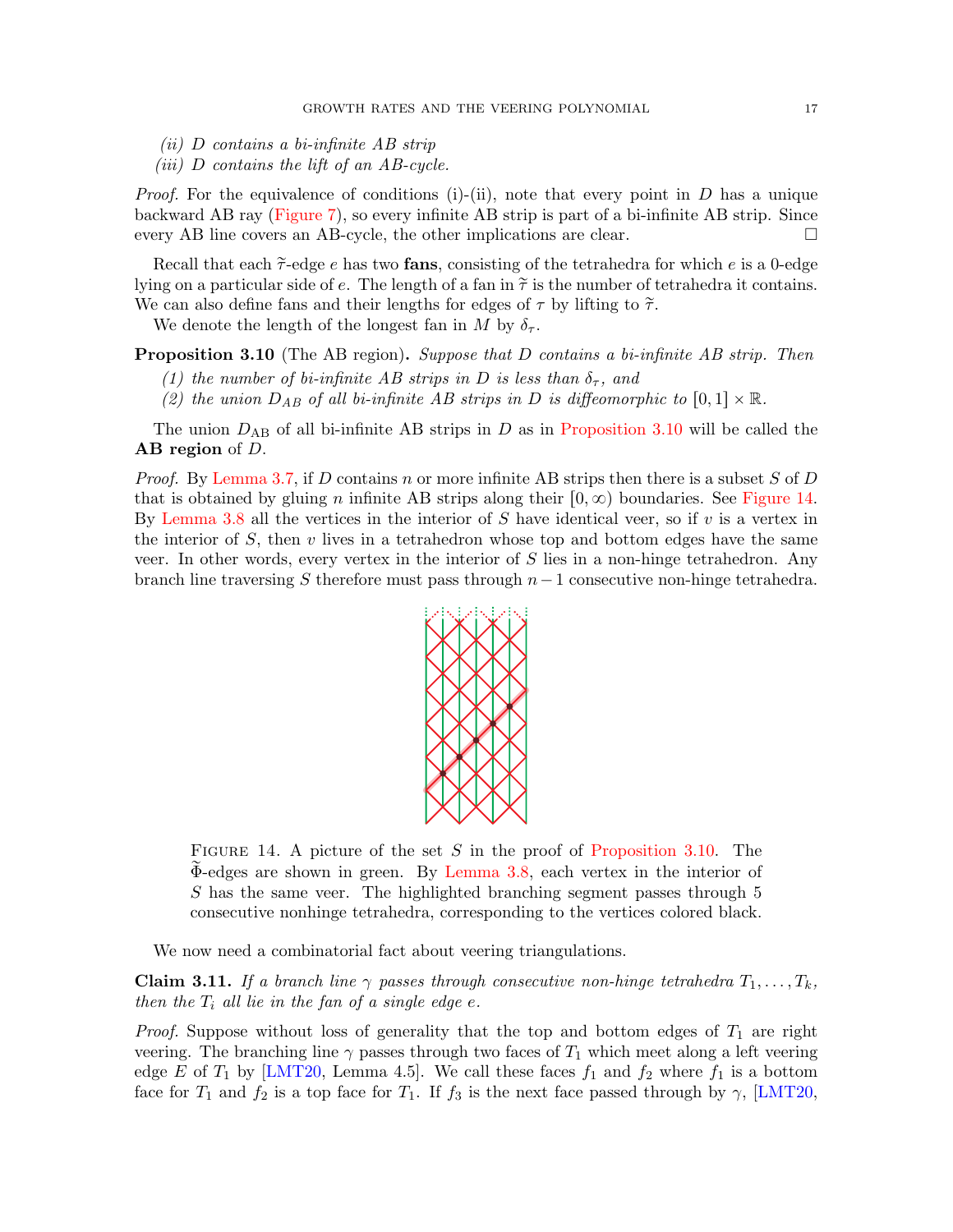Lemma 4.5] again implies that  $f_2$  and  $f_3$  meet along a left veering edge of  $T_2$ . Since e is the only left veering edge of  $f_2$ , we conclude that  $f_1, f_2, f_3$  are all incident to e and that  $T_1$  and  $T_2$  lie in the same fan of e. Continuing in this way shows that each  $T_i$  is in this fan. This completes the proof of [Claim 3.11.](#page-16-2)

Returning to the proof of [Proposition 3.10:](#page-16-0) since any fan of length  $> 1$  containing nonhinge tetrahedra contains two distinct hinge tetrahedra and any non-hinge tetrahedron is part of such a fan (see e.g. [\[FG13,](#page-71-9) Observation 2.6]), [Claim 3.11](#page-16-2) implies that there exists a fan of  $\tau$  with size at least  $n + 1$ . Hence the number of bi-infinite AB strips in D is less than the length  $\delta_{\tau}$  of the longest fan in  $\tau$ , proving (i).

Now suppose that  $D$  contains exactly  $n$  bi-infinite AB strips, and let  $g$  be the generator of the stabilizer of  $D$ . Let s and s' be two adjacent such strips in the sense that there are no strips between them. It is clear that q permutes the set of bi-infinite AB strips in  $D$ ; let  $g'$  be a power of g preserving s and s'. By [Lemma 3.7,](#page-13-1) two of the boundary  $\widetilde{\Phi}$ -lines of s and s' eventually coincide. Since  $s \cup s'$  is g-invariant, these boundary  $\widetilde{\Phi}$ -lines must be equal. Applying this argument  $n-1$  times establishes (ii).

Remark 3.12. If a dynamic plane D contains at least two bi-infinite AB strips, then it corresponds to a region of the triangulation that Agol and Tsang call a wall in their work-in-progress [\[AT21\]](#page-71-15). A key property, which they point out, is that these regions prevent  $\Phi$  from being strongly connected. From our perspective, this can be seen by noting that when there are at least two AB strips in D, there will be at least one component of  $\Phi \cap D$  which is a properly embedded line. Such a line descends to a  $\Phi$ -cycle in M that is a circular source in the sense that it has no other incoming Φ-edges.

We say that two  $\Phi$ -rays are **asymptotic** if they eventually agree. It is clear that asymptoticity is an equivalence relation on  $\Phi$ -rays. We define the **width** of a dynamic plane D, denoted  $w(D)$  to be the number of asymptotic classes of  $\Phi$ -rays contained in D. [Proposi](#page-16-0)[tion 3.10](#page-16-0) implies the following:

**Corollary 3.13** (Width of dynamic planes). Let D be a dynamic plane. The width  $w(D)$  of D satisfies

$$
w(D) = 1 + (\# \text{ of bi-infinite } AB \text{ strips in } D)
$$
  
\$\leq \delta\_{\tau}\$.

The following lemma characterizes when the quotient of a dynamic plane is an annulus in terms of the veering combinatorics.

<span id="page-17-1"></span>**Lemma 3.14.** Let  $\gamma$  be a  $\Gamma$ -cycle which is not a branch curve. Let  $\tilde{\gamma}$  be a lift to  $\tilde{M}$ , and let  $g \in \pi_1(M)$  generate the stabilizer of  $\widetilde{\gamma}$ . Then  $L = D(\widetilde{\gamma})/\langle g \rangle$  is an annulus if and only if  $\gamma$  has an even number of AB-turns.

*Proof.* In [\[LMT20,](#page-72-0) Lemma 5.6], it is shown that  $\gamma$  has an even number of AB-turns if and only if the pullback of the tangent bundle over  $B<sup>s</sup>$  is orientable. However, the immersion  $\gamma \to B^s$  factors through the immersion  $L \to B^s$ , and so  $\gamma$  has an even number of AB-turns if and only if  $L$  is orientable. From this, the lemma easily follows.  $\Box$ 

The following proposition is a key technical result of this section.

<span id="page-17-0"></span>**Proposition 3.15** ( $\Phi$  sees most Γ-cycles). Let  $\gamma$  be a Γ-cycle. Then  $\gamma$  is either homotopic to a Φ-cycle or to an AB-cycle of odd length.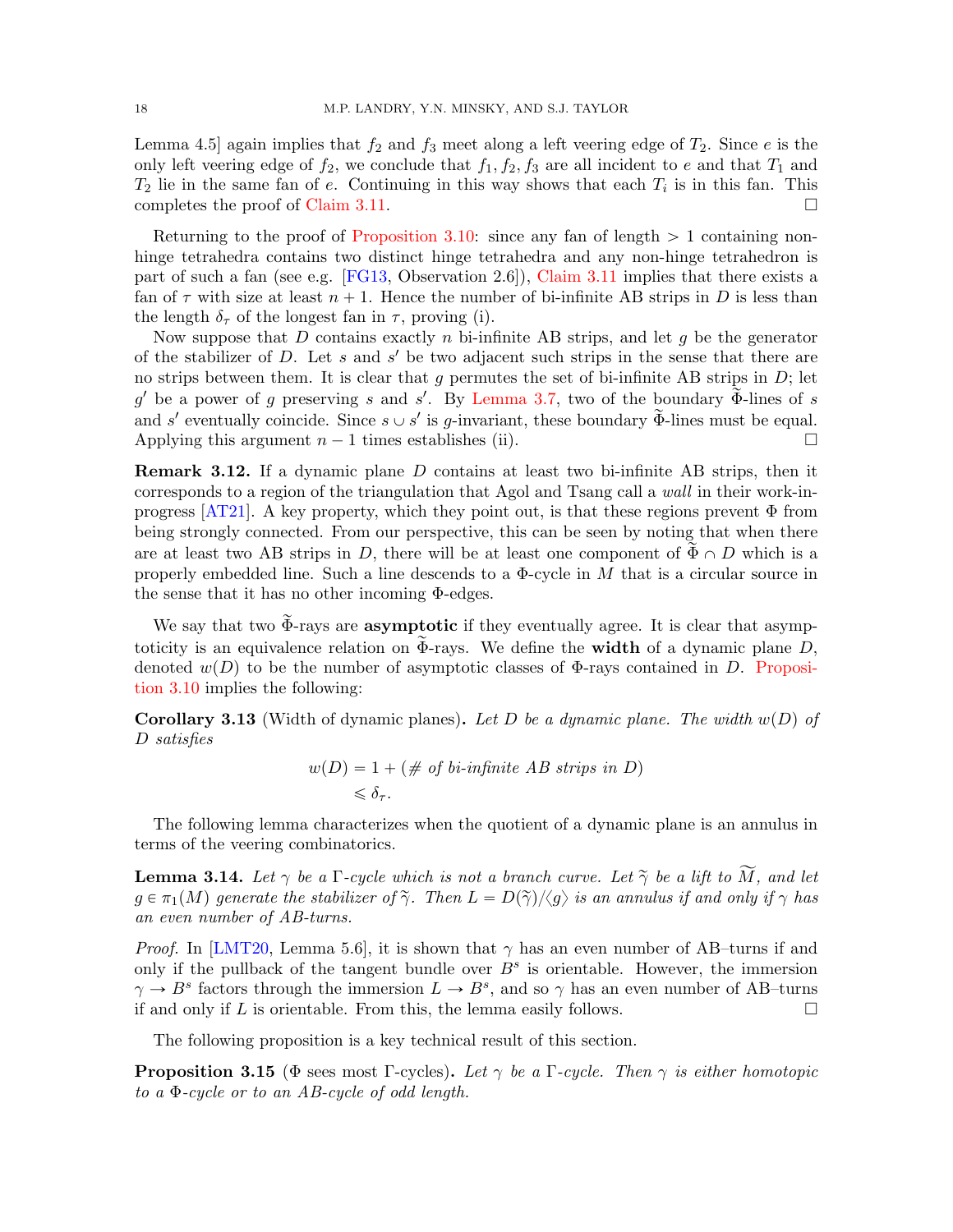In particular, the dual cycles that are not homotopic to flow cycles form a finite set of homotopy classes, up to positive multiples.

*Proof.* In the proof of  $[LMT20,$  Proposition 5.7 it is explained that every branch curve is homotopic to a  $\Phi$ -cycle. Hence we can assume that  $\gamma$  is not a branch curve. It follows that any lift of  $\gamma$  to  $\widetilde{M}$  determines a dynamic plane.

Let  $\tilde{\gamma}$  be a lift of  $\gamma$  to  $\widetilde{M}$  and let  $D = D(\tilde{\gamma})$ . Let g be the deck transformation of  $\widetilde{M}$  that generates the stabilizer of  $\tilde{\gamma}$  and translates  $\tilde{\gamma}$  in the positive direction. Then  $gD = D$ , so  $\gamma$ lifts to the core of  $L = D/\langle g \rangle$ , which is either an open annulus or open Möbius band. We abuse notation slightly by referring to the images of  $\widetilde{\Phi}$  and  $\widetilde{\Gamma}$  in D as  $\Phi$  and  $\Gamma$ .

If the width  $w(D)$  is equal to 1, and  $\tilde{\rho}$  is any  $\tilde{\Phi}$ -ray contained in D, then  $\tilde{\rho}$  and  $q \cdot \tilde{\rho}$ eventually coincide. This follows from [Lemma 3.7](#page-13-1) and the fact if  $w(D) = 1$  then D has no infinite AB strips [\(Lemma 3.9\)](#page-15-4). It follows that  $\tilde{\rho}$  is eventually g-periodic, and projects to a Φ-cycle ρ homotopic to the core of L. Hence  $\gamma$  is homotopic to ρ, proving the claim in this case.

If  $w(D) > 1$ , then D has a nonempty AB region  $D_{AB}$ . Let  $L_{AB}$  denote the image of this AB region in L. Note that since  $D_{AB}$  is g-invariant,  $L_{AB}$  is an annulus or Möbius band if and only if  $L$  is an annulus or Möbius band, respectively. We finish the proof by considering three cases.

- If  $L_{AB}$  is an annulus, then there are  $w(D)$  parallel Φ-cycles in  $L_{AB}$  homotopic to the core of L, so  $\gamma$  is homotopic to a  $\Phi$ -cycle.
- If  $L_{AB}$  is a Möbius band and  $w(D)$  is odd, then there is a single  $\Phi$ -line bisecting the AB region of D which projects to a  $\Phi$ -cycle in L and which is homotopic to the core of L, so  $\gamma$  is homotopic to a  $\Phi$ -cycle.
- Finally, if  $L_{AB}$  is a Möbius band and  $w(D)$  is even, then there is a bi-infinite AB strip bisecting the AB region of D whose core AB cycle projects to a  $\Gamma$ -cycle in L homotopic to the core of L. By [Lemma 3.14,](#page-17-1) this AB cycle has odd length, so  $\gamma$  is homotopic to an odd AB cycle.

3.2. Homotopy in dynamic planes. We conclude this section with an additional fact, [Lemma 3.17](#page-19-0) about dynamic planes that will be necessary in [Section 6.](#page-41-0) In its proof we will use the following lemma.

<span id="page-18-0"></span>**Lemma 3.16.** If  $\gamma_1$  and  $\gamma_2$  are distinct directed paths in  $\tilde{\Gamma}$  with common endpoints, then each  $\gamma_i$  contains an anti-branching turn.

*Proof.* Let u and v be the initial and terminal vertices of  $\gamma_1$  and  $\gamma_2$ , respectively. By shortening the paths, we may assume u and v are the only common vertices of  $\gamma_1$  and  $\gamma_2$ . Let D be a dynamic plane containing  $\gamma_1$  and  $\gamma_2$ , and let A be the disk component of  $D\setminus(\gamma_1 \cup \gamma_2)$ . Considering the local structure of the branch locus of  $\widetilde{B}^s$ , we see that the maw vector field must point into A along the terminal edges of  $\gamma_1$  and  $\gamma_2$  and out of A along the initial edges of  $\gamma_1$  and  $\gamma_2$ . Since the maw vector field switches between pointing inward and outward at exactly the anti-branching turns, we conclude that each  $\gamma_i$  contains an odd, and in particular nonzero, number of anti-branching turns.

As a consequence, a path in  $\tilde{\Gamma}$  that deviates from a branch line can never return to that branch line.

Let D be a dynamic plane stabilized by some  $g \in \pi_1(M)$ . As before, let L denote the quotient  $D/\langle g \rangle$ . Consider a Γ-cycle  $\gamma$  contained in L. If there is a sector  $\sigma$  of L such that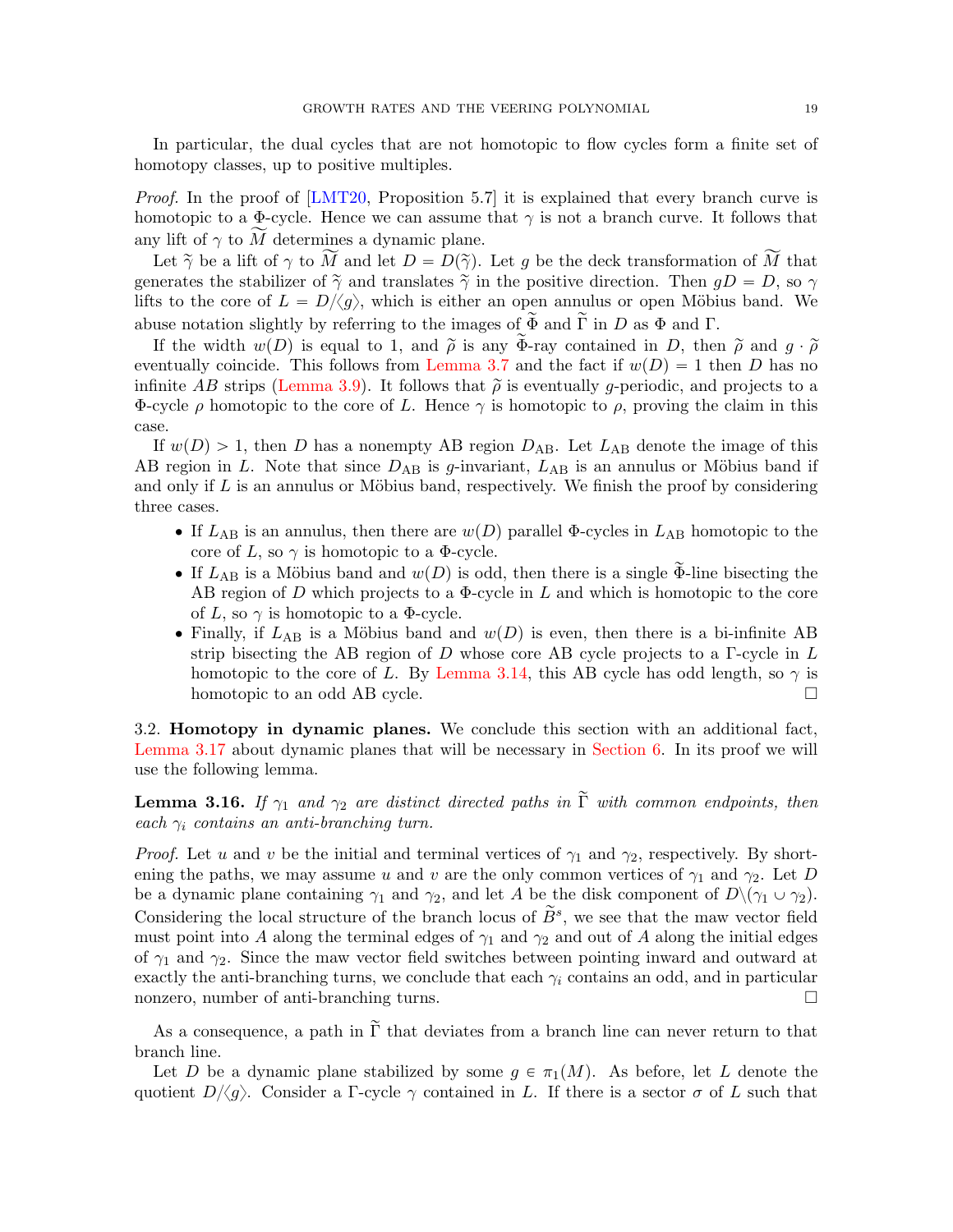γ runs along a side of σ from its bottom vertex to its top vertex, then we may perform a homotopy of  $\gamma$ , supported on  $\sigma$ , that pushes  $\gamma$  from one side of  $\sigma$  to the other side of  $\sigma$ . We refer to this homotopy as sweeping across the sector  $\sigma$ . See [Figure 26,](#page-46-0) where it is shown that sweeping across a sector is a homotopy through curves that are transverse to  $\tau^{(2)}$ .

<span id="page-19-0"></span>**Lemma 3.17.** Let D be a dynamic plane stabilized by  $g \in \pi_1(M) \setminus \{1\}$ . Let  $\widetilde{\gamma}_1$  and  $\widetilde{\gamma}_2$  be ginvariant  $\tilde{\Gamma}$ -lines contained in D and assume that neither is a branch line. Then  $\gamma_1 = \tilde{\gamma}_1/\langle g \rangle$ is homotopic to  $\gamma_2 = \frac{\gamma_2}{\langle g \rangle}$  in  $L = D/\langle g \rangle$  by a homotopy that sweeps across sectors.

*Proof.* The embedded dual cycles  $\gamma_1, \gamma_2$  in L either intersect or not. If they intersect and are distinct, there is at least one connected component U of  $L - (\gamma_1 \cup \gamma_2)$  with closure homeomorphic to a disk. Let  $p_1$  and  $p_2$  be the two segments of  $\gamma_1$  and  $\gamma_2$  which cobound U. By [Lemma 3.16,](#page-18-0) each of  $p_1$  and  $p_2$  contains an anti-branching turn.

Let  $(e_1, e_2)$  be the first anti-branching turn of, say,  $p_1$ . Since U is tiled by sectors, it must be the case that  $p_1$  traverses an entire side of  $\sigma(e_2)$ . When we sweep  $\gamma_1$  across  $\sigma(e_2)$ , we shrink the region  $U$  by 1 sector. It follows that after sweeping across finitely many sectors we can homotope  $\gamma_1$  to  $\gamma_2$ .

Next, suppose that  $\gamma_1$  and  $\gamma_2$  do not intersect. Note that this is not possible if L is a Möbius band and so we may assume that  $L$  is an annulus. Then there is a unique component of  $L - (\gamma_1 \cup \gamma_2)$  with compact closure, which we also call U; note that U is an annulus with boundary components  $\gamma_1$  and  $\gamma_2$ .



<span id="page-19-1"></span>FIGURE 15. Notation from the proof of [Lemma 3.17.](#page-19-0)

Let  $(e_1, e_2)$  be an AB turn of  $\gamma_2$  such that  $\sigma(e_2) \subset U$ , i.e. the maw vector field points into U along  $e_2$ . Such a turn exists since  $\gamma_2$  has a nonzero even number of anti-branching turns by [Lemma 3.14.](#page-17-1) Let  $\ell$  be the branch line through  $e_1$ . We claim that  $\ell$  intersects  $\gamma_1$  in addition to  $\gamma_2$ . To see this, first note that the negative subray of  $\ell$  from  $e_2$  (which is entirely contained in  $L$ ) is not entirely contained in  $U$ , since  $U$  is tiled by finitely many sectors. Further, this negative subray cannot return to  $\gamma_2$  by [Lemma 3.16.](#page-18-0)

Therefore the negative subray of  $\ell$  from  $e_1$  must intersect  $\gamma_1$  as in [Figure 15.](#page-19-1) Let p be the first vertex of intersection between this negative ray and  $\gamma_1$ . Let  $(f_1, f_2)$  be the first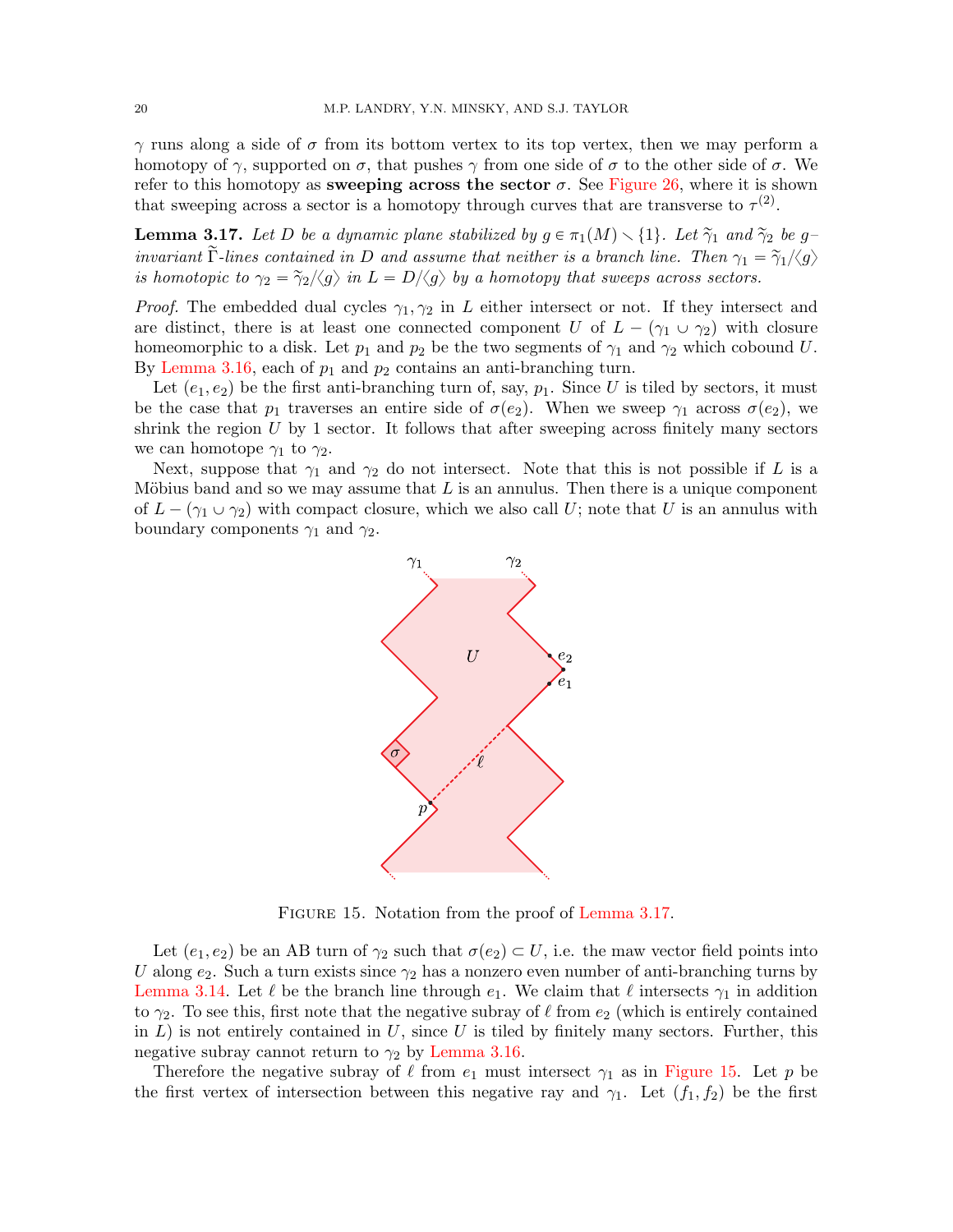anti-branching turn of  $\gamma_1$  after p, and let  $s = \sigma(f_2)$ . If  $\ell'$  is the branching line through  $f_1$ , then the bottom of s can lie no lower on  $\ell'$  than p. Hence  $\gamma_1$  traverses the entire left side of s and can be homotoped across s, shrinking the size of  $U$  by one sector. After applying this argument finitely many times, we are finished.

### 4. Pseudo-Anosov flows and veering triangulations

<span id="page-20-0"></span>In this and subsequent sections, we will be primarily interested in a pseudo-Anosov flow  $\varphi$  without perfect fits on a closed 3-manifold  $\overline{M}$ , as well as the manifold M obtained by removing from  $\overline{M}$  the singular orbits of  $\varphi$ . In this setting, the construction of Agol–Guéritaud [\(Theorem 4.7\)](#page-26-1) produces a veering triangulation  $\tau$  on a manifold N that is homeomorphic to M. Here we review some necessary background and terminology, with the essential properties of  $\varphi$  summarized in [Lemma 4.2.](#page-22-0) In [Section 5,](#page-26-0) we will show  $\tau$  can be realized as a triangulation of M such that flow lines of  $\varphi$  are positively transverse to  $\tau^{(2)}$ .

First, let  $\varphi$  be a pseudo-Anosov flow on the closed 3-manifold  $\overline{M}$ . We refer the reader to [\[FM01,](#page-71-1) Section 4] for the precise definition, and informally summarize  $\varphi$ 's features as follows:

- $\bullet$   $\varphi$  has finitely many singular periodic orbits where the return map on a transverse disk is locally modeled on a pseudo-Anosov surface homeomorphism near an  $(n \geq 3)$ pronged singularity,
- the orbits of the flow are  $C^1$  and  $\varphi$  is smooth away from its singular orbits,
- ' there is a pair of mutually transverse 2-dimensional singular foliations, called the stable and unstable foliations, whose leaves intersect in exactly the orbits of  $\varphi$ , such that orbits in a leaf of the stable foliations are exponentially contracted under  $\varphi$  and the orbits in a leaf of the unstable foliation are exponentially expanded.

Let Q denote the flow space of  $\varphi$  for  $\overline{M}$ , i.e. the space obtained by lifting to the universal cover  $\overline{M}$  and collapsing flow lines of the lifted flow. According to Fenley–Mosher [\[FM01,](#page-71-1) Proposition 4.1,  $Q$  is homeomorphic to the plane and the lifts of  $\varphi$ 's stable/unstable foliations project to a pair of transverse singular foliations  $\mathcal{F}^{s/u}$  on  $\mathcal{Q}$ . The points of  $\mathcal Q$  that are the images of (lifted) singular orbits of  $\varphi$  are called the **singularities** of  $\mathcal{Q}$ . Note that there is a natural action  $\pi_1(M) \sim \mathcal{Q}$  by orientation preserving homeomorphisms, where the orientation on Q is induced by the fixed orientation on  $\overline{M}$  and the orientation on flow lines.

Similarly, we let  $\tilde{\mathcal{P}}$  denote the flow space of M, defined by the same procedure, which can also be obtained by taking the universal cover of  $\mathcal Q$  minus its singularities. From this, we see that  $\tilde{\mathcal{P}}$  is also homeomorphic to the plane. Moreover, this perspective allows us to define the **completed flow space** P of M as the corresponding branched cover  $P \rightarrow Q$ infinitely branched over the singularities of  $Q$ . We also call the branch points of this map the **singularities** of P. Since singularities of Q are discrete, so are the singularities of P. Throughout, we extend terminology for  $Q$  to  $P$  by lifting. For example, we continue to denote the lifted singular foliations on  $P$  by  $\mathcal{F}^{s/u}$ . There is also an orientation preserving action  $\pi_1(M) \cap \mathcal{P}$  by homeomorphisms that makes the branched cover  $\mathcal{P} \to \mathcal{Q}$  equivariant with respect to the homomorphism  $\pi_1(M) \to \pi_1(\overline{M})$ . The projections to the flow space  $\widetilde{M} \to \mathring{\mathcal{P}}$  and  $\widetilde{\overline{M}} \to \mathcal{Q}$  are oriented line bundles over the plane.

A rectangle R in the flow space Q or P is a topological closed disk with no singularities in its interior with boundary consisting of four segments of leaves of  $\mathcal{F}^s$  and  $\mathcal{F}^u$ . The boundary of R necessarily consists of two stable leaf segments, which we call the **vertical boundary** of R and denote  $\partial_{v}R$ , and two unstable leaf segments, which we call the **horizontal boundary** and denote  $\partial_h R$ . (Note that by convention, we draw  $\mathcal{F}^s$  vertically and  $\mathcal{F}^u$  horizontally.) A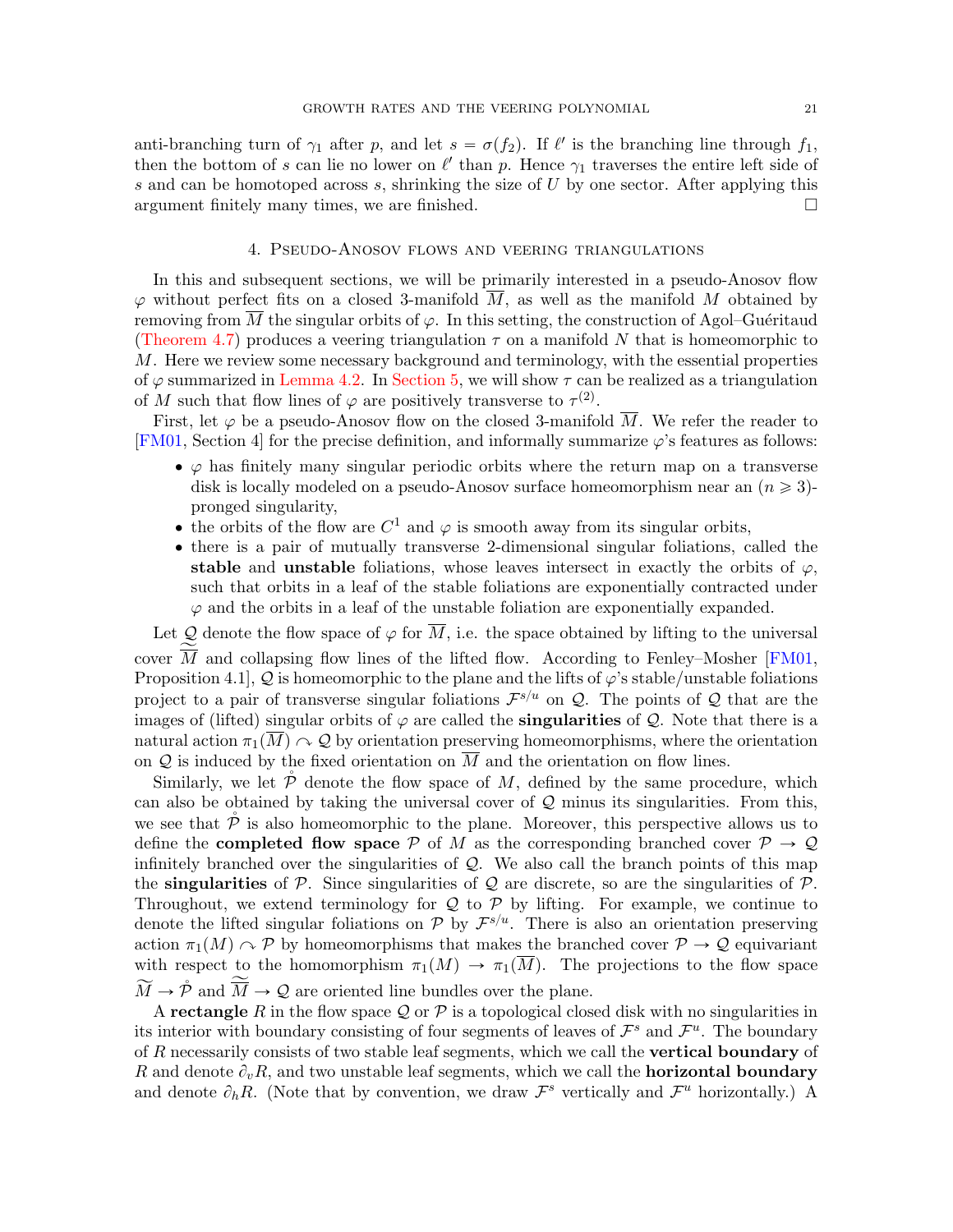maximal rectangle is a rectangle that contains a singularity in the interior of each of its sides, and so it is maximal with respect to inclusion.

As an informal definition, we say that a leaf  $\lambda^u$  of  $\mathcal{F}^u$  and a leaf  $\lambda^s$  of  $\mathcal{F}^u$  form a **perfect** fit if they are disjoint but "meet at infinity." We say that  $\varphi$  has **no perfect fits** if its flow space  $\mathcal Q$  has no perfect fits. We omit the precise definition of a perfect fit (see [\[Fen12,](#page-71-19) Def. 2.2) because, given the fact that singular leaves are dense in  $\mathcal{Q}$  (see [Lemma 4.2\)](#page-22-0), no perfect fits is equivalent to the condition that every sequence of nested rectangles is contained in a maximal rectangle. The reader can take this as the definition of no perfect fits. It is also proven by Fenley [\[Fen99a,](#page-71-20) Theorem 4.8], that when  $\varphi$  has no perfect fits, each  $g \in \pi_1(\overline{M})$ fixes at most one point of  $\mathcal Q$  (again see [Lemma 4.2\)](#page-22-0). Existence of maximal rectangles and uniqueness of fixed points are the essential properties of  $\varphi$  that we will use throughout this paper.

**Convention 4.1** (No perfect fits). Henceforth, we will assume that the pseudo-Anosov flow  $\varphi$  has no perfect fits.

Continuing with terminology, we define an edge rectangle Q to be a rectangle in either  $Q$  or  $P$  with singularities at two of its (necessarily opposite) corners. (These were called spanning rectangles in  $[MTT]$ ). Each edge rectangle Q has a **veer** defined as follows: if the singularities of  $Q$  are at its SW and NE corners, then  $Q$  is **right veering**. Otherwise,  $Q$ is left veering. Here, the position of the singular vertices is determined by an orientation preserving embedding of Q into  $\mathbb{R}^2$  for which the restricted foliation  $\mathcal{F}^s \cap Q$  maps to vertical lines and  $\mathcal{F}^u \cap Q$  maps to horizontal lines. The veer of Q is well-defined and an invariant of the  $\pi_1$ -actions on Q and P since these actions are orientation preserving. A face rectangle is a rectangle with a singularity at one of its corners and singularities in the interiors in each of its sides not containing the singular corner. Note that each face rectangle contains exactly three edge rectangles and is contained in exactly two maximal rectangles. Moreover, each maximal rectangle contains the face and edge rectangles determined by the pairs and triples of its singularities. See [Figure 16.](#page-21-0)



<span id="page-21-0"></span>FIGURE 16. From left to right we see an edge rectangle, a face rectangle, and a maximal rectangle.

We next define a partial order on rectangles in  $\mathcal Q$  or  $\mathcal P$ . We call rectangles  $R_1$  and  $R_2$ ordered if their interiors intersect but do not contain any of each other's corners. Assuming  $R_1$  and  $R_2$  are ordered, if the interior of  $R_2$  meets  $\partial_h R_1$ , then we say that  $R_2$  is **taller** than  $R_1$ . If the interior of  $R_1$  meets  $\partial_v R_2$ , then  $R_1$  is **wider** than  $R_2$ . Finally, for ordered rectangles we say that  $R_2$  lies above  $R_1$  if  $R_1$  is not taller than  $R_2$ , and  $R_1$  lies below  $R_2$  if  $R_2$  is not wider than  $R_1$ . Put differently,  $R_2$  lies above  $R_1$  if they are ordered and  $R_2 \cap \partial R_1$ contains a segment in each component of the horizontal boundary of  $R_1$ . We note that if  $R_1$ and  $R_2$  are distinct maximal rectangles, then  $R_2$  lies above  $R_1$  if and only if  $R_2$  is taller than  $R_1$  if and only if  $R_1$  is wider than  $R_2$ . See [Figure 17.](#page-22-1)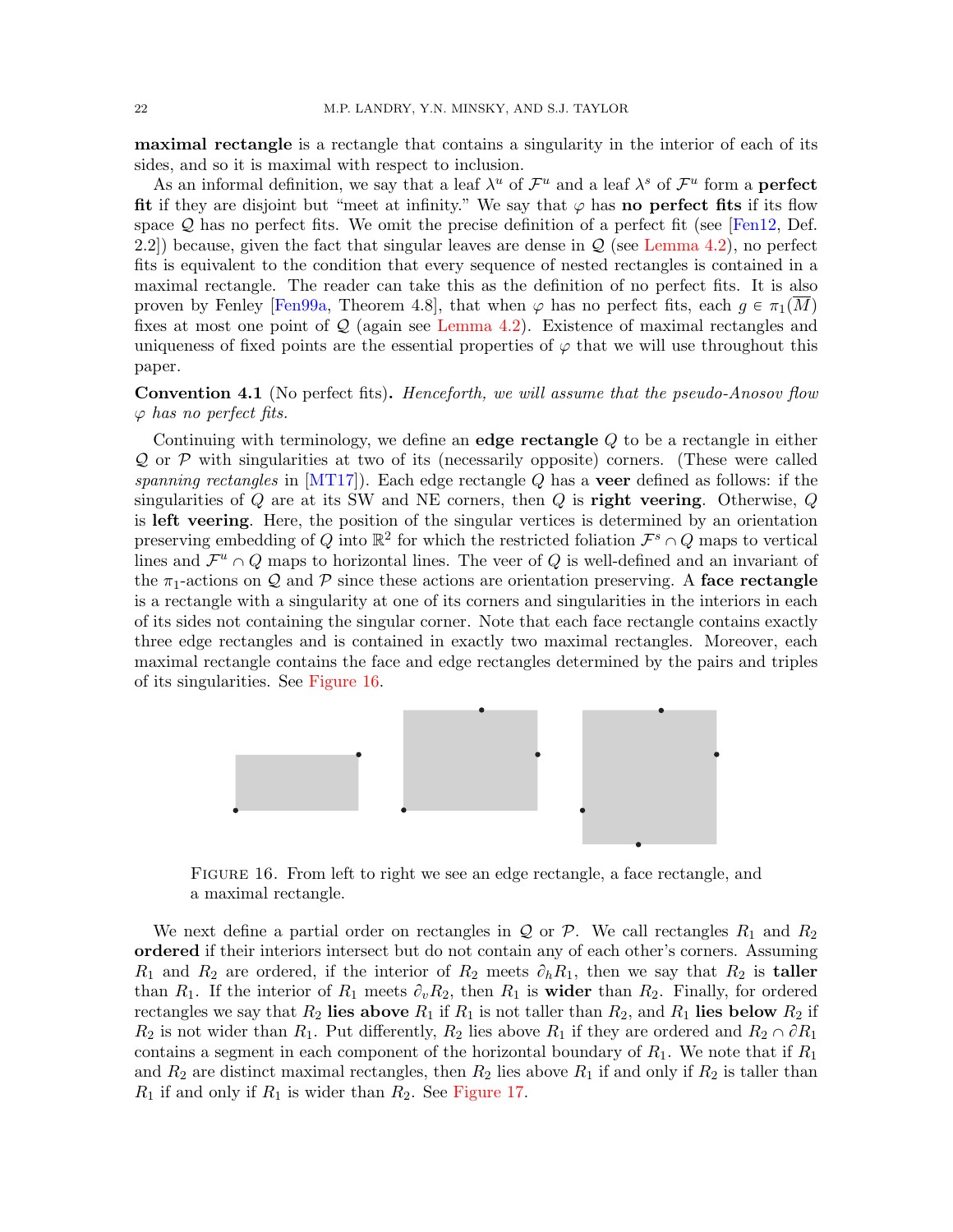

<span id="page-22-1"></span>FIGURE 17. Some ways  $R_2$  can lie above  $R_1$ .

Properties of the flow  $\varphi$  translate to properties of the actions  $\pi_1(\overline{M}) \cap \mathcal{Q}$  and  $\pi_1(M) \cap \mathcal{P}$ . We record these in the following lemma that summarizes results from several papers of Fenley– Mosher, Fenley, and Mosher.

<span id="page-22-0"></span>**Lemma 4.2** (Properties of the flow space). With  $\overline{M}$ ,  $\varphi$ ,  $M$ ,  $\mathcal{Q}$ ,  $\mathcal{P}$  as above:

- (1) The foliations  $\mathcal{F}^{s/u}$  are transverse singular foliations of Q with discrete singularities, no saddle connections, and dense singular leaves.
- (2) The stabilizer of any leaf of  $\mathcal{F}^{s/u}$  is either trivial or infinite cyclic, and each  $g \neq 1$  in a leaf stabilizer fixes exactly one point in that leaf.
- (3) The orbit of any point with nontrivial stabilizer in Q is discrete. Moreover, since  $\varphi$ has no perfect fits, each  $g \neq 1$  fixes at most one point in  $Q$ .
- (4) Suppose that g fixes a point p of  $\mathcal{Q}$ , chosen so that g translates the g-periodic flow line projecting to p in its positive direction.
	- $\bullet$  If p is nonsingular, then for any edge rectangle or maximal rectangle R containing p,  $q(R)$  lies strictly above R.
	- $\bullet$  If p is singular and R is a maximal rectangle containing p in its boundary, then either  $g(R)$  and R have disjoint interiors or  $g(R)$  lies strictly above R.

Moreover, the corresponding statements for the completed flow space  $P$  also hold.

Proof. The properties listed in (1) have already been discussed except for the claim that singular leaves are dense in  $\mathcal Q$ . For this, we first recall that since  $\overline{M}$  admits a pseudo-Anosov flow without perfect fits that is not conjugate to the suspension of an Anosov diffeomorphism, it is atoroidal [\[Fen03,](#page-71-21) Main theorem] (see also the remarks following [\[Fen12,](#page-71-19) Theorem D]). Then, since  $\overline{M}$  is atoroidal, the flow  $\varphi$  is transitive by [\[Mos92a,](#page-72-14) Proposition 2.7]. Finally, [\[Mos92a,](#page-72-14) Proposition 1.1] and the sentence following it imply that every leaf of the stable and unstable foliations on  $\overline{M}$  is dense. Hence, the singular leaves of  $\mathcal{F}^{s/u}$  are dense in  $\mathcal{Q}$ .

Next, the contracting/expanding dynamics within each leaf of the stable/unstable foliations implies that each nonsingular leaf with nontrivial  $\pi_1$  is either an annulus or Möbius band containing a unique closed orbit (see [\[Mos92a,](#page-72-14) Section 1]). From this (2) easily follows.

The first statement of (3) follows from the fact that the orbit of a point in  $\mathcal Q$  with nontrivial stabilizer corresponds to a closed orbit of  $\varphi$  in  $\overline{M}$  and that the lifts of such an orbit to the universal cover  $\overline{M}$  form a discrete collection of flow lines. The second statement follows from [\[Fen99a,](#page-71-20) Theorem 4.8]. There, Fenley shows that if  $g \neq 1$  fixes distinct points  $p_1$  and  $p_2$ , then these points are connected by a so-called chain of lozenges. The existence of a lozenge in  $Q$ , which is essentially a rectangle with 2 ideal corners, implies that  $Q$  has a perfect fit.

Finally, (4) follows from considering first return maps to transverse sections of the flow and using the expanding/contracting dynamics.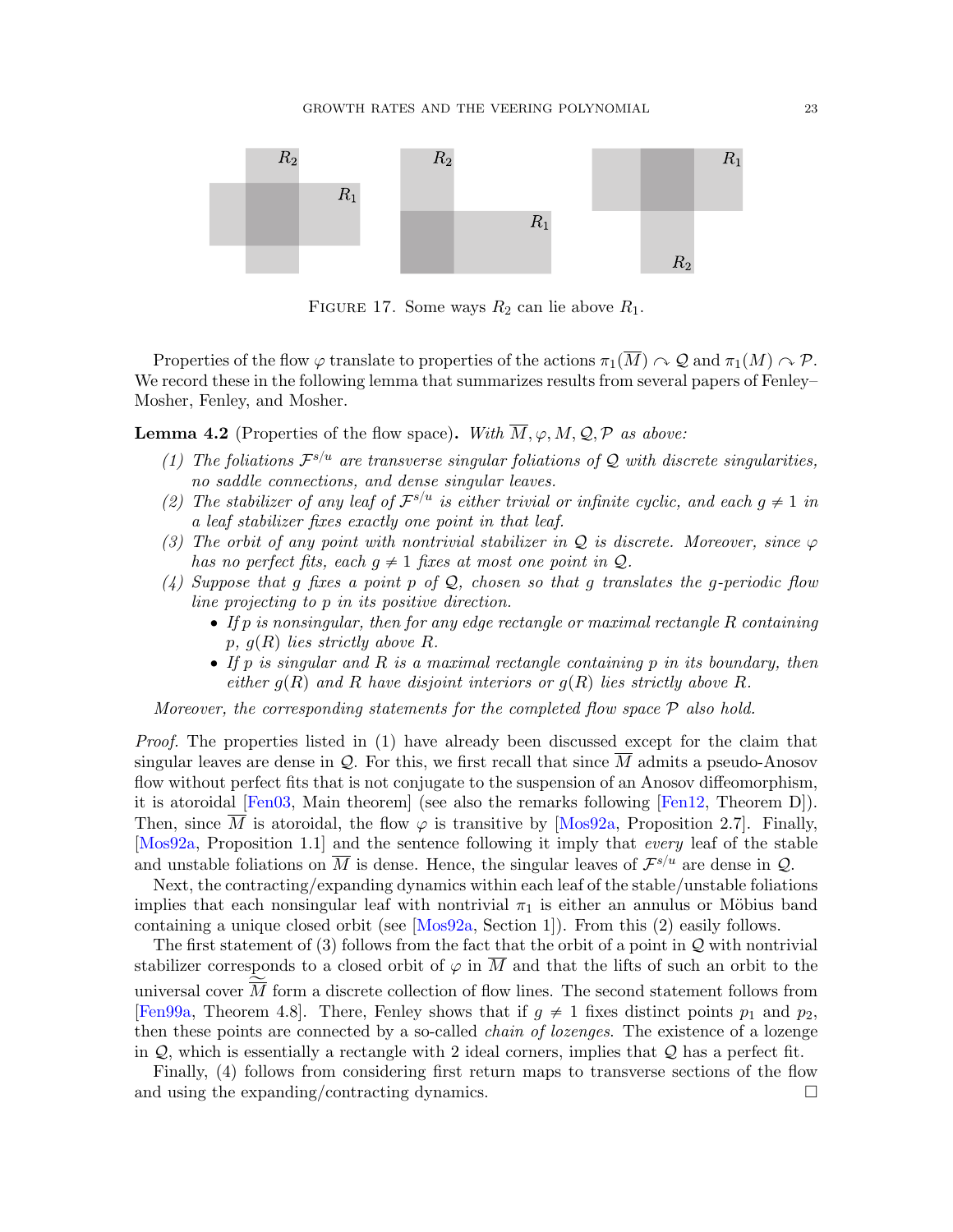A more uniform version of (4) will be useful later: Note first that it is easy to obtain a collection of sections of the bundle  $\overline{M} \to \mathcal{Q}$  over the maximal rectangles, which is equivariant by  $\pi_1(\overline{M})$ , since the group action is free on maximal rectangles.

**Lemma 4.3.** With  $M, \varphi, \mathcal{Q}$  as above, fix a  $\pi_1(\overline{M})$ -equivariant family of sections  $s_R : R \to \widetilde{\overline{M}}$ over the maximal rectangles in the flow space. Given  $\varepsilon > 0$  there is a constant L such that, if J is an oriented segment in a nonsingular flow line in  $\overline{M}$  of length at least L, so that its forward endpoint lies in the section over a rectangle  $R_+$  and its backward endpoint lies in the section over a rectangle  $R_-$  at distance at least  $\varepsilon$  from the boundary of  $R_-$ , then  $R_+$  lies above  $R_-$  and in fact  $R_+$  is strictly taller than  $R_-$  and  $R_-$  is strictly wider than  $R_+$ .

*Proof.* Let p be the backward endpoint of J in  $s_{R_{-}}(R_{-})$ . Let U be the maximal connected set within  $R_-$  containing p such that the flow from  $s_{R_-}(R_-)$  to  $s_{R_+}(R_+)$  is defined on  $s_{R_-}(U)$ . Then  $U$  must be a subrectangle, and the pseudo-Anosov properties of the flow, particularly its expansion on the unstable (horizontal) foliation, implies that the width of  $s_{R_{-}}(U)$  is bounded exponentially in  $-L$ . Thus for L large enough (depending on  $\varepsilon$ ) the width is small enough that both vertical (stable) sides of  $\partial U$  are in the interior of  $R_{-}$ . Each horizontal side of  $\partial U$ must therefore lie in the boundary of  $R_$ , because otherwise it would be an entire horizontal side of  $R_+$ , which would imply the interior of  $R_-$  contains a singular point.

We conclude that  $R_+$  must cross  $R_-$  from top to bottom, which implies that  $R_+$  is strictly taller than  $R_{-}$  (that is, both horizontal boundary components of  $R_{-}$  pass through the interior of  $R_+$ ).

We next observe a few basic consequences. The first essentially says that an infinite sequence of maximal rectangles which is increasing with respect to our partial order "lies above" limits to a leaf of the vertical foliation  $\mathcal{F}^s$ .

<span id="page-23-1"></span>**Fact 4.4** (Limits of rectangles). Suppose that  $(R_i)_{i\in\mathbb{Z}}$  is a sequence of distinct maximal rectangles such that  $R_{i+1}$  lies above  $R_i$  for each i.

tangles such that  $R_{i+1}$  lies above  $R_i$  for each  $i$ .<br>Then  $\bigcap_{i\geqslant 0} R_i$  is a segment of the vertical foliation  $\mathcal{F}^s$  in  $R_0$  joining the components of Then  $\bigcap_{i\geq 0} R_i$  is a segment of the vertical foliation  $\mathcal{F}^s$  in  $R_0$  joining the components of  $\partial_h R_0$ , and  $\bigcap_{i\leq 0} R_i$  is a segment of the horizontal foliation  $\mathcal{F}^u$  in  $R_0$  joining the components of  $\partial_v R_0$ . ş

For the proof, note that if  $Q = \bigcap_{i \geq 0} R_i$  is a rectangle with nonempty interior, then we could extend it vertically along leaves of  $\mathcal F$  to a rectangle  $Q'$  with singularities in its horizontal boundary. This follows from the density of singular leaves in [Lemma 4.2.](#page-22-0) But then each  $R_i$ necessarily lies below  $Q'$  and so the singularities in the boundary of the  $R_i$  would have to accumulate in Q. This contradicts the discreteness of singularities, again as in [Lemma 4.2.](#page-22-0)

The next lemma will be used to show that the veering triangulation discussed in the next section has finitely many simplices.

<span id="page-23-0"></span>**Lemma 4.5.** There are finitely many maximal, face, and edge rectangles in  $\mathcal{Q}$  (or  $\mathcal{P}$ ) up to the  $\pi_1$ -action.

Before giving the proof, we make a few more observations. Let  $s \in \mathcal{P}$  be a singularity. There are countably many singular leaves terminating at s; let  $\ell_1$  and  $\ell_2$  be two such such singular leaves. There is a unique component C of  $\mathcal{P} - (\ell_1 \cup \ell_2)$  whose frontier completely contains  $\ell_1 \cup \ell_2$ . If C contains no singular leaves terminating at s (i.e.  $\ell_1$  and  $\ell_2$  are "neighbors" at s) then the union  $\Omega$  of C with  $\ell_1$  and  $\ell_2$  is called an **orthant**. The point s is called the **corner** singularity of  $\Omega$ . Note that if  $\ell_1$  and  $\ell_2$  bound an orthant, then one is stable and the other is unstable.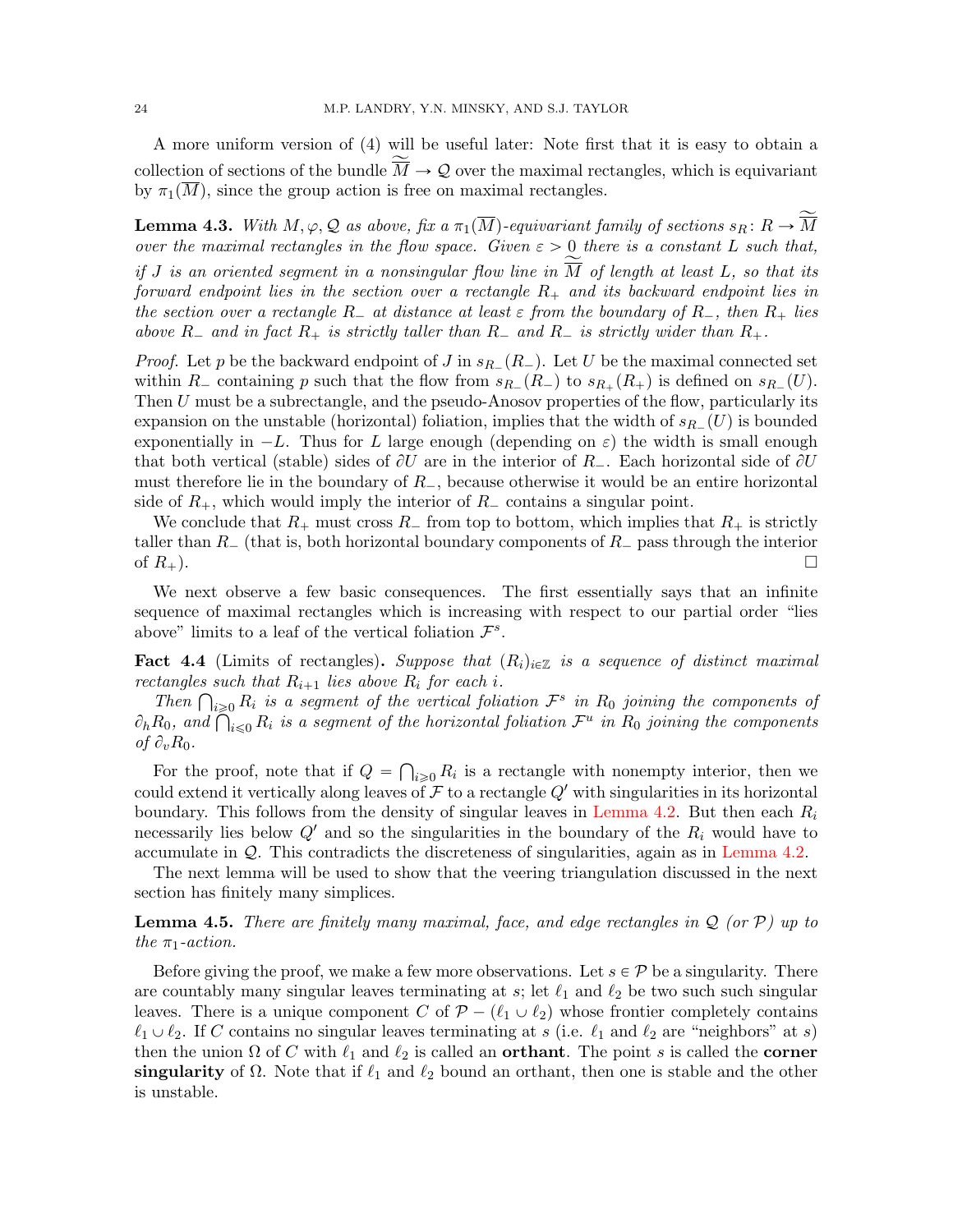

<span id="page-24-0"></span>FIGURE 18. Part of a staircase with corner singularity s.

Following Guéritaud, we say that a set  $S$  of edge rectangles is a **staircase** if there is an orthant  $\Omega \subset \mathcal{P}$  with corner singularity  $s \in \mathcal{P}$  such that S consists of exactly the edge rectangles contained in  $\Omega$  with one corner at s. See [Figure 18.](#page-24-0) Each orthant determines a unique staircase. Note that all the edge rectangles in a single staircase have common veer. The staircase S has cyclic stabilizer  $\langle g \rangle \leq \pi_1(M)$ , coinciding with the stabilizer of  $\Omega$ , and our convention will be to choose the generator g so that  $qQ$  lies above Q for all Q in S. Note, again by discreteness of singularities, that there are only finitely many edge rectangles in S that lie above Q and below gQ. This allows us to choose an indexing  $\ldots, Q_{-1}, Q_0, Q_1, \ldots$  of the elements of S so that  $Q_i$  lies above  $Q_j$  if and only if  $i \geq j$ .

*Proof of [Lemma 4.5.](#page-23-0)* We show that the  $\pi_1$ -action is cofinite on the edge rectangles in  $Q$ . This immediately implies the same result for  $P$  and the case of face rectangles and maximal rectangles easily follows.

Since each edge rectangle lies in the staircase associated to each of its singular corners and there are only finitely many orthants up to the  $\pi_1$  action, it suffices to show that for each staircase S its cyclic stabilizer  $\langle g \rangle$  acts cofinitely on the edge rectangles of S. This however is clear using the above ordering  $\ldots$ ,  $Q_{-1}$ ,  $Q_0$ ,  $Q_1$ ,  $\ldots$  and the fact that g acts on this sequence by increasing the index. This completes the proof.  $\Box$ 

Since we are interested in the punctured manifold  $M$  obtained by removing singular closed orbits from the closed manifold  $\overline{M}$ , we introduce some terminology to help remove the need to make special arguments when dealing with the singular orbits. Each singular orbit of M has some number of stable/unstable **prong curves** which are obtained by intersecting the stable/unstable leaves through the singular orbit with the boundary of a small neighborhood of the orbit. We consider the resulting prong curves as peripheral curves in  $M$ .

We will use the unstable prong curves to replace the missing singular orbits in our discussion below. For the flow  $\varphi$  on M, we denote by  $\mathcal{O}_{\varphi}$  the periodic orbits of the flow and by  $\mathcal{O}_{\varphi}^+$  the periodic orbits plus all positive multiples of the finitely many unstable prong curves.

**Remark 4.6** (The blown up flow on the compact model for  $M$ ). One can also think of prong curves in the following way. In [\[Fri82b,](#page-71-3) Section 5], Fried explains in detail how one can replace any orbit of a flow by its sphere of normal directions, and obtain a natural flow on the resulting manifold with boundary. If we apply this blowup operation to the singular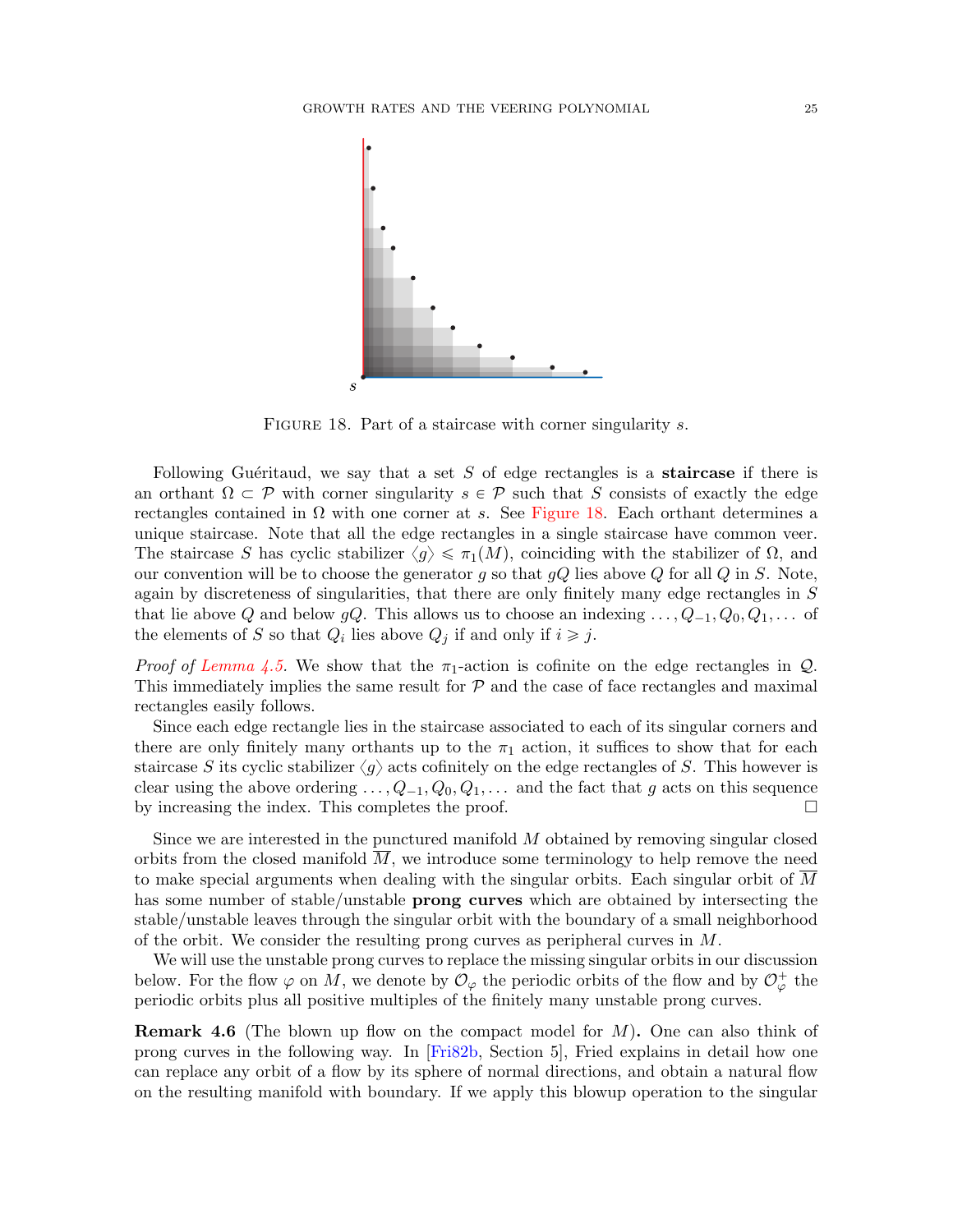orbits of  $\varphi$  on  $\overline{M}$ , we obtain a new flow  $\varphi^*$  on a manifold  $M^*$  with toral boundary. The flow  $\varphi^*$  is tangent to  $\partial M^*$  and, when restricted to the interior of  $M^*$ , conjugate to  $\varphi$  on M.

On each torus boundary component of  $M^*$ ,  $\varphi^*$  has a finite even number of closed orbits, half of which are attracting and half of which are repelling. The attracting orbits correspond to unstable prong curves and the repelling orbits correspond to stable prong curves. While this is an attractive picture, we will continue to work with the flow  $\varphi$  on the noncompact manifold M.

4.1. The Agol–Guéritaud construction. Let  $\varphi$  be a pseudo-Anosov flow on  $\overline{M}$  with no perfect fits. Here we briefly describe the Agol–Guéritaud construction of a veering triangulation on a manifold homeomorphic to  $M$ . We will not dwell on the details here since in the next section we establish the stronger fact that the veering triangulation can be realized on M so that it is positive transverse to flow lines.

Associate to each maximal rectangle R in the completed flow space  $P$  a taut ideal tetrahedron  $t_R$ . We identify the ideal vertices of  $t_R$  with the singularities of R so the the edge rectangles contained in R correspond to edges of  $t_R$  and faces rectangles correspond to faces of  $t_R$ . The two angle  $\pi$  edges of  $t_R$  are the ones that correspond to edge rectangles spanning the singularities in  $\partial_h R$  and  $\partial_v R$ , respectively. Moreover, the coorientations on the faces of  $t_R$  are determined by declaring the two bottom faces of  $t_R$  are the ones which contain the  $\pi$ edge spanning the singularities in  $\partial_{v}R$ . This convention is indicated in [Figure 19](#page-25-0) by drawling the edge jointing the singularities in  $\partial_h R$  above the edge joining the singularities in  $\partial_v R$ .

If faces  $f_1$  of  $t_{R_1}$  and  $f_2$  of  $t_{R_2}$  determine the same face rectangle in  $P$  (i.e. the rectangles spanned by their vertices are equal), then we glue together the corresponding faces. Since each face rectangle is contained in exactly two maximal rectangles, the resulting space  $\tilde{N}$  is a manifold away from its 1–skeleton. By examining the ways that an edge rectangle can be extended to a maximal rectangle, one similarly verifies that  $\tilde{N}$  is a manifold. It is also the case that  $\tilde{N}$  is contractible.



<span id="page-25-0"></span>Figure 19. From a maximal rectangle to a tetrahedron and its 'projection' back to the flow space. Note that the coorientation on faces points out of the page.

Since the action of  $\pi_1(M)$  on P preserves maximal, face, and edge rectangles, it induces a simplicial action on  $\tilde{N}$  which is cofinite on simplicies [\(Lemma 4.5\)](#page-23-0). Because distinct singularity stabilizers have trivial intersection (and  $\pi_1(M)$  is torsion free), each ideal simplex of N has trivial stabilizer and the action  $\pi_1(M) \sim N$  is discontinuous. Moreover, because the peripheral subgroups of  $\pi_1(M)$  precisely correspond to the stabilizers of singularities in P, it follows that each of these subgroups acts peripherally on  $\tilde{N}$ . Hence, by a theorem of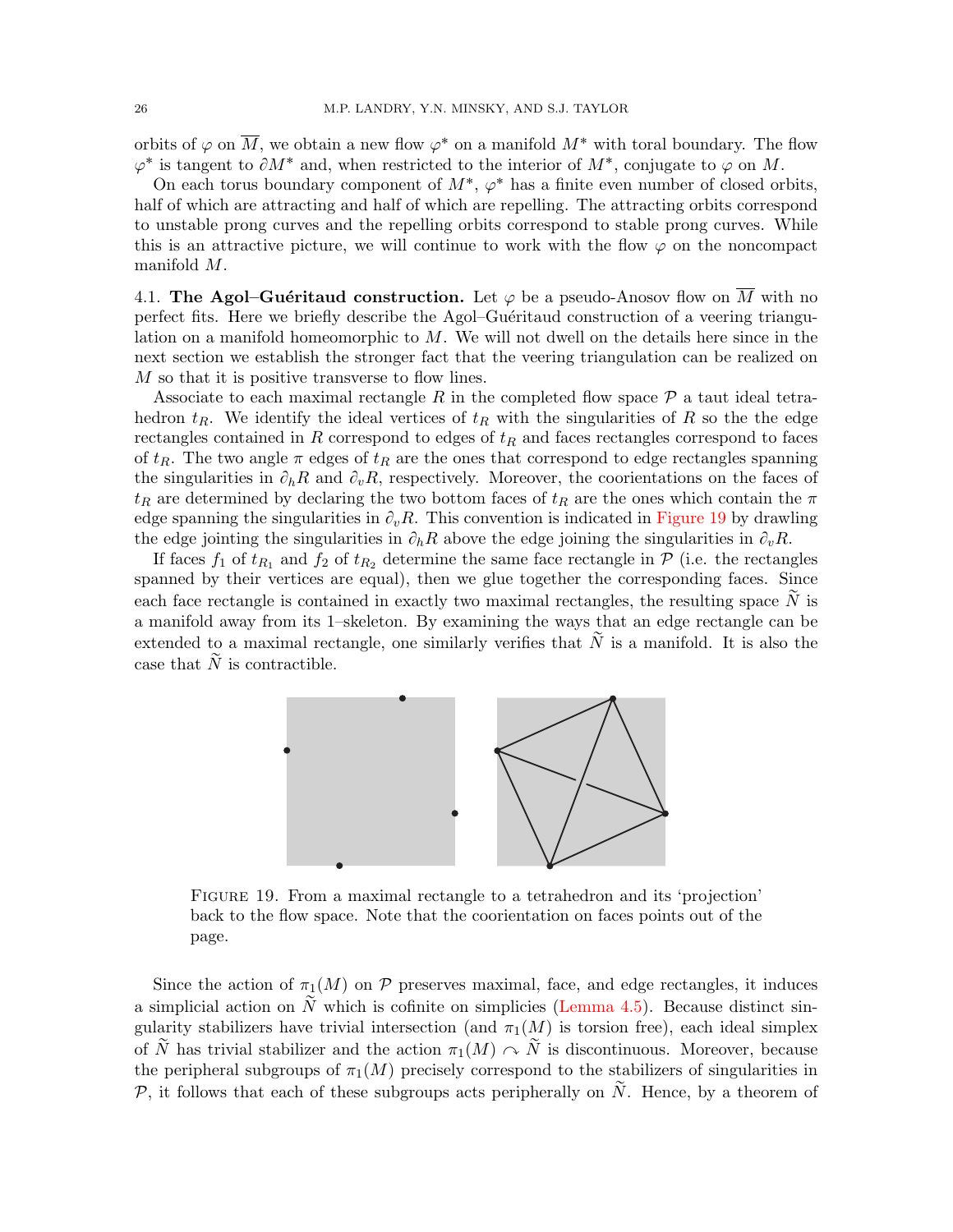Waldhausen [\[Wal68,](#page-72-15) Corollary 6.5], the manifolds M and  $N = \widetilde{N}/\pi_1(M)$  are homeomorphic by a homeomorphism that is the identity on  $\pi_1(M)$ .

Let  $\tau$  be the induced ideal triangulation of N. It is now straightforward to see that  $\tau$ is naturally a veering triangulation. The coorientations on the faces of  $\tau$  come from the convention discussed above and taut structure on each tetrahedron comes from lifting to  $N$ and 'projecting' the tetrahedron to its corresponding maximal rectangle. Note that we are not claiming that there is a single coherent projection from  $\tilde{N}$  to  $\tilde{\mathcal{P}}$ , although we will establish this in the next section. An edge is declared to be right veering if its lift to  $\tilde{N}$  determine an edge rectangle in  $P$  whose singularities are at its SW and NE corners. Otherwise, it is left veering.

We summarize this as follows:

<span id="page-26-1"></span>**Theorem 4.7** (Agol–Guéritaud). Suppose that  $\varphi$  is a pseudo-Anosov flow on  $\overline{M}$  without perfect fits. Then the above construction produces a veering triangulation  $\tau$  on a manifold N that is homeomorphic to  $M = \overline{M} \setminus \{singular\ orbits\}.$ 

If the veering triangulation  $\tau$  comes from the above construction, we say that  $\tau$  is **associ**ated or dual to the flow  $\varphi$ .

### 5. Transversality to the flow

<span id="page-26-0"></span>[Theorem 4.7](#page-26-1) constructs the veering triangulation from the structure of the flow space of a pseudo-Anosov flow, but it does not make any claims about how the triangulation and flow coexist in the same manifold. In this section we show that one can make the two positively transverse in the following sense:

<span id="page-26-2"></span>**Theorem 5.1.** Let  $\varphi$  be a pseudo-Anosov flow on  $\overline{M}$  without perfect fits. Then the veering triangulation  $\tau$  can be realized in M so that  $\tau^{(2)}$  is a smooth cooriented branched surface which is positive transverse to the flow lines of  $\varphi$ .

Starting with  $(N, \tau)$  as constructed in the previous section, we will build a homeomorphism  $N \to M$  which takes  $\tau$  to the smooth transverse position of [Theorem 5.1.](#page-26-2) The proof has four main steps, which we summarize:

**Fibration on**  $\tilde{N}$ : We first produce an equivariant fibration  $p: \tilde{N} \rightarrow \tilde{P}$ , which is an orientation preserving embedding on each face of  $\tilde{\tau}^{(2)}$ . The goal is to complete this diagram with an equivariant homeomorphism:



where  $q: \widetilde{M} \to \hat{\mathcal{P}}$  is the map to the flow space of the flow.

The key step is [Proposition 5.2,](#page-27-0) which gives an embedding of each edge of  $\tilde{\tau}$  in its associated rectangle in  $\tilde{\mathcal{P}}$ , so that the three edges of every face have disjoint interiors. In the suspensionflow case this is simple because the flow space admits an invariant affine structure in which every rectangle is Euclidean, and we may simply use straight lines (indeed this is how the original veering picture is obtained). In the general setting there is no obvious way to do this – equivariance produces some tricky constraints which are reflected in the argument we give in [Section 5.1.](#page-27-1) Most of the effort of the proof goes into this step. The map  $p$  is then produced in [Proposition 5.11.](#page-34-0)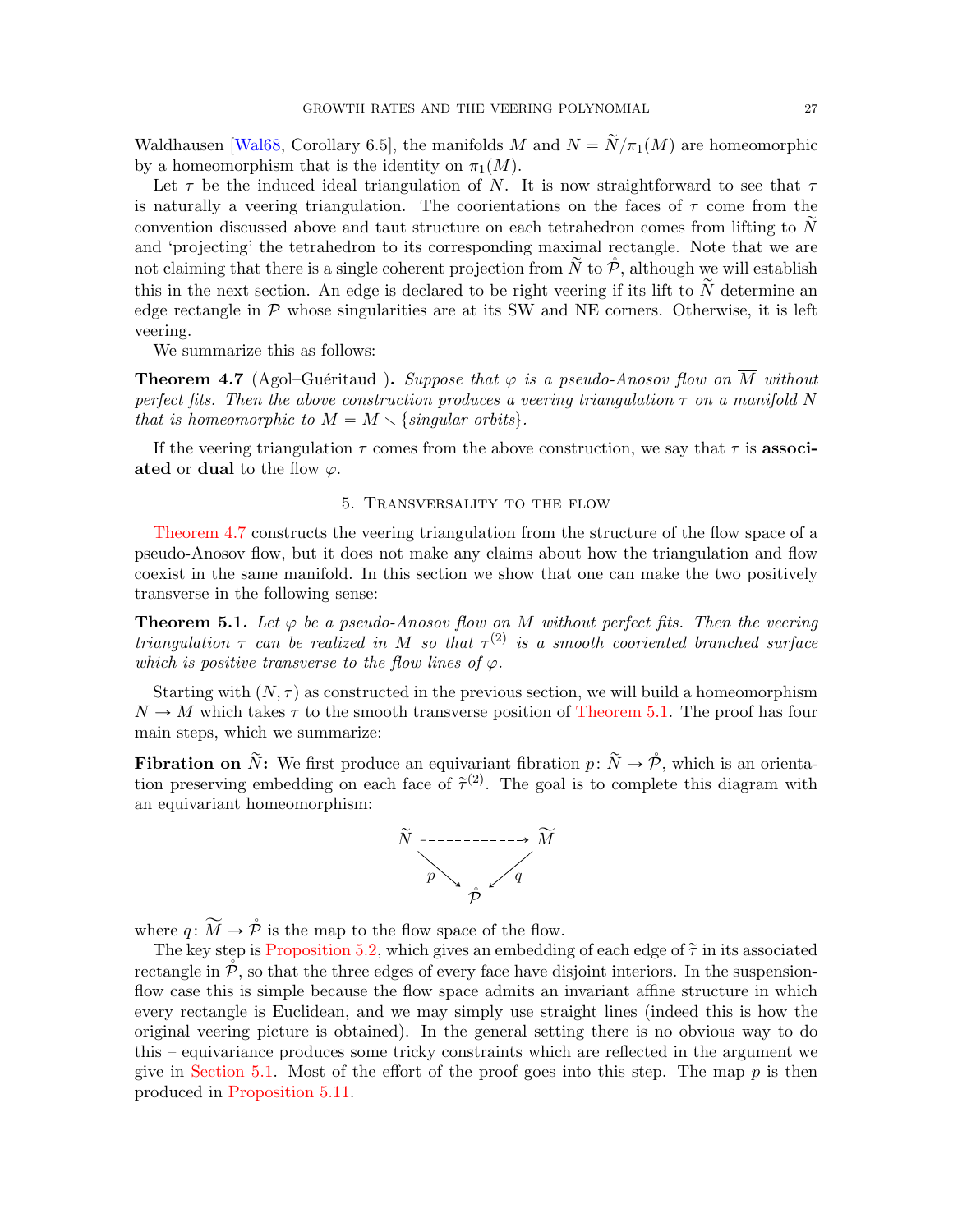Compactification and a fiberwise map: We next build a preliminary map that takes p-fibers in  $\tilde{N}$  to q-fibers in  $\tilde{M}$ . But in order to have uniform control of it, we compactify N and M and extend the map. We compactify N to a manifold  $\overline{N}$  with toral boundary and construct a map  $\overline{h}$ :  $\overline{N} \to \overline{M}$  that takes p-fibers to flow orbits, and boundary tori to singular orbits. Thus we obtain the diagram

<span id="page-27-2"></span>(5.1) 
$$
\begin{array}{ccc}\n & p & \uparrow & q \\
& \hat{N} & \xrightarrow{\hat{h}} & \hat{M} \\
& \downarrow & & \downarrow \\
& \overline{N} & \xrightarrow{\overline{h}} & \overline{M}\n\end{array}
$$

where  $\hat{N}$  and  $\widehat{M}$  are completions of  $\widetilde{N}$  and  $\widetilde{M}$  obtained by lifting the compactifications.

The restriction of  $\hat{h}$  to each fiber may not be an embedding, but we show in [Lemma 5.12](#page-35-0) that it is proper and degree 1 to its image fiber.

Straightening the fibers: An averaging step, convolving with a fiberwise bump function, produces a map which is an embedding on the fibers and hence a global homeomorphism. This is carried out in [Proposition 5.14,](#page-37-0) and gives us a topological version of our main result, [Proposition 5.15.](#page-38-0)

Smoothing. Finally we address the issue of making the branched surface smooth, and furthermore making sure that the images of edges in the flow space are smooth and transverse to both foliations. The first of these is explained in [Proposition 5.16,](#page-38-1) and the second in [Proposition 5.17.](#page-39-1)

We next turn to carrying out the details.

<span id="page-27-1"></span>5.1. Step 1: Drawing diagonals and building a fibration. For any points  $p, q \in \mathcal{P}$  lying in a maximal rectangle R, but not in single leaf of  $\mathcal{F}^s$  or  $\mathcal{F}^u$ , we denote by  $R(p,q) \subset R$  the unique rectangle with opposite vertices at p and q. So if  $p, q$  are singularities of R, then  $Q = R(p,q)$  is their edge rectangle. Recall that each edge rectangle corresponds to an edge of  $\tilde{\tau}$  by construction, and the veer of an edge rectangle is the veer of its associated edge.

A veering diagonal is a topological arc in an edge rectangle  $Q = R(p,q)$  which connects  $p$  to  $q$  and is topologically transverse to the stable and unstable foliations, meaning that the path intersects each leaf in  $R(p, q)$  at most, and so exactly, once.

Our first step is to prove the following:

<span id="page-27-0"></span>Proposition 5.2. There exists an equivariant family of veering diagonals so that the three veering diagonals of every face rectangle have disjoint interiors.

5.1.1. Drawing diagonals given anchors. We say that the pair  $(A, \alpha)$  is an **anchor system** if  $\alpha$  is a bijection from the set of edge rectangles in P onto a subset  $A \subset \mathcal{P}$  with the following properties:

- containment: for each edge rectangle  $Q, \alpha(Q)$  lies in the interior of  $Q$ ,
- equivariance:  $g \cdot \alpha(Q) = \alpha(g \cdot Q)$  for each edge rectangle Q and each  $g \in \pi_1(M)$ , and
- staircase monotonicity: for edge rectangles  $Q_1$  and  $Q_2$  that share a singular corner s, if  $Q_1$  is wider than  $Q_2$ , then  $R(s, \alpha(Q_1))$  is wider and no taller than  $R(s, \alpha(Q_2))$ .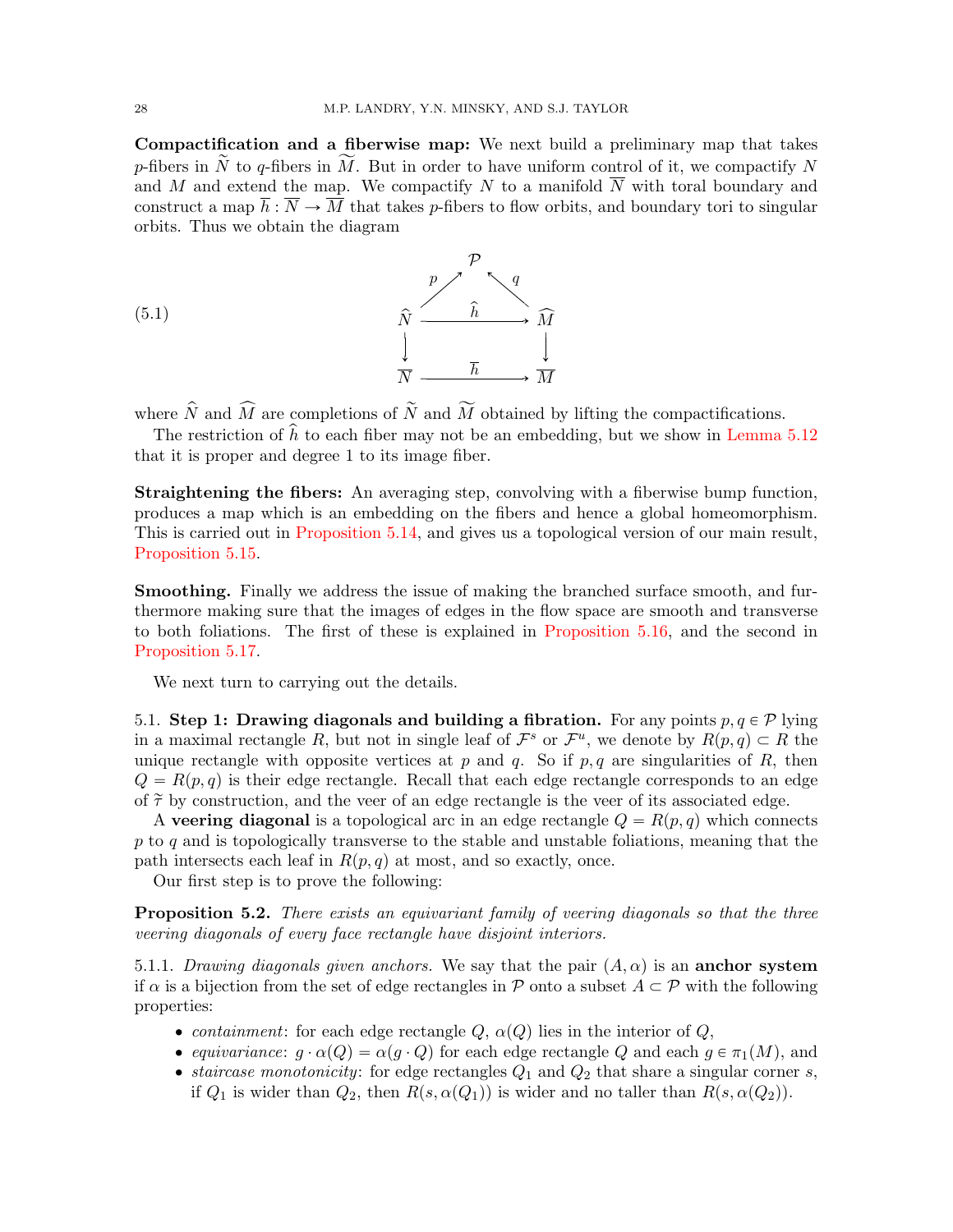When working with a given anchor system, we will refer to  $\alpha(Q)$  as the anchor for Q and call A the set of anchors. Note that in the description of staircase monotonicity,  $Q_2$  must be taller than  $Q_1$ . However, we do not require the same of  $R(s, \alpha(Q_2))$  and  $R(s, \alpha(Q_1))$ , meaning  $\alpha(Q_1)$  and  $\alpha(Q_2)$  are allowed to live in the same horizontal leaf.



<span id="page-28-0"></span>FIGURE 20. The right veering case in the definition of busy, with anchors shown in green. The face rectangle on the left is not busy, and the face rectangle on the right is busy. Note that it is possible that the two anchors lie in the same horizontal line.

Let  $(A, \alpha)$  be an anchor system. Let  $F \subset \mathcal{P}$  be a face rectangle and let p denote the unique singularity lying at a corner of  $F$ . Let  $x$  be the singularity lying on a horizontal edge of  $\partial F$  and let y be the last singularity, which necessarily lies on a vertical edge of F. Let  $a_x = \alpha(R(p, x))$  and  $a_y = \alpha(R(p, y))$ . If  $R = R(a_x, x)$  and  $Q = R(a_y, y)$  intersect nontrivially, we say F is busy. If F is busy, let R' be the maximal subrectangle of R with the property that the stable and unstable leaves through each point in  $R'$  do not intersect the interior of Q (see the right side of [Figure 20\)](#page-28-0). This subrectangle exists by staircase monotonicity. A point in  $R'$  which corresponds to a periodic orbit is called an  $F$ -buoy. Because the points corresponding to periodic orbits are dense in  $\mathcal P$  [\(Lemma 4.2\)](#page-22-0), any busy face rectangle F has an  $F$ -buoy.

<span id="page-28-1"></span>**Lemma 5.3.** If there exists an anchor system for  $P$ , then there exists an equivariant family of veering diagonals so that the three veering diagonals of every face rectangle have disjoint interiors.

That is, if an anchor system exists, then [Proposition 5.2](#page-27-0) holds.

*Proof.* Let  $(A, \alpha)$  be the given anchor system, which determines busy face rectangles. For each  $\pi_1(M)$ -orbit of busy face rectangle F, choose an F-buoy  $b_F$  and let  $B_F$  be the  $\pi_1(M)$ orbit of  $b_F$ . There are finitely many orbits of face rectangles, so there are finitely many sets  $B_F$ . Let  $B = \bigcup B_F$  be their union, which we call the set of buoys. Note that B is  $\pi_1(M)$ -invariant and discrete, since orbits of periodic points are discrete by [Lemma 4.2.](#page-22-0)

Let  $S = \{ \ldots, Q_{-1}, Q_0, Q_1, \ldots \}$  be a staircase with corner singularity p. If g generates the stabilizer of S, choose a  $\langle g \rangle$ –equivariant family of continuous paths from p to the anchors of elements of S with the following three properties:

- (1) For each  $Q_i$ , the path from p to  $\alpha(Q_i)$  is homotopic rel endpoints in  $R(p, \alpha(Q_i)) \setminus B$ to the first-horizontal-then-vertical path from p to  $\alpha(Q_i)$ ,
- $(2)$  the paths are disjoint except at p, and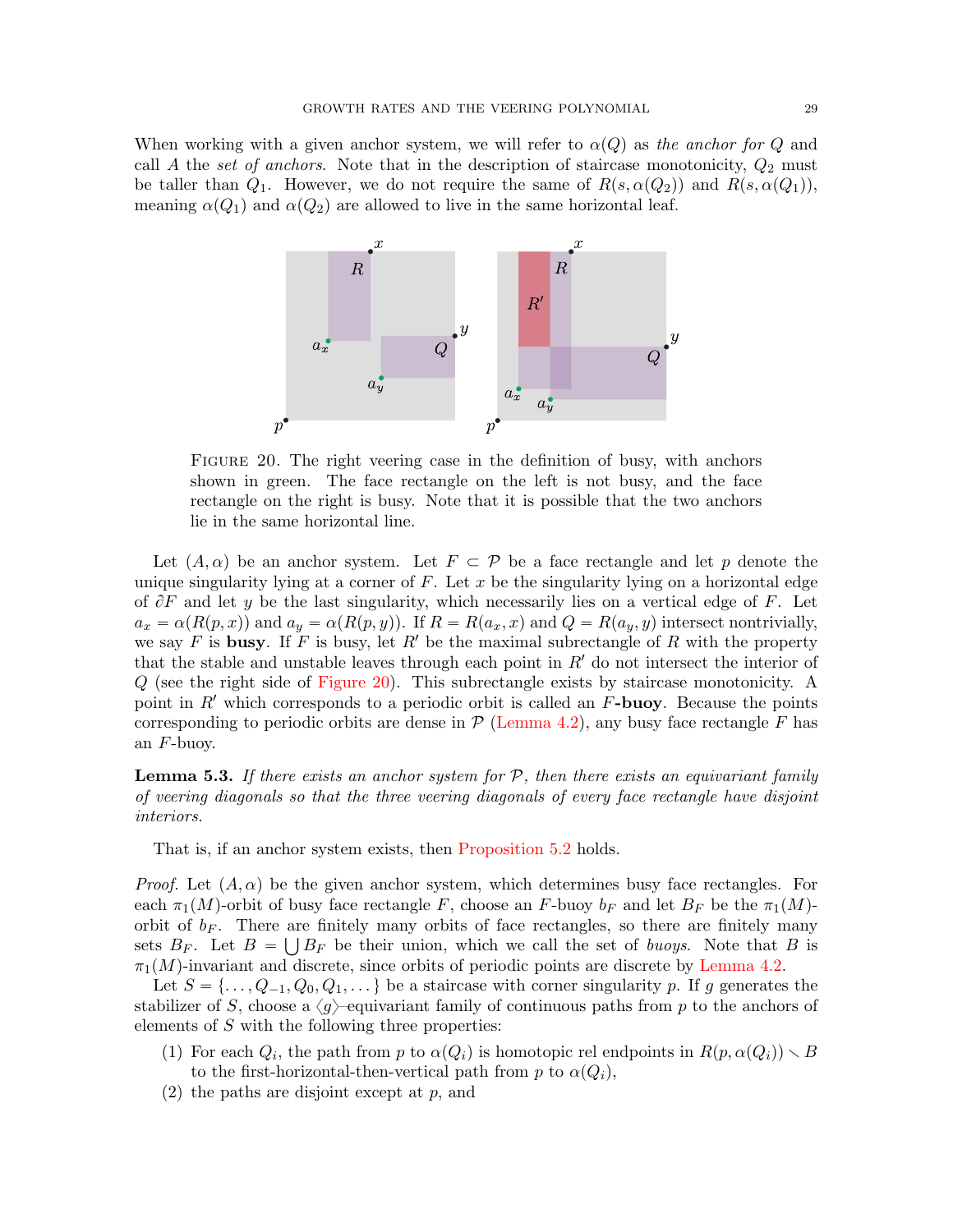

<span id="page-29-0"></span>FIGURE 21. Drawing half-diagonals (orange) satisfying properties  $(1)$ – $(3)$  in the proof of [Proposition 5.2.](#page-27-0) The green points are anchors and the pink points are buoys.

(3) the paths are topologically transverse to the stable and unstable foliations, meaning that no path intersects a leaf more than once.

See [Figure 21.](#page-29-0) We can choose such a family by staircase monotonicity and the discreteness of B. We call each of these paths a half-diagonal.

Having chosen such a family of half-diagonals for each  $\pi_1(M)$ –orbit of staircase in P, we can specify a veering diagonal for each edge rectangle  $R(p,q)$  as the union of the two half diagonals from p and q to the anchor for  $R(p,q)$ . Let D denote the union of all these veering diagonals.

Let F be a face rectangle with corner singularity p, and let  $e, f \subset F$  be the two diagonals in  $\mathcal D$  of the same veer. The two half-diagonals incident to p are disjoint by property (2) above. The two half-diagonals not incident to  $p$  are also disjoint since  $F$  is either not busy, in which case disjointness is clear; or busy, in which case property (1) above guarantees disjointness. Therefore  $e \cap f = \{p\}$ , and it is clear that e and f are the only pair of diagonals of F whose interiors could intersect. This completes the proof.  $\Box$ 

5.1.2. Choosing anchors. [Lemma 5.3](#page-28-1) reduces the problem of drawing diagonals to finding an anchor system, which we shall do now.

Let  $Q = Q_0 \subset \mathcal{P}$  be an edge rectangle. Let  $\kappa(Q)$  be the unique bi-infinite sequence of edge rectangles

$$
\kappa(Q) = (\ldots, Q_{-2}, Q_{-1}, Q_0, Q_1, Q_2 \ldots)
$$

such that for all i there exists a maximal rectangle  $R_i$  such that  $Q_i$  and  $Q_{i+1}$  are the widest and tallest edge rectangles of  $R_i$ , respectively.

We call  $\kappa(Q)$  the core sequence of Q. If each edge rectangle in  $\kappa(Q)$  has the same veer, we say that  $Q$  is homogeneous.

By the density of singular stable and unstable leaves in  $P$ , the intersection of all rectangles of  $\kappa(E)$  contains only one point (see [Fact 4.4\)](#page-23-1). We denote this point  $c(Q)$  and call it the core point of Q. It is clear that all rectangles in  $\kappa(Q)$  have the same core point.

**Remark 5.4.** The core sequence  $\kappa(Q)$  can also be regarded as a line in the lift  $\Phi$  of the flow graph  $\Phi$  to  $\widetilde{M}$ . In [Section 6](#page-41-0) we define a function  $\widetilde{\mathfrak{F}}$  which maps  $\widetilde{\Phi}$ -lines to points in  $\mathcal{P}$ . In the language of that section, the core point  $c(Q)$  is the image of  $\kappa(Q)$  under  $\widetilde{\mathfrak{F}}$ .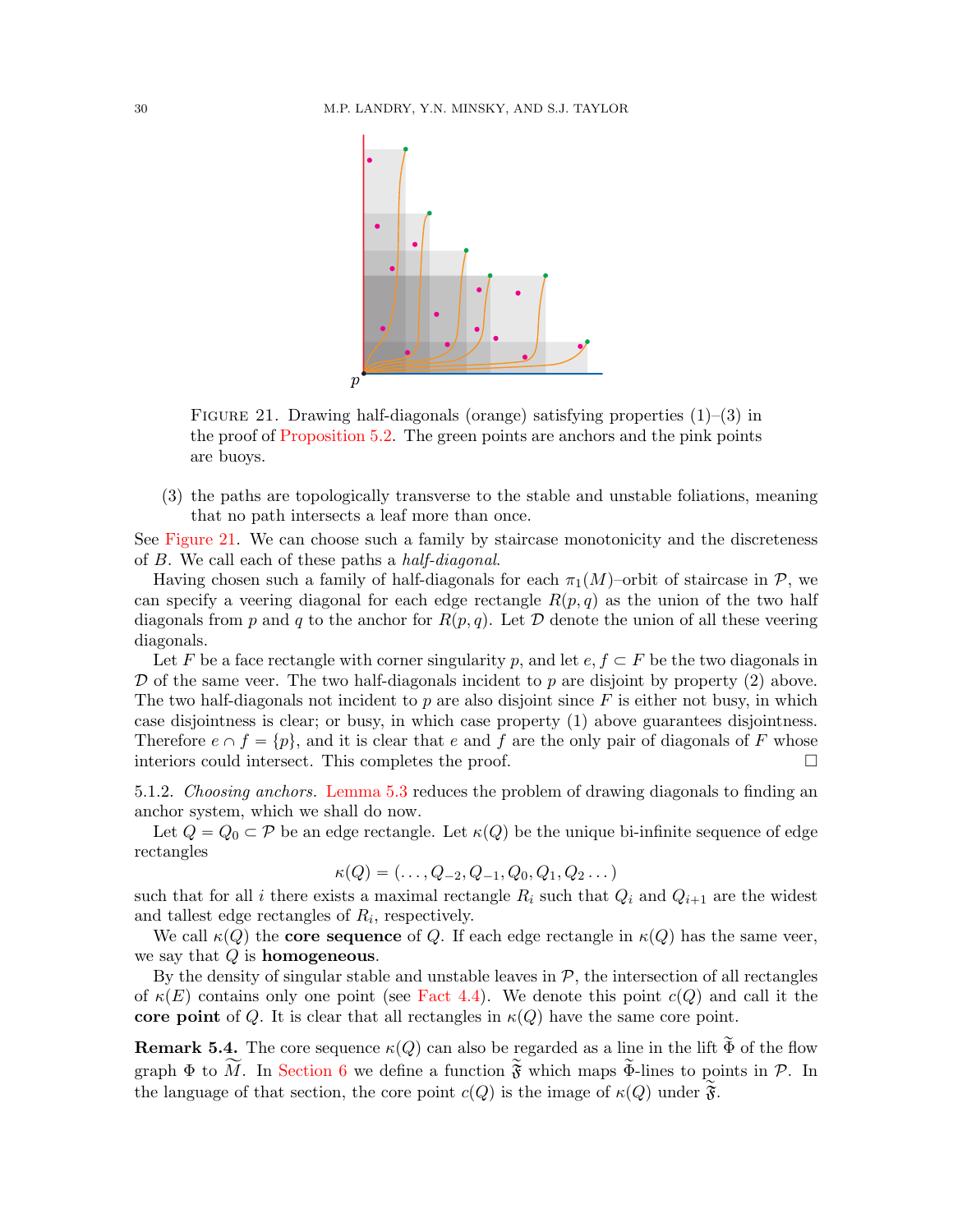The core function  $c$  mapping each edge rectangle to its core point satisfies the containment and equivariance properties. In addition, it nearly satisfies staircase monotonicity. Ultimately our construction of a set of anchors will be a slight modification of this core point mapping, where the modification will be necessary wherever two rectangles in the same staircase share a core point. The following lemma precisely describes the failure of core points to be monotonic in staircases.

<span id="page-30-0"></span>**Lemma 5.5** (Weak monotonicity for core points). Let  $Q_1$  and  $Q_2$  be edge rectangles that share a singular corner s where  $Q_2$  lies strictly above  $Q_1$ , and suppose that  $Q_1$  and  $Q_2$  are adjacent in this staircase. If  $c_i$  denote the core point of  $Q_i$ , then  $c_1 = c_2$  if and only if  $Q_1$ and  $Q_2$  are both homogeneous, and otherwise  $R(s, c_2)$  lies strictly above  $R(s, c_1)$ .

Here,  $Q_2$  lies strictly above  $Q_1$  if  $Q_2$  is taller and  $Q_1$  is wider. The same applies to the  $R(s, c_i)$ .

*Proof.* Assume without loss of generality that  $Q_1$  and  $Q_2$  are right veering. In this proof we will assume for readability that the orthant determined by the staircase at s containing  $Q_1$  and  $Q_2$  is identified in an orientation-preserving way with the first quadrant in  $\mathbb{R}^2$ ; in particular there are well defined local notions of north, south, east, and west.

Let  $q_i$  be the singular points such that  $Q_i = R(s, q_i)$ , and let  $R_i$  be the maximal rectangle for which  $Q_i$  is the bottom edge rectangle. Note that since  $Q_1$  and  $Q_2$  are adjacent in the staircase at s,  $R_1$  contains s,  $q_1, q_2$  in its boundary. Let  $s_2$  be the fourth singular point in  $\partial R_1$ . Finally, let  $\ell_i^{v/h}$  $v/h$  be the vertical/horizontal leaf through  $c_i$ . That is,  $\ell_i^{v/h}$  $i^{\nu/n}$  is the leaf of  $\mathcal{F}^{s/u}$  through  $c_i$ .

We first show that if either of  $R_1$  or  $R_2$  is hinge, then  $\ell_2^v$  lies west of  $\ell_1^v$ . If  $R_1$  is hinge, then  $\ell_1^v$  must lie strictly to the right of  $\ell_2^v$  because  $\ell_2^v$  must pass through the interior of  $Q_2$  and  $\ell_1^{\overline{v}}$  must pass through the interior of  $R(q_2, s_2)$ , and when  $R_1$  is hinge these rectangles have disjoint interiors. If  $R_1$  is non-hinge, then  $R_2$  contains  $s, s_2$ , and  $q_2$  in its boundary. Let  $q_3$ be the fourth singular point in  $\partial R_2$ . The leaves  $\ell_2^v$  and  $\ell_1^v$  must pass through the interiors of  $R(q_3, s_2)$  and  $R(s_2, q_2)$ . If  $R_2$  is hinge, then these rectangles have disjoint interiors so  $\ell_2^v$  lies west of  $\ell_1^v$  in this case.

Moving backward in the core sequences, let  $S_1$  and  $S_2$  be the maximal rectangles for which  $Q_1$  and  $Q_2$  are the top edge rectangles. A symmetric argument to the one in the previous paragraph shows that if either  $S_1$  or  $S_2$  is hinge, then  $\ell_2^h$  must lie north of  $\ell_1^h$ .

Now suppose that  $R_1$  and  $R_2$  are both non-hinge. In this case  $R(s_2, q_3)$  and  $R(s_2, q_2)$  are the next edge rectangles in the core sequences of  $Q_2$  and  $Q_1$  respectively, they are adjacent in a staircase at  $s_2$ , and they have core points  $c_1$  and  $c_2$  respectively. Iterating the reasoning from above shows that if the subsequence  $\kappa_+(Q_i)$  of  $\kappa(Q_i)$  starting at  $Q_i$  contains a left veering edge for  $i = 1$  or  $i = 2$ , then  $\ell_1^v$  will lie west of  $\ell_2^v$ . Symmetrically, if the subsequence  $\kappa_{-}(Q_i)$  of  $\kappa(Q_i)$  ending at  $Q_i$  contains a left veering edge for either  $i = 1$  or  $i = 2$  then  $\ell_1^h$ will lie north of  $\ell_2^h$ .

Since  $\kappa_+(Q_i)$  contains a left veering rectangle if and only if  $\kappa_-(Q_i)$  does, this shows that  $c_1$  lies strictly northwest of  $c_2$  and hence  $R(s, c_1)$  lies strictly above  $R(s, c_2)$  unless both  $Q_1$ and  $Q_2$  are homogeneous.

It remains to show that if both  $Q_1$  and  $Q_2$  are homogeneous, then  $c_1 = c_2$ . If  $Q_1$  and  $Q_2$ are both homogeneous, then let  $s_2$  and  $q_3$  be as above. Further, let  $s_3, s_4, \ldots$  and  $q_4, q_5, \ldots$ be the singular points so that the forward core  $\Phi$ -rays starting at  $Q_1$  and  $Q_2$  are

$$
\kappa_+(Q_1)=(Q_1=R(s,q_1),R(s_2,q_2),R(s_3,q_3),\dots)
$$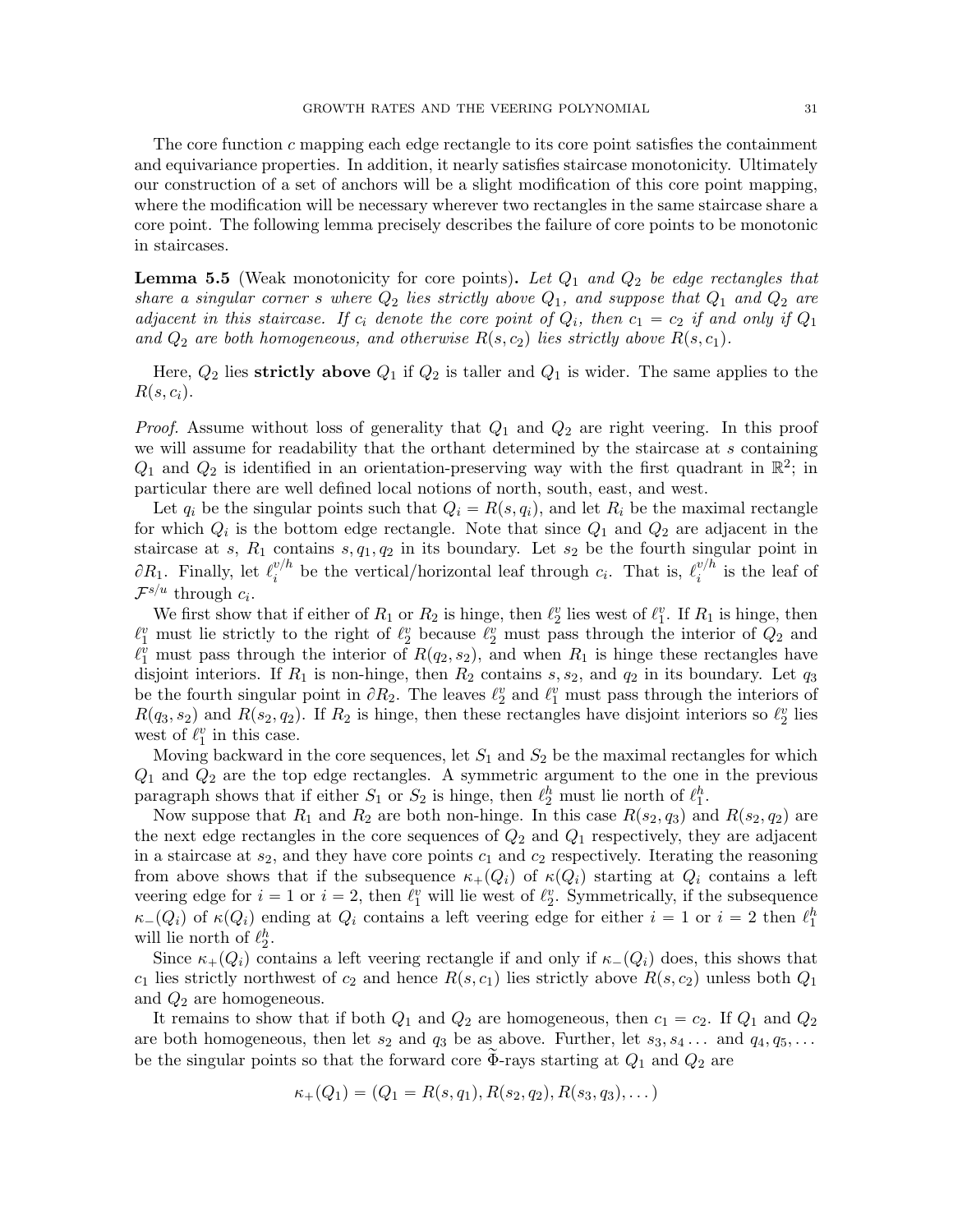

<span id="page-31-0"></span>FIGURE 22. A diagram of the labeling in the end of the proof of [Lemma 5.5.](#page-30-0) We have drawn dotted diagonals in the figure as a visual aid, but we emphasize that [Lemma 5.5](#page-30-0) logically precedes the drawing of any diagonals.

and

$$
\kappa_+(Q_2)=(Q_2=R(s,q_2),R(s_2,q_3),R(s_3,q_4),\dots).
$$

See [Figure 22.](#page-31-0) The sequence starting with  $Q_1$  converges to  $\ell_1^v$  and the sequence starting with  $Q_2$  converges to  $\ell_2^v$ . Since  $R(s_i, q_{i+1})$  lies strictly above (and is in particular contained east-west in)  $R(s_i, q_i)$  for all i, we see that  $\ell_1^v = \ell_2^v$ . A symmetric argument moving backward in the core sequences shows that  $\ell_1^h = \ell_2^h$ , so we see that  $c_1 = c_2$  as claimed.

[Lemma 5.5](#page-30-0) says that core points fail to be monotonic in staircases precisely when a staircase has consecutive homogeneous edge rectangles. If  $n \geq 2$  and  $Q_1, \ldots, Q_n$  are consecutive homogeneous edge rectangles in a staircase (i.e.  $c(Q_1) = \ldots = c(Q_n)$ ), we say that  $Q_1, \ldots, Q_n$ are pinched.

Each core point  $c$  has a unique nontrivial element  $g$  generating its stabilizer and translating upward (i.e. mapping an edge rectangle containing  $c$  to one that lies strictly above it). Let  $P = P_c$  be the set of all the edge rectangles in  $P$  that have core point c. We call P the preimage of c. Note that each edge rectangle belongs to a unique preimage and that each preimage is  $q$ -invariant. We have the following basic fact about preimages, which says that if a single core sequence associated to a core point  $c$  is homogenous, then every core sequence associated to c is homogeneous.

<span id="page-31-1"></span>**Lemma 5.6.** Let  $c \in \mathcal{P}$  be a core point. Then c is associated to a homogenous edge rectangle if and only if the preimage of c contains edge rectangles of only one veer.

*Proof.* For the if statement, if the preimage of c contains only edges of one veer then it is immediate that every edge rectangle with core point  $c$  is homogenous.

Now suppose that  $Q_R$  and  $Q_L$  are respectively right and left veering edge rectangles that share the core point c. Because they have opposite veer, one must lie strictly above the other. Suppose without loss of generality that  $Q_R$  lies above  $Q_L$ . One can see from a picture that if  $Q'$  is the next edge rectangle in the core sequence for  $Q_L$ , then  $Q'$  is either right veering or lies strictly beneath  $Q_R$ . It follows that the core sequence  $\kappa(Q_L)$  for  $Q_L$  must contain a right veering term. A symmetric argument moving backward in the core sequence shows that  $\kappa(Q_R)$  contains a left veering term. This proves the contrapositive of the only if statement.  $\Box$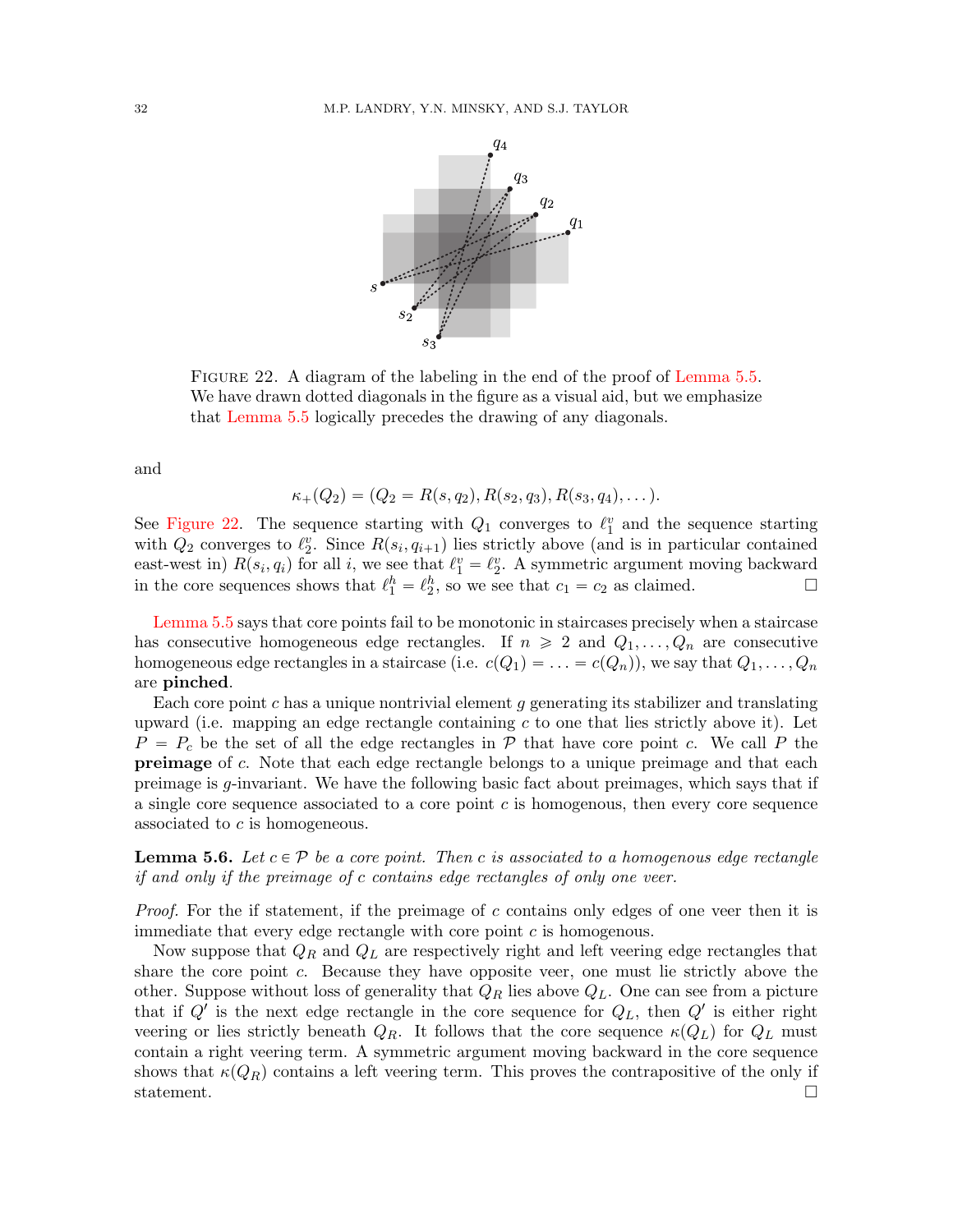If the preimage  $P$  of a core point c contains pinched edge rectangles, we say both that c is pinched and that  $P$  is pinched. To review the terminology: a homogeneous edge rectangle is pinched if it has a neighbor in a staircase which is also homogeneous. A core point is pinched if it is the core point of a pinched edge rectangle. A preimage is pinched if it is the preimage of a pinched core point, or equivalently if it contains a pinched edge rectangle. By [Lemma 5.5,](#page-30-0) if the core points of a staircase are not strictly monotonic, then the corner singularity of that staircase meets a rectangle in a pinched preimage.

<span id="page-32-0"></span>Claim 5.7. There exists a family of rectangles  $B = \{b(Q) \subset \mathcal{P} \mid Q \text{ is an edge rectangle}\}\$ satisfying the following properties.

- (a) For every edge rectangle  $Q$ ,  $b(Q) \subset int(Q)$  and contains the core point of Q.
- (b) If  $Q_1$  and  $Q_2$  are edge rectangles in the same staircase with distinct core points and  $Q_1$  lies strictly above  $Q_2$ , then  $R(s, x_1)$  lies strictly above  $R(s, x_2)$  for any  $x_i \in b(Q_i)$ .
- (c) The family B is  $\pi_1(M)$ -equivariant, meaning  $b(q \cdot Q) = g \cdot b(Q)$  for all  $b(Q) \in B$  and  $g \in \pi_1(M)$ .

*Proof.* Let  $S = \{Q_i\}$  be the staircase incident to a singular point s. Since the core points of  $Q_i$ are monotonic, we can choose a rectangle for each core point which satisfies the monotonicity condition for S from the claim. We can do this in a  $\langle g \rangle$ -equivariant way, where g is the primitive element of  $\pi_1(M)$  stabilizing S. We call these rectangles preliminary rectangles. We can use these preliminary rectangles to define preliminary rectangles for every core point in every  $\pi_1$ -translate of  $\sigma$  by requiring equivariance. We repeat this construction on every  $\pi_1$ -orbit of staircases. The result is that for every edge rectangle we have two preliminary rectangles, and the collection of all preliminary rectangles is  $\pi_1(M)$ -invariant. For each edge rectangle  $Q$ , we can take  $b(Q)$  to be the intersection of the two preliminary rectangles for  $Q$ .

We choose, and fix for the remainder of this section, a family  $B = \{b(Q)\}\$  satisfying the conditions of Claim  $5.7$ . We will call the elements of B core boxes.

We will now construct a pair  $(A, \alpha)$  and show that it is an anchor system. First, if Q is an edge rectangle that is not pinched (the preimage of its core point is not pinched), then set  $\alpha(Q) = c(Q)$ . If a preimage is pinched, we will coherently choose  $\alpha$ -values for each edge rectangle in the preimage, guided by our collection  $B$  of core boxes. Suppose that  $Q$  is a pinched edge rectangle, let P be the preimage of  $c = c(Q)$ , and let  $\overline{P}$  be the union of all edge rectangles of  $P$ . By [Lemma 5.6](#page-31-1) every rectangle of  $P$  has the same veer. Without loss of generality we will treat the case when each rectangle is right veering.

<span id="page-32-2"></span>**Claim 5.8.** Let  $a > 1$  and  $Q_0 \in P$ . There exists an embedding  $\Psi_a: \overline{P} \to \mathbb{R}^2$  such that

<span id="page-32-1"></span>
$$
\Psi_a(c) = 0 \text{ and } \Psi_a \text{ conjugates the action of } g \text{ on } P \text{ to}
$$
  
(5.2)  $(x, y) \mapsto \pm \left(\frac{x}{a}, ay\right)$ 

where the minus sign occurs if and only if c corresponds to a twisted orbit, and such that:

- if c is untwisted, the singularities of  $Q_0$  map to  $\pm(1, 1)$ , and
- if c is twisted, then one singular corner of  $Q_0$  maps to  $(1, 1)$  and the other maps to a point  $(x, y)$ , where  $-a \le x, y \le -1/a$ .

*Proof.* Let  $\ell^v, \ell^h$  be the vertical and horizontal leaves (i.e. leaves of  $\mathcal{F}^{s/u}$ ) through c. By definition, the vertical/horizontal leaves through each point of  $\overline{P}$  meet  $\ell^{h/v}$ , giving a coordinate system on  $\overline{P}$  once we have chosen identifications of both  $\ell^v, \ell^h$  with R.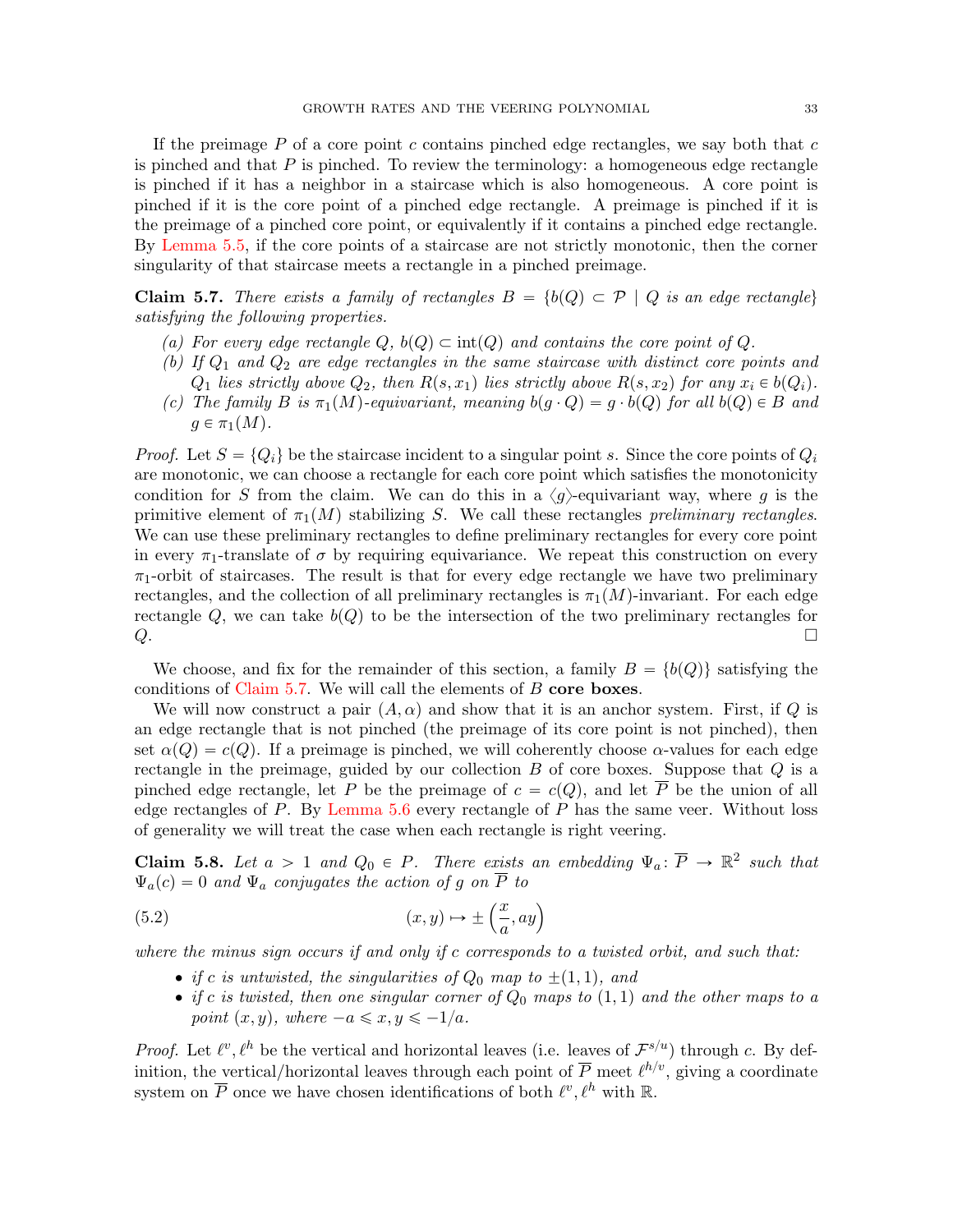If c is untwisted then the dynamics of the action of  $\pi_1(M)$  on P allow us to choose homeomorphisms of each half leaf  $\ell_{\pm}^{v}$  (resp.  $\ell_{\pm}^{h}$ ) at c with  $\mathbb{R}_{\geqslant 0}$ , which conjugate the action of g with multiplication by a (resp.  $1/a$ ), so that the associated function  $\overline{P} \to \mathbb{R}^2$  maps the corners of  $Q_0$  to  $(\pm 1, \pm 1)$ .

In the twisted case, we first send the half leaf  $\ell_{+}^{v}$  to  $\mathbb{R}$  via a map  $f^{v}$  so that the point of intersection between  $\ell_v^+$  and the vertical boundary of  $Q_0$  goes to 1 and so that the action of  $g^2$  is conjugated to multiplication by  $a^2$ . Then we define the map on  $\ell_{-}^v$  by  $p \mapsto -a f_v(g^{-1}p)$ . The symmetric procedure for the horizontal leaf produces the required coordinates.  $\Box$ 

In both the twisted and untwisted cases, we call  $Q_0$  the **normalizing rectangle** for the coordinates given by  $\Psi_a$ . We fix a particular normalizing rectangle  $Q_0$ .

For any  $a > 1$ , and every edge rectangle Q in P, we can draw a straight line  $\gamma_Q$  in the  $\Psi_a$ -coordinates on  $\overline{P}$  connecting the singularities of Q. Identifying  $\overline{P}$  with its image under  $\Psi_a$ , we define  $\alpha_a(E)$  to be the point of intersection between  $\gamma_E$  and the x-axis (i.e. the horizontal leaf through c). For all Q in P, we have  $\alpha_a(g \cdot Q) = g \cdot \alpha_a(Q)$  since g preserves straight lines in  $\Psi_a$ -coordinates.

Claim 5.9. There exists  $a > 1$  such that for each edge rectangle Q in P, the point  $\alpha_a(Q)$ lies in the core box  $b(Q)$ .

*Proof.* By [Lemma 4.5,](#page-23-0) the action of  $\pi_1(M)$  on the set of all edge rectangles is cofinite. If two elements of P are related by an element of  $\pi_1(M)$ , then this element must lie in the stabilizer of c, which is equal to  $\langle g \rangle$ . It follows that the action of  $\langle g \rangle$  on P is cofinite.

Let Q be an edge rectangle of P. We claim that as  $a \to 1^+$ ,  $\alpha_a(Q) \to c$ . To see this, first note that since c is g–invariant, it suffices to prove the claim for any g–translate of  $Q$ . Because the action of  $\langle g \rangle$  on P is cofinite, each Q has a translate lying between  $Q_0$  and  $g^k Q_0$ for some  $k$ , not depending on  $Q$ , and so we replace  $Q$  with this translate. Then using the description of the action of g in  $\Psi_a$ –coordinates from [eq. \(5.2\),](#page-32-1) we observe that  $\Psi_a(g^kQ_0)$ (and  $\Psi_a(Q_0)$ ) converge to the square with corners at  $(\pm 1, \pm 1)$  as  $a \to \infty$ . In the case where c is twisted, this uses the fact (Claim  $5.8$ ) that when a is close to 1, the singular corner of the normalizing rectangle  $Q_0$  in the negative quadrant is approaching  $(-1, -1)$ . Since Q is above  $Q_0$  and below  $g^k Q_0$ , we also must have the same for  $\Psi_a(Q)$  and we conclude that  $\alpha_a(Q) \to c$ as  $a \to 1^+$ .

Next, let  $Q_1, \ldots Q_n$  be elements of P that together represent each g-orbit. We see that there exists an  $a > 1$  such that  $\alpha_a(Q_i) \in b(Q_i)$  for  $i = 1, \ldots, n$  since c lies in the interior of each core box. Since the collection of core boxes is equivariant, this implies that  $\alpha_a(Q) \in b(Q)$ for all Q in the preimage P.

Now fix such an  $a > 1$ , and define  $\alpha(Q) = \alpha_a(Q)$  for all Q in the preimage P.

We can perform this procedure for an orbit representative of each pinched preimage, and extend to all pinched preimages by  $\pi_1(M)$ -equivariance. Since each edge rectangle Q is either unpinched or contains in a unique pinched preimage, this equivariantly assigns a point  $\alpha(Q)$ to each edge rectangle Q. Set  $A = {\alpha(Q)}$ , where Q varies over all edge rectangles.

<span id="page-33-0"></span>**Lemma 5.10.** The pair  $(\alpha, A)$  is an anchor system.

*Proof.* It only remains to prove monotonicity in staircases, i.e. for edge rectangles  $Q_1$  and  $Q_2$ that share a singular corner s, if  $Q_2$  is wider than  $Q_1$  and  $a_i = \alpha(Q_i)$ , then  $R(s, a_2)$  is wider and no taller than  $R(s, a_1)$ . We assume without loss of generality that  $Q_1$  and  $Q_2$  are right veering, and for convenience we identify the orthant of s determined by the  $Q_i$  with the first quadrant of  $\mathbb{R}^2$ .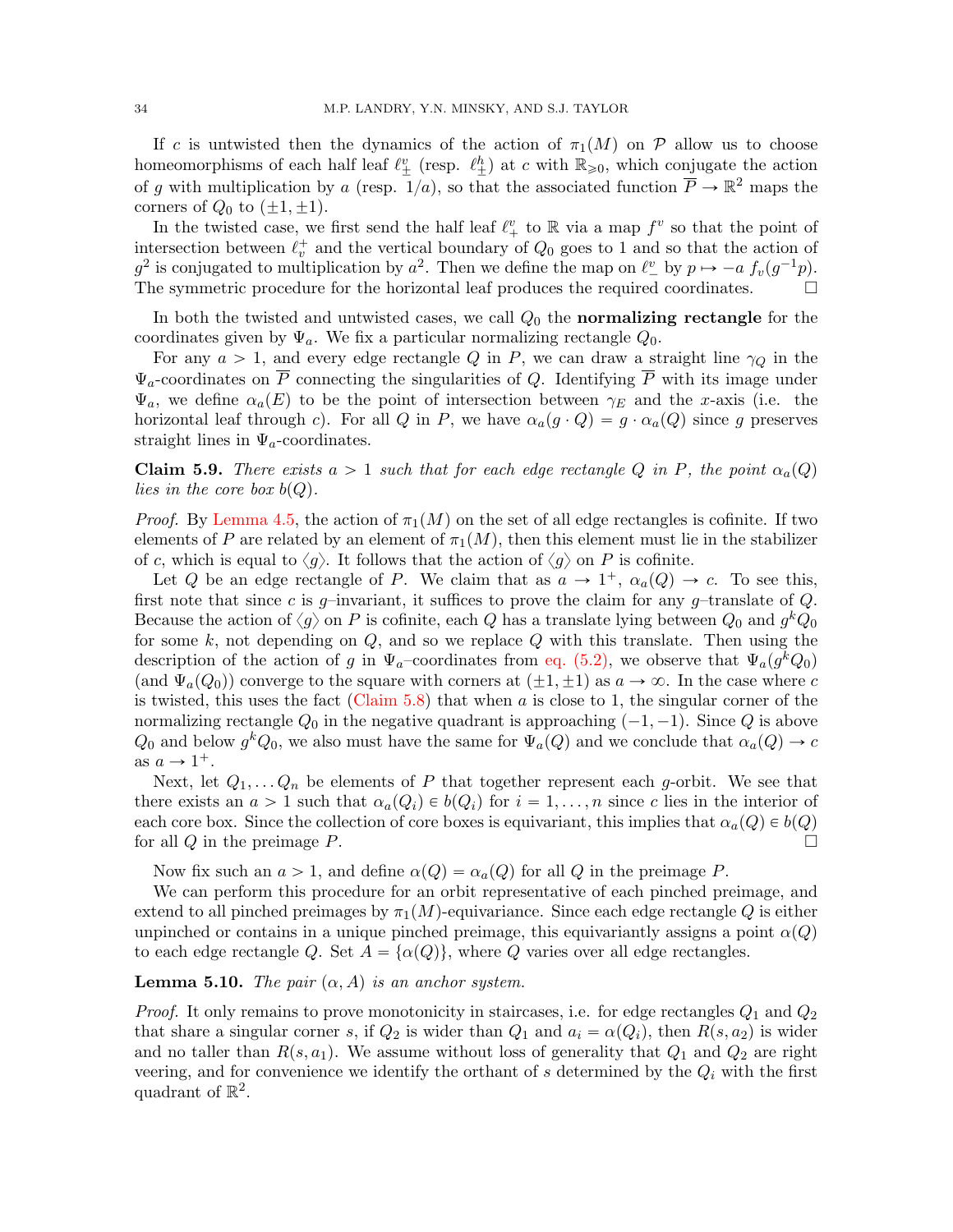By [Lemma 5.5,](#page-30-0) monotonicity can only fail if  $Q_1$  and  $Q_2$  share a core point c. In this case,  $Q_1$  and  $Q_2$  lie in the same pinched preimage  $P$ , and we can consider these edge rectangles in the coordinates  $\Psi_a$  where their  $\alpha$ -values were chosen. In this case, since  $Q_2$  is wider than  $Q_1$ , and  $\gamma_{Q_2}$  and  $\gamma_{Q_1}$  are line segments with disjoint interiors, we see  $a_2$  lies east of  $a_1$ . This immediately implies that  $R(s, a_2)$  is wider than  $R(s, a_1)$  and the proof is complete.

[Lemma 5.3](#page-28-1) and [Lemma 5.10](#page-33-0) together complete the proof of [Proposition 5.2.](#page-27-0) With [Proposition 5.2](#page-27-0) in hand, we can produce the fibration  $p$ :

<span id="page-34-0"></span>**Proposition 5.11.** There exists a  $\pi_1$ -equivariant fibration p:  $\tilde{N} \rightarrow \tilde{P}$  whose restriction to each face of  $\tilde{\tau}$  is an orientation-preserving embedding into its associated rectangle.

The fibers of p are then oriented lines and the quotient by  $\pi_1$  yields an oriented 1dimensional foliation positively transverse to  $\tau^{(2)}$ .

Proof. Fix an equivariant family of veering diagonals, as determined by [Proposition 5.2.](#page-27-0) For each edge of  $e$  of  $\tilde{\tau}$ , map e homomorphically to the veering diagonal associated to its edge rectangle. We choose these maps to be equivariant with respect to the  $\pi_1(M)$  action.

If f is a face of  $\tilde{\tau}$ , then the edges in  $\partial f$  are mapped to veering diagonals with disjoint interiors. Hence, we can equivariantly extend our map so that its restriction to each face is an orientation preserving embedding. Finally, we extend our map equivariantly over each tetrahedron of  $\tilde{\tau}$  as in [Figure 19.](#page-25-0) In particular, the fibers of the projection in each tetrahedron are compact intervals that degenerate to points at the angle–0 edges. Using the local picture around faces and edges of  $\tilde{\tau}$ , we see that the resulting map  $p: \tilde{N} \to \tilde{\mathcal{P}}$  is a fibration.

5.2. Step 2: The fiberwise map. We begin by compactifying N to  $\overline{N}$  and extending the foliation to the boundary components. This will allow us to realize this extension of diagram  $(5.1):$  $(5.1):$ 



Here,  $\widetilde{M}$  is a renamed  $\widetilde{\overline{M}}$ , the universal cover of  $\overline{M}$ , while  $\widehat{M}$  is the completion of the universal cover  $\widetilde{M}$ , with the metric induced from the inclusion  $M \hookrightarrow \overline{M}$  and any fixed metric on  $\overline{M}$ . Note that  $\widehat{M} \to \widetilde{M}$  is an infinite branched covering, to which the flow  $\varphi$  lifts and that the components of the completion locus are the preimages of singular orbits (we refer to these as the singular orbits of  $\widehat{M}$ ). Hence, the map to the flow space  $\widetilde{M} \to \mathring{\mathcal{P}}$  extends equivariantly to a map  $\widetilde{M} \to \mathcal{P}$ .

On the left side of the diagram we compactify N to  $\overline{N}$  by adding torus boundary components (done carefully below so as to extend the foliation by p-fibers). We then let  $\hat{N} \to \overline{N}$ be the universal cover, with the intermediate cover  $\check{N} \to \overline{N}$  obtained as the one associated to ker $(\pi_1(\overline{N}) \to \pi_1(\overline{M}))$ .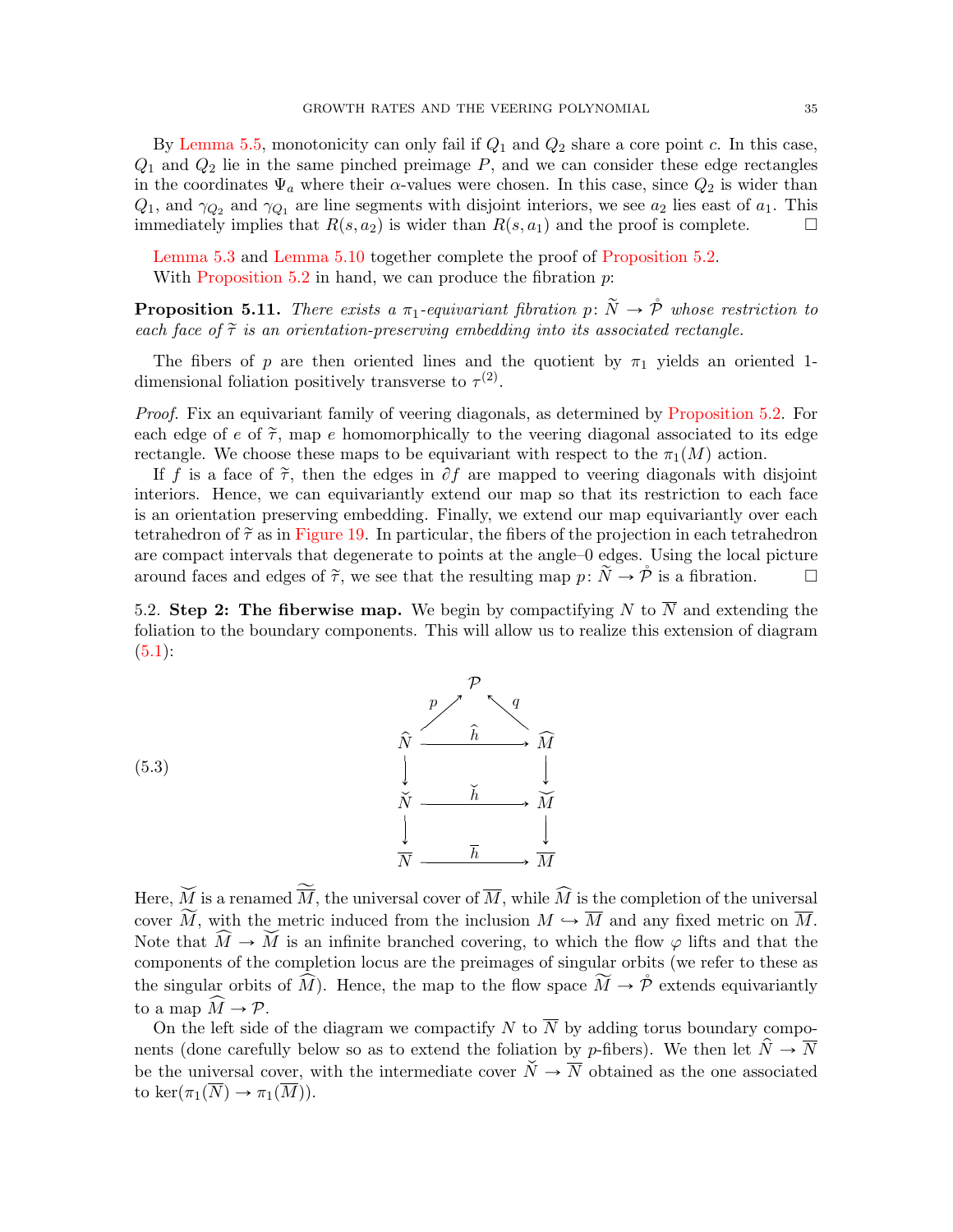The compactification of N is carried out equivariantly on each tetrahedron  $\kappa$  of  $\tilde{N}$ . Each ideal vertex of  $\kappa$  has a neighborhood of the form  $\Delta \times (0, 1)$  where  $\Delta$  is a cross-sectional triangle, and moreover the foliation by p-fibers can be taken to be the same on each slice  $\Delta \times \{t\}$ . To see this note that p maps such a neighborhood to a region in P bounded between two veering diagonals, which can be written as an arc cross  $(0, 1)$ . The p-preimage of each arc is a cross-sectional triangle foliated by arcs.

We can therefore compactify  $\kappa$  by adding a triangle  $\Delta \times \{0\}$  for each ideal vertex, so that a neighborhood of  $\Delta$  is of the form  $\Delta \times [0, 1)$ , and the map p extends to the added faces. We call the resulting polytope  $\overline{\kappa}$  and refer to the added faces as cusp triangles. Doing this equivariantly, these compactifed tetrahedra glue together along hexagonal faces so that the quotient is a compactification  $N$  of  $N$  which is homeomorphic to  $N$  minus an open neighborhood of each cusp. We denote by  $\hat{N}$  the universal cover of  $\overline{N}$  cellulated by the polytopes  $\bar{\kappa}$  as above.

By construction, the foliation by p-fibers in  $\tilde{N}$  equivariantly extends to a foliation of  $\hat{N}$  by lines and we refer to the leaves of this foliation as  $p$ -leaves. We assign to each compactified tetrahedron  $\bar{\kappa}$  a fixed continuously varying metric along its p-leaf segments which induces a continuously varying leafwise metric in  $\overline{N}$ .

Defining an initial map. We next construct a preliminary  $\pi_1$ -equivariant map  $\hat{h}: \hat{N} \to \hat{M}$ whose restriction  $\tilde{h}: \tilde{N} \to \tilde{M}$  commutes with the projections to the flow space  $\mathring{\mathcal{P}}$ . In fact,  $\hat{h}: \hat{N} \to \hat{M}$  will commute with the natural projections to P, as we will soon see.

The p-leaves in  $\tilde{N}$ , together with their orientations and metric as given above, can be identified with R up to translation, and the same holds for the leaves of the flow in  $\widetilde{M}$ . After constructing  $\hat{h}$  we will prove:

<span id="page-35-0"></span>**Lemma 5.12.** For each p-leaf  $\ell$  in  $\hat{N}$ , the restriction  $\hat{h}|_{\ell}$ , viewed as a map of oriented lines, is a degree  $1(a, b)$ -quasi-isometry, where a and b are independent of the leaf.

*Proof.* We construct  $\hat{h}$  successively on the skeleta of the completed 2-skeleton of  $\tilde{\tau}$ . For each  $\tau$ -edge e of  $\tilde{N}$ , the projection  $p(e)$  in  $\tilde{P}$  is a diagonal whose closure in P is an arc  $\overline{p(e)}$  with endpoints at singularities. The restriction of the line bundle  $\widehat{M} \to \mathcal{P}$  to  $\overline{p(e)}$  is a trivial bundle, so we can choose a lift of  $p(e)$  (i.e. a section of the bundle) whose endpoints are on singular orbits of  $\widehat{M}$ . Thus we have defined  $\widehat{h}$  on a closed edge of  $\widehat{N}$  whose interior is an edge of  $\tilde{N}$ . We do this for an edge in each  $\pi_1$ -orbit and extend equivariantly. For any edge c of a cusp triangle  $\Delta$ , we note that  $\hat{h}(\partial c)$  are two points in a single singular orbit of  $\widehat{M}$  and so we extend  $\hat{h}$  over c by mapping it to the segment of the singular orbit joining its endpoints. This defines  $\hat{h}$  on  $\hat{N}^{(1)}$  in a  $\pi_1$ -equivariant way.

The extension over  $\tau$ -faces of  $\hat{N}$  is similar. For a face f of  $\tilde{\tau}^{(2)}$ , its compactification  $\overline{f}$  in  $\hat{N}$ is a hexagonal face of  $\hat{N}$ . The embedding  $f \to p(f)$  extends to a map  $\overline{f} \to \overline{p(f)}$  that collapses the edges of  $\overline{f}$  contained in cusp triangles to the corresponding singular points of  $\mathcal{P}$ . Pulling back the line bundle  $\widehat{M} \to \mathcal{P}$  to  $\overline{f}$  under this map allows us to extend the section already defined on  $\bar{f}^{(1)}$  to  $\bar{f}$ . We use this section of the pullback bundle to extend  $\hat{h}$  over  $\bar{f}$ . Note that the restriction to f commutes with the projections to  $P$  by construction. Again, we extend over a face in each  $\pi_1$ –orbit and extend equivariantly. This defines h on the closures of the  $\tau$ -faces in N.

Finally, we extend the map  $\hat{h}$  continuously to the p-leaf segments. That is, for any leaf segment  $\alpha$  in a compactified tetrahedron  $\bar{\kappa}$ , its endpoints  $\partial \alpha$  are in the compactified part of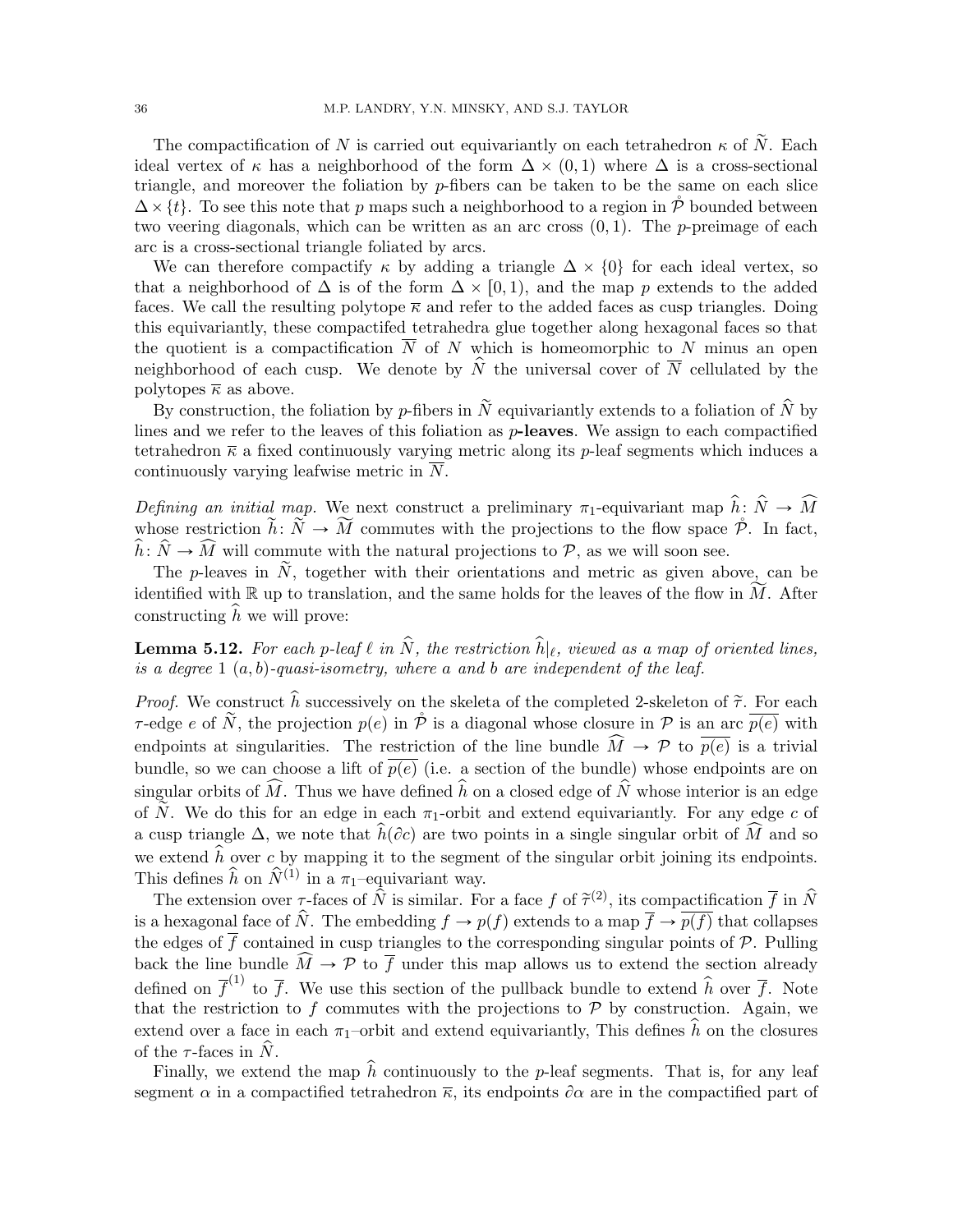the 2-skeleton where  $\hat{h}$  has already been defined and commutes with the projections to  $\mathcal{P}$ . In particular both endpoints of  $\alpha$  map to the same leaf of the flow in  $\widehat{M}$ , so that we may extend  $\hat{h}$  to a constant-speed map from  $\alpha$  to that leaf. This completes the construction of  $\hat{h}: \hat{N} \to \widehat{M}$  with the required properties.

Equivariance means that  $\hat{h}$  descends to a continuous map  $\overline{h}$ :  $\overline{N} \to \overline{M}$ , which maps each boundary torus of  $\overline{N}$  to a singular orbit of  $\overline{M}$ . We then lift  $\overline{h}$  to  $\check{h} : \check{N} \to \check{M}$ , completing diagram [\(5.3\)](#page-34-0). Properness of the deck group  $\pi_1(\overline{M})$  acting on  $\widetilde{M}$  and compactness of  $\overline{N}$ together imply that  $\tilde{h}$  is proper. (Note by comparison that  $\hat{h}$  is not proper – the preimage of a singular leaf in  $\widehat{M}$  is a plane in  $\widehat{N}$ , whereas the preimage of a singular leaf in  $\widecheck{M}$  is an annulus in  $\partial \check{N}$ ; this is why we need  $\check{h}$ ).

We can now complete the proof of [Lemma 5.12](#page-35-0) by proving that  $\hat{h}$  has the required properties.

*Coarse Lipschitz:* This follows immediately from compactness of  $\overline{N}$  and continuity of  $\hat{h}$ .

Uniform Properness: Consider the lifted map  $\check{h}: \check{N} \to \check{M}$ . Every leaf in  $\check{M}$  is properly embedded – indeed as we know the universal cover is a product whose vertical factors are the leaves. The same is true in  $\check{N}$ : here, by construction each leaf meets an infinite nonrepeating sequence of cells of the triangulation, and since these are discrete in  $\check{N}$  the leaf must be properly embedded. Now, since as above  $\check{h}$  is a proper map, its restriction to any leaf must be proper.

Moreover, the map is *uniformly* proper on leaves: For any point z in  $\widetilde{M}$  let K be a compact neighborhood. The preimage of K is a compact set  $K'$ , so for all leaves m passing through K, the preimage of  $m \cap K$  is contained in K'. This implies that the diameter in a leaf of the preimage of a segment in  $K$  is uniformly bounded. After covering a fundamental domain by finitely many such neighborhoods, we deduce that for any leaf segment in  $\widetilde{M}$  with diameter less than (say) 1 there is a uniform bound on the diameter of its preimage by  $\check{h}$ . This implies uniform properness over all leaves.

Degree 1: We now check that  $\check{h}|_{\ell}$  has degree 1 for for every leaf. That is, we must check that the "upward" direction along leaves of  $\check{N}$  maps to the "upward" direction along orbits of  $\check{M}$ , at large scale.

The coorientations on the faces of the tetrahedra in  $\tilde{N}$  (from [Section 4.1\)](#page-25-0) and the p-fibers were chosen so that when a leaf passes from a tetrahedron  $t$  to  $t'$  in the forward direction,  $t'$ lies above t, and this means that the rectangle of  $t'$  is above that of t in the sense of [Section 4:](#page-20-0)

<span id="page-36-0"></span>**Fact 5.13.** Suppose that t and t' are adjacent tetrahedra of  $\tilde{N}$  such that t lies below t' in the sense that there is an oriented p-leaf passing from  $t$  to  $t'$ . Then the maximal rectangle associated to  $t$  lies below the maximal rectangle associated to  $t'$ .

This fact follows from considering the (finitely many) diagrams of a pair of adjacent tetrahedra. Now consider the sequence of tetrahedra that a forward ray of  $\ell$  visits. Discreteness of the rectangles of  $P$  implies that these rectangles must have widths going to 0 and heights going to  $\infty$ , in the sense of [Fact 4.4.](#page-23-0)

On the other hand, consider a leaf of the flow in  $\widetilde{M}$ . Fix an equivariant collection of sections of  $\widetilde{M} \to \widetilde{\mathcal{P}}$  over maximal rectangles as in [Lemma 4.3.](#page-23-1) The sequence of rectangles met by a forward flow ray must, by [Lemma 4.3,](#page-23-1) be eventually ordered with later ones lying above earlier ones.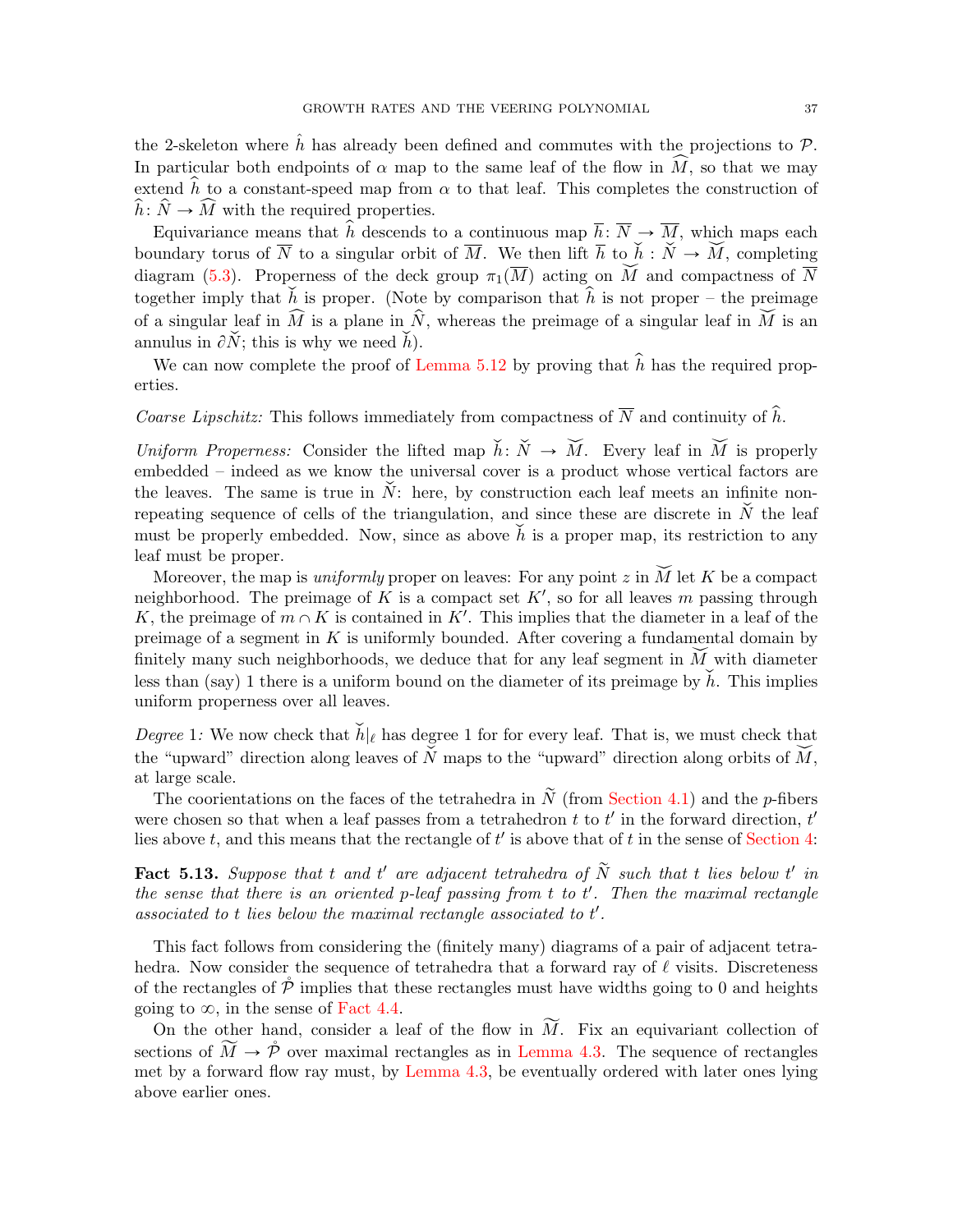Thus, upward motion in the leaves of both  $\widetilde{N}$  and  $\widetilde{M}$  corresponds to the same behavior of rectangles. Now to connect the two via  $\hat{h}$ , note that for each face F of  $\tilde{\tau}$ , the restriction of  $\hat{h}$ to F can be pushed along the flow in  $\widetilde{M}$  until it meets the selected section of the rectangle associated to F. The distance along the flow required for this is uniformly bounded, since there are only finitely many orbits of faces. It follows, using properness of the map on leaves, that, if an upward ray in  $\tilde{N}$  meets a sequence of faces  $F_1, \ldots$ , then its  $\tilde{h}$  image meets all but finitely many of the associated rectangle sections. Thus, upward rays map to upward rays. The same idea applies to downward rays.

Quasi-isometry: To finish, we need a lower bound on distances in the image. Identifying both  $\ell$  and  $\hat{h}(\ell)$  with R in a length and orientation preserving way, it suffices to prove the following: There exists  $A > 0$  independent of  $\ell$  such that for any  $x, y \in \ell$ 

<span id="page-37-0"></span>(5.4) 
$$
y > x + A \implies \hat{h}|_{\ell}(y) > \hat{h}|_{\ell}(x) + 1.
$$

Uniform properness implies that there exists  $A > 0$ , independent of  $\ell$  and x, such that  $y > x + A$  implies the distance between  $\hat{h}|\ell(y)$  and  $\hat{h}|\ell(x)$  is greater than 1. Degree 1 implies that, in fact  $\hat{h}|\ell(y)$  lies above  $\hat{h}|\ell(x)$  in the orientation of the image leaf. This implies [\(5.4\)](#page-37-0). This (together with coarse-Lipschitz above) suffices to prove that  $\hat{h}|\hat{\ell}$  is a quasi-isometry. This completes the proof of [Lemma 5.12.](#page-35-0)

5.3. Step 3: Straightening by convolution. We are now ready to obtain the homeomorphism:

<span id="page-37-1"></span>**Proposition 5.14.** There is a  $\pi_1$ -equivariant orientation-preserving homeomorphism  $\tilde{f}$ :  $\widetilde{N} \rightarrow \widetilde{M}$  which commutes with the fibrations  $p: \widetilde{N} \rightarrow \mathring{P}$  and  $q: \widetilde{M} \rightarrow \mathring{P}$ .

Once we have this, we'll denote by  $f: N \to M$  the homeomorphism obtained by passing to the quotients. It follows easily that  $f(\tau^{(2)})$  is 'topologically transverse' to the flow  $\varphi$  – see [Proposition 5.15](#page-38-0) below. Although this is all that we will need in practice, we will show in Step 4 that this can be promoted to a smooth branched surface transverse to the flow.

*Proof.* The idea now is to convolve  $\tilde{h}|_{\ell}$  (for each leaf  $\ell$ ) with a bump function to get the desired map.

Let A be the constant in property  $(5.4)$  in the proof of [Lemma 5.12.](#page-35-0) Let  $\rho$  be a smooth Let A be the constant in property (5.4) in the proof of Lemma 5.12. Let  $\rho$  be a smooth bump function on R satisfying:  $\rho \ge 0$ ,  $\int \rho = 1$ ,  $\rho$  is supported on  $\{|x| \le A + 1\}$  and constant on  $[-A, A], \rho$  is even  $(\rho(-x) = \rho(x))$ , and increasing on  $[-A - 1, -A].$ 

 $[-A, A]$ ,  $\rho$  is even  $(\rho(-x) = \rho(x))$ , and increasing on  $[-A - 1, -A]$ .<br>Now if  $k : \mathbb{R} \to \mathbb{R}$  is a continuous map we form  $\rho \star k(t) = \int k(y)\rho(t-y) dy$ , which has the following properties:

- (1)  $\rho \star k$  is differentiable.
- (2)  $\rho \star$  commutes with translations. That is, if  $T(x) = x + a$  then  $\rho \star (f \circ T) = (\rho \star f) \circ T$ , and  $\rho \star (T \circ f) = T \circ (\rho \star f)$ .
- (3)  $\rho \star$  is continuous with respect to the compact-open topology on  $C(\mathbb{R}, \mathbb{R})$ .
- (4) If k satisfies property [\(5.4\)](#page-37-0) then  $(\rho \star k)' > \varepsilon > 0$ , where  $\varepsilon$  depends only on  $\rho$ .
- (5) If k is  $(K, \delta)$ -coarse Lipschitz then  $(\rho * k)' < c$  where c depends on  $\rho, K$  and  $\delta$ ,
- (6) If k is  $(K, \delta)$ -coarse Lipschitz then  $|\rho \star k k| < c$ , where c depends on  $\rho$ , K and  $\delta$ .

Properties (1), (2) and (3) are standard. Properties (4) and (5) follow from the fact that, given the properties of  $\rho$ ,

$$
(\rho \star k)'(t) = \int_{A}^{A+1} (k(t+u) - k(t-u)) |\rho'(u)| du
$$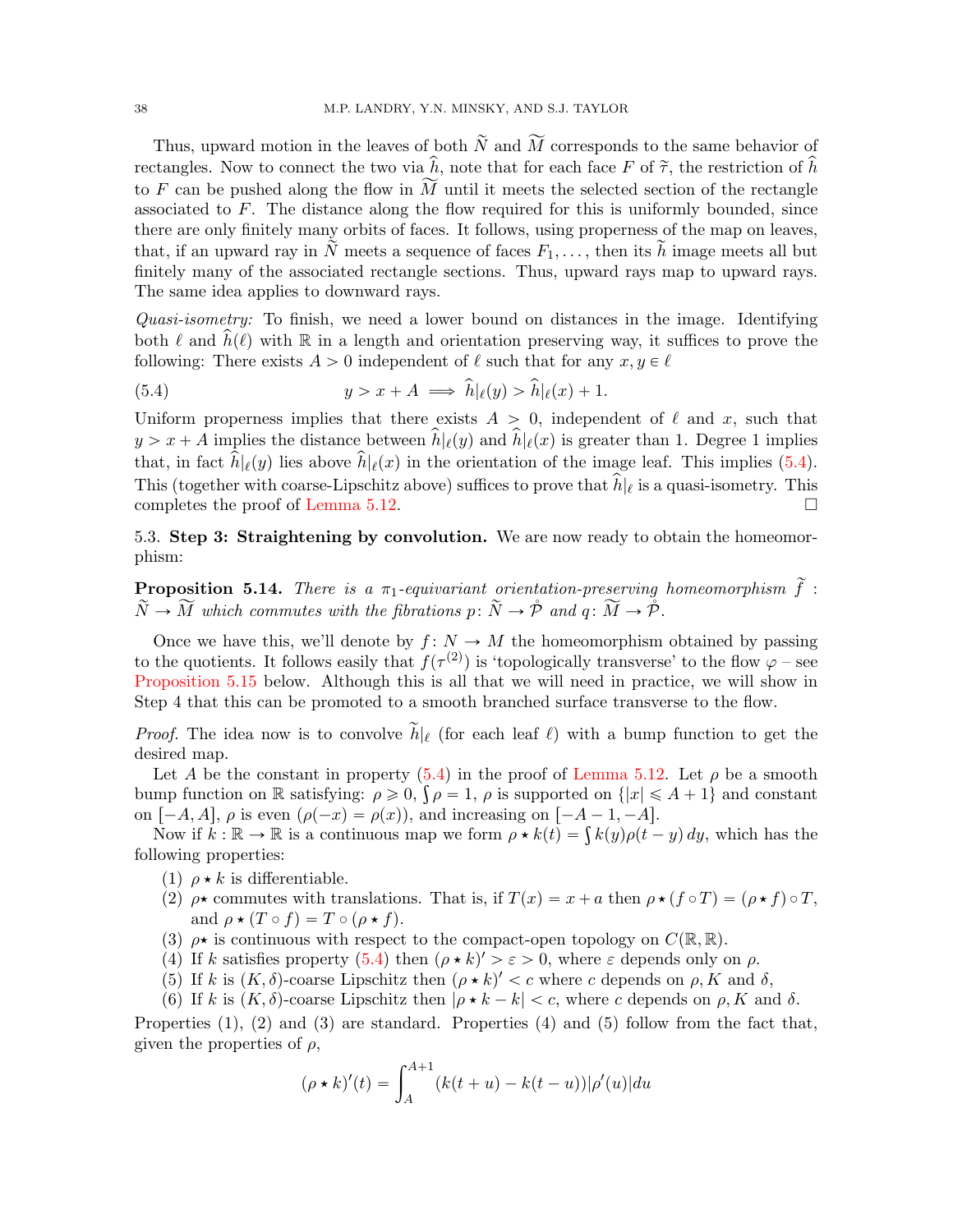which is easily verified. Property  $(6)$  is also a consequence of the averaging properties of convolution.

Translation-invariance implies that this convolution operation is well defined on the maps  $\widetilde{h}|_{\ell}$ , because our identification of the leaves with R is well-defined up to translation. We let  $\rho \star \tilde{h}$  denote this operation carried out simultaneously on all the leaves in  $\tilde{N}$ . Continuity property (3), and the continuity of  $\tilde{h}$  and the leafwise metrics that we chose in  $\tilde{N}$ , imply that the result is a continuous map.

By [Lemma 5.12,](#page-35-0) each leafwise  $\widetilde{h}|_{\ell}$  is coarse Lipschitz (with uniform constants) and satisfies [\(5.4\)](#page-37-0). Thus,  $\rho \star \tilde{h}$  has positive derivative on each leaf, so it is a homeomorphism on leaves, and it is a bounded distance from  $\tilde{h}$  along the leaves (and in particular the two maps are homotopic). On the leaf space the map is the identity, so it is globally a homeomorphism from  $\widetilde{N}$  to  $\widetilde{M}$  which commutes with the projections to the leaf space.

Finally,  $\rho \star \tilde{h}$  is equivariant: since the group acts by orientation-preserving isometries on the leaves both in  $\widetilde{N}$  and  $\widetilde{M}$ , this follows from equivariance of  $\widetilde{h}$  and translation-invariance of  $\rho \star$ . This completes the proof.

We can now state an immediate application of [Proposition 5.14,](#page-37-1) which is the topological version of our main result, [Theorem 5.1:](#page-26-0)

<span id="page-38-0"></span>**Proposition 5.15.** There is a homeomorphism  $f: N \to M$ , inducing the identity on  $\pi_1(M)$ , such that the image of  $\tau^{(2)}$  is a cooriented branched surface that is topologically positive transverse to flow lines of  $\varphi$ .

Here, by 'topologically positive transverse,' we mean that the image of  $\tau^{(2)}$  has a branched surface fibered neighborhood whose oriented fibers are segments of flow lines.

<span id="page-38-1"></span>5.4. Step 4: Smoothing. The next proposition completes the proof of [Theorem 5.1.](#page-26-0)

**Proposition 5.16.** The homeomorphism  $f: N \to M$  from [Proposition 5.15](#page-38-0) can be chosen so that  $f(\tau^{(2)})$  is a smooth branched surface which is positive transverse to flow lines of  $\varphi$ .

Proof. We will indicate how the previous construction can be adjusted so as to yield a smooth result. The first step is to give the line bundle  $\tilde{N} \rightarrow \tilde{\mathcal{P}}$  a smooth structure with respect to which sections carried by the branched surface are smooth.

Since the flow is smooth off its singular orbits, the flow space  $\hat{\mathcal{P}}$  inherits a smooth structure from M. After a small equivariant perturbation we may assume that the diagonals are smooth and that triangles are still embedded. (The diagonals may no longer be transverse to the stable/unstable foliations, but they are still contained in their respective edge rectangles – we will improve this in [Proposition 5.17\)](#page-39-0).

Next we need to specify the fiberwise metrics on the  $p$ -leaves so that they vary smoothly with respect to the base. Each  $p$ -leaf is composed of segments from the foliation of the tetrahedra. We can metrize these segments in each tetrahedron (equivariantly) so that their lengths vary smoothly and converge to 0 at the 0-angle edges of the tetrahedron, and have derivatives 0 there (we can make higher derivatives match across the edge for greater smoothness).

This allows us to give local trivializations of the bundle  $p: \tilde{N} \rightarrow \tilde{P}$ : Over a small disk consider a section that lies in the branched surface and use the metric on leaves to define a trivialization where that section is at constant height. The way we chose the fiber segment lengths implies that different choices of sections give trivializations for which transition maps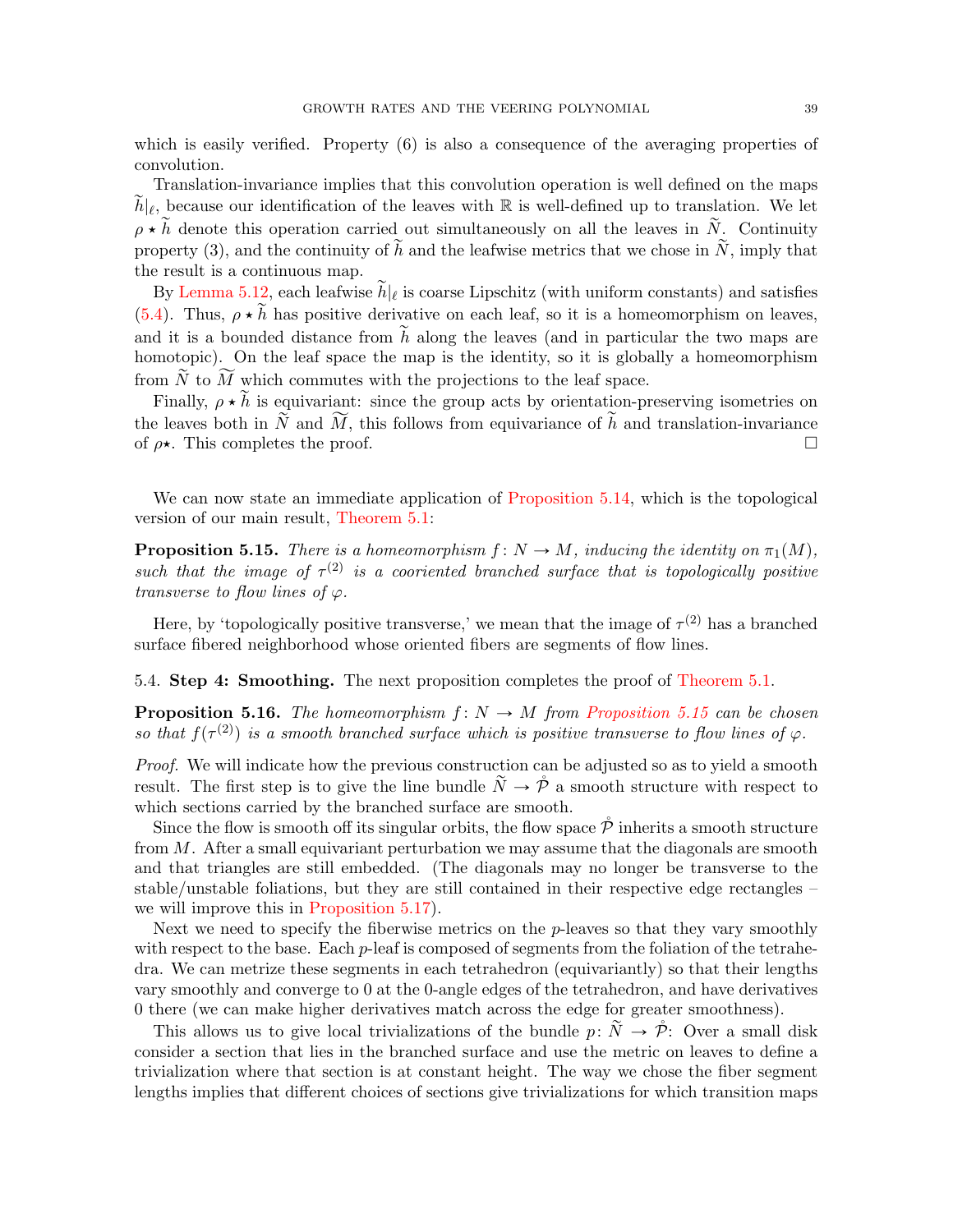are smooth. Thus we have a smooth structure on the bundle for which sections lying in the branched surface are smooth.

When we define the map  $\hat{h}$ , we first choose sections over the veering edges. These can be chosen smoothly on the interiors of the edges. We then extend to the faces of  $\tilde{\tau}^{(2)}$  smoothly, and in such a way that the sections are tangent to each other at the edges. The extension of  $h$  to the p-leaf segments in each tetrahedron can be done at constant speed, so that since the maps on the endpoints are smooth by the previous paragraph we find that, in a local trivialization of p, the map varies smoothly with respect to the coordinates in  $\tilde{\mathcal{P}}$ . Note that we do not obtain smoothness of  $\hat{h}$  on the completion points of  $\hat{N}$ , but we only need continuity there.

The map, which may still not be injective or smooth in the fiber direction, is now averaged in the convolution step. The final map is smooth in the fiberwise direction because the bump function  $\rho$  is smooth, and it is smooth in the  $\tilde{\mathcal{P}}$  direction because the fiberwise metrics and the map  $\tilde{h}$  are smooth with respect to the  $\dot{\mathcal{P}}$  direction. Thus our final map is a diffeomorphism and the image of the branched surface is transverse to the flow.  $\Box$ 

5.5. Transversality in the flow space. In the interest of recovering as much as possible of the picture in the suspension flow case, we would also like the smooth veering edges in each edge rectangle in  $\tilde{\mathcal{P}}$  to be transverse to both stable and unstable foliations. We note that this is not needed for the flow-transversality of [Proposition 5.16.](#page-38-1)

<span id="page-39-0"></span>**Proposition 5.17.** The fibration  $p: \widetilde{N} \to \hat{\mathcal{P}}$  can be chosen so that the images of the veering edges are smooth and transversal to both the stable and unstable foliations.

We note that this is easy if the stable and unstable foliations are at least  $C^2$ , because then the rectangles can be smoothly identified with Euclidean rectangles foliated by axis-parallel lines. Our foliations may not have this regularity, although for dynamical reasons they do have smooth leaves and line fields which are uniquely integrable. These facts are well-known for Anosov flows [\[Ano63\]](#page-71-0) and the proofs also apply more generally to pseudo-Anosov flows (see [\[FM01\]](#page-71-1)). This turns out to be enough.

The Proposition will follow directly from [Corollary 5.19](#page-39-1) below.

In this section, by smooth we mean at least  $C^2$ . A smooth quadrilateral is a smooth diskwith-corners that has four corners and two transverse foliations, so that each foliation is tangent to two opposite boundary edges. We do not assume that the foliations themselves are smooth.

Such a quadrilateral has a diffeomorphism to the unit square, taking the two foliations to foliations that include the horizontal and vertical boundary edges, respectively. From now on we identify Q with  $[0, 1]^2$ , we call the foliations  $F_h$  and  $F_v$ , and we say that a *diagonal* of  $Q$  is a path from  $(0, 0)$  to  $(1, 1)$ .

<span id="page-39-2"></span>**Lemma 5.18.** Let Q be a smooth quadrilateral. If the line fields of  $F_h$  and  $F_v$  are uniquely integrable, then there exists a smooth diagonal which is transverse to both  $F_h$  and  $F_v$ . Moreover one can prescribe the tangent direction of the diagonal at each of its endpoints.

We remark that the lemma is false without the unique integrability assumption, so that there really is something to do here.

As a corollary we have:

<span id="page-39-1"></span>**Corollary 5.19.** Let Q be a smooth quadrilateral for which the line fields of  $F_h$  and  $F_v$ are uniquely integrable, and  $\alpha$  a continuous diagonal which is topologically transverse to both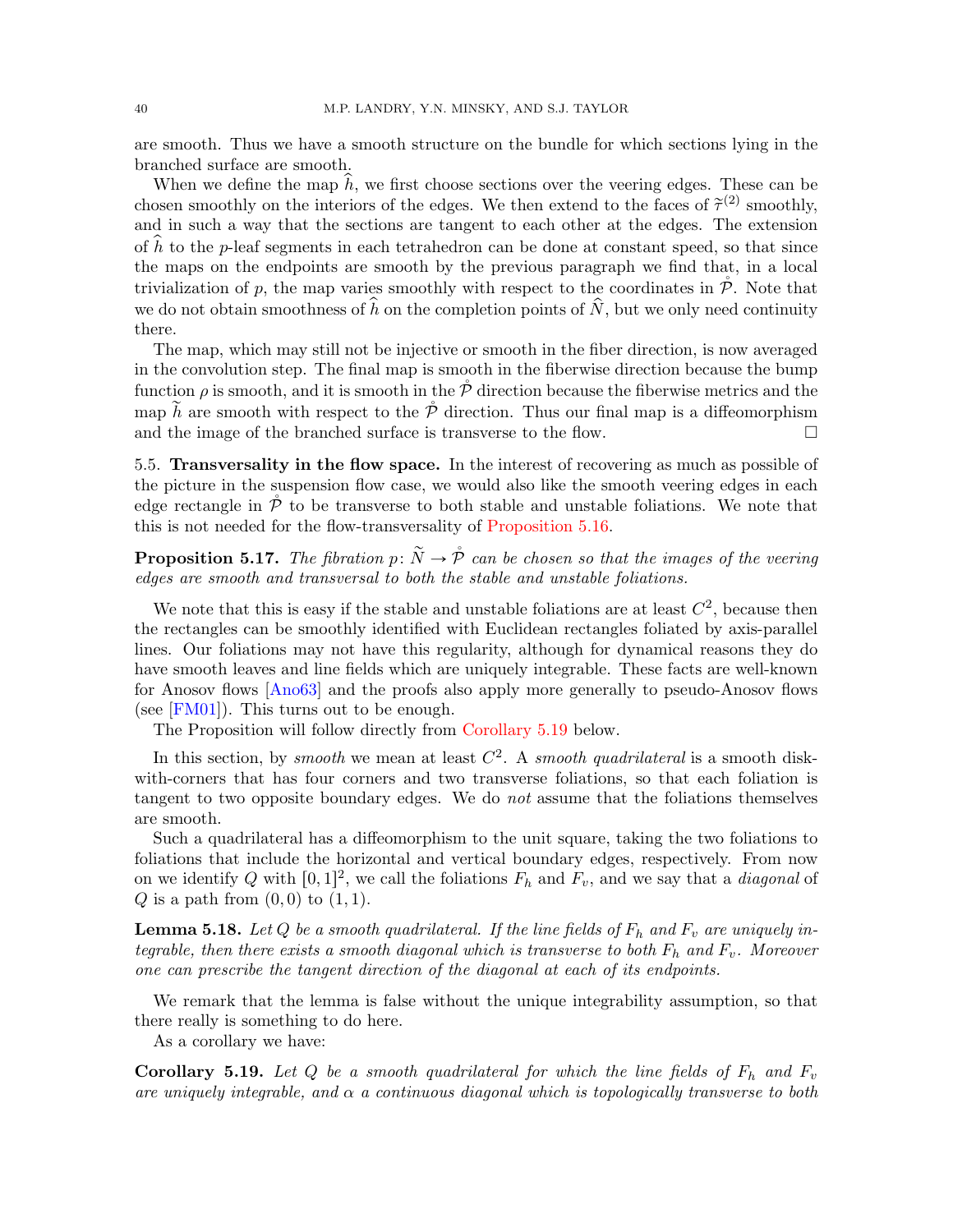of the foliations. Then  $\alpha$  can be  $C^0$  approximated by a smooth diagonal transverse to both foliations.

Here "topologically transverse" means that the diagonal meets every foliation leaf exactly once.

*Proof of [Corollary 5.19.](#page-39-1)* Subdivide  $\alpha$  into small segments. Because it is topologically transverse, the endpoints of every segment are opposite corners for a foliated sub-quadrilateral, so that adjacent quadrilaterals meet exactly at their common corner. We may choose tangent lines at every corner which point into the two adjacent quadrilaterals, and then use [Lemma 5.18](#page-39-2) to find a smooth diagonal for each quadrilateral matching the given tangent direction at the corners. These piece together to a  $C<sup>1</sup>$  diagonal which is transverse to both foliations and closely approximates  $\alpha$  in  $C^0$ . A further (standard) smoothing step upgrades this to a smooth diagonal.

Proof of [Lemma 5.18.](#page-39-2) We will need this calculus lemma, whose proof we omit:

<span id="page-40-0"></span>**Lemma 5.20.** Let  $\alpha_n : [0,1] \to \mathbb{R}^d$  be  $C^1$  curves. Suppose that  $\alpha_n \to \alpha$  pointwise, and  $\alpha'_n$ converges to a continuous vector field u along  $\alpha$ . Suppose moreover that all the functions  $t \mapsto \alpha_n'(t)$  have a common modulus of continuity. Then  $\alpha$  is differentiable and  $\alpha' = u$ .

Now we apply this to our setting. Let  $u, v$  be  $C^0$  vector fields on  $Q$  that are tangent to  $F_h$ and  $F_v$ , respectively. Extend u, v continuously to a small neighborhood of  $Q$ , and form the open tangent cone field C where  $C(x) = \{au(x) + bv(x) : a, b > 0\}$ . Given any fixed  $a, b > 0$ , the vector field  $au + bv$  lies in C, and varying over convex combinations  $a + b = 1$  we obtain a family of vector fields with a common modulus of continuity.

Let  $\rho_a(x)$  be a family of bump functions varying smoothly with  $a \in (0, 1)$ , with mass 1 and support of size  $\varepsilon(a)$ , such that  $\varepsilon \to 0$  smoothly as  $a \to 0$  or  $a \to 1$ . If the function  $\varepsilon$  is chosen small enough then, convolving  $au + bv$  with  $\rho_a$ , we get a family of smooth vector fields  $\xi_a$  on Q in the cone field C, all with a common modulus of continuity, such that  $\xi_a \to u$  as  $a \to 1$ and  $\xi_a \rightarrow v$  as  $a \rightarrow 0$ .

Now for each  $a \in (0, 1)$ , smoothness implies  $\xi_a$  is uniquely integrable so let  $\alpha_a$  be an integral curve starting at the lower-left corner of Q. Thus  $\alpha_a$  satisfies  $\alpha'_a(t) = \xi_a(\alpha_a(t)) \in C(\alpha_a(t)),$ for any t for which the curve is defined. In fact (since  $\xi_a$  is smooth) this is defined until it leaves  $Q$ , and this must be on the right or top edge since  $C$  points into  $Q$  at points of the left and bottom edges.

Now we can take the limit as  $a \to 0$ . Because  $\alpha_a$  have bounded derivatives, Arzelà-Ascoli gives us some sequence  $a_n \to 0$  for which the curves converge to some limit curve  $\alpha_0$ . We know that the vector fields  $\alpha'_a(t)$  along the curves satisfy a common modulus of continuity because  $\xi_a$  do, and the  $\alpha_a$  have bounded speed. Thus [Lemma 5.20](#page-40-0) applies to tell us that  $\alpha_0$ is differentiable and its derivative is just the limit of  $\xi_a$  (restricted to  $\alpha_0$ ) which is the vector field v. That is,  $\alpha_0$  is an integral curve of v starting at the lower left corner, and hence the left-boundary leaf of the foliation  $F_v$  by unique integrability. This means  $\alpha_0$  terminates on the upper left corner.

Similarly a limit as  $a \to 1$  gives  $\alpha_1$  which terminates on the lower right corner.

Continuity gives us a value of  $a$  for which  $\alpha_a$  terminates on the upper-right corner.

Once we have the desired path  $\alpha_a$ , we need to perturb it so that it has the desired tangent directions at the corners. This is more simple: the vector fields  $u$  and  $v$  are continuous at the corners. So in a small enough neighborhood of (say) the corner  $(0, 0)$  they are much closer to the coordinate vector fields than they are to the direction of  $\alpha_a$ . Now, thinking of  $\alpha_a$  as the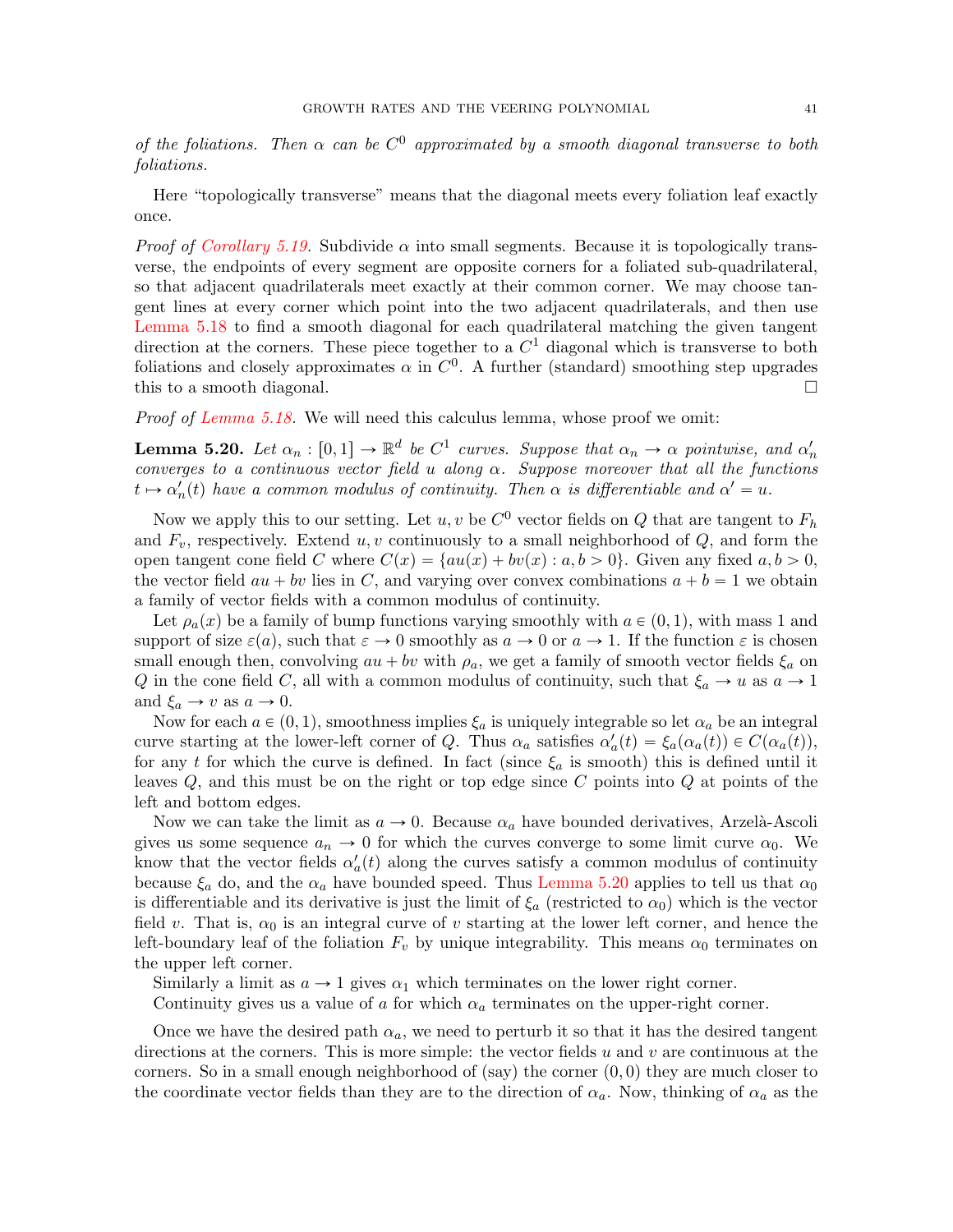graph of a function, add a smooth function with small support near 0 and the appropriate derivative at 0.

# 6. The flow graph and orbits of the flow

Let  $\varphi$  be a pseudo-Anosov flow without perfect fits on  $\overline{M}$  and let  $\tau$  be the veering triangulation of  $M = \overline{M} \setminus \{\text{singular orbits}\}\$  dual to  $\varphi$ . In this section we detail how the flow graph  $\Phi$  uniformly codes orbits of the flow  $\varphi$ .

Recall that  $\mathcal{O}_{\varphi}^+ \subset M$  is the union of closed orbits  $\mathcal{O}_{\varphi}$  of the flow along with all positive multiples of unstable prong curves in M. We also denote by  $\mathcal{Z}_{\Phi}$  the set of directed cycles of Φ. In [Section 6.3](#page-50-0) we produce a map

$$
\mathfrak{F}\colon \mathcal{Z}_{\Phi} \to \mathcal{O}_{\varphi}^+,
$$

with the property that the directed cycle c is homotopic to  $\mathfrak{F}(c)$  in M. We remark that when  $\mathfrak{F}(c)$  is nonsingular (i.e. a closed orbit in M; not a prong curve), it is the unique closed orbit of  $\varphi$  homotopic to the flow cycle c.

The main theorem of this section (proven in [Section 6.3\)](#page-50-0) is a summary of the essential features of the map  $\mathfrak{F}$ . For its statement, we need one additional definition. Let  $\gamma_1$  and  $\gamma_2$ be two directed closed curves in M which are positively transverse to  $\tau^{(2)}$ . We say that  $\gamma_1$ and  $\gamma_2$  are **transversely homotopic** if they are homotopic through closed curves that are positively transverse to  $\tau^{(2)}$ .

We also remind the reader that  $\delta_{\tau}$  denotes the length of the longest fan in  $\tau$ .

<span id="page-41-0"></span>**Theorem 6.1** (Closed orbits and the flow graph). The map  $\mathfrak{F} : \mathcal{Z}_{\Phi} \to \mathcal{O}_{\varphi}^+$  has the following properties:

- (1) The image  $\gamma = \mathfrak{F}(c)$ , which is either a nonsingular closed orbit of  $\varphi$  or an unstable prong curve, is transversely homotopic to c in M.
- (2) For each unstable prong curve  $\gamma$ ,  $1 \leq \#\mathfrak{F}^{-1}(\gamma) \leq 2$ .
- (3) For each nonsingular closed orbit  $\gamma$  of  $\varphi$ , either  $\#\mathfrak{F}^{-1}(\gamma) \leq 1$  or  $\gamma$  is homotopic to an AB-cycle in which case  $\#\mathfrak{F}^{-1}(\gamma) \leq \delta_{\tau}$ .
- (4) For each nonsingular closed orbit  $\gamma$  of  $\varphi$ , either  $\gamma$  is in the image of  $\mathfrak F$  or  $\gamma$  is homotopic to an odd AB-cycle.

In short, the flow graph Φ encodes all but finitely many primitive orbits of the flow in a one-to-one fashion.

6.1. The flow space and the flow graph. We begin by explaining how the structure of  $\Phi$  is recorded by the maximal rectangles of the completed flow space  $\mathcal{P}$ .

By the construction of  $\tau$ , each  $\tau$ -edge e of the lifted triangulation  $\tilde{\tau}$  on  $\tilde{M}$  corresponds to a unique edge rectangle in  $\mathcal{P}$ . Similarly, faces of  $\tilde{\tau}$  correspond to face rectangles and tetrahedra correspond to maximal rectangles. In fact, we can use [Proposition 5.2](#page-27-0) to fix a  $\pi_1(M)$ -equivariant map  $\widetilde{M} \to \mathcal{P}$  that embeds each  $\tau$ -edge in its edge rectangle so that the restriction to each face of  $\tilde{\tau}$  is also an embedding. We fix such a map once and for all, and, abusing terminology, we will also refer to the image of e in  $\mathcal P$  as a  $\tau$ -edge. For example, a  $\tau$ -edge e is contained in a maximal rectangle R if and only if its edge rectangle Q is contained in R. The singularities at the corners of  $Q$  are necessarily contained in the interiors of the sides of R.

If Q is the edge rectangle for a  $\tau$ -edge e, then we denote by either  $R_e$  or  $R_Q$  the maximal rectangle obtained by extending Q vertically along leaves of  $\mathcal{F}^s$  as far as possible, so that e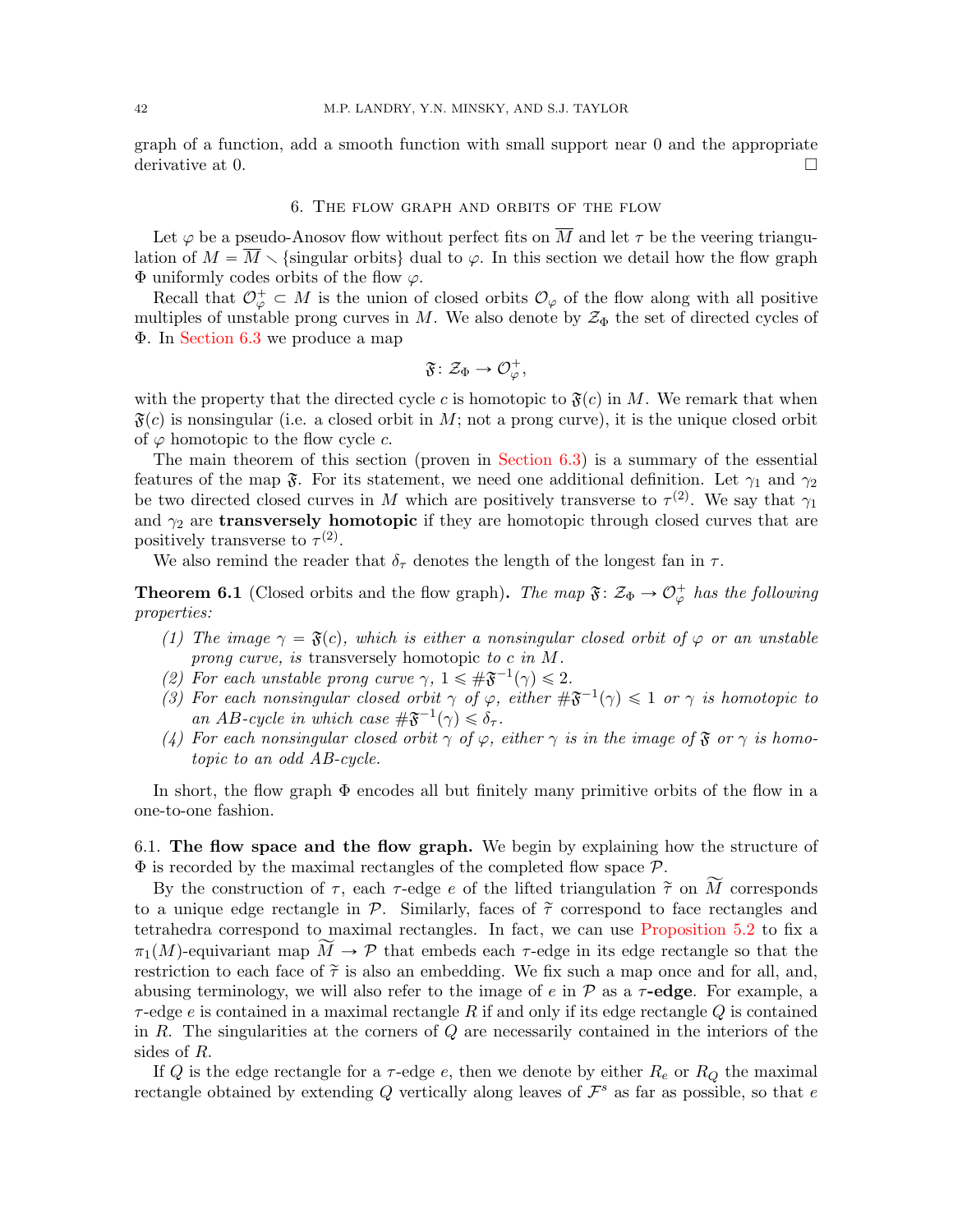

<span id="page-42-0"></span>Figure 23. Vertically extending an edge rectangle (left, green) to a maximal rectangle (right, blue).

joins its vertical sides. See [Figure 23.](#page-42-0) In terms of the veering triangulation  $\tilde{\tau}$  of  $\widetilde{M}$ ,  $R_e$  is the maximal rectangle corresponding to the tetrahedron having  $e$  as its bottom edge.

We also fix the inclusion  $\iota: \Phi \to M$  in dual position. In this section, it will be convenient to identify  $\Phi$  with its image under *ι*. Recall that in this position, the vertices of  $\Phi$  agree with the vertices of the dual graph  $\Gamma$  and hence with the triple points of the stable branched surface  $B^s$ .

By [\[LMT20,](#page-72-0) Lemma 4.4],  $\iota: \Phi \to M$  is  $\pi_1$ -surjective and so the flow graph  $\Phi$  has connected preimage in the universal cover of M, which we denote by  $\widetilde{\Phi}$ . Identifying each  $\tau$ -edge e with the maximal rectangle  $R_e$  leads to the following alternative description of  $\Phi$ : the vertices of  $\Phi$  are maximal rectangles and for each maximal rectangle R there are directed edges from  $R = R_b$  to the three rectangles  $R_t, R_{s_1}, R_{s_2}$ , where t is the  $\tau$ -edge joining the horizontal sides of R and  $s_1$  and  $s_2$  are  $\tau$ -edges of R such that the rectangles  $R_t, R_{s_1}, R_{s_2}$  have nonoverlapping interiors (see [Figure 24\)](#page-42-1). This is to say that in the rectangle R, the set  $t \cup s_1 \cup s_2$  passes the "vertical line test." We will freely use this correspondence between  $\tilde{\Phi}$ -vertices and maximal rectangles.



<span id="page-42-1"></span>FIGURE 24. The outward  $\Phi$ -edges of the  $\tau$ -edge e in terms of maximal rectangles. The dotted lines indicate that those portions of the boundaries of rectangles do not meet.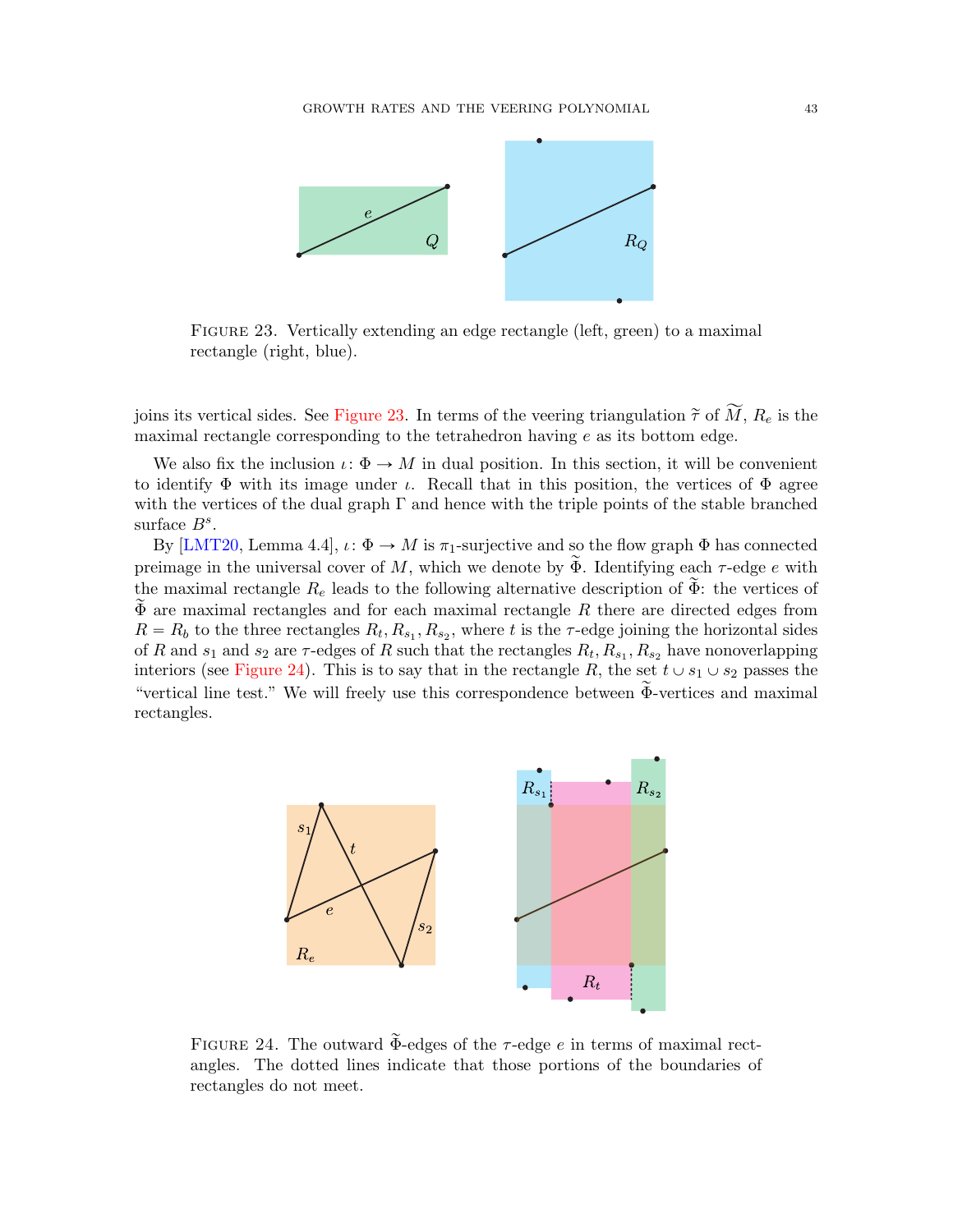We similarly consider the preimage  $\tilde{\Gamma}$  of the dual graph  $\Gamma$  in the universal cover of M. Each vertex of  $\tilde{\Gamma}$  is contained in the interior of a unique tetrahedron of  $\widetilde{M}$  and hence also corresponds to a unique maximal rectangle. Understanding paths in  $\tilde{\Gamma}$  with this perspective is fairly straightforward:

<span id="page-43-0"></span>**Lemma 6.2.** Let  $R_1$  and  $R_2$  be maximal rectangles in  $P$  and suppose that  $R_2$  lies above  $R_1$ . Let  $v_1$  and  $v_2$  be the  $\Gamma$ -vertices corresponding to  $R_1$  and  $R_2$ . Then there exists a directed  $\Gamma$ -path from  $v_1$  to  $v_2$ .

*Proof.* Let  $T_1$  and  $T_2$  be the  $\tilde{\tau}$ -tetrahedra corresponding to  $R_1$  and  $R_2$ , respectively. Since  $R_2$ lies above  $R_1$ , the projections of  $T_1$  and  $T_2$  to P must overlap. Hence there is a  $\tilde{\varphi}$ -orbit passing through both  $T_1$  and  $T_2$ . Further observe that whenever an orbit passes from a tetrahedron  $T_a$  to an adjacent tetrahedron  $T_b$ , the maximal rectangle  $R_a$  associated to  $T_a$  lies below the maximal rectangle  $R_b$  associated to  $T_b$  (see [Fact 5.13\)](#page-36-0). Hence, the given orbit must pass first through the tetrahedron  $T_1$  and then through the tetrahedron  $T_2$ .

By truncating this orbit and adding small segments in  $T_1$  and  $T_2$ , we obtain a path from  $v_1$ to  $v_2$  which is positively transverse to  $\tilde{\tau}^{(2)}$ . After perturbing rel endpoints to make it disjoint from  $\tilde{\tau}^{(1)}$ , the sequence of  $\tilde{\tau}$ -faces traversed by this path corresponds to a directed  $\tilde{\Gamma}$ -path from  $v_1$  to  $v_2$ .

To understand directed paths in  $\tilde{\Phi}$  it is convenient to work with the dynamic planes of [Section 3,](#page-9-0) as we now explain.

A singular leaf of either the stable or unstable foliation of  $P$  is a leaf homeomorphic to  $[0, \infty)$  with its endpoint on a singularity of P. A point p of P is a regular point if it does not lie in a singular leaf of either foliation. We remark that all fixed points of  $P$  under the  $\pi_1(M)$ -action are either regular or singular, since singularities are the only fixed points in their stable/unstable leaves.

Now let  $p \in \mathcal{P}$  be a regular point. A *p*-rectangle or maximal *p*-rectangle is a rectangle or maximal rectangle, respectively, which contains  $p$  in its interior. A  $p$ -ray is a directed infinite ray in  $\Phi$  traversing only maximal *p*-rectangles.

**Lemma 6.3.** Let R be a maximal p-rectangle for a regular point  $p \in \mathcal{P}$ . There is a unique p-ray starting at R.

*Proof.* By definition, there are directed edges from  $R = R_b$  to  $R_{s_1}, R_{s_2}, R_t$ , where  $R_{s_1}, R_{s_2}, R_t$ cover  $R$  and have disjoint interiors. Since  $p$  is a regular point, it is interior to exactly one of  $R_{s_1}, R_{s_2}, R_t$ . In other words, every maximal p-rectangle has a unique outgoing  $\widetilde{\Phi}$ -edge connecting it to another maximal  $p$ -rectangle.

In the next proposition, we associate to each (singular) leaf  $\ell$  of  $\mathcal{F}^s$  a unique dynamic (half-) plane  $D_\ell$ . As in [Section 3.1,](#page-9-1) we denote by  $\sigma(v)$  the unique sector of  $\tilde{B}^s$  whose top vertex is v. If R is the maximal rectangle of P corresponding to the vertex v of  $\tilde{\Gamma}$ , we extend this notation to  $\sigma(R) = \sigma(v)$ . The reader can check that if e is an edge of  $\tilde{\tau}$ , then  $\sigma(R_e)$  is the unique sector of  $\widetilde{B}^s$  dual to e.

<span id="page-43-1"></span>**Proposition 6.4** (Dynamic planes for stable leaves). Let  $\ell$  be a (singular) leaf of the vertical foliation  $\mathcal{F}^s$ . The union

$$
D_{\ell} = \bigcup_{\ell \cap \text{int}(R) \neq \varnothing} \sigma(R)
$$

of all sectors of  $\widetilde{B}^s$  associated to maximal rectangles R that meet  $\ell$  in their interior is a dynamic (half-) plane.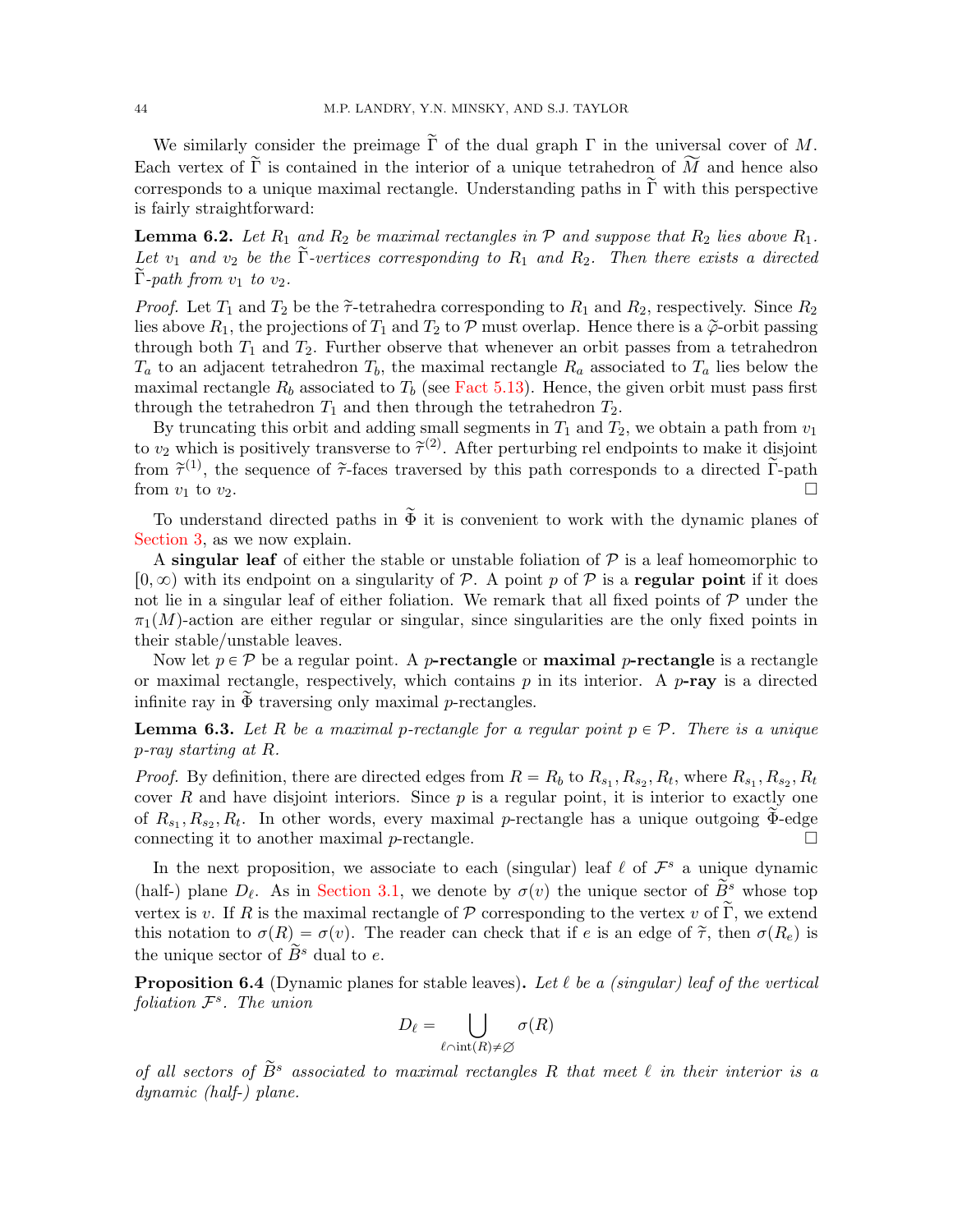Moreover,  $D_{\ell}$  has the property that for any dual ray (or flow ray)  $\tilde{\gamma}$  whose vertices correspond to maximal rectangles that meet  $\ell$  in their interior, we have  $D_{\ell} = D(\tilde{\gamma})$ .

For the proof, we first define the dynamic (half-) plane associated to any increasing sequence of rectangles. Let  $A = (A_1, A_2, A_3, ...)$  be any sequence of distinct maximal rectangles with the property that  $A_{i+1}$  lies above  $A_i$  for all i. We remark that A could be a path in  $\tilde{\Gamma}$ , in  $\tilde{\Phi}$ , or in neither, though only the  $\tilde{\Gamma}$  and  $\tilde{\Phi}$  cases are relevant for us.

By [Lemma 6.2,](#page-43-0) there is a  $\tilde{\Gamma}$ -path from  $A_i$  to  $A_{i+1}$  for all i. The union of these  $\tilde{\Gamma}$ -paths gives a (possibly nonunique)  $\tilde{\Gamma}$ -ray  $\gamma_A$ . It follows that A determines a dynamic (half-) plane  $D_A$ , which can be defined by

$$
D_A = D(\gamma_A) = \bigcup_i \Delta(\sigma(A_i)).
$$

Note that the  $\Delta(\sigma(A_i))$  form a nested union of descending sets by [Lemma 3.3](#page-12-0) and so  $D_A$ is independent of the choice of  $\gamma_A$ . Also,  $D_A$  is a dynamic plane if and only if  $\gamma_A$  is not eventually a branch ray. In terms of rectangles, this is equivalent to the condition that neither of the components of  $\partial_h A_i$  are eventually nested.

*Proof of [Proposition 6.4.](#page-43-1)* First fix an arbitrary maximal rectangle  $A_0$  such that  $\sigma(A_0)$  is a sector of  $D_{\ell}$ , and a sequence  $A = (A_0, A_1, A_2, A_3, ...)$  of distinct maximal rectangles meeting  $\ell$  in their interiors with the property that  $A_{i+1}$  lies above  $A_i$  for all i. Note that  $\ell$  is a singular leaf if and only if  $A_i$  contains a point p in its horizontal boundary for i sufficiently large, in which case p is the singularity of  $\ell$ . We will show that  $D_{\ell} = D_A$ .

Next let  $B_0$  be any maximal rectangle with  $\sigma(B_0)$  a sector of  $D_\ell$  and as above let  $B =$  $(B_0, B_1, B_2, B_3, \dots)$  be another such sequence of maximal rectangles, determining a dynamic plane  $D_B$  in the same way. We claim that  $D_A = D_B$ . Indeed, let  $A_i$  be a term of A. By the discreteness of singularities in  $P$ , there exists some j such that  $B_j$  lies above  $A_i$  (see [Fact 4.4\)](#page-23-0). By [Lemma 6.2](#page-43-0) there is a dual path from  $A_i$  to  $B_j$ , so by [Lemma 3.3](#page-12-0) we have  $\Delta(\sigma(A_i)) \subset \Delta(\sigma(B_i))$ . Since this holds for any rectangle in A, we see that  $D_A \subset D_B$ . The proof of the reverse inclusion is the same, so we have the equality  $D_A = D_B$ .

Since  $B_0$  was an arbitrary maximal rectangle with  $\sigma(B_0) \subset D_\ell$ , we conclude that  $D_\ell \subset D_A$ . Moreover, since any rectangle R with  $\sigma(R) \subset D_A$  lies below some  $A_i$ , we also have the interior of R meets  $\ell$ . Hence,  $D_A \subset D_{\ell}$ . This proves that  $D_{\ell}$  is a dynamic (half-) plane. The moreover claim is now clear from the construction of  $D_A$  and the equality  $D_A = D_{\ell}$ . . В процесс и проставители и производите в се<mark>пте</mark>ндата на производите в село во село во село во село во село во<br>Село во село во село во село во село во село во село во село во село во село во село во село во село во село

For any point  $p \in \mathcal{P}$  that is not a singularity, we further define  $D_p = D_\ell$  where  $\ell$  is the unique leaf of  $\mathcal{F}^s$  through p. The planes  $D_\ell$  and  $D_p$  are called the **dynamic planes** for  $\ell$ and p, respectively.

<span id="page-44-0"></span>**Remark 6.5** (Singular leaves and dynamic planes). If  $\ell$  is leaf of  $\mathcal{F}^s$ , then  $\ell$  is singular if and only if  $D_{\ell}$  is a dynamic half-plane. Moreover, in this case, any increasing sequence of rectangles  $(A_i)$  whose terms all intersect  $\ell$  in their interior has the property that the singular point p along  $\ell$  is eventually contained in the horizontal boundary of  $A_i$  for sufficiently large i.

In this situation, we can pick one of two sides of  $\ell$  and extend along maximal rectangles which are contained in that side and which contain  $p$  in there vertical boundary (see [Fig](#page-45-0)[ure 25\)](#page-45-0). The argument from the proof of [Proposition 6.4](#page-43-1) shows that doing so produces a unique dynamic plane containing  $D_\ell$ . Since  $\ell$  has two sides, this procedure produces two dynamic planes that contain  $D_{\ell}$ . (In fact, these are the only two dynamic planes containing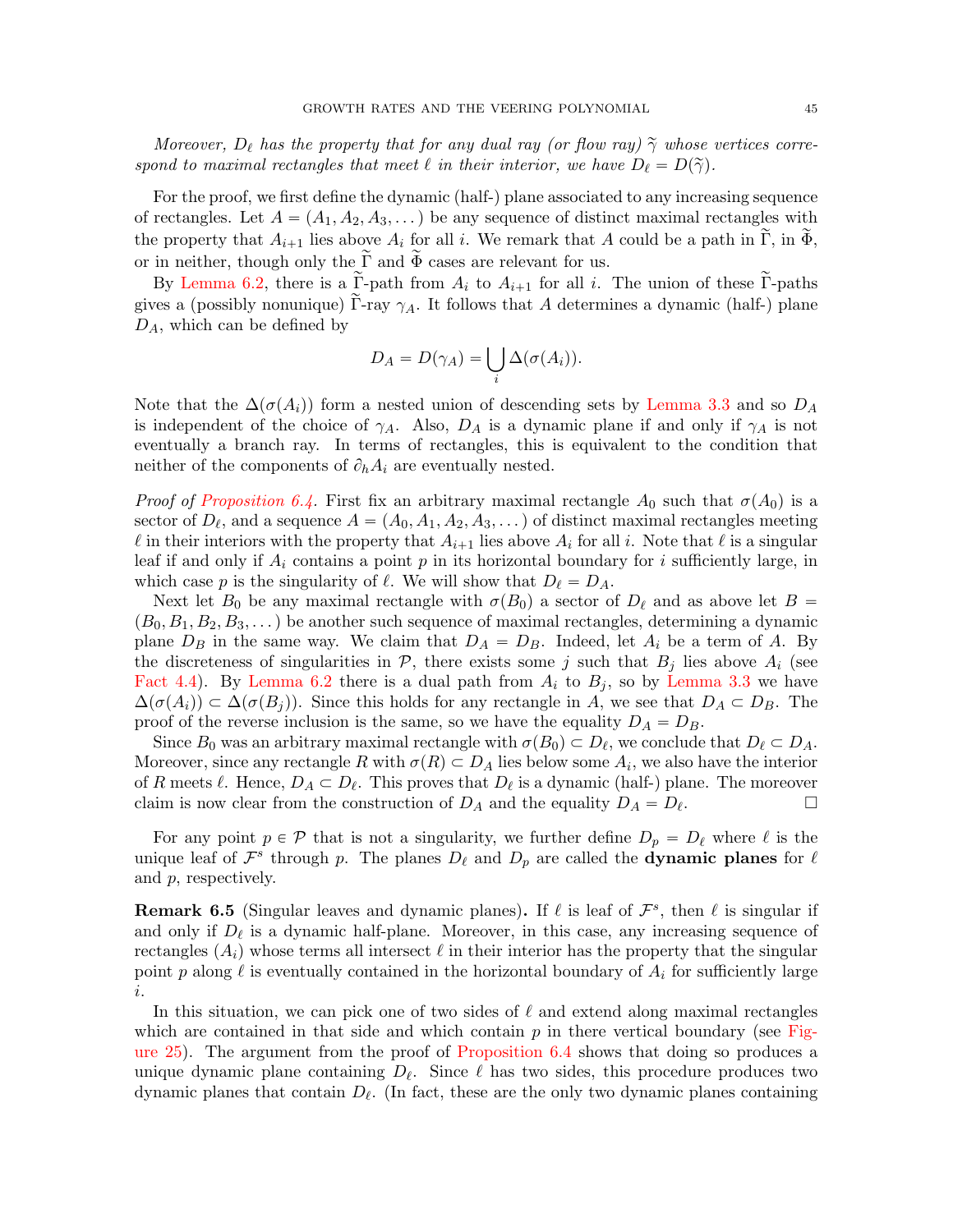

<span id="page-45-0"></span>FIGURE 25. A singular leaf  $\ell$  with singularity p and an increasing sequence of maximal rectangles that intersect  $\ell$  with the property that p is eventually contained in the vertical boundary of all terms. The resulting dynamic plane contains the dynamic half-plane  $D_{\ell}$ .

 $D_{\ell}$ , but we will not need this.) Moreover, each of these dynamic planes is stabilized by the (necessarily nontrivial) stabilizers of  $D_{\ell}$ .

[Proposition 6.4](#page-43-1) implies that for each regular point  $p \in \mathcal{P}$ , any two p-rays lie in the dynamic plane for p. Combining with [Corollary 3.13](#page-17-0) gives us the following lemma.

<span id="page-45-2"></span>**Lemma 6.6.** Let  $p \in \mathcal{P}$  be a regular point with dynamic plane D. The number of asymptotic classes of p-rays is equal to the width of D, and hence is at most  $\delta_{\tau}$ .

With these results relating dynamic planes to the flow space in hand, we can now characterize when closed paths in  $M$  are transversely homotopic. This will be essential for the results in [Section 7.](#page-53-0)

<span id="page-45-1"></span>**Proposition 6.7** (Transverse homotopies). Let  $\gamma_1$  and  $\gamma_2$  be two homotopic closed curves which are positively transverse to  $\tau^{(2)}$ . Then either they are transverse homotopic or they are homotopic to branch curves.

*Proof.* We first perturb  $\gamma_1$  and  $\gamma_2$  to avoid  $\tau^{(1)}$ . Then each  $\gamma_i$  determines a unique  $\Gamma$ -cycle to which it is transversely homotopic. Hence, it suffices to prove the claim when  $\gamma_1$  and  $\gamma_2$  are Γ-cycles. Assume that neither is homotopic to a branch curve.

Lifting a homotopy from  $\gamma_1$  to  $\gamma_2$ , we obtain Γ-lines  $\tilde{\gamma}_1$  and  $\tilde{\gamma}_2$  that are stabilized by  $\langle g \rangle \leq \pi_1(M)$ . If we intersect the sequence of maximal rectangles associated to  $\tilde{\gamma}_1$  (or  $\tilde{\gamma}_2$ ), we obtained a single  $p \in \mathcal{P}$  by [Fact 4.4.](#page-23-0) By construction, p is stabilized by g and so p is regular. Otherwise p would necessarily be a singularity of  $P$  and  $\gamma_1$  would be homotopic to a branch curve in the corresponding cusp of M.

Therefore, p determines a dynamic plane  $D_p$  that contains  $\tilde{\gamma}_1$  and  $\tilde{\gamma}_2$  by [Proposition 6.4.](#page-43-1) Applying [Lemma 3.17,](#page-19-0) we see that  $\gamma_1$  and  $\gamma_2$  are homotopic by sweeping across sectors of  $B^s$ . Since such homotopies are visibly through curves that are transverse to  $\tau^{(2)}$  (see [Figure 26\)](#page-46-0), the proof is complete.  $\Box$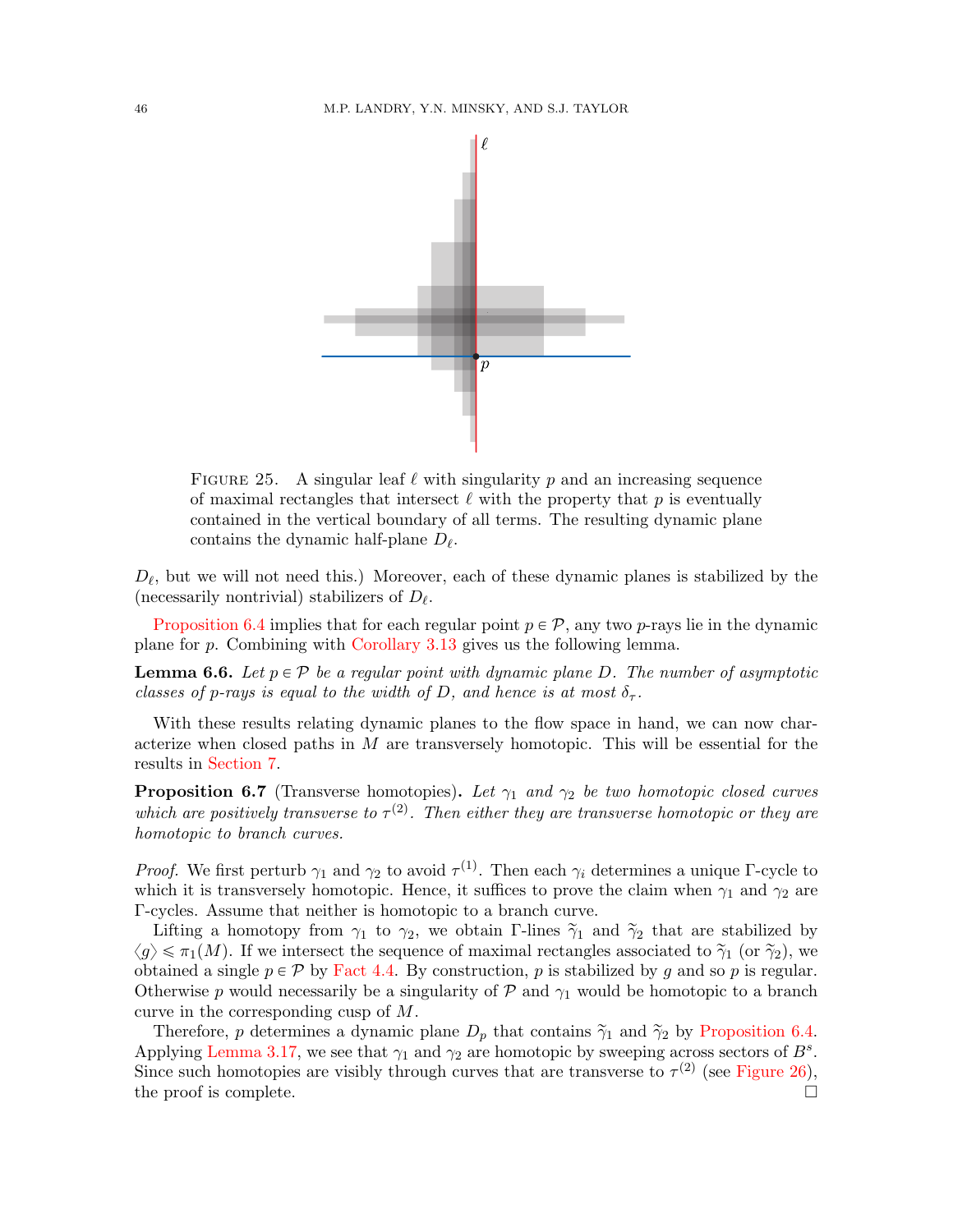

<span id="page-46-0"></span>FIGURE 26. Homotoping one side of a  $B^s$ -sector to another through curves positively transverse to  $\tau^{(2)}$ .

6.2. Lines of  $\widetilde{\Phi}$  and the flow. We now focus on associating to each directed line of the graph  $\Phi$  an orbit of the flow  $\varphi$ . More precisely, we define a map

 $\widetilde{\mathfrak{F}}$ : {directed lines in  $\widetilde{\Phi}$ }  $\rightarrow \mathcal{P}$ 

from directed lines in  $\tilde{\Phi} \subset \widetilde{M}$  to the completed flow space P. Each directed line  $\tilde{\gamma}$  in  $\tilde{\Phi}$ corresponds to a sequence of maximal rectangles which become taller in the positive direction and wider in the negative direction. Then, as in [Proposition 6.7,](#page-45-1) [Fact 4.4](#page-23-0) implies that the intersection of the rectangles in this sequence is a single point  $\tilde{\mathfrak{F}}(\tilde{\gamma}) \in \mathcal{P}$ . See [Figure 27.](#page-46-1) It is not hard to see that this map is  $\pi_1(M)$ -equivariant and continuous with respect to the usual topology on the space of lines.



<span id="page-46-1"></span>FIGURE 27. The map  $\tilde{\mathfrak{F}}$  sends a  $\tilde{\Phi}$ -line, which corresponds to a certain biinfinite sequence of maximal rectangles, to the unique point in  $P$  lying in all of the rectangles.

To understand the image of  $\tilde{\mathfrak{F}}$  in P, we again study the structure of dynamic planes.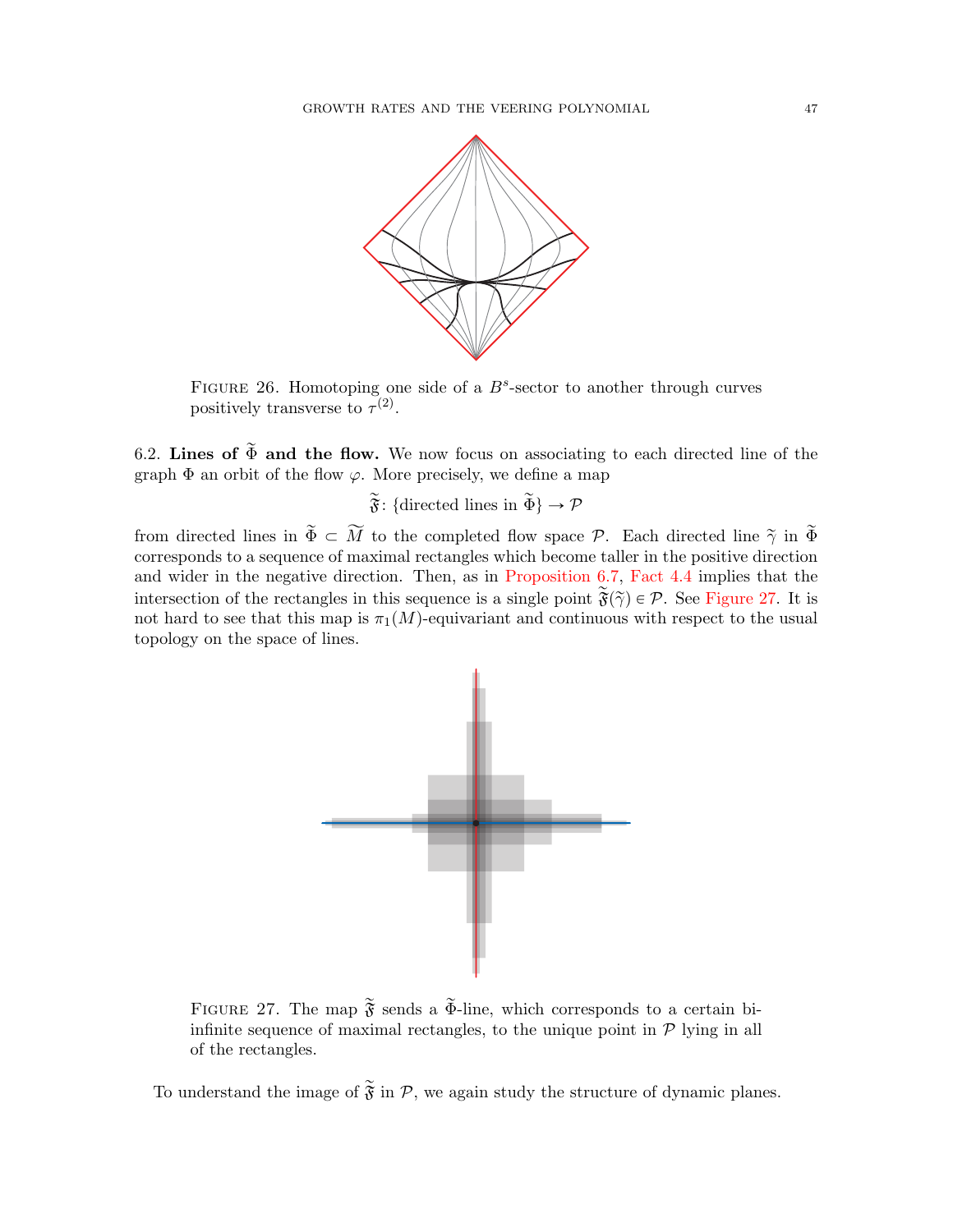

<span id="page-47-0"></span>FIGURE 28. A chain of length four. The highlighted branch segments are long, and the other two branch segments in the boundary of the chain are short. The vertices indicated by black dots all have the same veer by [Lemma 3.8.](#page-15-0) Either of the two bottom branch segments could possibly have more vertices than shown.

Define a chain of sectors in a dynamic plane  $D$  to be a union of sectors attached as in [Figure 28.](#page-47-0) More precisely, a chain is a collection of sectors  $\sigma_1, \ldots, \sigma_n$  such that an entire bottom branch segment of  $\sigma_i$  is identified with a top branch segment of  $\sigma_{i+1}$ , and there is a bottom branch segment of  $\sigma_i$  is identified with a top branch segment of  $\sigma_{i+1}$ , and there is a single branch segment that contains a top branch segment of each  $\sigma_i$ , i.e. the union  $\bigcup_{i=1}^n \sigma_i$ is bounded by four branch segments. Two of these are the top branch segments of the chain and two are the bottom. Note that every sector has two chains, possibly of length 1. When a chain has length at least 2, we say a branch segment in its boundary is long if it contains an edge of each sector of the chain and is short otherwise. See [Figure 28](#page-47-0) for an example.

We now show that lengths of chains are uniformly bounded by  $\delta = \delta_{\tau}$ , which as a reminder is the length of the longest fan of  $\tau$ .

## <span id="page-47-2"></span>**Lemma 6.8.** Any chain of sectors in a dynamic plane has length less than  $\delta$ .

*Proof.* Suppose that C is a chain of length  $k \ge 2$ . An application of [Lemma 3.8](#page-15-0) shows that the bottom  $k - 1$  sectors of C have top and bottom vertices of the same veer. This means that the long top branch segment of C passes through  $k-1$  consecutive non-hinge tetrahedra. Applying [Claim 3.11](#page-16-0) gives that these tetrahedra lie in the fan of a single edge. As in the proof of [Proposition 3.10,](#page-16-1) we note that this implies the existence of a fan of length  $k - 1 + 2 = k + 1$ (see [\[FG13,](#page-71-2) Observation 2.6]).

Recall that [Lemma 3.7](#page-13-0) says that flow rays converge in dynamic planes unless they are separated by AB strips. The next lemma essentially says that this convergence is rapid, and is key to proving [Proposition 6.12](#page-50-1) which says that  $\tilde{\mathfrak{F}}$  is surjective and uniformly finite-to-one away from singularities.

<span id="page-47-1"></span>**Lemma 6.9.** Let  $\sigma$  be a sector of a dynamic plane D, and let  $\sigma'$  be the sector directly below σ so that the top vertex of σ' is the bottom vertex of σ. Then any flow ray of D starting in the descending set  $\Delta(\sigma') \subset D$  passes through a vertex in a chain of  $\sigma$ .

*Proof.* Since each flow ray of D starting in  $\Delta(\sigma')$  eventually meets  $\partial \Delta(\sigma')$  by [Lemma 3.1,](#page-10-0) we may suppose that the flow rays in question start at vertices along  $\partial \Delta(\sigma')$ . Moreover, also by [Lemma 3.1,](#page-10-0)  $\partial \Delta(\sigma')$  consist of the negative subrays  $b_1$  and  $b_2$  of the branch lines through the top vertex v' of  $\sigma'$ . We will prove the claim for flow rays of D starting at  $b = b_1$  since the proof for  $b_2$  is the same.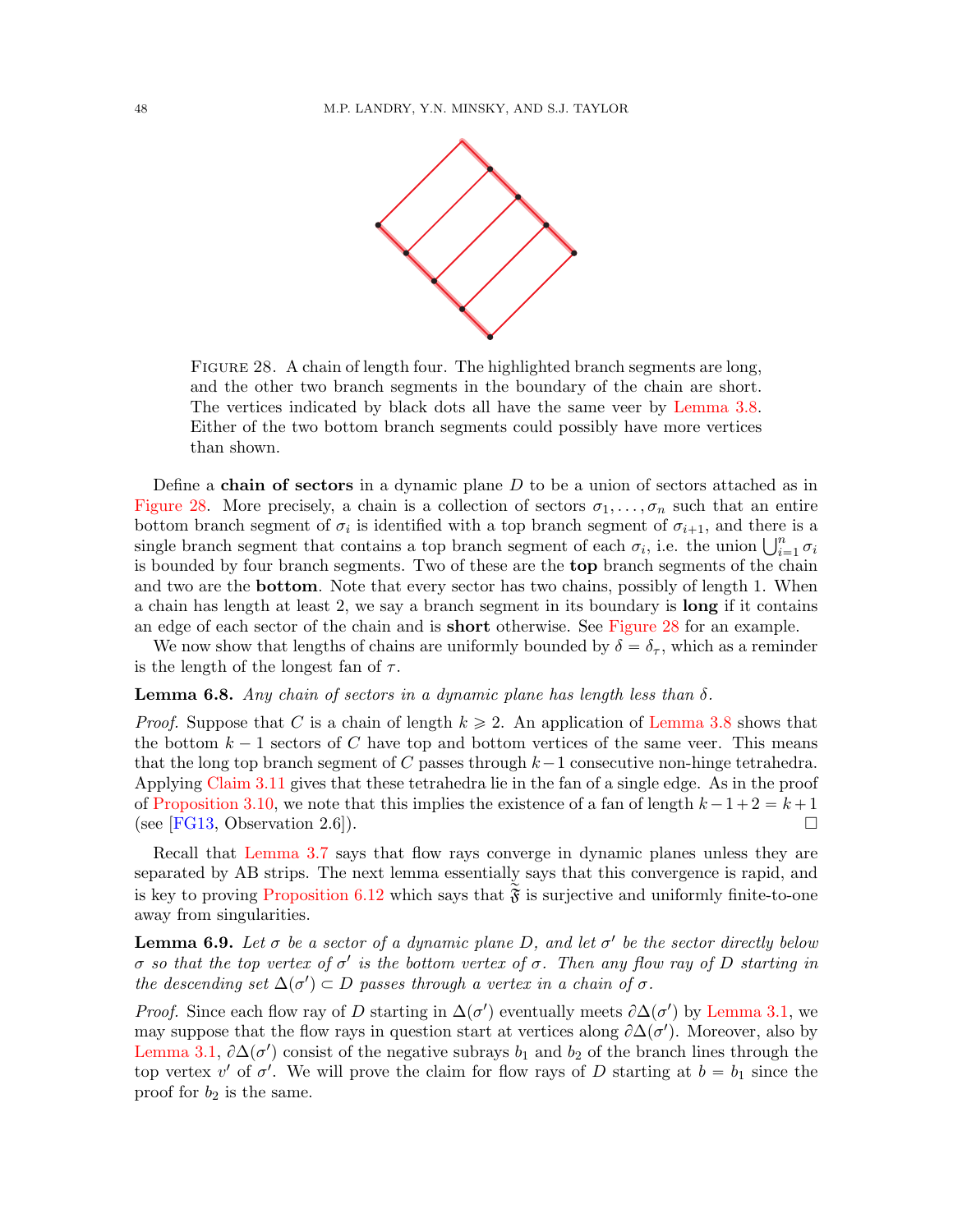Let S be the union of all sectors in  $\Delta(\sigma) \setminus \text{int}(\Delta(\sigma')$  with bottom vertex lying in b. Note that one of the chains sectors of  $\sigma$  is contained in S and that every sector in S other than  $\sigma$ has a segment of b as a complete branch segment in its boundary. See [Figure 29.](#page-48-0)



<span id="page-48-0"></span>FIGURE 29. The set  $S$  (green) as a union of chains of sectors.

Let  $C_0, C_1, \ldots$  be the decomposition of S into a union of chains of sectors so that  $C_0$  is the chain of sectors of  $\sigma$  in S and the top (short) branch segment of  $C_{i+1}$  whose initial vertex is along b is identified with a proper branch segment along the bottom of  $C_i$ . The remainder of the proof will establish that any flow ray starting at a vertex along b passes through vertices of S until it exits  $\Delta(\sigma)$  at some vertex along C<sub>0</sub>, the chain for  $\sigma$  in S. The key technical step is the following claim which implies that the long top branch segment in each chain  $C_i$  (for  $i \geq 1$ ) is contained in a side of a single sector of  $\Delta(\sigma)$ .

<span id="page-48-1"></span>**Claim 6.10.** Suppose the short top branch seqment of a chain  $C$  of sectors in  $D$  is identified with the lowermost edge in the side of some sector  $\sigma_a \subset D$  and that  $\sigma_a \cup C$  is not a chain. Then the long top branch segment of C is contained in the boundary of a single sector  $\sigma_b$  of D.



<span id="page-48-2"></span>FIGURE 30. Pictures from the proof of [Claim 6.10](#page-48-1) and [Lemma 6.9.](#page-47-1)

We note that the use of 'long' indicates that  $C$  has length at least 2, but the corresponding claim when C has length 1 is immediate since every edge in  $D$  is in the boundary of exactly two sectors.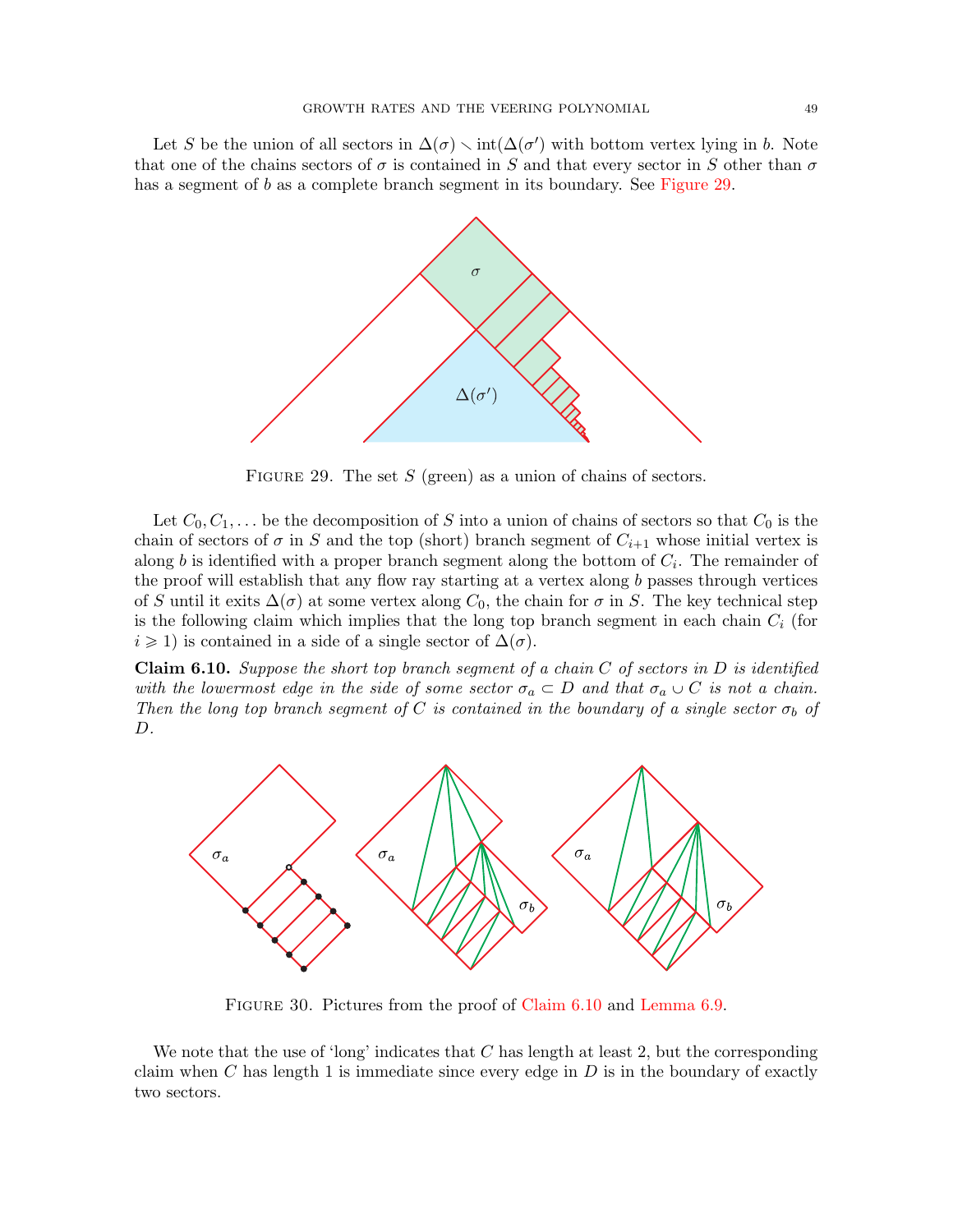Proof of [Claim 6.10.](#page-48-1) This follows almost immediately from [Lemma 3.8](#page-15-0) after labeling the veers of each vertex.

In more detail, let  $\ell$  be the long top branch segment of C. First note that the veer of the bottommost vertex of C determines the veer of every other vertex of  $\sigma_a \cup C$  except the top vertex of  $\sigma_a$ . If  $\ell$  is the long top branch segment of C, then every vertex of  $\ell$  except the final vertex has the same veer as that of the bottom-most vertex of C. The final vertex of  $\ell$ , which lies on the bottom branch segment of  $\sigma_a$ , must have the opposite veer (see the leftmost image in [Figure 30,](#page-48-2) where the vertex colors indicate opposite veers). Hence, if we let  $\sigma_b$  be the sector of D not in C that contains the last edge in  $\ell$ , another application of [Lemma 3.8](#page-15-0) implies that  $\ell$  is completely contained in a side of  $\sigma_b$  as in either the center or right image in [Figure 30.](#page-48-2)  $\Box$ 

Now returning to the proof of the lemma, we observe that a flow ray  $\rho$  in D starting at a vertex along b has as its next vertex the top vertex of a sector in  $S$ , and that this vertex lies in the top branch segment of some chain  $C_i$  opposite b. We claim that  $\rho$  (after one or two additional flow edges) meets the top branch segment of  $C_{i-1}$  opposite b. Applying this claim inductively, we obtained that  $\rho$  eventually meets the top branch segment of  $C_0$  opposite b. Since  $C_0$  is a chain of  $\sigma$ , this will complete the proof.

For this final claim, we use [Claim 6.10](#page-48-1) to see that the top branch segment of  $C_i$  opposite b lies in the boundary of a single sector  $\sigma_b$ . Hence, the next vertex along  $\rho$  is the top vertex of  $\sigma_b$ , which is either along the branch segment of  $C_{i-1}$  opposite b, as in the center of [Figure 30,](#page-48-2) or along the interior of a branch segment at the bottom of  $C_{i-1}$ , as in the right side of [Figure 30.](#page-48-2) In the first case, we are immediately finished. In the second, the next flow edge from the top vertex of  $\sigma_b$  is through the interior of the sector at the bottom of  $C_{i-1}$ . Hence, the next vertex along  $\rho$  is in the branch segment of  $C_{i-1}$  opposite b as claimed.

<span id="page-49-1"></span>**Remark 6.11.** The proof of the above lemma may be easily modified to show the following: for a sector  $\sigma$  in a dynamic plane D, any flow ray in D starting in  $\Delta(\sigma)$  passes through a vertex in a chain of one of the sectors immediately above  $\sigma$  in D. In the case when the top vertex v of  $\sigma$  is the bottom vertex of another sector  $\sigma'$  in D, the proof is exactly the same but with the roles of  $\sigma$  and  $\sigma'$  reversed. If v is not the bottom vertex of any sector in D then the flow ray will pass through a vertex in a chain of either of the two sectors immediately above  $\sigma$ . See [Figure 31.](#page-49-0) This fact will be used in [Section 9.](#page-61-0)



<span id="page-49-0"></span>FIGURE 31. Picture to accompany [Remark 6.11.](#page-49-1) If the top vertex of  $\sigma$  is not the bottom vertex of a sector in D, then any  $\Phi$ -ray in D starting in  $\Delta(\sigma)$  must pass through a vertex in a chain of one of the two sectors immediately above σ. In the picture the chains of the two sectors immediately above σ are colored blue.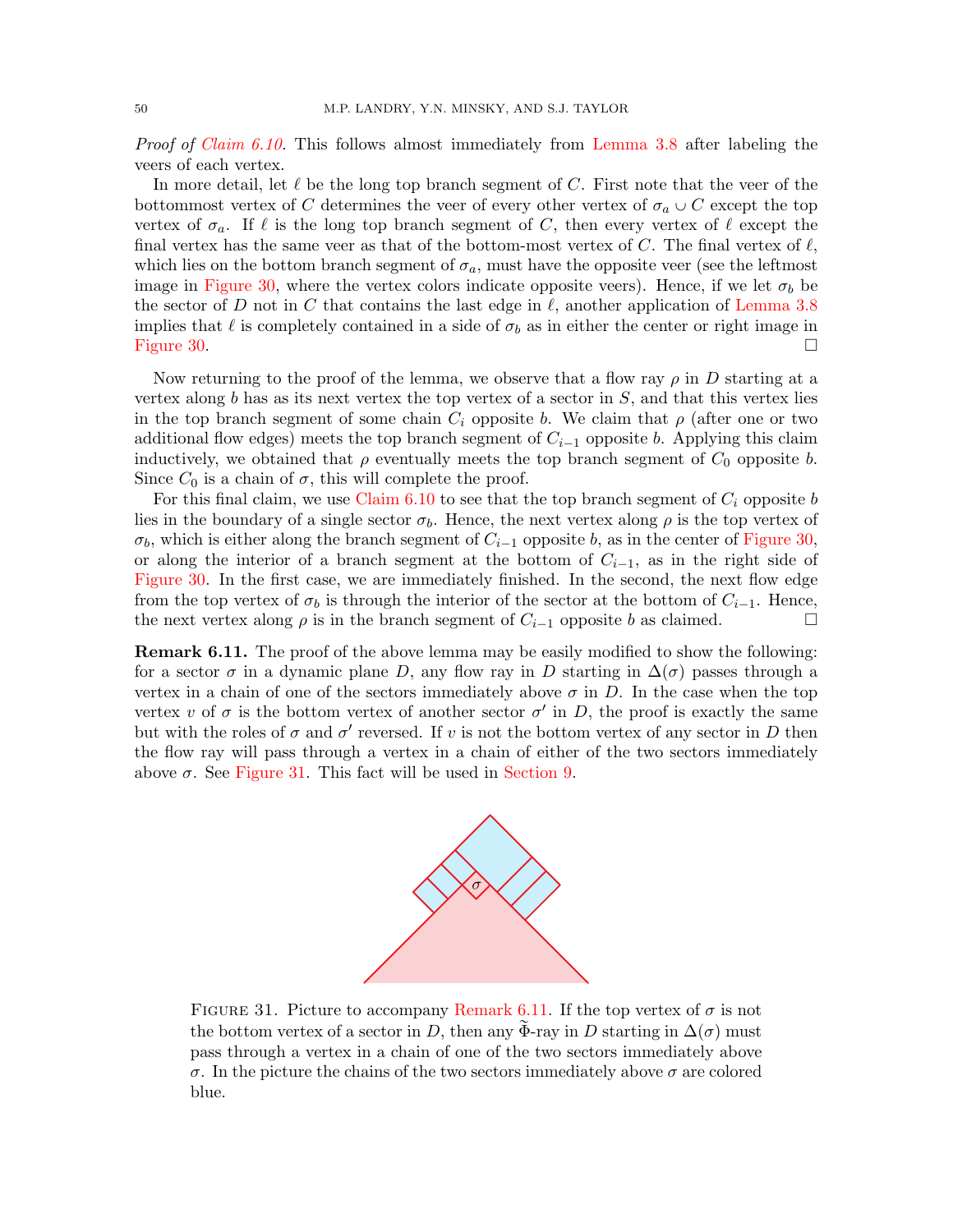We now establish the following, which roughly states that  $\Phi$  records orbits of the flow in a manner which is uniformly finite-to-one.

<span id="page-50-1"></span>**Proposition 6.12.** The map  $\tilde{\mathfrak{F}}$  is surjective. If  $p \in \mathcal{P}$  does not lie on a singular stable leaf, then  $|\widetilde{\mathfrak{F}}^{-1}(p)| < 2\delta$ , and if p is nonsingular but lies on a singular stable leaf then  $|\widetilde{\mathfrak{F}}^{-1}(p)| < 4\delta$ .

*Proof.* For the moment, suppose that  $p \in \mathcal{P}$  does not lie in a singular stable leaf.

Let  $(R_i)_{i\leq 0}$  be a sequence of maximal p-rectangles that limit to a horizontal leaf through p. After refining the sequence, we may assume that  $R_{i+1}$  lies above  $R_i$  for each  $i \leq -1$ . For each  $R_i$ , let  $\rho_i = \text{ray}_p(R_i)$  be the p-ray starting at  $R_i$ . By [Proposition 6.4,](#page-43-1) each  $\rho_i$  is contained in  $D = D_p$ , the dynamic plane associated to p. Hence, each maximal rectangle  $R_i$ corresponds to a vertex  $v_i$  in D, which is the initial vertex of  $\rho_i$ .

Next, let Q be any edge rectangle in P that contains p. As before, let  $R = R_Q$  be the maximal rectangle obtained by extending  $Q$  vertically and also let  $R'$  be the maximal rectangle obtained by extending Q horizontally. These correspond to sectors  $\sigma = \sigma(R)$  and  $\sigma' = \sigma(R')$  in D, where  $\sigma$  lies directly above  $\sigma'$ . Indeed,  $\sigma$  is the sector of D whose top vertex corresponds to R and similarly for  $\sigma'$ .

By the choice of the sequence  $(R_i)_{i\leq 0}$ , the rectangle Q (and hence R') lies above  $R_j$  for  $j \ll 0$ . By [Lemma 6.2](#page-43-0) there is a dual path from  $R_j$  to R', so by [Lemma 3.3](#page-12-0) we have  $\Delta(\sigma(R_j)) \subset \Delta(\sigma') \subset D$ . Hence, we see that  $\rho_j$  meets the descending set  $\Delta(\sigma')$  for all j sufficiently small. So by [Lemma 6.9,](#page-47-1)  $\rho_i$  must pass through a sector in one of the two chains for  $\sigma$ . Since the number of such sectors is uniformly bounded by [Lemma 6.8,](#page-47-2) we can pass to a subsequence so that for all  $j \leq 0$ , all  $\rho_j$  pass through a fixed vertex  $v_Q$  in the chain for  $\sigma = \sigma(R_Q)$  and thereafter agree. Let  $\rho_Q$  be the Φ-ray starting at  $v_Q$ .

Iterating this construction for a sequence of edge rectangles  $Q_{-1}, Q_{-2}, Q_{-3}, \ldots$  limiting to the horizontal leaf through p yields a nested sequence of rays  $\rho_{Q-1} \subset \rho_{Q-2} \subset \rho_{Q-3} \subset \cdots$ , the union of which is a  $\widetilde{\Phi}$ -line  $\ell$  in D such that each maximal rectangle along  $\ell$  contains p. Hence,  $\tilde{\mathfrak{F}}(l) = p$ , as required.

For the bound on the preimage, note that any line in  $\mathfrak{F}^{-1}(p)$  is contained in the dynamic plane  $D_p$  for p by [Proposition 6.4.](#page-43-1) Since the length of a chain of sectors is less than  $\delta$  by [Lemma 6.8,](#page-47-2) the argument above implies that there are less than  $2\delta p$ -lines in  $D_p$ .

Next, suppose that  $p \in \mathcal{P}$  lies on a singular stable leaf  $\ell$  but is nonsingular. Since any line in  $\Phi$  that determines a sequence of maximal rectangles containing p must eventually have p appearing in the vertical boundary of each of its rectangle, we observe that any line in the preimage  $\mathfrak{F}^{-1}(p)$  is contained in one of the two dynamic planes containing  $D_{\ell}$  introduced in [Remark 6.5.](#page-44-0) Applying the same argument as in the previous case but in each of these planes containing  $D_\ell$  produces at least two and less than  $4\delta \Phi$ -lines mapping to p under  $\mathfrak{F}$ .

Finally, suppose that  $p \in \mathcal{P}$  is a singular point. Pick a singular stable leaf  $\ell$  through p that is stabilized by some  $g \neq 1$ . Then g stabilizes  $D_\ell$  and we let D be one of the two dynamic planes containing  $D_\ell$  as in [Remark 6.5.](#page-44-0) Since D is also stabilized by g, D contains a g-periodic line l in  $\widetilde{\Phi}$  by the proof of [Proposition 3.15.](#page-17-1) Since the sequence of maximal rectangles associated to l is g-invariant, the intersection of these rectangles  $\tilde{\mathfrak{F}}(l)$  contains the fixed point of g, which is the singularity p. This completes the proof.  $\Box$ 

<span id="page-50-0"></span>6.3. Cycles of  $\Phi$  and closed orbits of  $\varphi$ . We next define the map  $\mathfrak{F}$  from [Theorem 6.1.](#page-41-0) Let c be a directed cycle in  $\Phi$ , let  $\tilde{c}$  be a lift of c to  $\tilde{\Phi}$ , and let  $g \in \pi_1(M)$  be the deck transformation that generates the stabilizer of  $\tilde{c}$  and translates in the positive direction. Then  $g \cdot \tilde{\mathfrak{F}}(\tilde{c}) = \tilde{\mathfrak{F}}(g \cdot \tilde{c}) = \tilde{\mathfrak{F}}(\tilde{c}),$  so  $p = \tilde{\mathfrak{F}}(\tilde{c}) \in \mathcal{P}$  is fixed by the action of g. Hence, p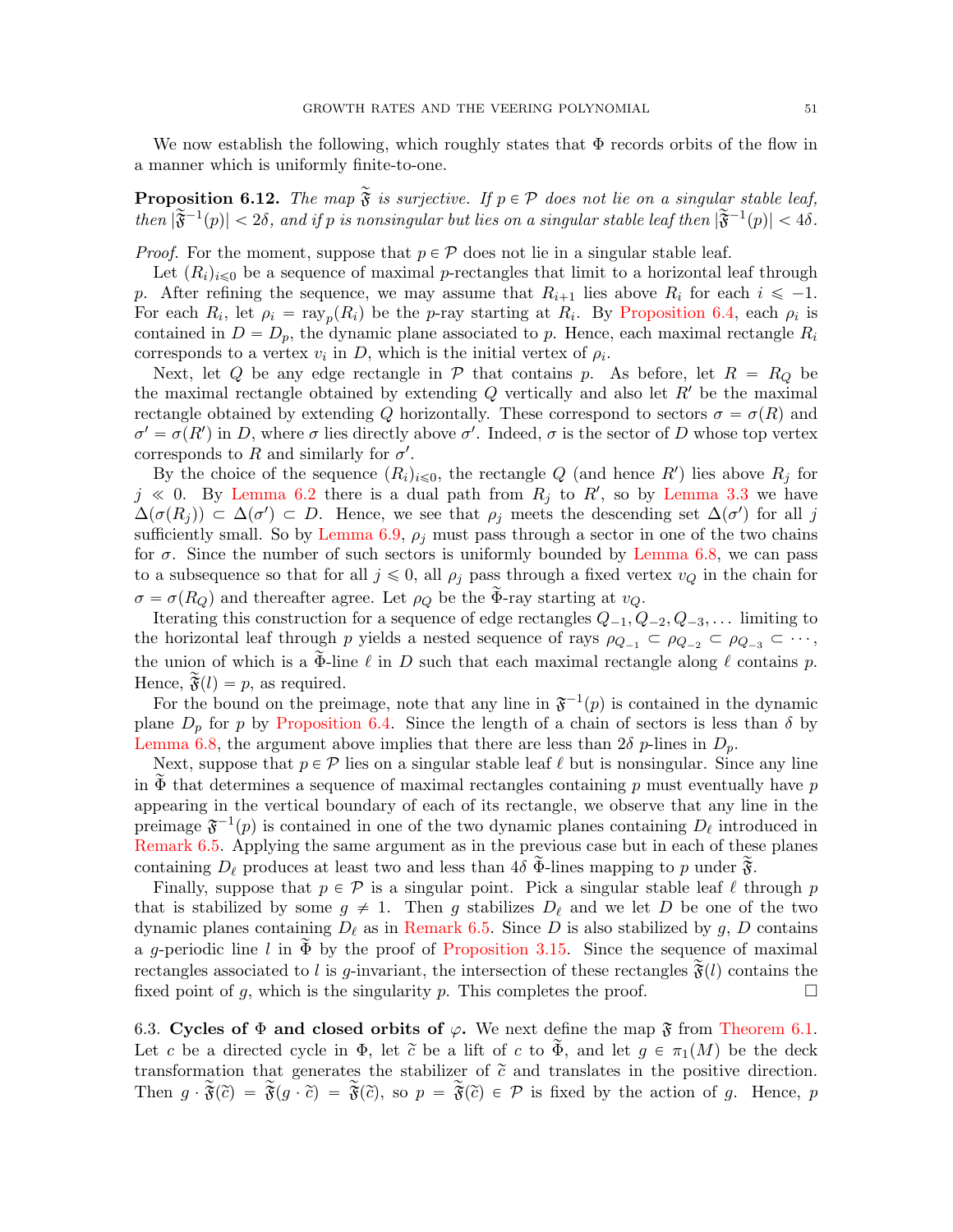corresponds to either a g-invariant flow line  $\tilde{\gamma}$  of  $\tilde{M}$  or a singularity of  $P$  fixed by g. In the case where  $p$  is nonsingular, the directed cycle  $c$  is homotopic in  $M$  to the closed orbit  $\gamma = \tilde{\gamma}/\langle g \rangle$  of  $\varphi$  and we set  $\mathfrak{F}(c) = \gamma$ .

When  $p = \tilde{\mathfrak{F}}(\tilde{c})$  is a singularity, each rectangle in the g-periodic sequence of maximal rectangles along  $\tilde{c}$  contains the singularity p in its vertical boundary. Indeed, p must eventually be in a vertical side of the associated rectangles (by the description of  $\tilde{\Phi}$  in terms of maximal rectangles) and so by g-periodicity,  $p$  must be in a vertical side of every maximal rectangle associated to  $\tilde{c}$ . Let  $\ell^u$  be the unique leaf of the unstable foliation  $\mathcal{F}^u$  containing p that meets all the maximal rectangles along  $\tilde{c}$ . Then  $\ell^u$  is invariant under g. Let  $\gamma$  be the unique multiple of the unstable prong curve in M determined by  $\ell^u$  to which c is homotopic, and set  $\mathfrak{F}(c) = \gamma.$ 

Recall that  $\mathcal{O}_{\varphi}^+ \subset M$  is the union of closed orbits  $\mathcal{O}_{\varphi}$  of the flow along with all positive multiples of unstable prong curves in M. If we denote by  $\mathcal{Z}_{\Phi}$  the set of directed cycles of  $\Phi$ , then the above discussion produces a map

$$
\mathfrak{F}\colon \mathcal{Z}_\Phi\rightarrow \mathcal{O}_\varphi^+,
$$

with the property that the directed cycle c is homotopic to  $\mathfrak{F}(c)$  in M. We remark that when  $\mathfrak{F}(c)$  is nonsingular (i.e. a closed orbit in M; not a prong curve), it is the unique closed orbit of  $\varphi$  homotopic to the flow cycle c since the flow does not have distinct homotopic orbits.

We need to further discuss the case when  $\tilde{\mathfrak{F}}(\tilde{c}) = p$  is a singularity, or equivalently when  $\mathfrak{F}(c) = \gamma$  is an unstable prong curve. Let  $\tilde{\gamma}$  be the corresponding lift of  $\gamma$  to  $\widetilde{M}$ , and let U be the component of  $\hat{\overline{M}} - \tilde{B}^s$  containing  $\tilde{\gamma}$ . Let T be the boundary of a small regular neighborhood of the singular orbit corresponding to  $\gamma$ , and let  $\widetilde{T}$  be the lift to  $\widetilde{M}$  of T that is contained in U. We describe some structure of U and  $\partial U$  that follows from the discussion in [\[LMT20,](#page-72-0) Section 5].

The boundary tesselation by  $\widetilde{\tau}$  of  $\widetilde{T}$  can be naturally identified with the tesselation  $\partial U \cap \widetilde{\tau}^{(2)}$ , because  $\tilde{\tau}^{(2)} \cap U$  is homeomorphic to the product of the tesselation of the cusp with  $(0, 1)$ ([\[LMT20,](#page-72-0) Lemma 5.2]). Thus it makes sense to speak of upward/downward triangles and ladders on  $\partial U$  (see [\[LMT20,](#page-72-0) Section 2.1.2] for terminology) and the follow facts are contained in Lemmas 5.3–5.5 of [\[LMT20\]](#page-72-0). Each upward ladder of  $\partial U$  contains a unique branch line in its interior. The complementary components of these branch lines are called bands. Each band B contains a unique downward ladder L in its interior, and any  $\Phi$ -line contained in a given band must lie in L. The structure of  $\widetilde{\Phi} \cap B$  is such that there is at least one and no more than two asymptotic classes of  $\tilde{\Phi}$ -lines contained in L. Further, if  $\lambda^u$  is the unstable leaf of  $\tilde{\varphi}$  corresponding to  $\tilde{\gamma}$ , with projection  $\ell^u$  in  $\mathcal{P}$ , then the idea of the proof of [\[Lan19,](#page-71-3) Lemma 2.8 shows that  $\lambda^u$  intersects  $\tilde{T}$  in the core of the ladder on  $\tilde{T}$  corresponding to L, and that L can characterized as the intersection with  $\widetilde{B}^s$  of all tetrahedra t such that the maximal rectangle corresponding to t intersects  $\ell^u$  in its interior and contains p in its boundary. It follows that  $\tilde{c}$  lies in the core of  $L$ .

This discussion gives us the following lemma.

<span id="page-51-0"></span>**Lemma 6.13.** Let c be a  $\Phi$ -cycle and  $\gamma$  a prong curve such that  $\mathfrak{F}(c) = \gamma$ . Then c lies in the unique band of  $B^s$  corresponding to the downward ladder determined by  $\gamma$ . It follows that c is transversely homotopic to  $\gamma$  and that there are at most two  $\Phi$ -cycles mapping to c under  $\mathfrak{F}.$ 

The next proposition establishes that all but finitely many primitive closed orbits of  $\varphi$ are homotopic to directed cycles of  $\Phi$ . Note that if the closed orbit  $\gamma$  is homotopic to the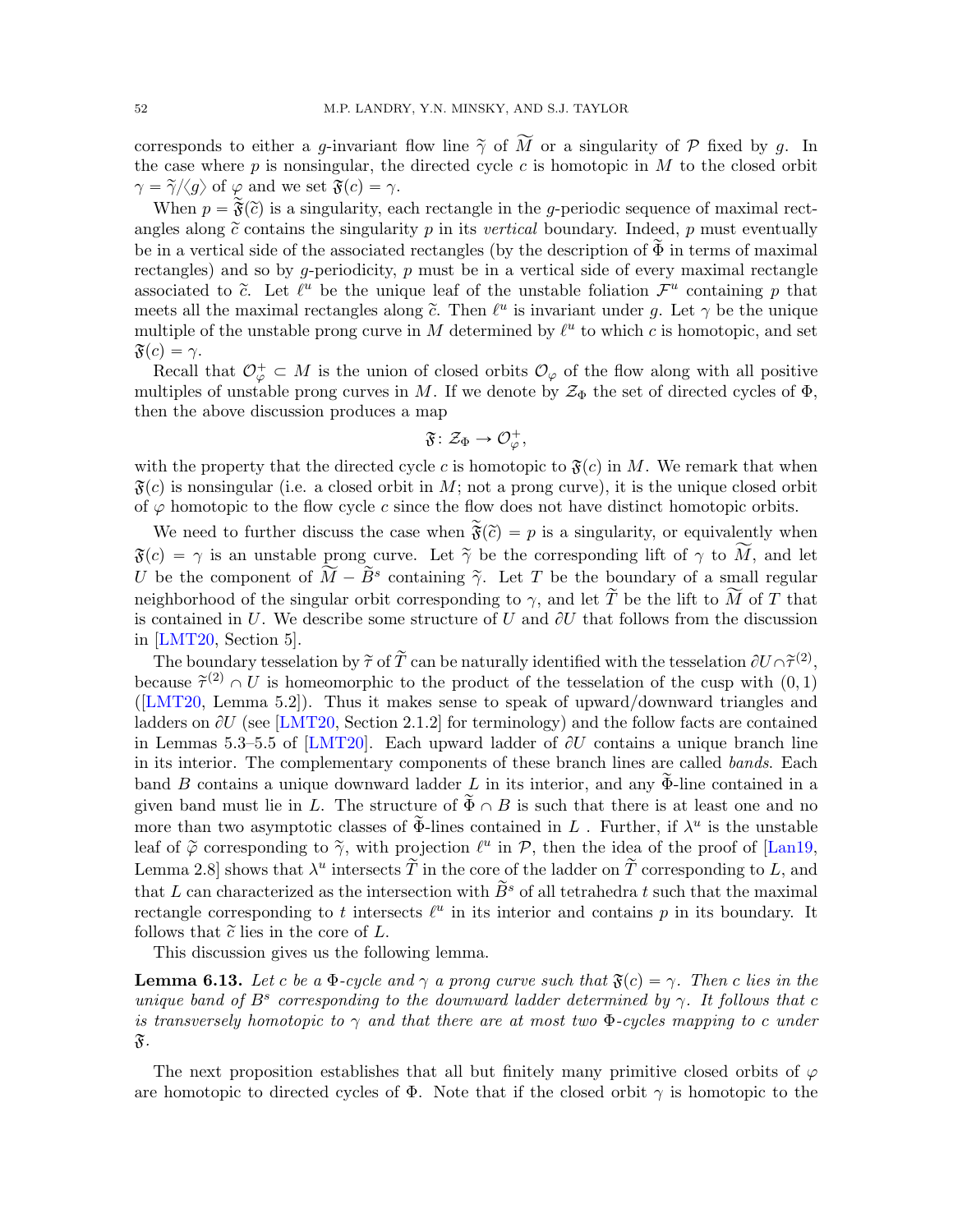flow cycle c, then we necessarily have  $\mathfrak{F}(c) = \gamma$  since no two closed orbits of the flow are homotopic.

<span id="page-52-0"></span>**Proposition 6.14.** Let  $\gamma$  be a nonsingular closed orbit of  $\varphi$ . Then  $\gamma$  is homotopic in M to either a directed cycle of the flow graph  $\Phi$  or an odd AB-cycle in  $\Gamma$ .

*Proof.* The closed orbit  $\gamma$  is homotopic to a (nonunique) Γ-cycle c. This follows from the fact that all orbits of  $\varphi$  are positive transverse to  $\tau^{(2)}$  and perturbing  $\gamma$  slightly, if necessary, we can assume that it misses  $\tau^{(1)}$ . The sequence of faces of  $\tau$  intersected by  $\gamma$  defines a dual cycle c homotopic to  $\gamma$ . The proposition now follows from [Proposition 3.15.](#page-17-1)

We are now ready to prove the main theorem of this section.

*Proof of [Theorem 6.1.](#page-41-0)* For item (1), the definition of  $\mathfrak{F}$  ensures that  $\gamma = \mathfrak{F}(c)$  is homotopic to c in M. It remains to prove that c and  $\gamma$  are transversely homotopic. When  $\gamma$  is a regular orbit, this follows immediately from [Proposition 6.7.](#page-45-1) For this, we use that the regular orbit  $\gamma$  is not homotopic to a branch curve because branch curves in M are homotopic to singular orbits and no distinct closed orbits in  $\overline{M}$  are homotopic [\(Lemma 4.2\)](#page-22-0).

If  $\gamma$  is instead an unstable prong curve,  $\gamma$  is homotopic to branch curves corresponding to the same singular orbit and so [Proposition 6.7](#page-45-1) does not apply. Instead we simply apply [Lemma 6.13.](#page-51-0)

Item (2) is also a direct application of [Lemma 6.13.](#page-51-0)

Item (3) essentially follows from [Lemma 6.6.](#page-45-2) For this, let  $c_1, \ldots, c_n \in \mathcal{Z}_{\varphi}$  with  $\mathfrak{F}(c_i) = \gamma$ . Let  $\tilde{\gamma}$  be a fixed lift of  $\gamma$  and let  $g \in \pi_1(M)$  generate the stabilizer of  $\tilde{\gamma}$ . Since each  $c_i$  is homotopic to  $\gamma$  we can choose lifts  $\tilde{c}_i$  that are also invariant under g. Then  $p = \tilde{\mathfrak{F}}(c_i)$ , which is the image of  $\gamma$  under the projection to P. That is, each  $\tilde{c}_i$  is a p-line in  $\tilde{\Phi}$ . By [Proposition 6.4,](#page-43-1) each  $\tilde{c}_i$  is contained in the dynamic plane  $D_p$ , and by [Lemma 6.6](#page-45-2) the number of asymptotic classes of the  $\tilde{c}_i$  is equal to the width of D. However, if two g-invariant p-lines are asymptotic, then they are equal. We conclude that n is equal to the width of  $D_p$ . By [Proposition 3.10,](#page-16-1) the width of  $D_p$  is equal to one, unless  $\gamma$  is homotopic to an AB-cycle. Regardless, the width is no more than  $\delta$  by [Corollary 3.13.](#page-17-0)

Finally, item  $(4)$  follows from [Proposition 6.14](#page-52-0) and the fact that no distinct closed orbits of  $\varphi$  are homotopic.

Next we mention a corollary that further connects the flow and triangulation. Recall from [Section 2.4](#page-8-0) that cone<sub>1</sub> $(\Gamma) \subset H_1(M;\mathbb{R})$  denotes the cone of homology directions of  $\tau$ , which is the cone positively spanned by the classes of closed curves positively transverse to  $\tau^{(2)}$ . We proved in [\[LMT20,](#page-72-0) Theorem 5.1] that this agrees with the cone positively spanned by Φcycles (c.f. [Proposition 3.15\)](#page-17-1). In [\[Fri82b\]](#page-71-4), Fried associates to any flow a cone of homology directions in first homology which can be thought of as the positive span of classes of nearly closed orbits. In the current context, the cone of homology directions of our pseudo-Anosov flow  $\varphi$  is polyhedral and positively spanned by closed orbits of  $\varphi$ . Since the flow is positive transverse to  $\tau^{(2)}$  away from the singular orbits, and each singular orbit has a multiple which is homotopic to a transversal by [Theorem 6.1,](#page-41-0) it is clear that cone<sub>1</sub>( $\Gamma$ ) contains Fried's cone. [Theorem 6.1](#page-41-0) also easily implies the reverse containment, giving us the following.

**Corollary 6.15** (Homology directions). Suppose that the veering triangulation  $\tau$  is associated to the flow  $\varphi$ . Then the image of cone<sub>1</sub> $(\Gamma)$  in  $H_1(M;\mathbb{R})$  is equal to Fried's cone of homology directions for  $\varphi$ .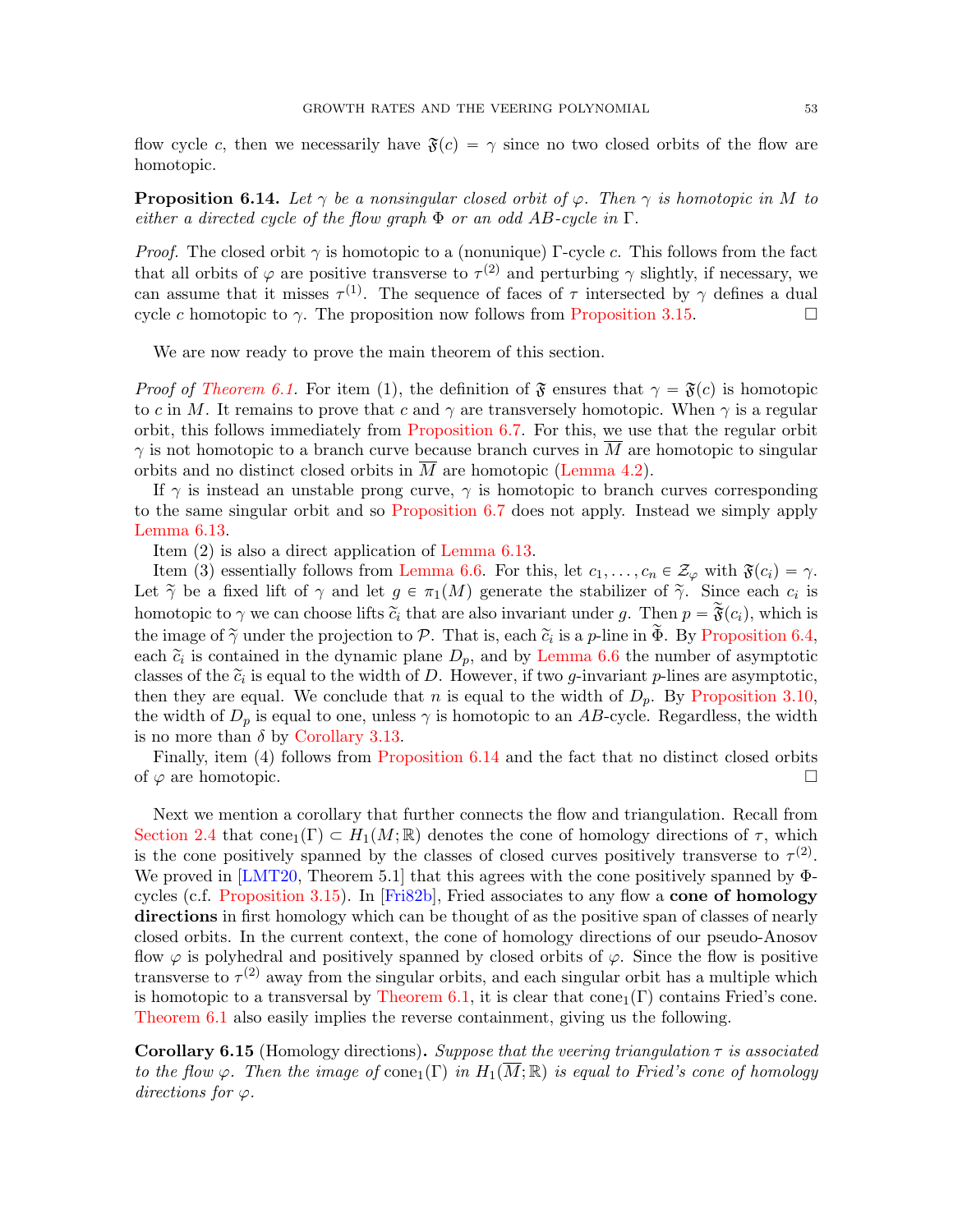We conclude this subsection by showing that the veering triangulation also detects which orbits of  $\varphi$  are twisted. A nonsingular closed orbit  $\gamma$  of  $\varphi$  is **orientable** or **untwisted** if the stable leaf containing it is homeomorphic in the path topology to an annulus. Otherwise, the orbit is called **nonorientable** or **twisted** and the stable leaf is a Möbius band.

# **Lemma 6.16.** Let  $\gamma$  be a nonsingular closed orbit of  $\varphi$  and let c be any directed cycle of  $\Gamma$ homotopic to  $\gamma$ . Then  $\gamma$  is untwisted if and only if c has an even number of AB-turns.

Proof. As in the proof of [Lemma 3.14,](#page-17-2) c has an even number of AB turns if and only if the pullback of the tangent bundle over  $B^s$  is orientable [\[LMT20,](#page-72-0) Lemma 5.6]. Lifting to the universal cover M, this is equivalent to a fixed coorientation on  $\tilde{B}^s$  being preserved by the deck transformation  $g \in \pi_1(M)$  with  $\langle g \rangle = \text{stab}(\tilde{c})$ . (We recall that since M deformation retracts to  $B^s$ , the branched surface  $\widetilde{B}^s$  is contractable. Hence, its tangent plane bundle is trivial.) Such an coorientation on  $\tilde{B}^s$  orients all edges of the lifted triangulation  $\tilde{\tau}$  and these orientations are preserved by q. Note that by looking at the intersection of  $\tilde{B}^s$  with any face of  $\tilde{\tau}$ , we see that the widest edges of the face is oriented consistently with respect to the other edges, i.e. the widest edge is the homological sum of the other two.

Now each vertex crossed by  $\tilde{c}$  corresponds to a tetrahedron of  $\tilde{\tau}$  and hence to a maximal rectangle in P. As in the construction of the map  $\tilde{\mathfrak{F}}$ , the intersection of all these maximal rectangles is the fixed point  $p$  of  $q$ , which by construction is the projected image of the  $q$ periodic flow line  $\tilde{\gamma}$ . Moreover, for any positive ray  $\tilde{c}^+$  of  $\tilde{c}$  the intersection of the associated maximal rectangle is a segment of the stable leaf  $\ell$  through p in  $\mathcal P$  (see [Fact 4.4\)](#page-23-0). The fact that the edges of  $\tau$  are coherently oriented along the faces crossed by  $\tilde{c}$  translates to the fact that the  $\tau$ -edges of the maximal rectangles in our collection coherently cross  $\ell$  from one (say the left) side to the other. Since this ordering is preserved by g, the stable leaf  $\ell$ has a g-invariant coorientation. Hence, the stable leaf through  $\tilde{\mathfrak{F}}(\tilde{\gamma})$  also has a coorientation preserved by q and so the orbit  $\gamma$  is untwisted.

Reversing the logic, if  $\ell$  has a g-invariant coorientation, then we can used this to coherently orient the  $\tau$ -edges crossing  $\ell$  and this translates to a coherent orientation on the edges of  $\tilde{\tau}$ that is compatible on faces in the above sense and which is  $g$ -invariant. Hence, the orientation on any one of these edges coorients  $\widetilde{B}^s$  in a *g*-invariant fashion. This implies, again as in [Lemma 3.14,](#page-17-2) that c has an even number of  $AB$ -turns. The proof is complete.

#### 7. Growth rates of orbits and the veering polynomial

<span id="page-53-0"></span>In this section, we show how a modified version of the veering polynomial can detect growth rates of closed orbits of subsets of the flow, even in the nonlayered setting. Our main theorems are [Theorem 7.1,](#page-54-0) which relates growth rates of the flow to those of the flow graph, and [Theorem 7.2,](#page-54-1) which relates the growth rates to the veering polynomial. These are new even in the case of surfaces contained in the boundary of a fibered face and more on this special case is discussed in [Section 9.2.](#page-66-0) In [Proposition 7.7](#page-57-0) we will use these to give a topological criterion for these growth rates to be strictly greater than 1.

In [Section 8](#page-57-1) we extend these results to study growth rates for the closed manifold  $\overline{M}$  after cutting along a transverse surface.

Cutting along a surface: Let  $S \subset M$  be a properly embedded surface positively transverse to the flow  $\varphi$ , and let  $M|S$  denote M cut along S, with its components indicated as  $M|S =$  $i, M_{i}S$ . We let  $\varphi|S$  denote the restricted semiflow on  $M|S$  and let  $\varphi|iS$  denote the further restriction to the component  $M_i|S$ . Let  $\mathcal{O}|S$  and  $\mathcal{O}|iS$  denote the directed closed orbits of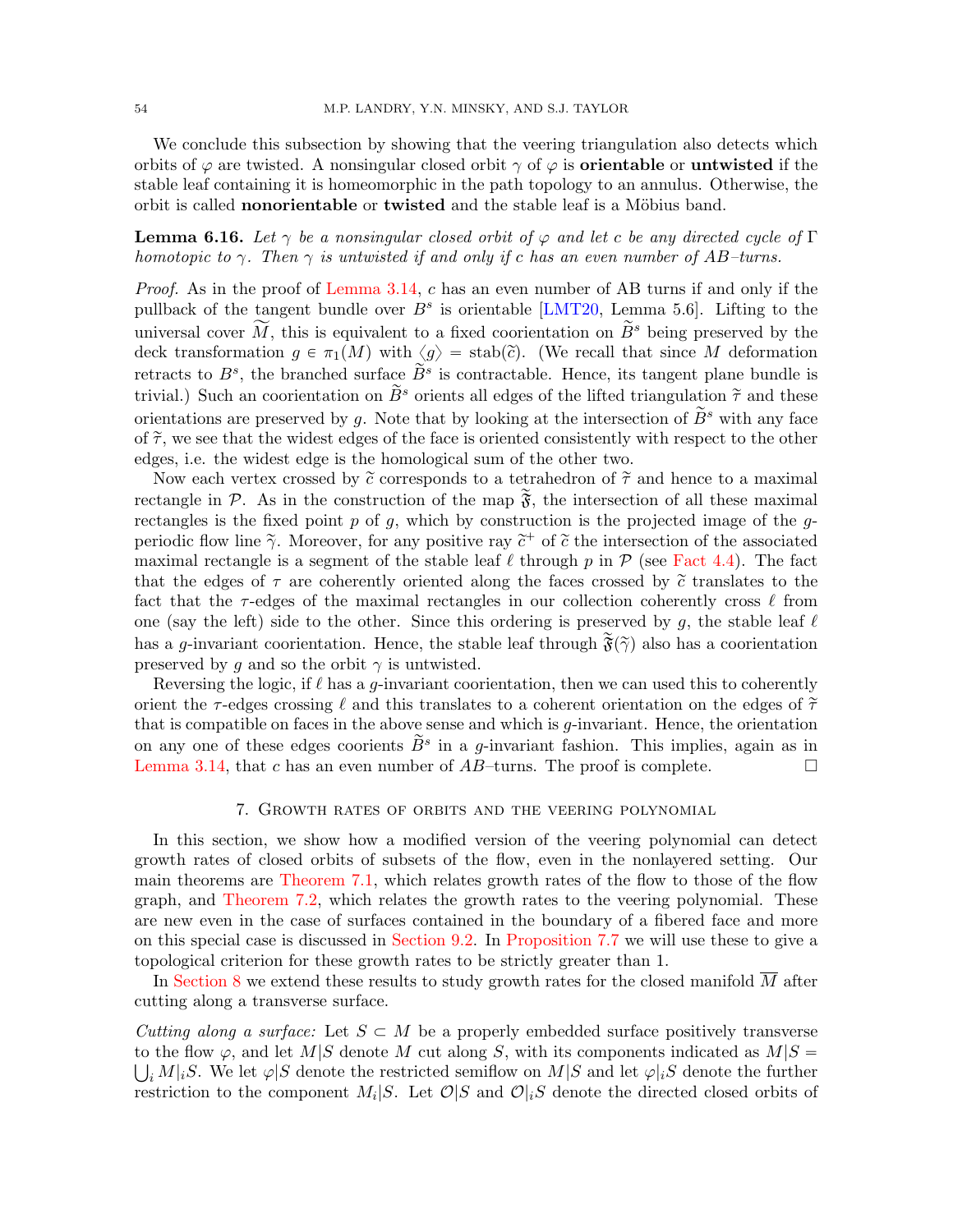$\varphi|S$  and  $\varphi|iS$ , respectively. In particular,  $\mathcal{O}|iS$  are the closed orbits of  $\varphi$  that are contained in  $M|_iS$ .

Let  $\Phi$  be the flow graph of the veering triangulation  $\tau$  and  $\iota: \Phi \to M$  be its embedding in dual position. If S is carried by the veering triangulation  $\tau$  then it is positively transverse to  $\iota(\Phi)$  as well as the flow [\(Theorem 5.1\)](#page-26-0), and we denote by  $\Phi \setminus S$  the flow graph cut along  $\iota^{-1}(S)$ . Then let  $\Phi|S$  denote the recurrent subgraph of  $\Phi \setminus S$ , or equivalently the union of edges traversed by directed cycles of  $\Phi \setminus S$ . As for  $\varphi$ , let  $\Phi|_iS$  denote the subgraph of  $\Phi|S$  contained in  $M|_iS$ , and let  $\mathcal{Z}_{\Phi|S}$  and  $\mathcal{Z}_{\Phi|S}$  denote the directed cycles of  $\Phi|S$  and  $\Phi|_iS$ , respectively.

Now let  $\xi \in H^1(M|_iS)$  be a cohomology class which is positive on the closed orbits  $\mathcal{O}|S_i \subset$  $M|_iS$  as well as on unstable prong curves that are contained in  $M|S_i$ . We call any such class **positive** with respect to  $\varphi|_iS$  and note that such positive classes determine a (possibly empty) open cone in  $H^1(M|_iS)$ .

We then consider for a positive class  $\xi$  the exponential growth rates

<span id="page-54-3"></span>(7.1) 
$$
\operatorname{gr}_{\varphi|_iS}(\xi) = \lim_{L \to \infty} \# \{ \gamma \in \mathcal{O} |_iS : \xi(\gamma) \leq L \}^{\frac{1}{L}},
$$

and

<span id="page-54-5"></span>(7.2) 
$$
\operatorname{gr}_{\Phi|_{i}S}(\xi) = \lim_{L \to \infty} \# \{c \in \mathcal{Z}_{\Phi|_{i}S} : \xi(\iota(c)) \leq L\}^{\frac{1}{L}}.
$$

The first main theorem of this section will be:

<span id="page-54-0"></span>**Theorem 7.1** (Growth rates in  $M|_{i}S$ ). Let  $\tau$  be a veering triangulation of M with dual flow  $\varphi$ . Consider a surface S carried by  $\tau^{(2)}$  and fix a component  $M|_{i}S$  of  $M|S$ .

For any positive class  $\xi \in H^1(M|_iS)$  the growth rates of  $\varphi|_iS$  and  $\Phi|_iS$  exist and

$$
\operatorname{gr}_{\varphi|_iS}(\xi) = \operatorname{gr}_{\Phi|_iS}(\xi).
$$

In fact,  $\operatorname{gr}_{\varphi|iS}(\xi) > 1$  so long as  $\mathcal{O}|iS$  contains infinitely many primitive orbits. See [Propo](#page-57-0)[sition 7.7.](#page-57-0)

To compute these growth rates, we will define a veering polynomial  $V_{\varphi|_iS} \in \mathbb{Z}[H_1(M|_iS)/\text{torsion}]$ (see [Section 7.4\)](#page-56-0) directly from the Perron polynomial  $P_{\Phi}$  of the flow graph  $\Phi$  and obtain this corollary:

<span id="page-54-1"></span>**Theorem 7.2** (Growth rates and the polynomial). Let  $\tau$  be a veering triangulation of M with dual flow  $\varphi$ . Consider a surface S carried by  $\tau^{(2)}$  and fix a component  $M|_{i}S$  of  $M|S$ .

For any positive  $\xi \in H^1(M|_iS)$ , the growth rate  $gr_{\varphi|_iS}(\xi)$  is equal to the reciprocal of the smallest positive root of  $V_{\alpha}^{\xi}$  $\mathcal{L}_{\varphi|_iS}^{\xi}$ , the veering polynomial of  $M|_iS$  specialized at  $\xi$ .

<span id="page-54-4"></span>7.1. Cutting with cohomology. We first observe that  $\Phi|S$  depends only on the Poincaré dual of  $[S]$  in  $H^1(M)$ :

<span id="page-54-2"></span>**Lemma 7.3.** The directed cycles of  $\Phi|S$  are exactly the directed cycles of  $\Phi$  that are zero under  $\iota^*\eta$ , where  $\eta \in H^1(M)$  is the Poincaré dual of S.

*Proof.* Let c be a directed cycle of  $\Phi$ . If c is in  $\Phi|S$  it misses  $\iota^{-1}(S)$ , so  $\eta(\iota(c)) = 0$ . Conversely, if  $\eta(\iota(c)) = 0$ , then  $\iota(c)$  must miss S since all intersection of  $\iota(\Phi)$  with  $\tau^{(2)}$  are transverse and  $\Box$  positive.

Motivated by this, for  $\eta \in \text{cone}_2(\tau)$ , define  $\Phi|\eta$  to be the subgraph of  $\Phi$  whose edges are traversed by directed cycles that are  $\iota^*\eta$ -null. Alternatively,  $\Phi|\eta$  is the largest recurrent subgraph of  $\Phi$  on which the pullback of  $\eta$  is 0 (see e.g. [\[LMT20,](#page-72-0) Lemma 5.10]) We call  $\Phi|\eta$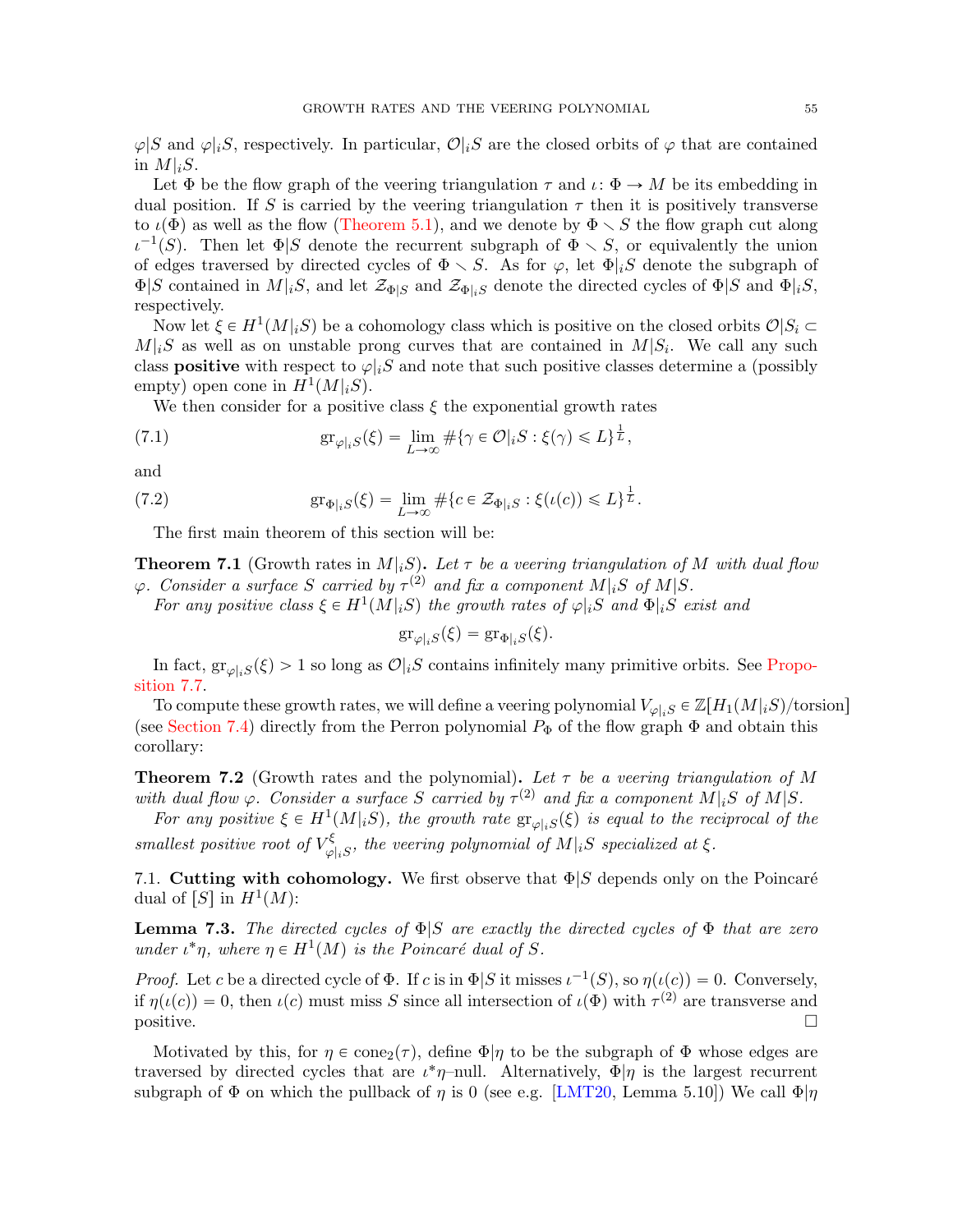the **restricted flow graph** for  $\eta$ . When  $\eta$  is dual to a carried surface S, [Lemma 7.3](#page-54-2) implies that  $\Phi|\eta = \Phi|S$ . Although this will not play a direct role here, we reconsider this perspective in [Section 9.2.](#page-66-0)

7.2. Parameterizing orbits of  $\varphi|_iS$ . Recall that  $\mathcal{O}^+$  denotes the union of  $\varphi$ 's closed orbits  $\mathcal{O} = \mathcal{O}_{\varphi}$  together with all positive multiples of the finitely many unstable prong curves of  $M$ , and we define  $\mathcal{O}^+|S$  accordingly. We have  $\mathcal{O}^+|S = \bigcup_i \mathcal{O}^+|_iS$ , where  $\mathcal{O}^+|_iS$  are the closed orbits and unstable prong curves that are contained in  $M|_{i}S$ .

<span id="page-55-1"></span>**Lemma 7.4** (Decomposing orbits). The map  $\mathfrak{F}: \mathcal{Z}_{\Phi} \to \mathcal{O}^+$  from [Theorem 6.1](#page-41-0) restricts to a map

$$
\mathfrak{F}|_{i}S\colon \mathcal{Z}_{\Phi|_{i}S} \to \mathcal{O}^+|_{i}S,
$$

whose image is  $\text{im}(\mathfrak{F})$  $\mathcal{O}^+|_iS$  for each component  $M|_iS$  of  $M|S$ .

ş

Moreover, for each directed cycle c of  $\Phi_i|S, \iota(c)$  is homotopic to  $\mathfrak{F}(c)$  within  $M|_iS$ .

*Proof.* Fix a component  $M|_{i}S$  and let  $c \in \mathcal{Z}_{\Phi|_{i}S}$  be a directed cycle of  $\Phi|_{i}S$ . Recall from [Theorem 6.1](#page-41-0) that  $\gamma = \mathfrak{F}(c)$  is the closed orbit or unstable prong curve of  $\varphi$  that is transversely homotopic to  $\iota(c)$ . That is, there is a homotopy from  $\iota(c)$  to  $\gamma$  through curves that are positive transverse to  $\tau^{(2)}$ . Since S is carried by  $\tau$ , the curves in this homotopy are also positive transverse to, and hence disjoint from, S. Since  $\iota(c) \subset M|_{i}S$  by definition of  $\Phi|_{i}S$ , we conclude that  $\iota(c)$  is homotopic to  $\gamma$  within  $M|_iS$  and so in particular  $\gamma = \mathfrak{F}(c) \in \mathcal{O}^+|_iS$ .

Similarly, if  $\gamma \in \mathcal{O}^+|_iS$  is in the image of  $\mathfrak{F}$ , then any preimage c must be 0 under  $\iota^*\eta$ (where  $\eta$  is the Poincare'e dual of S, as in [Lemma 7.3\)](#page-54-2), hence c is in  $\Phi|S$ . Just as above, we may additionally conclude that  $c \in \mathcal{Z}_{\Phi|i,S}$ .

7.3. Comparing growth rates. We are now ready to prove [Theorem 7.1.](#page-54-0) Let  $\xi \in H^1(M|_iS)$ be positive with respect to  $\varphi|_iS$ . By definition,  $\xi$  is strictly positive on  $\mathcal{O}^+|_iS$ , the set of closed orbits and unstable prong curves that are contained in  $M|_iS$ .

<span id="page-55-0"></span>**Lemma 7.5.** If  $\xi \in H^1(M|_iS)$  is positive, then its pullback  $\iota^* \xi$  to  $H^1(\Phi|_iS)$  is positive on directed cycles.

*Proof.* By [Lemma 7.3,](#page-54-2) for each directed cycle c of  $\Phi|_iS$  the image  $\iota(c)$  is homotopic in  $M|S_i$ to a closed orbit or unstable prong curve in  $M|S_i$ . The lemma follows.

We shall now prove that the growth rates, counting with respect to  $\xi$ , of closed orbits of  $\varphi|_iS$  and directed cycles of  $\Phi|_iS$  exist and are equal:

$$
\mathrm{gr}_{\varphi|_i S}(\xi) = \mathrm{gr}_{\Phi|_i S}(\xi).
$$

We will use results from the theory of growth rates of cycles in directed graphs and refer to McMullen's paper [\[McM15\]](#page-72-1).

*Proof of [Theorem 7.1.](#page-54-0)* Since  $\iota^* \xi$  is positive on directed cycles of  $\Phi|_iS$  [\(Lemma 7.5\)](#page-55-0), it follows that  $\operatorname{gr}_{\Phi|_iS}(\xi)$  exists (see e.g. [\[McM15,](#page-72-1) Lemma 3.1]).

We first show that

$$
\mathrm{gr}_{\Phi|_i S}(\xi) \leq \liminf_{L \to \infty} \# \{ \gamma \in \mathcal{O} |_i S : \xi(\gamma) \leq L \}^{\frac{1}{L}}.
$$

For this, it suffices to assume that  $\{(\xi) > 1\}$ , otherwise there is nothing to show. By [Theorem 6.1,](#page-41-0) there is a constant m such that for any  $\gamma \in \mathcal{O}^+$ ,  $\#\mathfrak{F}^{-1}(\gamma) \leq m$ . By [Lemma 7.4,](#page-55-1)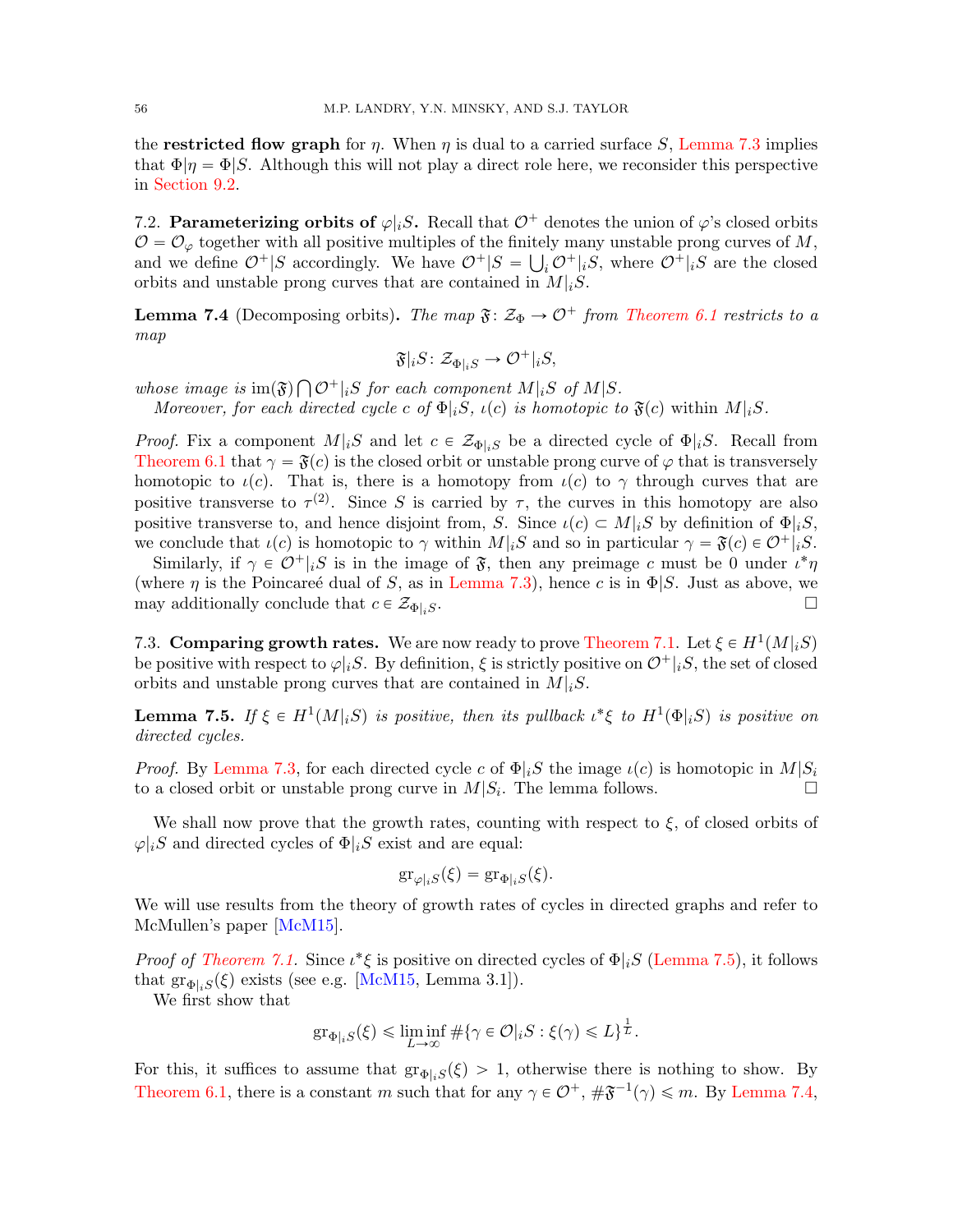$\mathfrak F$  maps  $\mathcal Z_{\Phi|iS}$  into  $\mathcal O^+|iS$  and for each directed cycle c of  $\Phi|iS, \mathfrak F(c)$  is homotopic to  $\iota(c)$ within  $M|_iS$ . From these facts, we have

$$
\begin{aligned} \# \{ \mathfrak{F}(c) \in \mathcal{O} |_{i} S : \xi(\mathfrak{F}(c)) \le L \} &\le \# \{ c \in \mathcal{Z}_{\Phi|_{i} S} : \iota^* \xi(c) \le L \} \\ &\le m \cdot \# \{ \mathfrak{F}(c) \in \mathcal{O} |_{i} S : \xi(\mathfrak{F}(c)) \le L \}. \end{aligned}
$$

Thus we have equality of growth rates:

$$
\mathrm{gr}_{\Phi|_i S}(\xi) = \lim_{L \to \infty} \# \{ \mathfrak{F}(c) : \xi(\mathfrak{F}(c)) \leq L \}^{\frac{1}{L}}
$$

which shows, in particular, that  $\#\{\mathfrak{F}(c) : \xi(\mathfrak{F}(c)) \leq L\}$  has exponential growth. On the other hand, the multiples of unstable prong curves in  $\mathcal{O}^+|_iS$  have at most linear growth so removing them from our count does not affect the growth rate. Hence,

(7.3) 
$$
\operatorname{gr}_{\Phi|_{i}S}(\xi) = \lim_{L \to \infty} \# \{ \gamma \in \operatorname{Im}(\mathfrak{F}) \cap \mathcal{O}|_{i}S : \xi(\gamma) \leq L \}^{\frac{1}{L}}
$$

$$
\leq \liminf_{L \to \infty} \# \{ \gamma \in \mathcal{O}|_{i}S : \xi(\gamma) \leq L \}^{\frac{1}{L}}.
$$

For the other direction, again note that we can assume that

$$
1 < \limsup_{L \to \infty} \# \{ \gamma \in \mathcal{O} | iS : \xi(\gamma) \leq L \}^{\frac{1}{L}}
$$

otherwise we are done. Hence,  $\#\{\gamma \in \mathcal{O}|iS : \xi(\gamma) \leq L\}$  grows exponentially. By [Theorem 6.1](#page-41-0) every primitive  $\gamma \in \mathcal{O}|iS$  is in the image of  $\mathfrak F$  with at most finitely many exceptions corresponding to closed orbits homotopic to odd AB-cycles. Hence, the image of  $\mathfrak{F}|iS$  misses at most finitely many primitive orbits in  $\mathcal{O}_i$  S and their multiples. It then follows easily that

$$
\limsup_{L\to\infty}\#\{\gamma\in\mathcal{O}|_iS:\xi(\gamma)\leqslant L\}^{\frac{1}{L}}\leqslant\text{gr}_{\Phi|_iS}(\xi),
$$

and the proof is complete.  $\Box$ 

<span id="page-56-0"></span>7.4. Adapting the veering polynomial and counting orbits. The last object needed for our discussion is an adapted version of the veering polynomial. For the directed graph  $\Phi|S=$  $\bigcup_i \Phi_i S$ , let  $P_{\Phi|S}$  and  $P_{\Phi|i}$  denote the respective Perron polynomial. For each component  $M|_iS$  of  $M|S$ , define its **veering polynomial** to be

$$
V_{\varphi|_iS} = \iota_*(P_{\Phi|_iS}) \in \mathbb{Z}[H_1(M|_iS)/\text{torsion}],
$$

where  $\iota_* : \mathbb{Z}[H_1(\Phi|_iS)] \to \mathbb{Z}[H_1(M|_iS)/\text{torsion}]$  is the ring homomorphism induced by inclusion.

It not hard to see that

$$
P_{\Phi|S}=\prod_i P_{\Phi|_i S}
$$

in  $\mathbb{Z}[H_1(\Phi|S)] = \bigotimes_i \mathbb{Z}[H_1(\Phi|_iS)]$  since  $\Phi|S$  is the disjoint union of the  $\Phi|_iS$ . Indeed, in this case, the adjacency matrix for  $\Phi|S$  is a block diagonal matrix whose blocks are the adjacency matrices for the  $\Phi|_iS$ .

Recall from [Section 2.3](#page-7-0) that any directed graph D has a cycle complex  $\mathcal{C}(D)$  whose cliques are the disjoint simple directed cycles of  $D$ . Moreover, the Perron polynomial  $P_D$  of  $D$  is equal to the clique polynomial of  $\mathcal{C}(D)$ .

<span id="page-56-1"></span>**Proposition 7.6.** Let  $\eta \in H^1(M)$  be the Poincaré dual to S. The inclusion  $\Phi|S \to \Phi$  induces an inclusion  $C(\Phi|S) \to C(\Phi)$  whose image is the full subcomplex spanned by simple cycles that are zero under ι ˚η.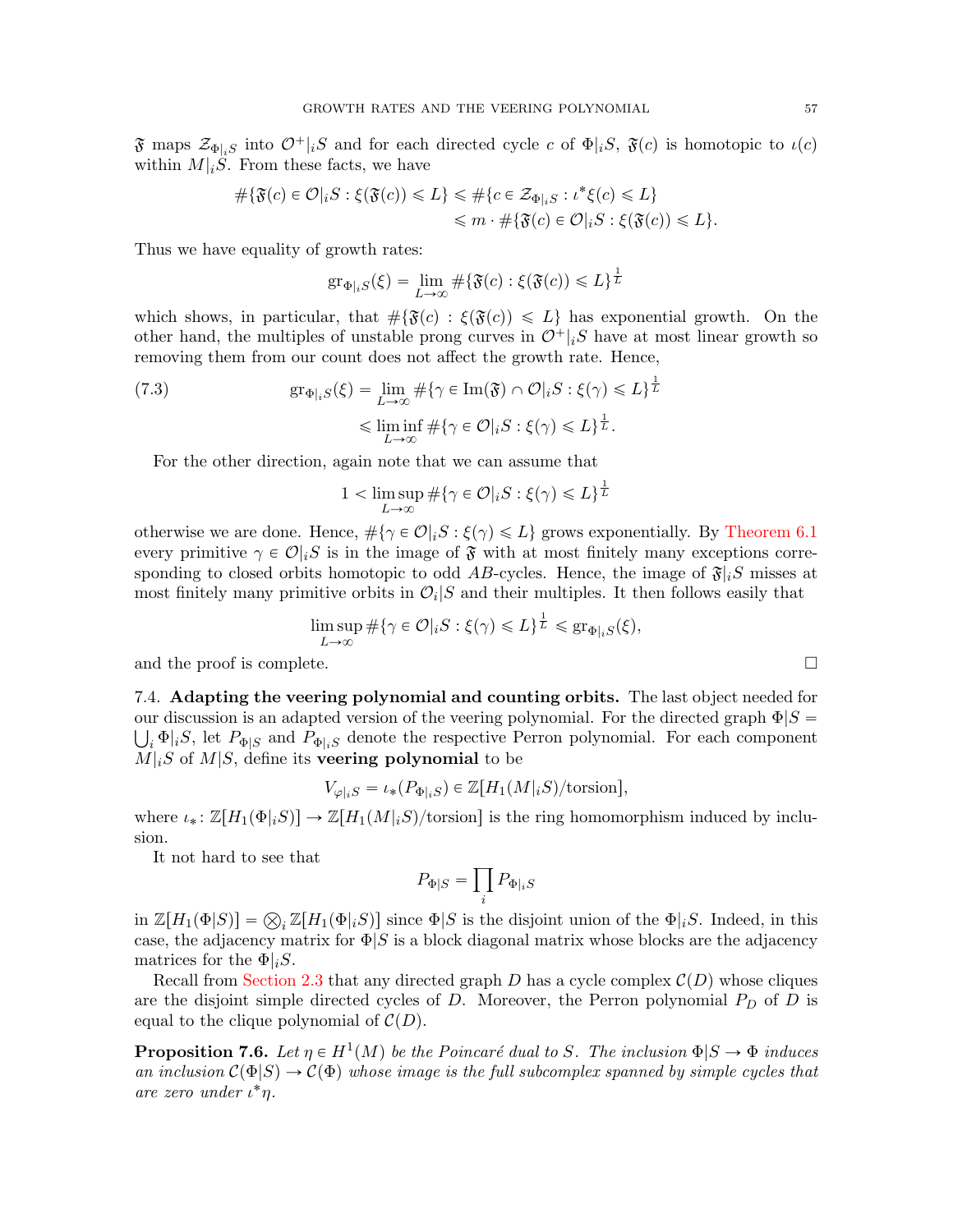Hence,  $P_{\Phi|S}$  can be obtained from  $P_{\Phi}$  by removing terms which evaluate nontrivially under  $\eta$ .

*Proof.* Since  $\Phi|S \to \Phi$  is inclusion, we have the inclusion of vertices  $\mathcal{C}^0(\Phi|S) \to \mathcal{C}^0(\Phi)$ . This amounts to saying that simple cycles of  $\Phi/S$  map to simple cycles of  $\Phi$ . The full inclusion statement is then equivalent to saying that cycles  $c_1$  and  $c_2$  of  $\Phi|S$  are disjoint if and only if they are disjoint as cycles in Φ. This is equally clear.

Finally, as in [Section 2.3,](#page-7-0) we know that the Perron polynomial  $P_{\Phi}$  is equal to

$$
1+\sum_{\sigma}-1^{|\sigma|}\sigma,
$$

where the sum is over cliques of  $\mathcal{C}(\Phi)$ . Hence the only terms of  $P_{\Phi}$  that do not appear in  $P_{\Phi|S}$ are those composed of multicurves that have positive evaluation under  $\iota^*\eta$ . This completes the proof.  $\Box$ 

We henceforth consider  $P_{\Phi|S}$  as being obtained from  $P_{\Phi}$  by removing the terms that correspond to cycles which are nontrivial under  $\iota^*\eta$ .

We can now prove [Theorem 7.2](#page-54-1) which relates growth rates of  $\varphi$  in  $M|_iS$  to the veering polynomial:

*Proof of [Theorem 7.2.](#page-54-1)* Let  $\iota: \Phi|_i S \to M|_i S$  be as above. Since  $\xi$  is positive,  $\iota^* \xi$  is positive on all directed cycles of  $\Phi|_iS$  [\(Lemma 7.5\)](#page-55-0).

By [\[McM15,](#page-72-1) Theorem 3.2],  $gr_{\Phi|_{i}S}(\xi)$  is equal to the reciprocal of the smallest root of the Perron polynomial of  $P_{\Phi|iS}$  specialized at  $\iota^*\xi$ . (Technically, this is applied to a metric on  $\Phi|_iS$  representing  $\iota^*\xi$ ; see [\[McM15,](#page-72-1) Lemma 5.1] or [\[LMT20,](#page-72-0) Lemma 5.10].) Since

$$
{P_{\Phi|_iS}^{\iota}}^*\xi=V_{\varphi|_iS}^\xi,
$$

the result follows from [Theorem 7.1.](#page-54-0)

We conclude this section with a characterization of when the entropy is positive.

<span id="page-57-0"></span>**Proposition 7.7.** With notation as in [Theorem 7.1,](#page-54-0) the growth rate  $\operatorname{gr}_{\varphi|_iS}(\xi)$  is strictly greater than 1 for every positive  $\xi \in H^1(M|_iS)$  if and only if there are infinitely many primitive closed orbits of  $\varphi$  contained in  $M|_iS$ .

*Proof.* If  $gr_{\varphi|iS}(\xi) > 1$ , then the claim that there are infinitely many primitive closed orbits in  $M|_iS$  is clear, since otherwise the growth of all orbits is linear.

Now suppose that there are infinitely many primitive closed orbits in  $M|_{i}S$ . Then, as in the proof of [Theorem 7.1,](#page-54-0) there are infinitely many closed primitive cycles in  $\Phi|_iS$ . Since the directed graph  $\Phi|_iS$  is finite, this mean that it has recurrent components that are neither trivial nor cyclic. Hence, the growth rate of directed cycles with respect to any positive cocycle is strictly greater than 1. As this quantity is the same as  $gr_{\varphi}(\xi)$ , the proof is complete.  $\Box$ 

#### 8. Transverse surfaces and growth rates for closed manifolds

<span id="page-57-1"></span>In this section, we outline a way in which the results of the previous section extend to closed 3-manifolds. Here the veering triangulation is still the central tool but does not appear in theorem statements.

Let  $\overline{M}$  be a closed 3-manifold and let  $\varphi$  be a pseudo-Anosov flow on  $\overline{M}$  without perfect fits. Let S be a closed surface in M that is transverse to  $\varphi$ . For notational simplicity, we will assume that S is connected. We orient S so that each intersection with an orbit of  $\varphi$  is positive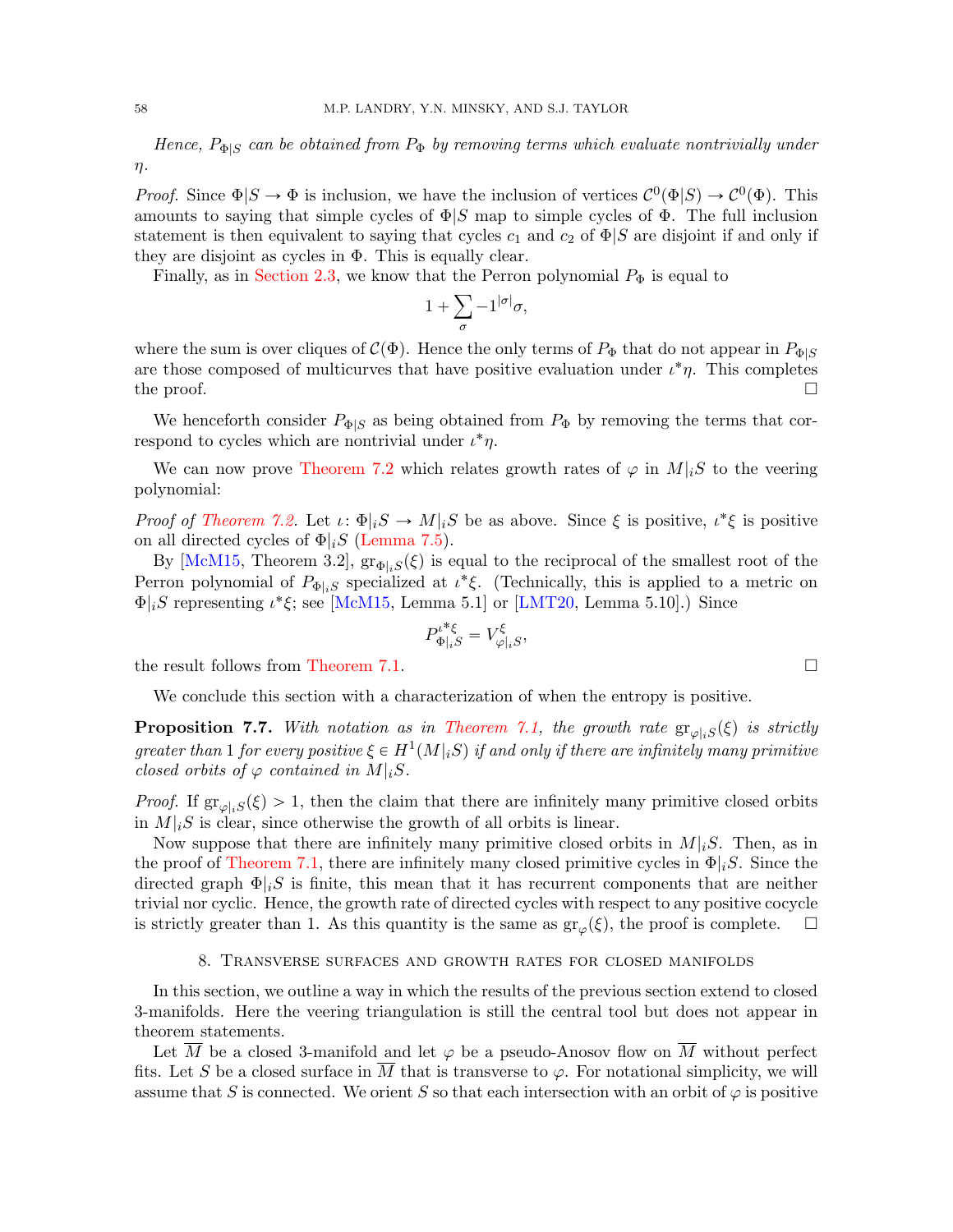and note that M|S is connected. Let  $\mathcal{O}|S$  be the set of closed orbits of  $\varphi$  that miss S and hence are contained in M|S. Below, we will define an invariant  $V_{\varphi|S} \in \mathbb{Z}[H_1(\overline{M}|S)]$ /torsion which we call the **veering polynomial** of  $\overline{M}|S.$  We will call a class  $\xi \in H^1(\overline{M}|S)$  strongly **positive** if it is positive on  $\mathcal{O}|S$  as well as a certain finite collection of curves in  $\partial M|S$  that we define below [\(Section 8.2\)](#page-59-0).

We will prove:

<span id="page-58-0"></span>**Theorem 8.1.** Let  $\varphi$  be a pseudo-Anosov flow on  $\overline{M}$  without perfect fits. Let S be a closed connected surface in  $\overline{M}$  that is transverse to  $\varphi$ .

For any strongly positive class  $\xi \in H^1(\overline{M}|S)$ , the growth rate

$$
\operatorname{gr}_{\varphi|S}(\xi) = \lim_{L \to \infty} \# \{ \gamma \in \mathcal{O} | S : \xi(\gamma) \le L \}^{\frac{1}{L}}
$$

of closed orbits in  $M|S$  exists and equals the reciprocal of the smallest root of the specialization  $V_{\alpha}^{\xi}$  $\mathcal{L}_{\varphi|S}^{\zeta}$  of the veering polynomial.

Recall that  $M = \overline{M} \setminus \{\text{singular orbits}\}\$  admits a veering triangulation  $\tau$ . Let  $\iota: \Phi \to M \subset$  $\overline{M}$  be the embedding of the flow graph in dual position so that its edges are positive transverse to  $\tau^{(2)}$ . Fix S as in the statement of [Theorem 8.1](#page-58-0) and let  $\eta \in H^1(\overline{M})$  be its Poincaré dual.

We begin by noting that if we also puncture S along the singular orbits of  $\varphi$ , we obtain a surface  $\ddot{S}$  in M that is positive transverse to the remaining orbits. However, it is not clear whether  $\mathring{S}$  is necessarily carried by the branched surface  $\tau^{(2)}$  and so the results of the previous section do not automatically apply. Instead we use the following claim, which is all we will need.

<span id="page-58-1"></span>**Claim 8.2** (Homotoping the flow graph). Let S be a closed surface positive transverse to  $\varphi$ . The flow graph  $\iota: \Phi \to \overline{M}$  can be isotoped to a map  $\iota_0: \Phi \to \overline{M}$  so that its edges are positive transverse to S.

The proof of the claim is as follows: Since the surface S is positive transverse to  $\varphi$ , results in [\[Mos92b\]](#page-72-2) imply that S is taut and so its Thurston norm equals  $|\chi(S)|$ . Applying the Poincaré–Hopf index formula to the singular foliation  $\mathcal{F}^s \cap S$  of S, we see that  $\chi(S) = e_\tau(S)$ , where  $e_{\tau}$  is the combinatorial Euler class of [\[Lan20\]](#page-72-3). Then the main theorem of [Lan20] states that there exists an isotopy that pushes annuli of  $S$  into a neighborhood of the singular orbits so that outside this neighborhood S is carried by  $\tau^{(2)}$ . This implies, in particular, that we may isotope the flow graph  $\Phi$  in  $\overline{M}$  to be positively transverse to S, as required.

For the proof of [Theorem 8.1,](#page-58-0) we wish to follow along the lines of the proofs for [Theorem 7.1](#page-54-0) and [Theorem 7.2,](#page-54-1) except that we no longer have the full strength of the veering triangulation available (see [Section 8.2\)](#page-59-0). In what follows, we adapt the argument to only use the fact that the flow graph  $\Phi$  is positively transverse to the surface S.

As before, we define  $\Phi \setminus S$  by cutting  $\Phi$  along  $\iota_0^{-1}(S)$  and we take its recurrent subgraph  $\Phi|S$ . By construction, the restriction  $\iota_0: \Phi|S \to \overline{M}|S$  is defined and  $\Phi|S$  is exactly the subgraph of  $\Phi$  consisting of edges that are traversed by cycles which are 0 under  $\iota_0^*\eta \in H^1(\Phi)$ (c.f. [Lemma 7.3\)](#page-54-2).

<span id="page-58-2"></span>8.1. Stable and unstable curves. The main complication in studying flows in the cut manifold  $\overline{M}|S$  is that orbits of the restricted flow may be homotopic into S itself. We begin by analyzing this possibility.

For any embedded surface S in  $\overline{M}$  that is positively transverse to  $\varphi$ , we define the singular foliations  $\mathcal{F}_S^{s/u} = \mathcal{F}^{s/u} \cap S$  on S. The following is an observation that follows easily from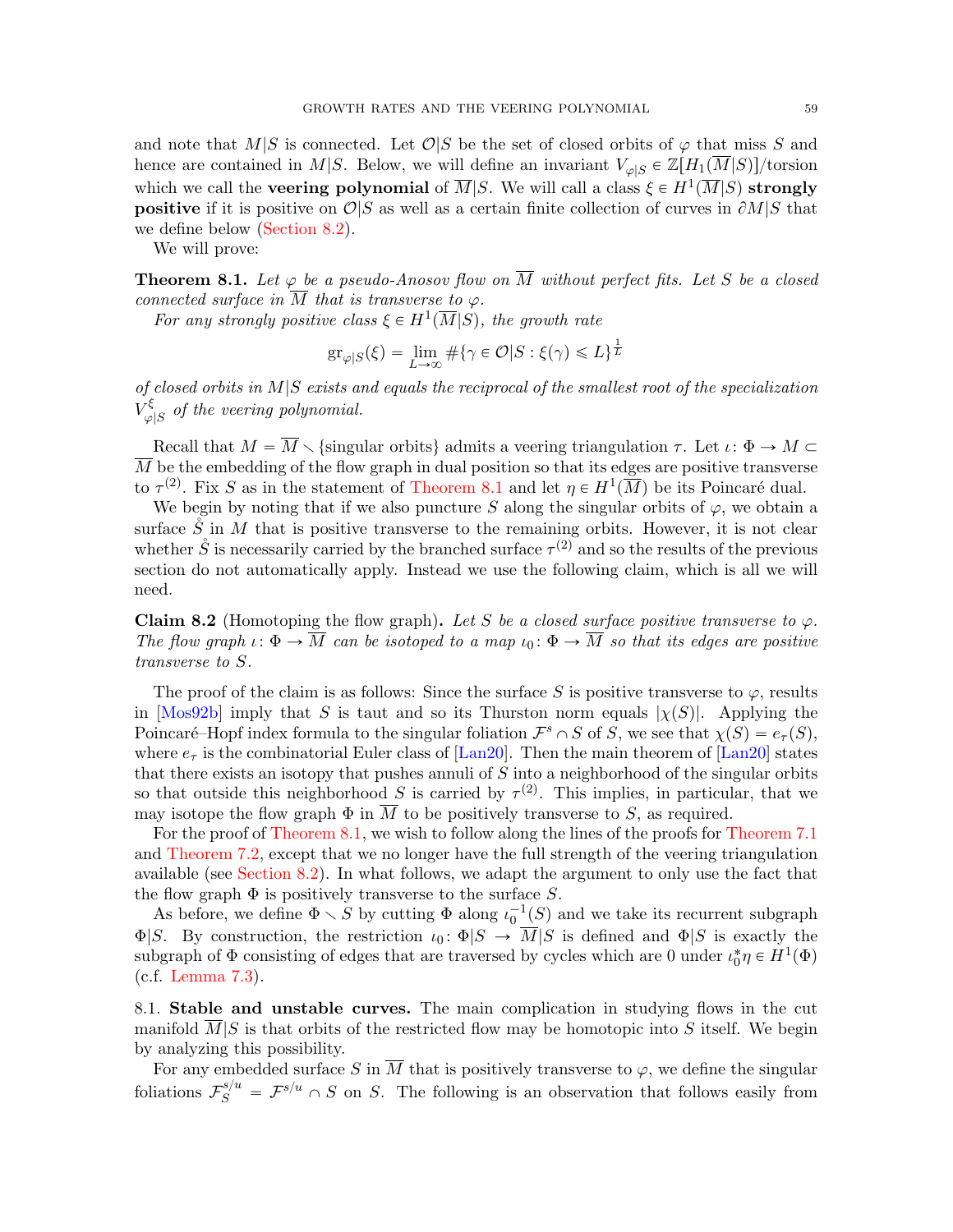work of Cooper–Long–Reid [\[CLR94\]](#page-71-5) in the case of a circular flow and more generally from Fenley [\[Fen99b\]](#page-71-6).

<span id="page-59-1"></span>**Lemma 8.3.** Suppose that  $\gamma$  is a closed orbit of  $\varphi$  that is homotopic to a closed curve c in S. Then c is homotopic in S to a closed leaf of either  $\mathcal{F}_S^s$  or  $\mathcal{F}_S^u$ .

Moreover, every closed leaf of  $\mathcal{F}^s_S$  or  $\mathcal{F}^u_S$  can be oriented so that it is homotopic to a closed orbit of  $\varphi$ .

Note that the conclusion of the lemma places  $c$  into one of at most finitely many homotopy classes of curves in S and implies that there are at most finitely many closed orbits of  $\varphi$ that are homotopic into S. Here we are using the fact that no distinct closed orbits of  $\varphi$  are homotopic (see [Lemma 4.2\(](#page-22-0)3)).

We call the closed leaves of  $\mathcal{F}_S^{s/u}$  $S^{(n)}_{S}$ , with their orientation determined by [Lemma 8.3,](#page-59-1) the stable/unstable curves of S.

*Proof.* Consider lifts  $\tilde{\gamma}, \tilde{c} \subset \tilde{S}$  to the universal cover  $\tilde{M}$  chosen so that there is a deck transformation  $g \in \pi_1(S)$  preserving  $\tilde{\gamma}$ ,  $\tilde{c}$  and  $\tilde{S}$ . Further assume that g translates  $\tilde{\gamma}$  in its positive direction. We note that  $\widetilde{S}$  is a properly embedded plane in  $\widetilde{\overline{M}}$  that is positive transverse to the lifted flow. Since  $\widetilde{S}$  separates  $\widetilde{M}$ , this implies that  $\widetilde{S}$  intersects each flow lines at most once. Let  $\widetilde{\mathcal{F}}^{s/u}(\widetilde{\gamma})$  be the stable/unstable leaves through  $\widetilde{\gamma}$ .

Now consider the projections to the flow space  $\mathcal Q$  of  $\overline{M}$ . To keep notation as simple as possible, the projection of  $\tilde{x}$  in  $\overline{M}$  to Q will be denoted by  $\hat{x}$ . Since  $\gamma$  is homotopic into S it has intersection pairing 0 with it, which means by positive transversality of S to the flow that  $\gamma$  misses S and hence  $\hat{\gamma}$  is not contained in  $\hat{S}$ . According to [\[Fen99b,](#page-71-6) Proposition 4.3], the boundary of  $\hat{S}$  in  $\mathcal Q$  is a disjoint union of *leaf lines*, which are lines of the foliations  $\hat{\mathcal F}^{s/u}$  that are regular on their  $\hat{S}$ –side, meaning that each compact subsegment of the line is contained in the boundary of a maximal rectangle whose interior is contained in  $S$ . (This is discussed in more detail in [Section 9.1](#page-61-1) where a generalization is also proven.)

Let  $\ell$  be the unique leaf of either the stable or unstable foliation in the boundary of  $\hat{S}$  that separates  $\hat{\gamma}$  from  $\hat{S}$ . Since g stabilizes  $\hat{\gamma}$  and  $\hat{S}$ , it also stabilizes  $\ell$ . Hence, g fixes a point in  $\ell$  and, because fixed points are unique, we conclude that  $\hat{\gamma} \in \ell$  [\(Lemma 4.2\)](#page-22-0). If  $\ell$  is a leaf of the stable foliation, then the unstable leaf through  $\hat{\gamma}$  meets  $\hat{S}$ . Otherwise,  $\ell$  is a leaf of the unstable foliation and the stable leaf through  $\hat{\gamma}$  meets  $\hat{S}$ . This means that one of the stable or unstable leaves of  $\tilde{\mathcal{F}}^{s/u}$  through  $\tilde{\gamma}$  intersects  $\tilde{S}$  in a g-invariant line. This line descends to a closed curve of  $\mathcal{F}_S^{s/u}$  $S^{s/a}$  homotopic to c in S, and this finishes the proof in this direction.

Conversely, any closed leaf of  $\mathcal{F}_S^{s/u}$  $s^{(n)}$  is contained in a leaf of  $\mathcal{F}^{s/u}$  that is either an annulus, a Mobius band, or singular. In either case, the 'core' of this leaf is a closed orbit of  $\varphi$  and the proof is complete.  $\Box$ 

<span id="page-59-0"></span>8.2. Strongly positive classes in  $H^1(\overline{M}|S)$ . In our current setting, we would like to have an analogue of [Lemma 7.4](#page-55-1) stating that if c is a directed cycle in  $\Phi|S$  and  $\gamma \in \mathcal{O}|S$  is the unique orbit of  $\varphi$  homotopic to  $\iota_0(c)$ , then  $\gamma$  and  $\iota_0(c)$  are homotopic in  $\overline{M}|S$ . Unfortunately, this does not seem to necessarily hold without the additional assumption that  $S \cap M$  is carried by  $\tau$  (see the discussion preceding [Claim 8.2\)](#page-58-1). We have introduced the stable/unstable curves of S, and [Lemma 8.3,](#page-59-1) precisely to deal with this issue.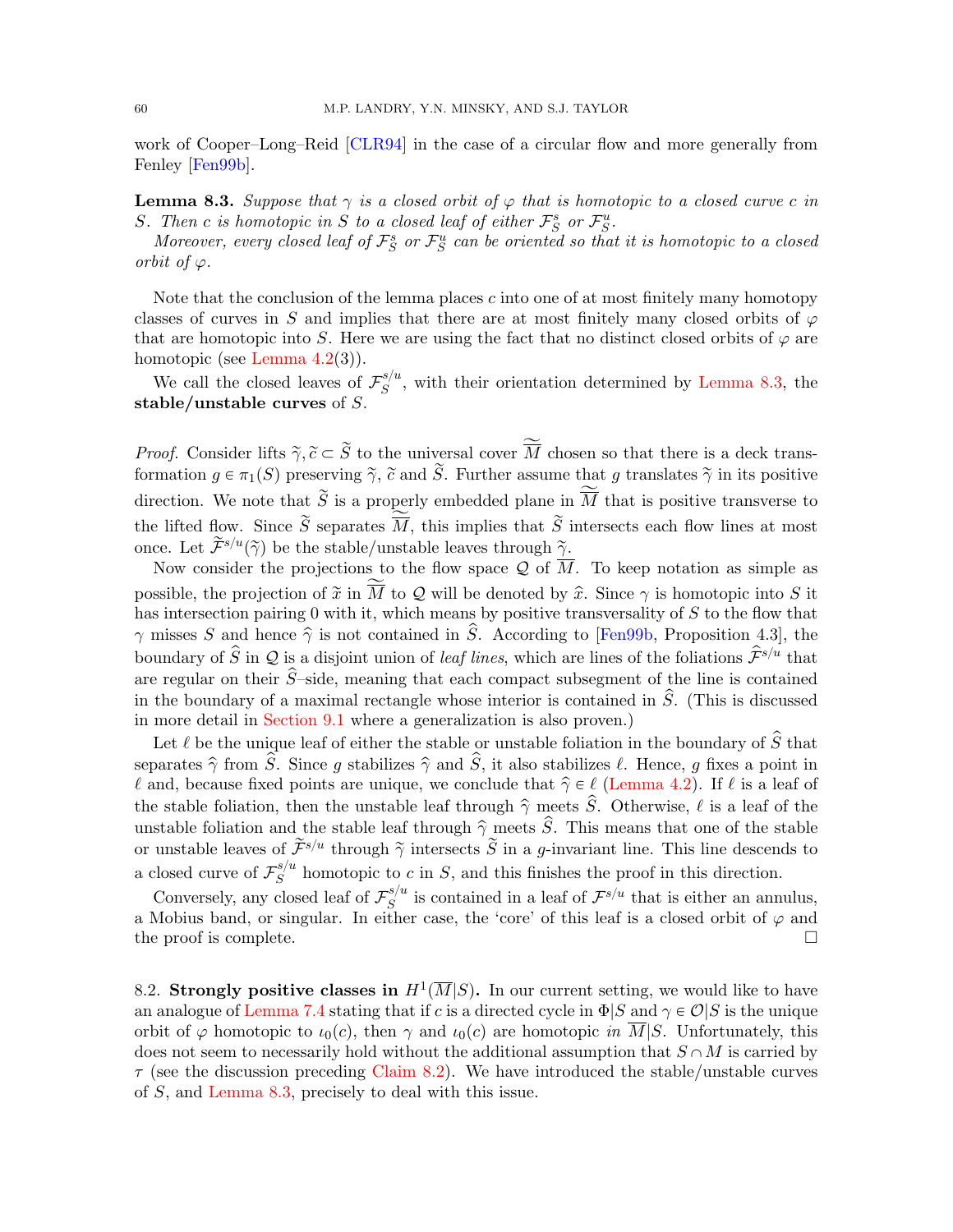Now define  $\mathcal{O}^{\partial}|S$  to be the set of closed orbits  $\mathcal{O}|S$  together with positive multiplies of the stable/unstable curves of S contained in  $\partial(\overline{M}|S)$ . We call a class  $\xi \in H^1(\overline{M}|S)$  strongly **positive** if it is positive on  $\mathcal{O}^{\partial}|S$ .

<span id="page-60-0"></span>**Lemma 8.4** (Strong positivity). A class  $\xi \in H^1(\overline{M}|S)$  is strongly positive if and only if  $\xi$  is positive on any oriented curve of  $\overline{M}|S$  that is homotopic in  $\overline{M}$  to a closed orbit of  $\varphi$ .

Moreover, for any strongly positive  $\xi \in H^1(\overline{M}|S)$ , the pullback  $\iota_0^* \xi \in H^1(\Phi|S)$  is positive on directed cycles.

Proof. Let us first show that the two properties are equivalent.

By [Lemma 8.3,](#page-59-1) every oriented curve in  $\mathcal{O}^{\partial}|S$  is homotopic in  $\overline{M}$  to a closed orbit of  $\varphi$ . Hence, any class  $\xi$  positive on such oriented curves is positive on  $\mathcal{O}^{\partial}|S$ .

Conversely, suppose that  $\xi$  is positive on  $\mathcal{O}^{\partial}|S$  and let c be an oriented curve in  $\overline{M}|S$  that is homotopic in  $\overline{M}$  to a closed orbit  $\gamma$ . Then either this homotopy can be altered to live in  $\overline{M}|S$ , and so  $\xi$  is positive on c, or  $\gamma$  is homotopic (in  $\overline{M}$ ) to a stable/unstable curve in the boundary of  $\overline{M}|S$  [\(Lemma 8.3\)](#page-59-1) which is homotopic in  $\overline{M}|S$  to c. (To see this, note first that  $\gamma$  can't cut through S by positive transversality of S, and consider a homotopy from c to  $\gamma$ that is transverse to S.) Hence,  $\xi$  is positive on c.

That these statements imply positivity on directed cycles of  $\Phi|S$  follows from [Theorem 6.1](#page-41-0) because for any directed cycle c of  $\Phi|S, \iota_0(c)$  is a oriented curve in  $\overline{M}|S$  which is homotopic in  $\overline{M}$  to a closed orbit of  $\varphi$ .

We now turn to the proof of [Theorem 8.1.](#page-58-0)

*Proof of [Theorem 8.1.](#page-58-0)* Let  $\iota_0: \Phi | S \to \overline{M} | S$  be as above. Since  $\xi$  is strongly positive,  $\iota_0^* \xi$  is positive on all directed cycles of  $\Phi|S$  by [Lemma 8.4.](#page-60-0) The proof is the same as for [Theorem 7.2,](#page-54-1) once we establish that the growth rate  $gr_{\varphi|S}(\xi)$  exists and equals

$$
\mathrm{gr}_{\Phi|S}(\xi) = \lim_{L \to \infty} \# \{ c \in \mathcal{Z}_{\Phi|S} : \xi(\iota_0(c)) \leq L \}^{\frac{1}{L}}.
$$

For this, a slightly more delicate argument is needed since [Lemma 7.4](#page-55-1) is not available in the closed setting.

We begin by defining a map  $\mathfrak H$  from directed cycles of  $\Phi|S$  to  $\mathcal O^\partial|S$ . To do so, we make use of the map  $\mathfrak{F} \colon \mathcal{Z}_{\Phi} \to \mathcal{O}^+$  and use the basic fact that since  $M \subset \overline{M}$ ,  $\mathfrak{F}(c)$  is homotopic to  $\iota_0(c)$ in  $\overline{M}$  and each unstable prong curve in M is homotopic in  $\overline{M}$  to the corresponding singular orbit. Define a slight modification  $\mathfrak{F}' : \mathcal{Z}_{\Phi} \to \overline{\mathcal{O}}$ , where  $\overline{\mathcal{O}}$  is the set of all closed orbits of  $\varphi$ in  $\overline{M}$ , by setting  $\mathfrak{F}'(c) = \mathfrak{F}(c)$  if  $\mathfrak{F}(c)$  is a nonsingular orbit. Otherwise,  $\mathfrak{F}(c)$  is an unstable prong curve and we set  $\mathfrak{F}'(c)$  to be the corresponding singular orbit.

To define  $\mathfrak{H}$ , first suppose that c is a directed cycle in  $\Phi|S$  and that  $\iota_0(c)$  is homotopic to  $\mathfrak{F}'(c)$  in M|S. Then  $\mathfrak{H}(c) = \mathfrak{F}'(c) \in \mathcal{O}^{\partial} |S$  Otherwise, as in the proof of [Lemma 8.4,](#page-60-0)  $\iota_0(c)$  is homotopic in  $M|S$  to some stable/unstable curve in  $\partial(M|S)$ . We pick such a stable/unstable curve and call it  $\mathfrak{H}(c)$ . Note that in either case,  $\mathfrak{H}(c)$  is homotopic in M|S to  $\iota_0(c)$ .

Now the proof is completed exactly as in [Theorem 7.1](#page-54-0) by using the map  $\mathfrak{H}$  and recalling that the stable/unstable curves in  $\mathcal{O}|S$  have at most linear growth. To apply that argument, it only remains to show that there is some constant m such that  $\#\mathfrak{H}^{-1}(\gamma) \leq m$  for each  $\gamma \in \mathcal{O}^{\partial}|S$ . Indeed, if  $\gamma$  is a nonsingular closed orbit  $\mathfrak H$  that is interior to  $M|S$ , then  $\#\mathfrak H^{-1}(\gamma) \leq \#\mathfrak F^{-1}(\gamma)$ which is bounded by [Theorem 6.1.](#page-41-0) If  $\gamma$  is a singular orbit, then there are deg( $\gamma$ ) unstable prong curves homotopic to  $\gamma$ . Since each of these has at most 2 preimages under  $\mathfrak{F}$ , again by [Theorem 6.1,](#page-41-0) we are also done in this case. Finally, suppose that  $\gamma$  is a multiple of a stable/unstable curve of S. Note that if directed cycles c and d of  $\Phi|S$  have  $\mathfrak{H}(c) = \mathfrak{H}(d) = \gamma$ ,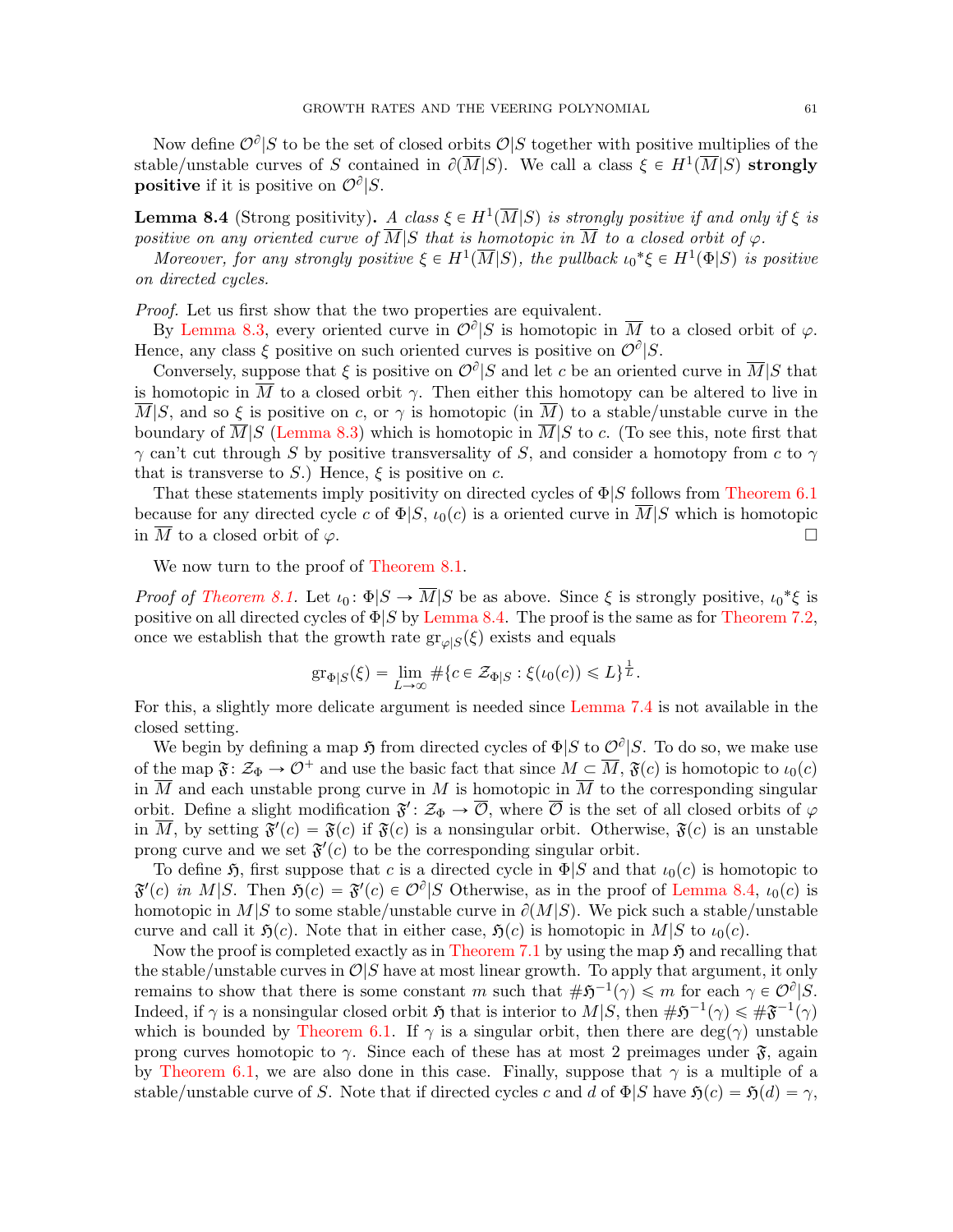then  $\iota_0(c)$  and  $i(d)$  are also homotopic in M. If  $\mathfrak{F}(c)$  is a closed orbit, then  $\mathfrak{F}(d)$  is the same closed orbit. Otherwise,  $\mathfrak{F}(c)$  and  $\mathfrak{F}(d)$  are homotopic unstable prong curves. In either case, we again obtain a bound on  $\#\mathfrak{H}^{-1}(\gamma)$  and the proof is complete.

## 9. Entropy functions and stretch factors

<span id="page-61-0"></span>Here we consider some applications of [Theorem 7.1](#page-54-0) and [Theorem 7.2.](#page-54-1) In [Section 9.1,](#page-61-1) we define and establish properties of the entropy function on the cone of positive cohomology classes, and in [Section 9.2](#page-66-0) we collect applications to the classical setting of fibered manifolds and stretch factors.

<span id="page-61-1"></span>9.1. Entropy function on positive cones. Let us return to the setup of [Theorem 7.1.](#page-54-0) To simplify notation, let  $N = M|_{i}S$  be a fixed component of  $M|S$  for a surface S carried by  $\tau$ . Similarly, let  $\Phi|N = \Phi|_iS$  be the flow graph restricted to N and note that it may have several components, each of which is strongly connected. As before, we consider N with the restricted semiflow  $\varphi|N$  and denote by  $\mathcal{O}^+|N$  its set of closed orbits and positive multiples of unstable prong curves.

Let  $C^+ \subset H^1(N;\mathbb{R})$  be the cone consisting of positive classes. According to [Theorem 7.1,](#page-54-0)  $gr_{\varphi|N} : C^+ \to [1, \infty)$  defines a function that gives the exponential growth rates of closed orbits of the flow for each  $\xi \in C^+$ . Since the value  $gr_{\varphi|N}(\xi)$  is given by the reciprocal of the smallest root of  $P_{\Phi|N}$  specialized at  $\iota^*\xi$  by [Theorem 7.2,](#page-54-1) we can use results of McMullen to study its properties.

For this, we define the associated entropy function

$$
\mathrm{ent}_{\varphi|N}(\xi) = \log(\mathrm{gr}_{\varphi|N}(\xi))
$$

and note that [Proposition 7.7](#page-57-0) characterizes when entropy is nonzero. Our next theorem summarizes the entropy function's basic properties.

<span id="page-61-2"></span>**Theorem 9.1** (Entropy). The entropy function  $ent_{\varphi|N} : C^+ \longrightarrow [0, \infty)$  is continuous, convex, and has degree  $-1$ , i.e.  $ent_{\varphi|N}(r \cdot \xi) = 1/r \cdot ent_{\varphi|N}(\xi)$  for  $r > 0$ .

Proof. As noted above, by [Proposition 7.7](#page-57-0) there is nothing to prove if there are only finitely many closed primitive orbits in  $N$  since then the entropy function is 0. So we assume that this is not the case. That  $ent_{\varphi|N}$  has degree  $-1$  follows directly from the definition.

The restricted flow graph  $\Phi|N$  is itself the disjoint union of recurrent subgraphs. For each such component J, the inclusion  $\iota: \Phi|N \to N$  induces a pullback  $\iota^*: H^1(N) \to H^1(J)$  that maps the positive cone  $\mathcal{C}^+$  to the cone  $\mathcal{C}^+(J)$  of positive classes on J, i.e. classes that are positive on directed cycles. Let  $ent_J: C^+(J) \to [0, \infty)$  denote the corresponding entropy function. Clearly this function is 0 when  $J$  is a cycle. When it is not, since  $J$  is strongly connected, McMullen  $[McM15, Theorem 5.2]$  shows that ent<sub>J</sub> is real-analytic, strictly convex, and blows up at the boundary of  $\mathcal{C}^+(J)$ .

From [Theorem 7.1,](#page-54-0) we know that on  $\mathcal{C}^+$  entropy is equal to the pointwise max over the components of  $\Phi|N$ :

<span id="page-61-3"></span>(9.1) 
$$
\mathrm{ent}_{\varphi|N} = \mathrm{ent}_{\Phi|N} \circ \iota^* = \max\{\mathrm{ent}_{J} \circ \iota^*\},
$$

and so we immediately obtain that  $ent_{\varphi|N}$  is continuous and convex.

**Remark 9.2** (Strongly positive cones for  $M(S)$ . A version of [Theorem 9.1](#page-61-2) also applies to the setup of [Section 8,](#page-57-1) where S is a closed connected transverse surface in the closed manifold M. In this case,  $C^+ \subset H^1(\overline{M}|S)$  is the cone of strongly positive classes as defined in [Section 8.2.](#page-59-0)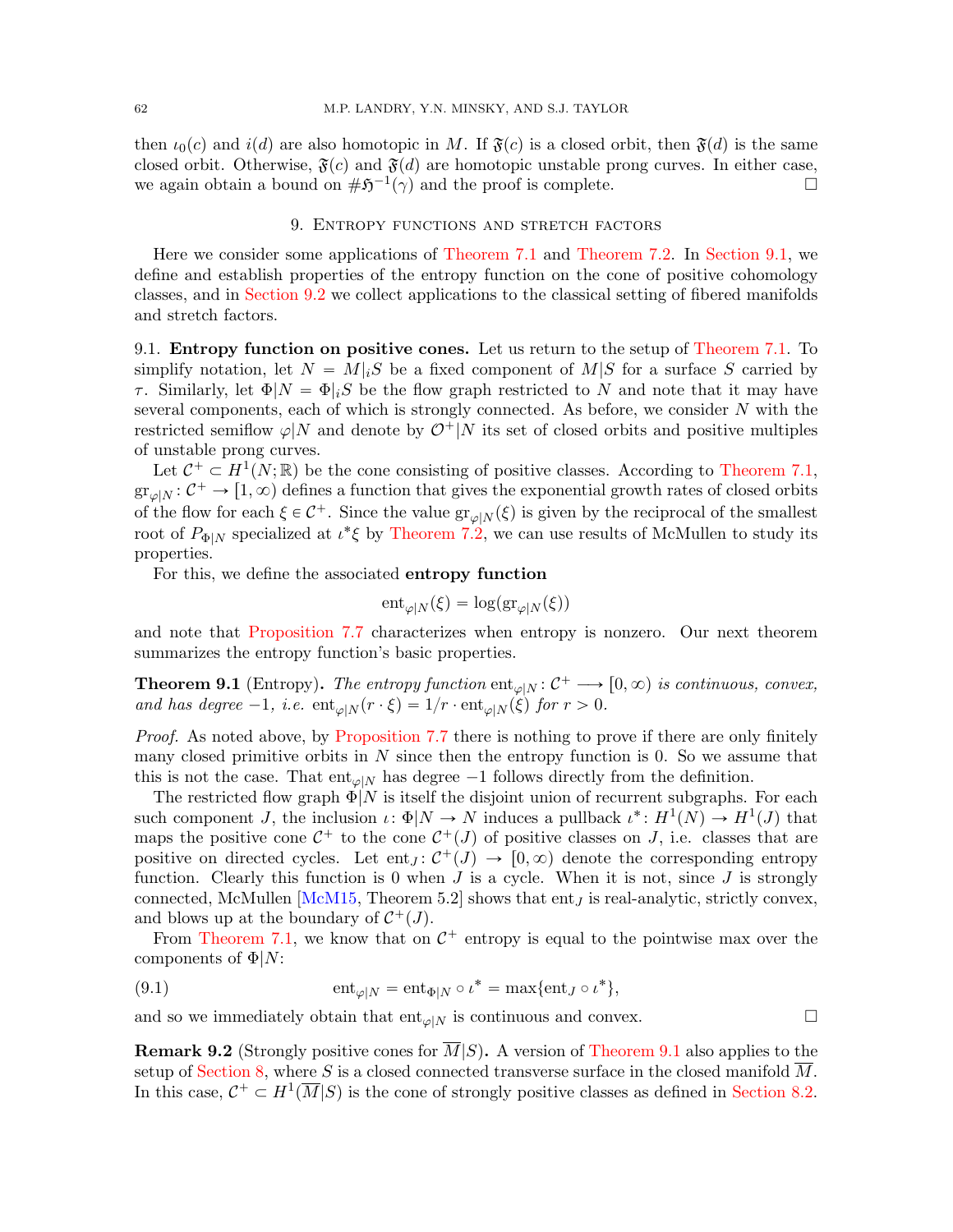In the special case of a fibered cone (i.e. when  $S = \emptyset$  as in [Section 9.2\)](#page-66-0) it is well-known that the entropy function on the interior of the fibered cone is real analytic, strictly convex, and blows up at the boundary [\[Fri82b,](#page-71-4) [McM00\]](#page-72-4). However, this does not generally need to be the case for  $ent_{\varphi|N} : C^+ \longrightarrow [0, \infty)$  defined here. For example, if the manifold N has a non-separating properly embedded essential annulus disjoint from all of its closed orbits, then this annulus is dual to a nontrivial cohomology class a on the boundary of  $C^+$  that pulls back to 0 under  $\iota^*: H^1(N) \to H^1(\Phi|N)$ . If  $u \in C^+$ , then  $\{u + ta \mid t \in [0,1]\}$  is a line segment in  $\mathcal{C}^+$  on which ent<sub> $\varphi|N$ </sub> is constant, so ent<sub> $\varphi|N$ </sub> is not strictly convex in this case. Similarly, if N contains an essential separating annulus disjoint from the closed orbits, then ent<sub> $\varphi|N$ </sub> may not be real analytic since more than one term of the maximum in [eq. \(9.1\)](#page-61-3) may be realized.

However, more can be said if the semiflow  $\varphi|N$  satisfies stronger dynamical conditions. To motivate the definition first recall that, as in the proof of [Lemma 4.2,](#page-22-0) the flow  $\varphi$  is always transitive on  $\overline{M}$ , meaning that it has an orbit that is dense in both the forward and backward directions. It is also well known that the closed orbits of  $\varphi$  generate  $H_1(M;\mathbb{R})$  as a vector space. We say that the induced semiflow  $\varphi|N$  is **essentially transitive** if  $\mathcal{O}^+|N$  generates  $H_1(N;\mathbb{R})$  as a vector space and if the semiflow has an orbit that, in the forward direction, accumulates on each closed orbit of  $\varphi|N$  and meets every neighborhood of each end of N that contains an unstable prong curve. We note that each end of N is either an annulus or torus cross an interval.

The following theorem establishes the strongest properties of  $ent_{\varphi|N}$  for essentially transitive flows.

# <span id="page-62-1"></span>**Theorem 9.3.** If the semiflow  $\varphi|N$  is essentially transitive, and ent<sub> $\varphi|N$ </sub> is not identically 0, then ent<sub> $\varphi|N$ </sub> is real-analytic, strictly convex, and blows up at the boundary of  $C^+$ .

Before beginning the proof, we require an understanding of carried surfaces and their relation to the flow space. We define a *generalized leaf*  $\ell$  of the stable/unstable foliation of P to be either a nonsingular leaf or the union of two singular leaves at the (unique) singularity they contain. We say that a generalized stable leaf is regular to one of its sides if either it is nonsingular or the singularity that it contains has exactly one singular unstable leaf meeting the interior of that side. The definition of a generalized unstable leaf that is regular to one of its sides is analogous. We note that a generalized leaf  $\ell$  is regular to one side if and only if every finite segment of  $\ell$  is contained in the boundary of a rectangle R; this rectangle is necessarily contained in the regular side of  $\ell$ . We also define the *boundary of an orthant* at p to be the union of a singular stable leaf at p and a singular unstable leaf at p that are adjacent in the ordering around p.

Now suppose that S is a connected surface carried by  $\tau^{(2)}$  and hence transverse to the flow  $\varphi$ . Consider a lift  $\widetilde{S}$  of S to the universal cover  $\widetilde{M}$ , and observe that  $\widetilde{S}$  is a properly embedded, ideally triangulated plane in  $\overline{M}$  (the triangulation being induced by  $\tilde{\tau}$ ) that is positively transverse to the lifted flow. Since  $\widetilde{S}$  separates  $\widetilde{M}$ , this implies that  $\widetilde{S}$  intersects each flow line at most once. Hence, the projection of  $\tilde{S}$  to the flow space  $P$  is a homeomorphism onto its image and we will consider its image with the projected ideal triangulation. As in [Section 8.1,](#page-58-2) the projection of  $\widetilde{x} \subset \widetilde{M}$  to P will be denoted by  $\widehat{x}$ .

The following lemma generalizes [\[CLR94,](#page-71-5) Proposition 3.9] and [\[Fen99b,](#page-71-6) Proposition 4.3].

<span id="page-62-0"></span>**Lemma 9.4.** The topological boundary of  $\hat{S}$  in  $\mathcal{P}$  is a disjoint union of stable and unstable generalized leaves that are regular to their  $\hat{S}-side$ , along with boundaries of orthants and isolated singularities.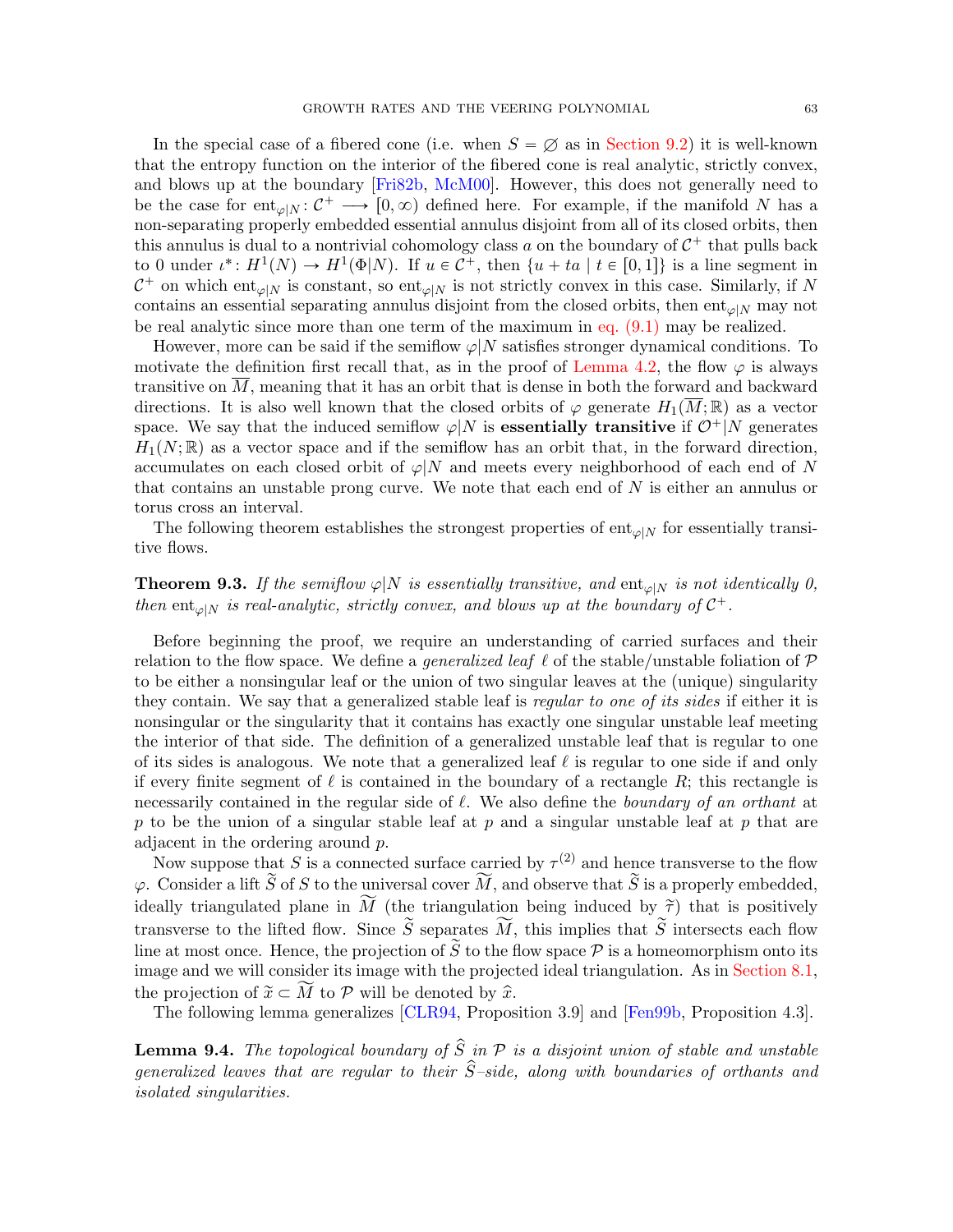The latter two types correspond to punctures of S with prong slope and non-prong slope, respectively.

*Proof.* The region  $\hat{S}$  has an ideal triangulation  $\mathcal T$  inherited from  $\tilde{S}$  whose vertices are singularities of P in the closure of  $\hat{S}$  and whose edges are singularity-free diagonals, i.e.  $\tau$ -edges. We will see that components of the boundary of  $\hat{S}$ , other than isolated singularities, are limit sets of edges of this triangulation and that these limit sets have the required form.

If x is an isolated singular point in the boundary of  $\hat{S}$ , then  $\tilde{S}$  intersects every singular leaf meeting  $x$ . It follows that the corresponding puncture of  $S$  does not have prong slope.

Let x be a nonsingular point in the boundary of  $\hat{S}$  and let  $(x_i)_{i\geq0}$  be a sequence in  $\hat{S}$ converging to x. We can assume that each  $x_i$  lies in the interior of an edge  $e_i$  of  $\mathcal T$  and that  $e_i, e_{i+1}$  are incident to a common face of  $\mathcal T$  for each  $i \geq 0$ . Since x is not a singularity, we may further assume that the  $e_i$  are distinct.

Let  $Q_i$  be the edge rectangle of  $e_i$ . The usual appeal to discreteness of singularities (as in [Fact 4.4\)](#page-23-0) implies that the sequence  $(Q_i)$  cannot be both vertically and horizontally bounded. For the sake of argument, suppose that  $(Q_i)$  is not vertically bounded, i.e. there is no rectangle R that lies above each  $Q_i$ . In this case, we will see that the  $Q_i$  limit to a stable leaf or to a generalized stable leaf. The other case, where  $(Q_i)$  is horizontally unbounded and the limit is an unstable leaf or generalized leaf, is handled similarly.

First suppose that the stable leaf  $\ell$  through x is nonsingular. We will show that  $\ell$  is in the boundary of S. For this, let R be any maximal rectangle containing a (vertical) leaf segment of  $\ell$  through x. For sufficiently large i,  $x_i$  is contained in the interior of R and  $Q_i$  does not lie below R. Since  $Q_i$  is the edge rectangle for  $e_i$  containing  $x_i$ , it must be that  $Q_i$  lies above R for large enough i. By applying the same argument to rectangles  $R$  that contain larger and larger leaf segments of  $\ell$  about x, and using the fact that such rectangles converge to  $\ell$ , we see that  $Q_i$  and hence  $e_i$  limit to  $\ell$ .

This shows that  $\ell$  is in the closure of  $\hat{S}$  in P. To see that it is in the boundary, it suffice to show that no point of  $\ell$  is contained in  $\hat{S}$ . This is easy since any point  $y \in \hat{S} \cap \ell$  would be contained in a face f of the triangulation  $\mathcal T$  of  $\widetilde S$  which crosses  $\ell$ . However, f would then have to be crossed by the edges  $e_i$  for large i, contradicting that these are all cells of a fixed triangulation  $\mathcal{T}$ .

It remains to consider the case where the (stable) leaf through  $x$  contains a singularity p. The above argument still applies with a few minor modifications. Again, let  $x_i, e_i, Q_i$ be defined as above and let  $\ell$  be the stable generalized leaf through x, containing p, that is regular to its side that contains infinitely many of the  $x_i$ . Let R be any maximal rectangle that contains a leaf segment of  $\ell$  through x and p in its vertical boundary. If the edges  $e_i$  do not eventually all terminate at the singularity  $p$ , then the same argument as above implies that  $Q_i$ , and hence  $e_i$ , limit to  $\ell$ . So the entire generalized leaf  $\ell$  is in the boundary of  $\hat{S}$  as required.

Otherwise, the edges  $e_i$  eventually all have p as a singular endpoint. In this case, the rectangles  $Q_i$  and edges  $e_i$  limit to the singular stable leaf  $\ell'$  through x terminating at p (i.e. the half of  $\ell$  containing x). Since the set of edges  $e_i$  is finite up to the  $\pi_1(S)$  action, and these edges all have p as a singular endpoint, there is a  $g \in \pi_1(S)$  fixing p and an edge of T such that  $(g^{j}(e))_{j\geqslant0}$  occurs as a subsequence of the  $e_i$ , and hence converges to  $\ell'$ . This implies that g stabilizes  $\ell'$  and hence stabilizes all stable/unstable leaves at p. But then the sequence  $(g^{j}(e))_{j\leq 0}$  converges to the unstable leaf  $\ell''$  through p such that  $\ell' \cup \ell''$  forms the boundary of an orthant. In this case, one easily sees that  $g \in \pi_1(S)$  is peripheral as claimed, and the proof of the lemma is complete.  $\Box$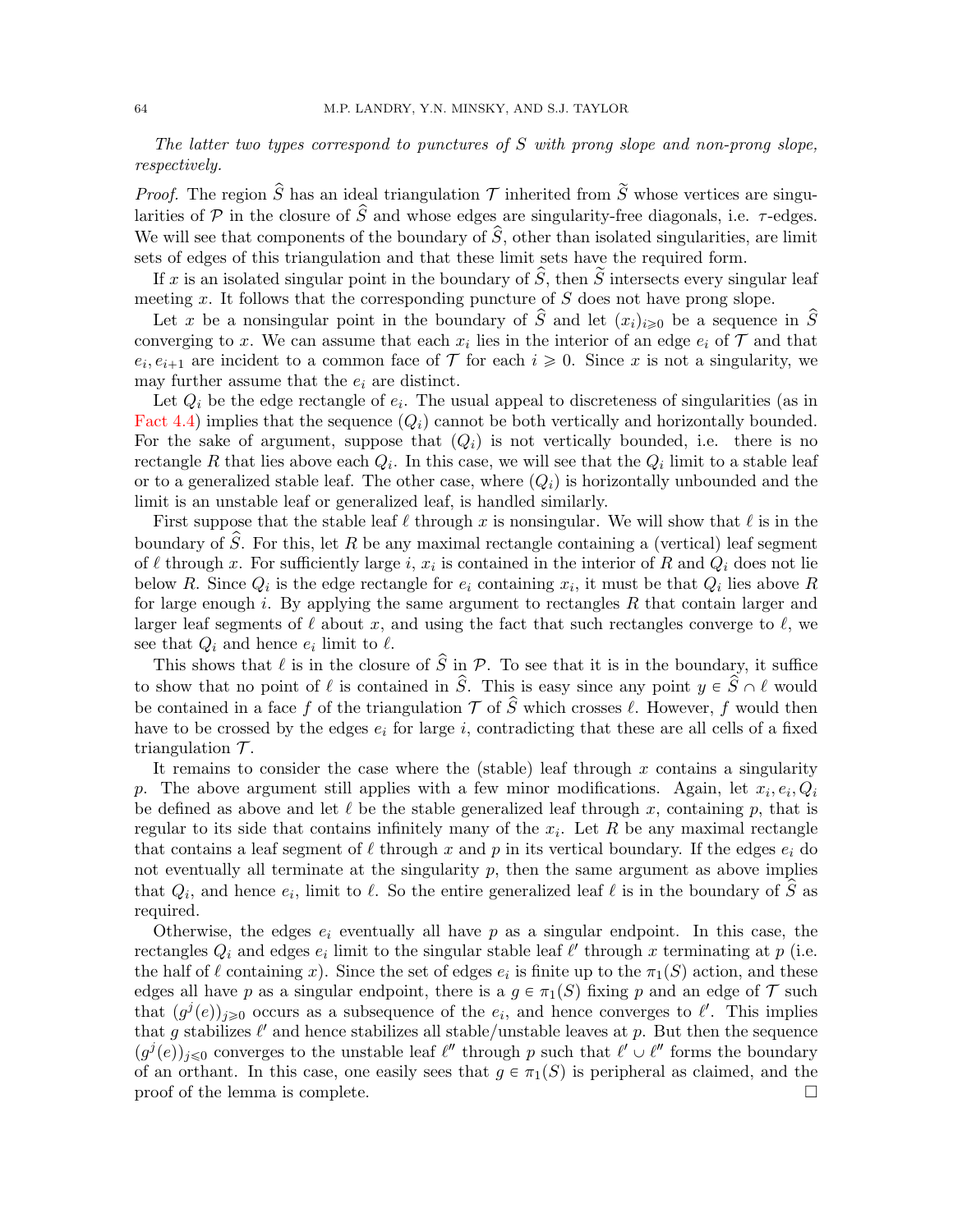With [Lemma 9.4](#page-62-0) in hand, we can turn to the proof of [Theorem 9.3.](#page-62-1)

<span id="page-64-0"></span>Proof of [Theorem 9.3.](#page-62-1) The theorem will follow fairly directly from the following claim:

**Claim 9.5.** If  $\text{ent}_{\varphi|N}$  is not identically 0, then the graph  $\Phi|N$  contains a unique component J which is not a cycle. All curves of  $\mathcal{O}^+|N$  are, up to positive multiples, homotopic to images of directed cycles in J.

Indeed, if  $J$  is such a component then Equation  $(9.1)$  becomes

$$
\mathrm{ent}_{\varphi|N}=\mathrm{ent}_J\circ\iota^*.
$$

Since  $\mathcal{O}^+|N|$  generate  $H_1(N;\mathbb{R})$ , so do the images of directed cycles in J. This implies that the homomorphism  $\iota^*: H^1(N) \to H^1(J)$  is injective and maps the boundary of  $C^+$ into the boundary of  $C^+(J)$ . Since  $ent_J : C^+(J) \to [0, \infty)$  is real-analytic, strictly convex, and blows up at the boundary (again by [\[McM15,](#page-72-1) Theorem 5.2]) this implies the same for  $ent_{\varphi|N} : \mathcal{C}^+ \to [0, \infty).$ 

We now proceed with the proof of [Claim 9.5.](#page-64-0)

Let  $\gamma$  be an orbit of  $\varphi|N$  which, in the forward direction, accumulates on every closed orbit in  $\mathcal{O}|N$  and meets every neighborhood of each end of N that contains an unstable prong curve.

Fix a lift  $\tilde{N}$  to  $\tilde{M}$  and let  $\tilde{\gamma}$  be a lift of  $\gamma$  to  $\tilde{N}$ , which is determined up to the action of  $\pi_1(N)$ . Let  $p = \hat{\gamma}$  be its projection to the flow space P and note that p is not contained in a singular stable leaf since otherwise  $\gamma$  would be attracted to a singular orbit in the forward direction.

Let  $D_p$  be the dynamic plane for p given by [Proposition 6.4](#page-43-1) and let  $\tilde{\gamma}_{\Phi}$  be a  $\tilde{\Phi}$ -line such that  $\tilde{\mathfrak{F}}(\tilde{\gamma}_{\Phi}) = p$ , the existence of which is guaranteed by [Proposition 6.12.](#page-50-1) Note that either by the construction of  $\tilde{\gamma}_{\Phi}$  or [Proposition 6.4,](#page-43-1) we know that  $\tilde{\gamma}_{\Phi}$  is contained in  $D_p$ . Let  $\gamma_{\Phi}$  be the projection of  $\tilde{\gamma}_{\Phi}$  to  $\Phi$ . We claim that

- (1)  $\gamma_{\Phi}$  is disjoint from S, and
- (2) for any directed cycle c of  $\Phi|N$ , any directed subray  $\gamma_{\Phi}^+$  of the the bi-infinite path  $\gamma_{\Phi}$ contains a closed subpath d such that as loops in N, d is homotopic to  $c^k$  for some  $k \geqslant 1$ .

Note that the second item implies that either  $\mathfrak{F}(d) = \mathfrak{F}(c^k)$  or  $\mathfrak{F}(d)$  and  $\mathfrak{F}(c^k)$  are homotopic unstable prong curves corresponding to the same end of  $N$  [\(Theorem 6.1\)](#page-41-0).

Let us show how [Claim 9.5](#page-64-0) follows from these two subclaims. By claim (1) above,  $\gamma_{\Phi}$  lies in some component of  $\Phi \setminus S$  and so some subray  $\gamma_{\Phi}^+$  lies in some component J of  $\Phi|S$ . If c is any directed cycle of  $\Phi|N$ , then by claim (2) there is some directed cycle of J whose image under  $\mathfrak{F}$  is an element of  $\mathcal{O}^+|N$  that is homotopic to a multiple of  $\mathfrak{F}(c)$ . In particular, the cone in  $H_1(J;\mathbb{R})$  positively generated by directed cycles maps onto the cone in  $H_1(N;\mathbb{R})$ positively generated by  $\mathcal{O}^+|N$  (see [Lemma 7.4\)](#page-55-1). This gives the second statement in the claim. Moreover, item  $(3)$  of [Theorem 6.1](#page-41-0) gives that for all but finitely many primitive directed cycles c of  $\Phi$  (i.e. the ones for which  $\mathfrak{F}(c)$  is not a prong curve and not homotopic to an AB cycle),  $c^k = \mathfrak{F}^{-1}(\mathfrak{F}(c^k))$  for all  $k \geq 1$  and in fact no other directed cycles of  $\Phi$  are homotopic to  $c^k$  in M. It follows that, outside finitely many exceptions, every primitive directed cycle of  $\Phi|N$  is actually in J, so all components of  $\Phi|N$  other than J are cycles. If J were a cycle too, then  $ent_{\varphi|N}$  would be identically 0. This proves the Claim.

It remains to establish the two subclaims. For the first, suppose that  $\gamma_{\Phi}$  intersects some component S' of S. Then  $\tilde{\gamma}_{\Phi}$  intersects some lift  $\tilde{S}'$  of S' to  $\widetilde{M}$  in some face  $\tilde{f}$  of the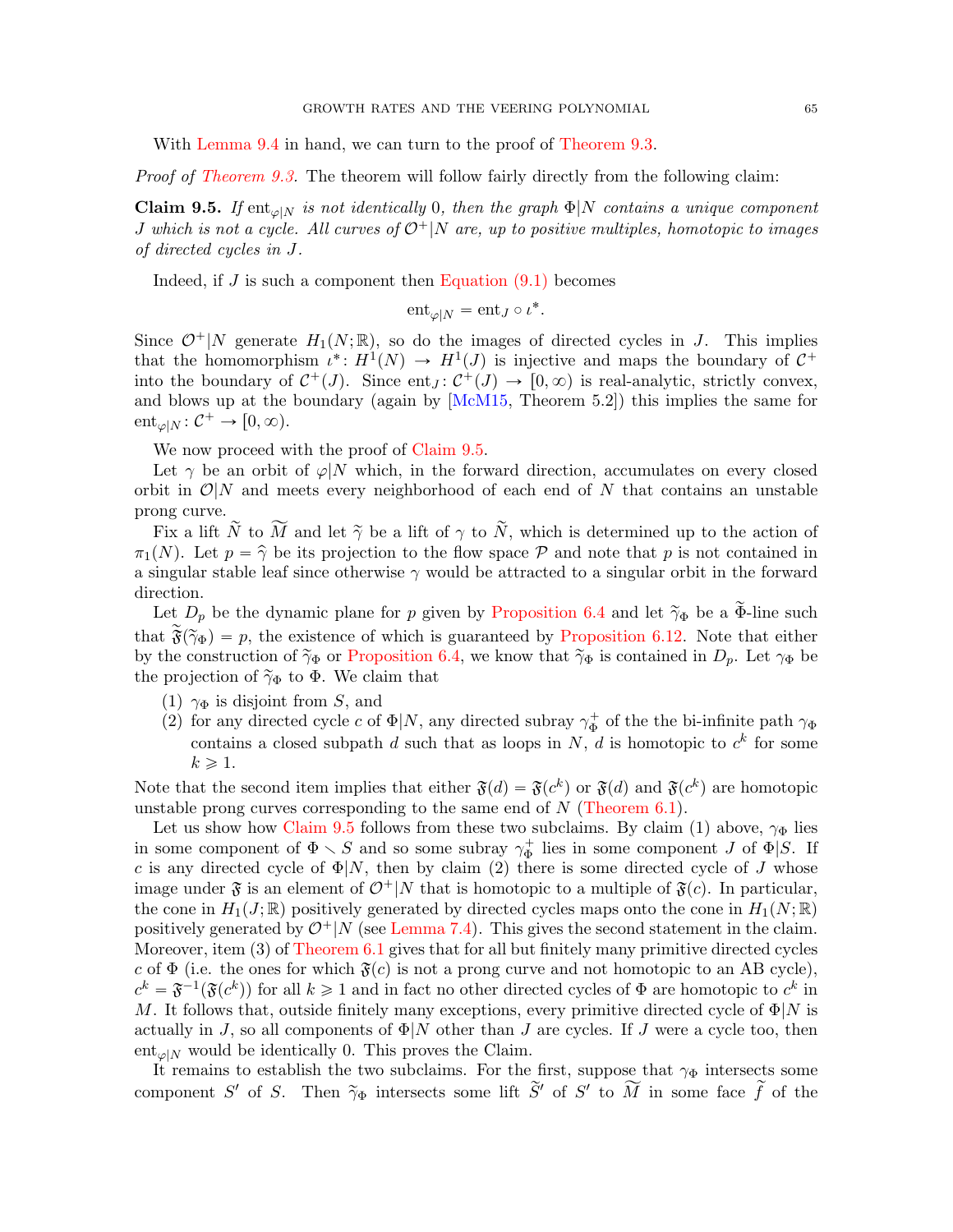triangulation on  $\widetilde{S}'$  induced by  $\widetilde{\tau}$ . Let  $f \subset \widehat{S}'$  be the corresponding triangle in  $\mathcal P$  and let  $R_f$ be the face rectangle determined by f. Since  $\tilde{\gamma}_{\Phi}$  is a p-line,  $R_f$  contains the point p. If the regular point p is not contained in  $\hat{S}'$  then by [Lemma 9.4](#page-62-0) either the vertical or horizontal leaf through p is also disjoint from  $\hat{S}'$ . But each side of  $R_f$  contains a singular vertex of f and so in this case, the vertical or horizontal leaf through  $p$  would have to cut through  $f$ , giving a contradiction. This implies that  $p \in f$  and so the orbit  $\tilde{\gamma}$  also intersect  $\tilde{S}'$ . This, however, contradicts the assumption that  $\gamma$  is contained in N where N is a component of  $M|S$ .

For the second subclaim, fix a directed subray  $\tilde{\gamma}_{\Phi}^+$  of  $\tilde{\gamma}_{\Phi}$  with initial maximal *p*-rectangle  $R_0$  and let c be any directed cycle of  $\Phi|N$ . Let  $\tilde{c}$  be a lift of c to  $\tilde{N}$  and choose  $g \in \tilde{N}$  to generate its stabilizer so that it translates  $\tilde{c}$  in its positive direction. We set  $q = \tilde{\mathfrak{F}}(\tilde{c})$ , set  $\gamma_c = \mathfrak{F}(c)$ , and let  $\tilde{\gamma}_c$  be the lift to  $\tilde{N}$  that is also stabilized by g. Note that the projection of  $\tilde{\gamma}_c$  to P is q, which is also stabilized by q.

To complete the proof, we first assume that  $q$  is a regular point. Fix a maximal  $q$ -rectangle R along the Φ-line  $\tilde{c}$  and let  $D_q$  be the dynamic plane for q, which contains  $\tilde{c}$  by [Proposi](#page-43-1)[tion 6.4.](#page-43-1) Also let  $n$  be the number of vertices in the chains of sectors immediately above  $\sigma(R)$  in  $D_q$ , as in [Remark 6.11.](#page-49-1) Here we recall that  $\sigma(R)$  is the sector immediately below the vertex in  $D_q$  corresponding to R.

The fact that  $\gamma$  accumulates on  $\gamma_c$  in its positive direction translates into the statement that there is a sequence  $h_i \in \pi_1(N)$  such that  $h_i p \to q$  and that  $h_i R_0$  eventually lies below the q-rectangle  $g^{-(n+1)}(R)$ . To see this, fix an equivariant family of rectangle sections  $\{s_R\}$ as in [Lemma 4.3](#page-23-1) and let x be the intersection point of  $\tilde{\gamma}_c$  with the section over  $g^{-(n+1)}(R)$ . Let y be the intersection point of  $\tilde{\gamma}$  with the section over  $R_0$  and let  $r_0$  be the positive subray of  $\tilde{\gamma}$  starting at y. The positive accumulation of  $\gamma$  on  $\gamma_c$  implies there exist  $h_i \in$  $\pi_1(N)$  and  $t_i \to \infty$  such that  $h_i(r_0(t_i))$  converges to x. We may choose  $t_i$  so that the flow segment  $h_i r_0([0, t_i])$  begins at the section over  $h_i(R_0)$  and ends at the section over  $g^{-(n+1)}(R)$ . Applying [Lemma 4.3](#page-23-1) now tells us that, for i sufficiently large,  $g^{-(n+1)}(R)$  lies above  $h_iR_0$ . This is the desired statement.

Further choose i sufficiently large that  $h_i p$  lies in  $R \cap g^{-(n+1)}(R)$ . Hence, the descending set  $\Delta(\sigma(R)) \subset D_q$  is also contained in the dynamic plane  $D_{hip}$  [\(Proposition 6.4\)](#page-43-1). Moreover,  $D_{h_ip} = h_i D_p$  contains  $h_i \tilde{\gamma}_{\Phi}^+$  whose initial maximal rectangle  $h_i R_0$  corresponds to a vertex contained in  $\Delta(\sigma(g^{-(n+1)}(R)))$ . Then by [Lemma 6.9](#page-47-1) and [Remark 6.11,](#page-49-1)  $h_i \tilde{\gamma}_{\Phi}^+$  must pass through a vertex in the chain of one of the sectors above  $g^{-i}(\sigma(R))$  for each  $i = 1, \ldots, n + 1$ . Since for each i there are n of these vertices,  $h_i \widetilde{\gamma}_{\Phi}^+$  must pass through two vertices of  $D_p$ which lie in the same  $\langle g \rangle$ -orbit. Hence, there is a subpath  $\tilde{d}$  of  $h_i \tilde{\gamma}_{\Phi}^+$  such that  $g^k$  takes its initial vertex to its terminal vertex. In  $\Phi|N$ , this projects to a closed subpath d of  $\gamma_{\Phi}^+$  that is homotopic to  $c^k$  as a loop in N, establishing the second claim when q is regular.

When  $q$  is a singular point only minor modifications to the setup are needed. In this case,  $\gamma_c$  is an unstable prong curve and  $\tilde{\gamma}_c$  is its lift determined by an unstable singular leaf  $\ell^u$ emanating from q. This time  $g \in \pi_1(N)$  stabilizes  $\ell^u$  and therefore it stabilizes each orthant based at q. The fact that  $\gamma$  meets each neighborhood of the end of N corresponding to  $\gamma_c$ implies that there is a sequence  $h_i \in \pi_1(N)$  such that  $h_i p \to q$ . Since the stabilizer of q acts cofinitely on the orthants at  $q$ , we can also assume that the  $h_i p$  all lie in a single half-plane (i.e. union of two adjecent orthants) cobounded by two consecutive singular stable leaves  $\ell_1, \ell_2$ emanating from q. There is a unique dynamic plane  $D_q$  containing the dynamic half-planes  $D_{\ell_1}, D_{\ell_2}$ , which can be characterized as the union of descending sets  $\Delta(\sigma(R'))$  where R' is a maximal rectangle with  $q$  in its vertical boundary that is contained in the half-space at  $q$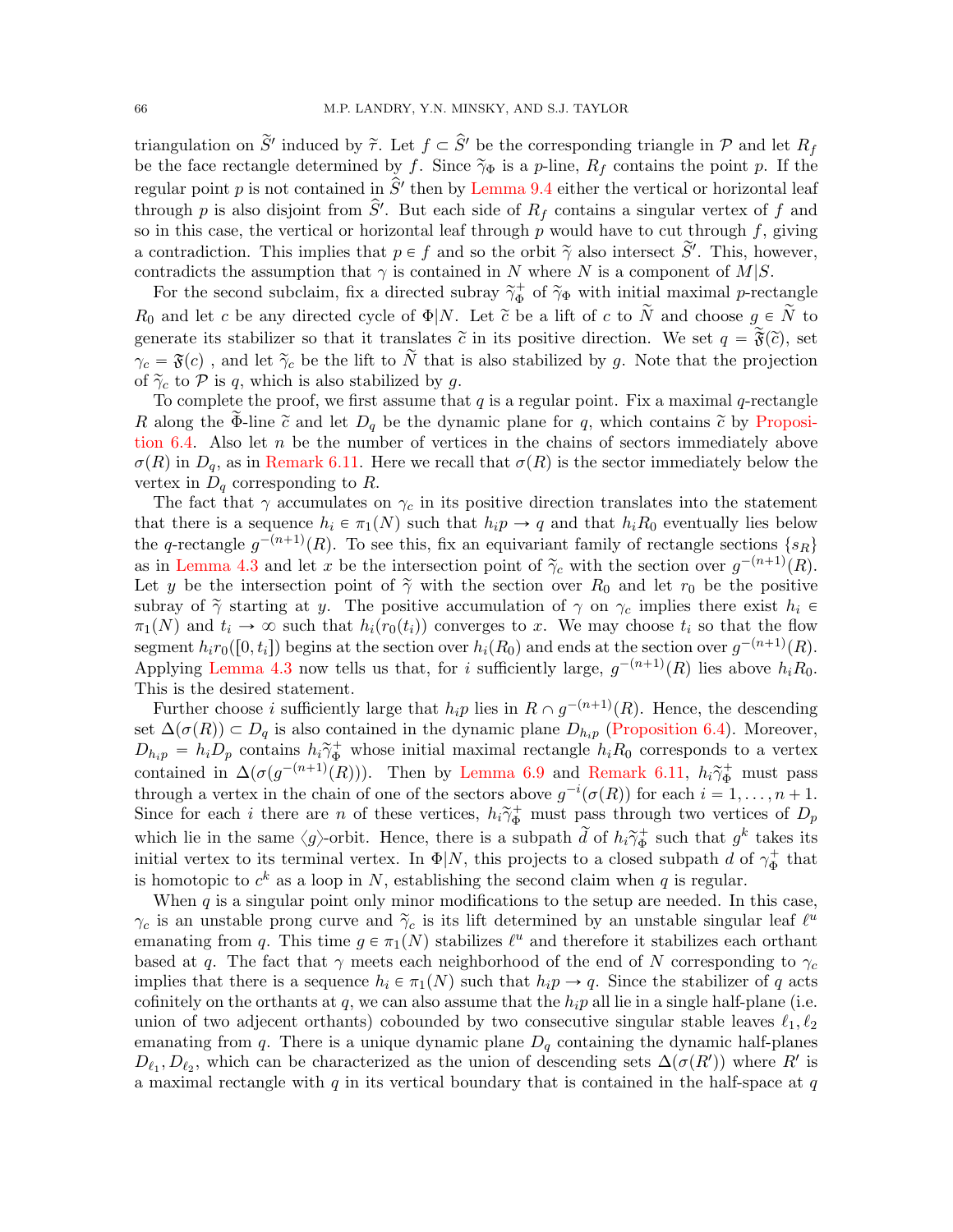cobounded by  $\ell_1, \ell_2$  (see [Remark 6.5\)](#page-44-0). Note that g stabilizes  $D_q$  and so there is a g-periodic  $\widetilde{\Phi}$ -line  $\widetilde{c}'$  in  $D_q$  whose image  $c'$  in N is homotopic to c. The rest of the proof now goes through as above after replacing  $c$  with  $c'$ .

Remark 9.6. Our definition of essentially transitive concerns an orbit which "sees" every orbit and every unstable prong curve in the forward direction. In fact the conclusions of [Theorem 9.3](#page-62-1) also hold if  $\varphi|N$  has an orbit which in the *backward* direction accumulates on every closed orbit and meets every neighborhood of every end of N containing a stable prong curve. Indeed, after reversing the orientation of  $\varphi$  and the coorientation of  $\tau^{(2)}$ , we can apply the argument from above to conclude that the corresponding entropy function is real analytic, strictly convex, and tends to infinity at the boundary of the positive cone. This implies that the original entropy function has the same properties.

<span id="page-66-0"></span>9.2. Suspension flows and fibered cones. Again returning to [Theorem 7.2](#page-54-1) (or [Theo](#page-58-0)[rem 8.1](#page-58-0) in the closed case), if we let  $S = \emptyset$ , then there exists a (strongly<sup>[1](#page-66-1)</sup>) positive class  $\xi$  in  $H^1(M)$  (or  $H^1(\overline{M})$ ) if and only if the flow  $\varphi$  is isotopic to the suspension flow of a pseudo-Anosov homeomorphism and  $\xi$  lies in the interior of the associated *fibered cone*  $\mathbb{R}_+$ **F**. This follows from either Fried's criterion for the existence of cross sections [\[Fri82b,](#page-71-4) Theorem D] or a combinatorial analogue proven in [\[LMT20,](#page-72-0) Theorem E]. Hence, we conclude that the growth rate  $gr_{\varphi}(\xi)$  of  $\varphi$ 's closed orbits with respect to  $\xi$  is given by the reciprocal of the smallest positive root of the specialization  $V_{\tau}^{\xi}$  of the veering polynomial.

**Remark 9.7** (Teichmüller polynomial). Applying [Theorem 7.2](#page-54-1) in this setting to the primitive integral points in the interior of  $\mathbb{R}_+$ **F**, and using the connection to the Teichmüller polynomial established in [\[LMT20,](#page-72-0) Theorem B], we recover McMullen's theorem [\[McM00,](#page-72-4) Theorem 5.1] that the Teichmüller polynomial computes stretch factors of monodromies associated to the fibered cone  $\mathbb{R}_+$ **F**.

Combining [\[LMT20,](#page-72-0) Theorem E] with the above discussion,  $\varphi$  is circular (i.e. admits a cross section) if and only if the associated veering triangulation  $\tau$  is layered (i.e. admits a fully carried surface) and this occurs if and only if the associated cone cone  $\zeta(\tau) = \mathbb{R}_+ \mathbf{F}$  is fibered (see [Theorem 2.2\)](#page-9-2). In this setting, we call  $\bf{F}$  a fully punctured fibered face.

We next focus on the case in which S represents a class in the boundary of the fibered cone  $\mathbb{R}_+$ **F**. To this end, let  $\tau$  be a layered veering triangulation with dual flow  $\varphi$  and let S be a connected surface carried by  $\tau^{(2)}$  that is not a fiber. We remark that every primitive integral class in  $\partial(\mathbb{R}_+\mathbf{F})$  is represented by such a surface. Then  $M|S$  is connected and any  $\xi \in H^1(M)$  dual to a class in int $(\mathbb{R}_+ \mathbf{F})$  pulls back under  $M|S \to M$  to a positive class in  $H^1(M|S)$ . Hence, [Theorem 7.1](#page-54-0) and [Theorem 7.2](#page-54-1) give the growth rate of the closed orbits missing S, and in this case more can be said.

Let **F** be the fibered face associated to  $\tau$  and fix a subface  $S \subset F$ . By the relative interior of the cone  $\mathbb{R}_+$ **S** we mean the cone on  $S \setminus \partial S$  (i.e. the interior of  $\mathbb{R}_+$ **S** within the subspace it spans). If  $V = V_{\tau}$  is the veering polynomial of  $\tau$ , let  $V|\mathbf{S}$  be the polynomial obtained by deleting the terms that pair positively with **S**. In more details, if  $V = \sum a_g g$ , the

$$
V|\mathbf{S} = \sum a'_g g,
$$

where  $a'_g = a_g$  if  $\eta(g) = 0$  for some  $\eta$  in the relative interior of  $\mathbb{R}_+$ **S** and  $a'_g = 0$  otherwise (c.f. [Proposition 7.6\)](#page-56-1). We note that this definition does not depend on the choice of  $\eta$  in the relative interior of  $\mathbb{R}_+$ **S**. This follows from the fact that the cone of homology directions cone<sub>1</sub>(Γ) and

<span id="page-66-1"></span><sup>&</sup>lt;sup>1</sup>When  $S = \emptyset$ , all positive classes are strongly positive.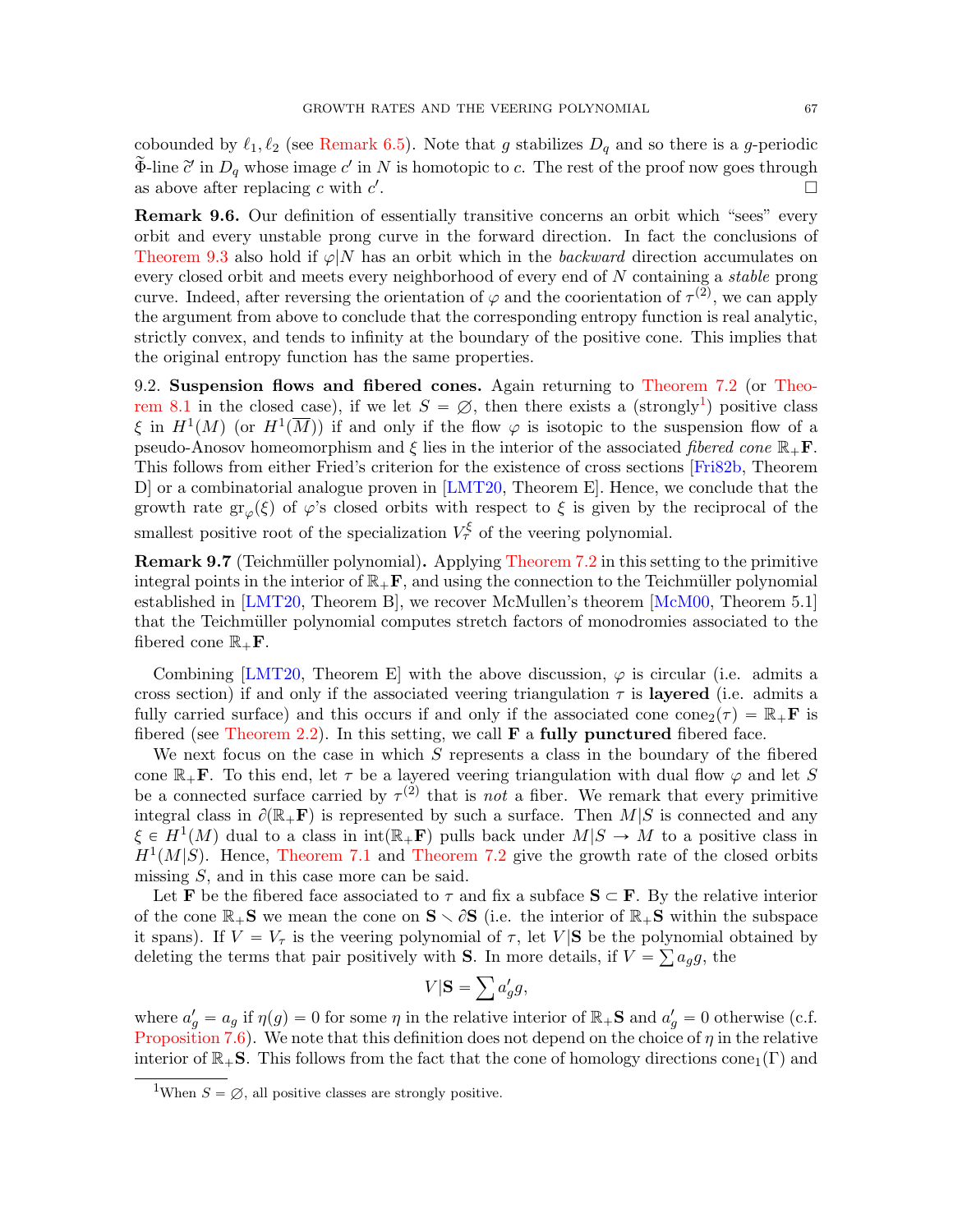cone<sub>2</sub>( $\tau$ ) =  $\mathbb{R}_+$ **F** are dual [\(Theorem 2.2\(](#page-9-2)2)). Indeed, the basic theory of convex polyhedral cones in finite-dimensional vector spaces (see e.g [\[Ful93,](#page-71-7) Section 1.2]) gives that if  $\eta$ ,  $\eta'$  are two classes lying in the relative interior of  $\mathbb{R}_+$ **S** then ker $(\eta) \cap \text{cone}_1(\Gamma) = \text{ker}(\eta') \cap \text{cone}_1(\Gamma)$ .

In this setting [Theorem 7.1](#page-54-0) and [Theorem 7.2](#page-54-1) easily imply the following:

<span id="page-67-0"></span>Corollary 9.8 (Counting orbits missing transverse surfaces). Suppose that M has a fully punctured fibered face F. Let  $\tau$  be the associated veering triangulation and  $\varphi$  the associated suspension flow. Finally, fix a subface  $S$  of  $F$  and let  $\eta \in \text{int}(\mathbb{R}_+S)$ .

For any  $\xi \in \text{int}(\mathbb{R}_+ \mathbf{F})$ , the growth rate

<span id="page-67-2"></span>(9.2) 
$$
\operatorname{gr}_{\varphi}(\xi; \mathbf{S}) = \lim_{L \to \infty} \# \{ \gamma \in \mathcal{O}_{\varphi} : \eta(\gamma) = 0 \text{ and } \xi(\gamma) \leq L \}^{\frac{1}{L}}.
$$

exists and equals the reciprocal of the smallest root of the specialization  $V|\mathbf{S}^{\xi}$ . Moreover,

- (1) The growth rates  $gr_{\varphi}(\xi; S)$  depends only on the face S and not the chosen  $\eta$ .
- (2) If S is any surface carried by  $\tau$  dual to a class in  $\text{int}(\mathbb{R}_+\mathbf{S})$ , then  $\text{gr}_\varphi(\xi; \mathbf{S})$  computes the growth rate (with respect to  $\xi$ ) of closed orbits that miss the surface S and is equal to  $gr_{\varphi|S}(\xi)$  from [Equation](#page-54-3) (7.1).
- (3) The growth rate  $gr_{\varphi}(\xi; S)$  is strictly larger than 1 if and only if there are infinitely many primitive closed orbits that are η-null.

Again, we emphasize that [Corollary 9.8](#page-67-0) has a natural generalization to closed manifolds by first puncturing along singular orbits of the suspension flow.

<span id="page-67-3"></span>Remark 9.9 (Depth one foliations and stretch factors of endperiodic monodromies). The growth rates appearing in [Corollary 9.8](#page-67-0) when  $\xi$  is integral can be naturally interpreted as stretch factors of endperiodic homeomorphisms associated to depth one foliations of M (or more precisely its compact model as in [Remark 4.6\)](#page-24-0). Indeed, if S is a surface carried by  $\tau$  that is not a fiber, then any primitive integral class  $\xi$  in the interior of the associated fibered cone gives rise to a depth one taut oriented foliation on  $M/S$  that is positively transverse to flow lines of  $\varphi$  (see for example [\[Ago08,](#page-71-8) Theorem 3.7]). The foliation restricted to the complement of the boundary (depth zero) leaves is a fibration over the circle and the first return map to a fiber (i.e. a depth one leaf) is a endperiodic homeomorphism [\[Fen92,](#page-71-9) Lemma 4.1, 4.2]. The growth rate of periodic points of the first return map is equal to  $gr_{\varphi|S}(\xi)$ , giving a direct generalization of the stretch factor of a pseudo-Anosov homeomorphism. These stretch factors will be the subject of future work.

We can use these tools to answer the following question of Chris Leininger:

<span id="page-67-1"></span>**Question 1** (Leininger). Given a fibered face **F** of a hyperbolic 3–manifold  $M$ , what is the limit set of stretch factors arising from monodromies whose fibers correspond to integral points in  $\mathbb{R}_+$ F?

It is clear that 1 is such an accumulation point, but Leininger and Shixuan Li have produced examples where there are accumulation points greater than 1.

To answer [Question 1,](#page-67-1) we introduce the following notation: For each subface S of F define

 $\Lambda(\mathbf{S}) = \{ \text{gr}_{\varphi}(\alpha; \mathbf{S}) : \alpha \text{ is an integral point of int}(\mathbb{R}_+ \mathbf{F}) \}.$ 

where  $gr_{\varphi}(\alpha; S)$  is as in [Equation \(9.2\).](#page-67-2) Also set  $\Lambda = \Lambda(\varnothing)$ , which is exactly the set of stretch factors of the monodromies of fibrations corresponding to integral points in  $\mathbb{R}_+$ **F**. Our goal is to understand its closure  $\Lambda$ .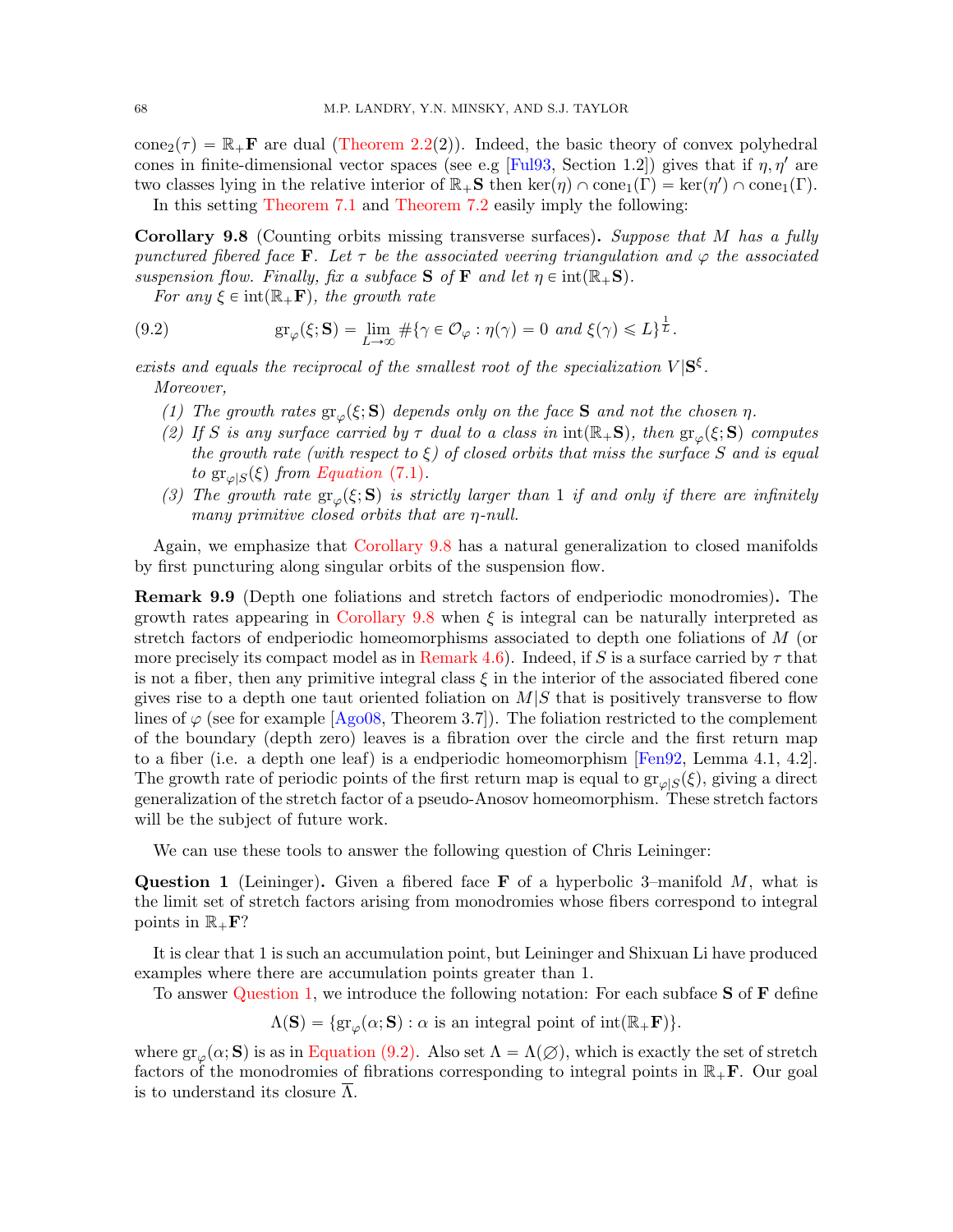Recall that  $X'$  denotes the derived set of  $X$ , i.e. its set of accumulation points. Also inductively set  $X^0 = X$  and  $X^{n+1} = (X^n)'$ .

<span id="page-68-2"></span>**Theorem 9.10** (Structure of stretch factors). Let  $\Lambda \subset (1, \infty)$  be the set of stretch factors of the monodromies of fibrations corresponding to integral points in  $\mathbb{R}_+$ . Then its closure  $\overline{\Lambda}$  is compact, well-ordered under  $\geq$ , and  $\overline{\Lambda}^n = \{1\}$  for some  $1 \leq n \leq \dim(H^1(M;\mathbb{R}))$ . Moreover,

- each number in  $\overline{\Lambda}' \setminus \{1\}$  is itself a growth rate in the sense of [Corollary 9.8](#page-67-0) and an infinite type stretch factor in the sense of [Remark 9.9,](#page-67-3)
- the accumulation set  $\overline{\Lambda}'$  is infinite if and only if there are infinitely many primitive orbits in  $\mathcal{O}_{\varphi}$  that are null with respect to some class in  $\partial(\mathbb{R}_+\mathbf{F})$ , and
- the derived length is maximal (i.e.  $n = \dim(H^1(M; \mathbb{R}))$ ) if and only if there are infinitely many primitive orbits in  $\mathcal{O}_{\varphi}$  that represent a multiple of a vertex class in the cone of homology directions in  $H_1(M; \mathbb{R})$ .

*Proof.* In the proof, we assume that the fibered face  $\bf{F}$  is fully punctured and associated to the veering triangulation  $\tau$  of M. The general case then follows from puncturing along singular orbits and considering only cohomology pulled back from the original manifold.

We begin by establishing a more technical claim.

<span id="page-68-1"></span>**Claim 9.11** (going up). Let **S** be a face of **F**. Then<br> $\overline{\Lambda(S)}' \setminus \{1\} = \begin{bmatrix} \end{bmatrix}$ 

$$
\overline{\Lambda(\mathbf{S})}' \smallsetminus \{1\} = \bigcup_{\mathbf{T} = \mathbf{S}} \Lambda(\mathbf{T}),
$$

where the union is over faces  $T$  of  $F$  that properly contain  $S$ .

Moreover, if  $(\lambda_k)$  is a sequence in  $\Lambda(S)$  converging to  $\lambda \in \overline{\Lambda(S)}'$ , then  $\lambda \leq \lambda_k$  for sufficiently large k.

*Proof of claim.* Any integral  $\alpha$  in the interior of  $\mathbb{R}_+$ **F** can be realized as a (multiple of a) fiber surface  $S_\alpha$  carried by  $\tau$ . We note that while the isotopy class of  $S_\alpha$  is unique, its carried position is not, but this will not matter here. Since the image of  $\Phi$  in  $M$  is positive transverse to  $\tau^{(2)}$ , the nonnegative integral cocycle  $m_{\alpha}$  on  $\Phi$  given by mapping each directed edge to its intersection number with  $S_{\alpha}$  represents the pullback of  $\alpha$  to  $\Phi$ . Obviously, the restriction of  $m_{\alpha}$  to any subgraph of  $\Phi$  represents the pullback of  $\alpha$  to that subgraph.

We first prove the containment  $\Lambda(\mathbf{T}) \subset \overline{\Lambda(\mathbf{S})}' \setminus \{1\}$  for each  $\mathbf{T} \supset \mathbf{S}$ . Fix an integral class  $\eta$  in the relative interior of  $\mathbb{R}_+T$ , and let  $\Phi|T = \Phi|\eta$  be the subgraph of  $\Phi$  covered by cycles that are  $\eta$ -null (as in [Section 7.1\)](#page-54-4). If  $\alpha \in \text{int}(\mathbb{R}_+ \mathbf{F})$  then for  $k > 0$  we note that  $\alpha + i\eta$  and  $\alpha$  agree on cycles of  $\Phi$ T, while the value of  $\alpha + i\eta$  on any cycle of  $\Phi$ S not contained in  $\Phi$ T goes to  $\infty$  with i. At this point we use the following lemma about growth rates in graphs. It is probably well-known but for completeness we will include a proof at the end.

For a directed graph D and positive class  $\alpha \in H^1(D)$  (i.e. class that is positive on directed cycles), let  $gr(\alpha; D)$  denote the growth rate of directed cycles in D with respect to  $\alpha$  (as in Equation  $(7.2)$ .

<span id="page-68-0"></span>**Lemma 9.12.** Let D be a directed graph with subgraph  $D'$ . Let  $\alpha_i$  be a sequence of positive classes in  $H^1(D)$  such that

- (1) they pull back to the same positive class  $\alpha \in H^1(D)$ ,
- (2) they blow up on the complement of D' (i.e.  $\alpha_i(\gamma) \to \infty$  for each directed cycle  $\gamma$  of D that is not contained in  $D'$ ), and
- (3)  $\liminf_{i\to\infty} g(r(\alpha_i; D) > 1$ .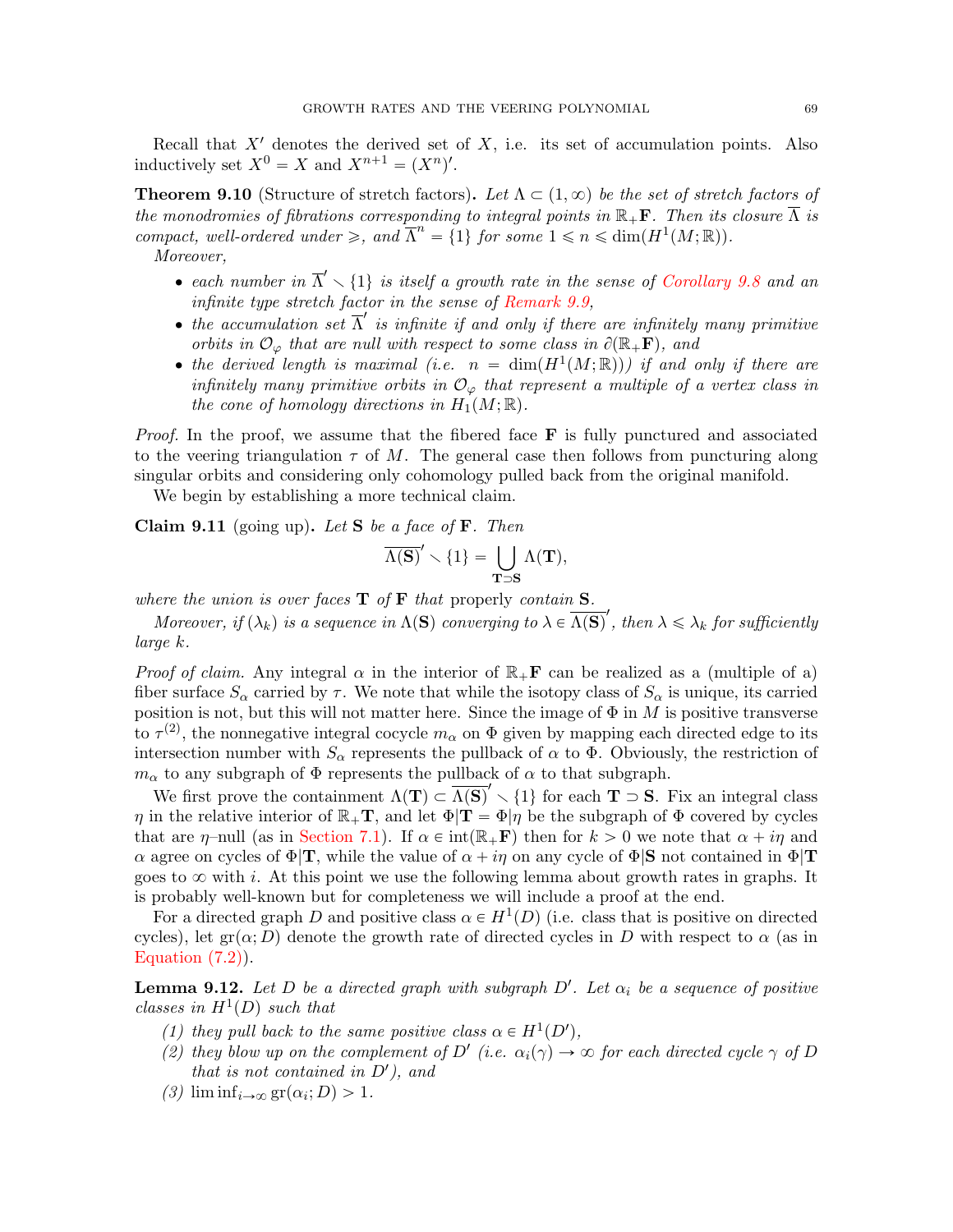Then  $gr(\alpha_i; D) \geq gr(\alpha; D')$  and

$$
gr(\alpha_i; D) \to gr(\alpha; D'),
$$

as  $i \to \infty$ .

We apply [Lemma 9.12](#page-68-0) to conclude that

$$
\text{gr}(\alpha + i \cdot \eta; \Phi | \mathbf{S}) \to \text{gr}(\alpha; \Phi | \mathbf{T})
$$

as  $i \to \infty$ , and note that this sequence is nonconstant exactly when the containment  $T \supset S$ is proper. By [Theorem 7.1](#page-54-0) (and Corollary  $9.8(2)$ ) this gives us

$$
\operatorname{gr}_{\varphi}(\alpha+i\cdot\eta; \mathbf{S}) \to \operatorname{gr}_{\varphi}(\alpha; \mathbf{T})
$$

Thus any point of  $\Lambda(T)$  is a limit point of  $\Lambda(S)$ .

Conversely, let  $\alpha_i \in \text{int}(\mathbb{R}_+F)$  be a sequence of integral classes so that the sequence of growth rates  $\lambda_i = \text{gr}_{\varphi}(\alpha_i; \mathbf{S})$  is pairwise distinct and converges to  $\lambda > 1$ , and let us show that  $\lambda \in \Lambda(\mathbf{T})$  for some face  $\mathbf{T} \supsetneq \mathbf{S}$ .

Now let  $\eta$  denote an integral class in the relative interior of  $\mathbb{R}_+$ **S** (if **S** =  $\emptyset$ , then by convention  $\eta = 0$  and  $\Phi | \eta = \Phi | \mathbf{S} = \Phi$ . Replace each  $\alpha_i$  in this sequence with  $\alpha_i + i \cdot \eta$ . This does not change  $\lambda_i = \text{gr}(\alpha_i; \mathbf{S})$ , but it ensures that  $\alpha_i(\gamma) \to \infty$  for any directed cycle of  $\Phi$ that is not in  $\Phi$ **S**.

After passing to a subsequence, we may assume that for each edge  $e$  of  $\Phi|\mathbf{S}$  either  $m_{\alpha_i}(e)$ stays bounded for all i or  $m_{\alpha_i}(e) \to \infty$ . Let E be the set of edges whose lengths stay bounded. Because each  $m_{\alpha_i}$  is integral, we may pass to a further subsequence and assume that  $m_{\alpha_i}(e) =: m(e)$  is constant for each edge e of E.

We can again apply [Lemma 9.12](#page-68-0) to the pullback of  $\alpha_i$  on the graphs E and  $\Phi$  S, concluding

$$
\text{gr}(\alpha_i; \Phi | \mathbf{S}) \to \text{gr}(\alpha; E).
$$

This limit is then  $\lambda$  since  $gr(\alpha_i; \Phi | \mathbf{S}) = gr_\varphi(\alpha_i; \mathbf{S})$  by [Theorem 7.1](#page-54-0) and [Corollary 9.8.](#page-67-0) Since  $\lambda > 1$ , E has a nontrivial recurrent subgraph. It remains to find a face **T** strictly containing **S** such that  $gr(\alpha; E) = gr(\alpha; \Phi | \mathbf{T}).$ 

Set  $\eta_i = \alpha_i - \alpha_1$ . We claim that for i sufficiently large,  $\eta_i$  is contained in the relative interior of  $\mathbb{R}_+T$  for some face T that properly contains S. Let  $\gamma$  be a directed cycle in  $\Phi$ . If  $\gamma$ is not contained in  $\Phi(\mathbf{S}, \text{ then } \eta(\gamma) > 0$  and so  $\alpha_i(\gamma) \to \infty$  by definition of  $\eta$ . Hence,  $\eta_i(\gamma) > 0$ for large i. If  $\gamma$  is contained in  $\Phi | S$  but not in E, then again  $\alpha_i(\gamma) \to \infty$  by definition of E so  $\eta_i(\gamma) > 0$  for large i. If  $\gamma$  is contained in E then  $\alpha_i(\gamma) = \alpha_1(\gamma)$  so  $\eta_i(\gamma) = 0$ . At any rate  $\eta_i(\gamma) \geq 0$  and since the cone of homology directions is spanned by finitely many cycles in  $\Phi$ [\(Theorem 2.2\)](#page-9-2), we may fix i so that  $\eta_i \in \mathbb{R}_+$ **F**.

Let **T** be the face of **F** such that  $\eta_i$  is in the relative interior of  $\mathbb{R}_+$ **T**. Then from the previous paragraph we see that E and  $\Phi$ <sup>T</sup> have the same directed cycles, namely those where  $\eta_i$  vanishes. Thus gr $(\alpha; E) = \text{gr}(\alpha; \Phi | \mathbf{T})$ , and the latter equals  $\text{gr}_{\varphi}(\alpha; \mathbf{T})$  by [Theorem 7.1.](#page-54-0) Note that **S** is a proper subface of **T** because we have assumed the  $\lambda_i$  are not eventually constant.

Applying this to all limit points  $\lambda$  we obtain the containment<br> $\overline{\Lambda(S)}' \setminus \{1\} \subset \Box \setminus \Lambda(T)$ .

$$
\overline{\Lambda(\mathbf{S})}' \smallsetminus \{1\} \subset \bigcup_{\mathbf{T} \supsetneq \mathbf{S}} \Lambda(\mathbf{T}).
$$

The final statement, that eventually  $\lambda_i \geq \lambda$ , follows from the first conclusion of [Lemma 9.12,](#page-68-0) and the fact that  $\lambda_i = \text{gr}(\alpha_i; \Phi | \mathbf{S})$  again by [Theorem 7.1.](#page-54-0) This concludes the proof of  $Claim\ 9.11.$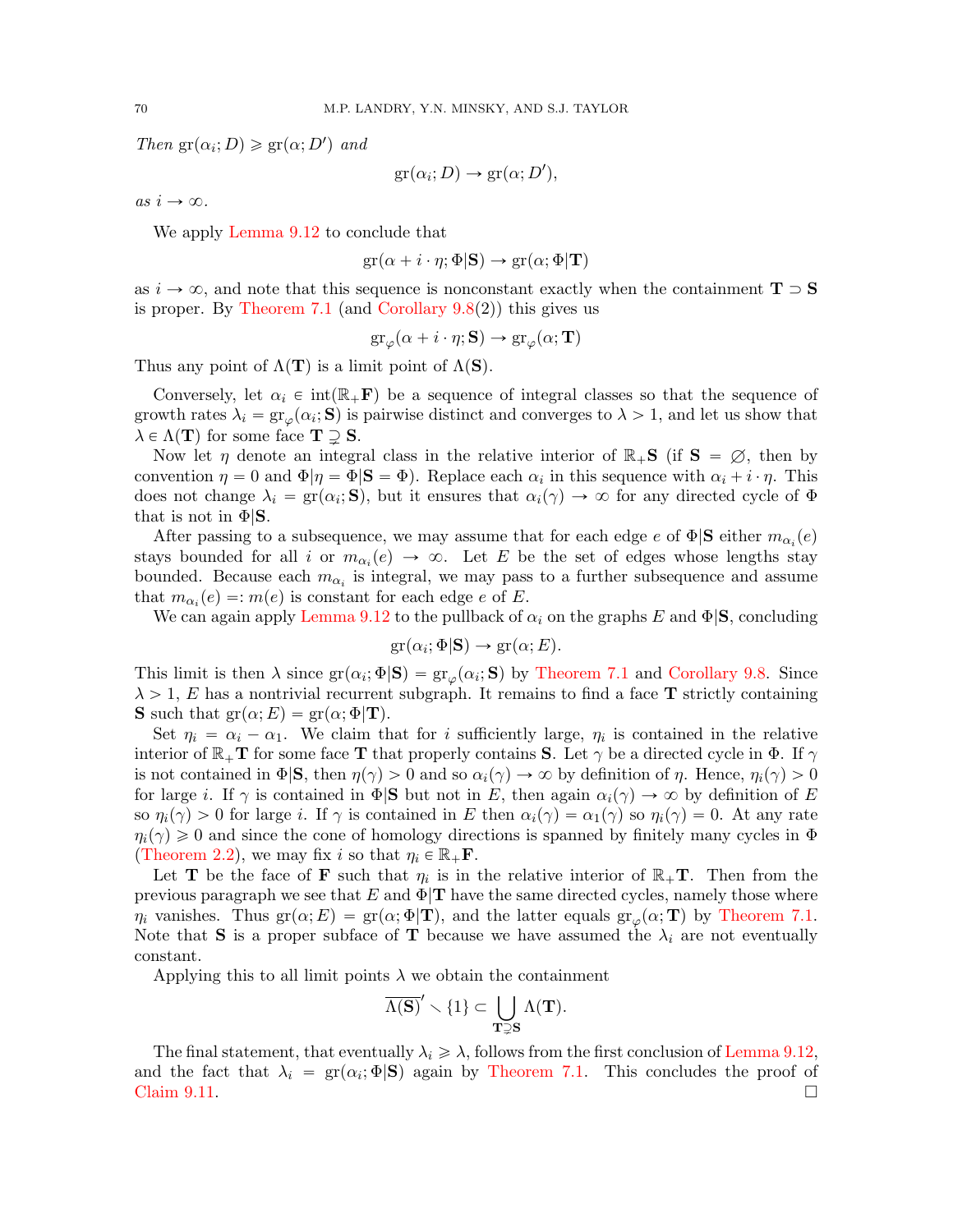The claim now immediately implies that  $\overline{\Lambda}$  is well-ordered by  $\geq$  and that the length of the derived sequence is bounded above by  $\dim(H^1(M;\mathbb{R}))$ . Compactness of  $\overline{\Lambda}$  was previously observed by Leininger (see also [\[Fri82a,](#page-71-10) Theorem A]), but it also follows from our setup. First recall that as in the proof of [Claim 9.11,](#page-68-1) the pullback to  $\Phi$  of each integral class  $\alpha$  in  $\mathbb{R}_+$ **F** can be represented by a nonnegative, integral cocycle  $m_{\alpha}$  that is positive on directed cycles of Φ. By [Theorem 7.1,](#page-54-0) to show that  $\Lambda$  is bounded above, it suffices to show that  $\text{gr}_{\Phi}([m])$ is uniformly bounded over all nonnegative, integral cocycles  $m$  representing a positive class  $[m] \in H^1(\Phi)$ . This is straightforward: if m is such a cocycle, then we obtain another such cocycle m' by declaring that  $m'(e) = 0$  if  $m(e) = 0$  and  $m'(e) = 1$  otherwise, for each directed edge e of  $\Phi$ . Since m is integral and nonnegative,  $m'(e) \leq m(e)$  for all directed edges e of **Φ.** This implies that  $gr_{\Phi}([m]) \leq gr_{\Phi}([m'])$ . But since there are only finitely many cocycles taking values in  $\{0, 1\}$ , there is a maximum to their growth rates (after restricting to the ones that are positive on directed cycles). Hence,  $\Lambda$  is bounded and so  $\overline{\Lambda}$  is compact.

It only remains to prove the additional items. The first item follows from the proof of [Claim 9.11.](#page-68-1) The second item follows from [Corollary 9.8\(](#page-67-0)3), since if  $(\alpha_i)$  is a sequence of classes with  $\text{gr}(\alpha_i) \to x > 1$ , then for all  $n \in \mathbb{N}$  we have  $\text{gr}(n\alpha_i) = \text{gr}(\alpha_i)^{\frac{1}{n}} \to x^{\frac{1}{n}}$ . Finally, for the third item, it is easy to see (again by Corollary  $9.8(3)$ ) that the derived length is maximal if and only if for some  $\eta$  in the relative interior of a top dimensional face **S** of **F**, there are infinitely many closed primitive orbits that are  $\eta$ -null. All such orbits must represent a multiple of the vertex of the cone of homology directions that is dual to  $\mathbb{R}_+$ **S**. This completes the proof.  $\Box$ 

We conclude with a proof of Lemma  $9.12$ . For condition (1) it suffices to assume that the pullbacks to  $H^1(D')$  converge, but we will only need the weaker statement. Also, condition (3) could be replaced by the condition that  $gr(\alpha; D') \geq 1$ , i.e. that D' contains a directed cycle, but we have chosen to state [Lemma 9.12](#page-68-0) so that it can be directly applied in the proof of [Theorem 9.10.](#page-68-2)

Proof of [Lemma 9.12.](#page-68-0) Set  $\lambda_i = \text{gr}(\alpha_i; D)$  and  $\lambda = \text{gr}(\alpha; D')$ . Clearly,  $\lambda \leq \lambda_i$  since  $D' \subset D$ . We can also see that  $\lambda_i$  are bounded above: for i sufficiently large  $\alpha_i(\gamma) \geq \alpha_1(\gamma)$  for all directed cycles  $\gamma$  of D and this implies that  $gr(\alpha_i; D) \leq gr(\alpha_1; D)$ . Thus it suffices to show that any accumulation point  $\mu \geq \lambda$  of  $(\lambda_i)$  is equal to  $\lambda$ .

Let  $P_D$  be the Perron polynomial of D. From eq.  $(2.2)$ , we see that this is a sum

$$
P_D = P_{D'} + N,
$$

where  $P_{D'}$  is the Perron polynomial of  $D'$  consisting of the terms of  $P_D$  that correspond to cycles contained in  $D'$  and where  $N$  has terms corresponding to cycles that are not contained in  $D'$ . Specializing (as in [Section 2.3\)](#page-7-0), we get

$$
P_D^{\alpha_i}(t^{-1}) = P_{D'}^{\alpha}(t^{-1}) + N^{\alpha_i}(t^{-1}),
$$

where the largest real root of  $P_D^{\alpha_i}(t^{-1})$  is  $\lambda_i$  and the largest real root of  $P_{D'}^{\alpha}(t^{-1})$  is  $\lambda$  (see [\[McM15,](#page-72-1) Theorem 1.2]), unless  $\overline{D}'$  contains no directed cycles. In this last case, we would have that  $P_{D'} = 1$  and  $\lambda = 0$ .

Since the  $\alpha_i$  blow up on loops not in D',  $N^{\alpha_i}(t^{-1})$  is a finite sum of terms of the form  $at^{-x_i}$  where  $x_i \to \infty$  as  $i \to \infty$ .

Let  $\mu$  be an accumulation point of  $(\lambda_i)$ . Then  $\mu \geq \lambda > 1$ . Passing to a subsequence we may assume  $\lambda_i \rightarrow \mu$ , and plugging into the specializations we obtain

$$
0 = P_{D'}^{\alpha}(\lambda_i^{-1}) + N^{\alpha_i}(\lambda_i^{-1}).
$$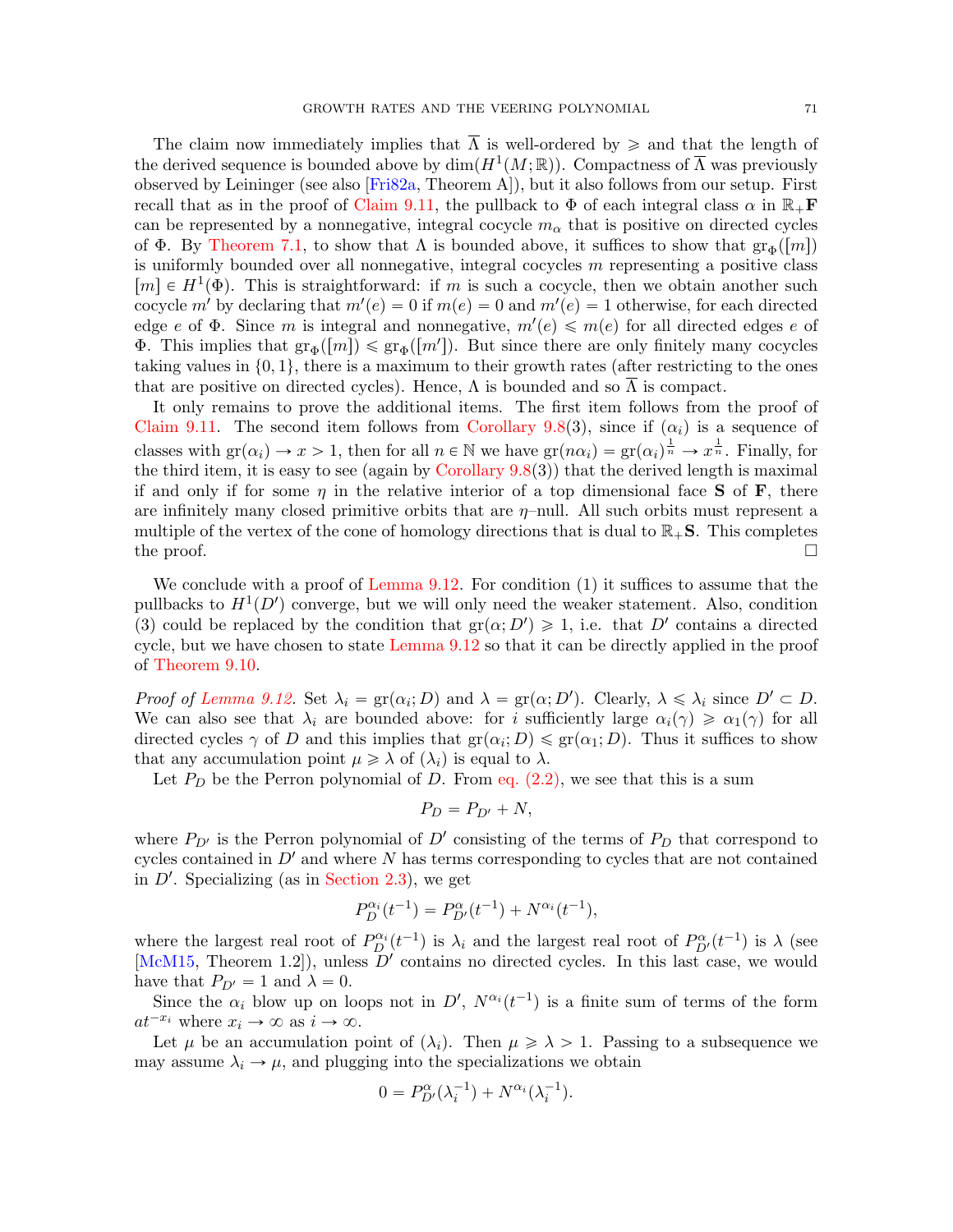Then using the above description of  $N^{\alpha_i}$  and that fact that  $\lambda_i \to \mu > 1$ , we see that  $N^{\alpha_i}(\lambda_i^{-1}) \to 0$  as  $i \to \infty$ . So by continuity of  $P_{D'}^{\alpha}(t^{-1})$ , we get that  $\mu$  is a root of  $P_{D'}^{\alpha}(t^{-1})$ . Since  $\lambda$  is the largest root, we conclude  $\mu = \lambda$ . This completes the proof.

## **REFERENCES**

- <span id="page-71-8"></span>[Ago08] Ian Agol, Criteria for virtual fibering, J. Topol. 1 (2008), no. 2, 269–284.
- [Ago11] , Ideal triangulations of pseudo-Anosov mapping tori, Topology and geometry in dimension three 560 (2011), 1–17.
- <span id="page-71-0"></span>[Ano63] D. V. Anosov, Ergodic properties of geodesic flows on closed riemannian manifolds of negative curvature, Dokl. Akad. Nauk SSSR 151 (1963), 1250–1252.
- [AT21] Ian Agol and Chi Cheuk Tsang, Dynamics of veering triangulations: infinitesimal components of their flow graphs and applications, In preparation, 2021.
- <span id="page-71-5"></span>[CLR94] Daryl Cooper, DD Long, and Alan W Reid, Bundles and finite foliations, Inventiones mathematicae 118 (1994), no. 1, 255–283.
- <span id="page-71-9"></span>[Fen92] Sérgio R Fenley, Asymptotic properties of depth one foliations in hyperbolic 3-manifolds, Journal of Differential Geometry 36 (1992), no. 2, 269–313.
- [Fen99a] Sérgio Fenley, *Foliations with good geometry*, J. Amer. Math. Soc. 12 (1999), no. 3, 619–676.
- <span id="page-71-6"></span>[Fen99b] Sérgio R Fenley, Surfaces transverse to pseudo-anosov flows and virtual fibers in 3-manifolds, Topology 38 (1999), no. 4, 823–859.
- [Fen03] , Pseudo-anosov flows and incompressible tori, Geom. Dedicata. 99 (2003), no. 1, 61–102.
- [Fen12] Sérgio Fenley, Ideal boundaries of pseudo-anosov flows and uniform convergence groups with connections and applications to large scale geometry, Geom. Topol. **16** (2012), no. 1, 1–110.
- <span id="page-71-2"></span>[FG13] David Futer and François Guéritaud, Explicit angle structures for veering triangulations, Algebraic & Geometric Topology 13 (2013), no. 1, 205–235.
- <span id="page-71-1"></span>[FM01] Sérgio Fenley and Lee Mosher, Quasigeodesic flows in hyperbolic 3-manifolds, Topology 40 (2001), no. 3, 503–537.
- [FO84] William Floyd and Ulrich Oertel, Incompressible surfaces via branched surfaces, Topology 23 (1984), no. 1, 117–125.
- [Fri79] David Fried, Fibrations over  $S^1$  with pseudo-Anosov monodromy, Travaux de Thurston sur les surfaces (translated to English by Djun Kim and Dan Margalit, Astérisque, no. 66-67, Société mathématique de France, 1979, pp. 251–266 (en).
- <span id="page-71-10"></span>[Fri82a] , Flow equivalence, hyperbolic systems and a new zeta function for flows, Comment. Math. Helv. 57 (1982), no. 1, 237–259.
- <span id="page-71-4"></span>[Fri82b] , The geometry of cross sections to flows, Topology 21 (1982), no. 4, 353–371.
- [FTW20] David Futer, Samuel J Taylor, and William Worden, Random veering triangulations are not geometric, Groups Geom. Dyn. 14 (2020), no. 3, 1077–1126.
- <span id="page-71-7"></span>[Ful93] William Fulton, Introduction to toric varieties, Annals of mathematics studies, Princeton Univ. Press, Princeton, NJ, 1993.
- [GO89] David Gabai and Ulrich Oertel, Essential laminations in 3-manifolds, Annals of Mathematics 130 (1989), no. 1, 41–73.
- [Gué16] François Guéritaud, Veering triangulations and cannon–thurston maps, J. Topol. 9 (2016), no. 3, 957–983.
- [Hir10] Eriko Hironaka, Small dilatation mapping classes coming from the simplest hyperbolic braid, Algebr. Geom. Topol. 10 (2010), no. 4, 2041–2060.
- [HIS16] Craig D Hodgson, Ahmad Issa, and Henry Segerman, Non-geometric veering triangulations, Experimental Mathematics 25 (2016), no. 1, 17–45.
- [HRST11] Craig D Hodgson, J Hyam Rubinstein, Henry Segerman, and Stephan Tillmann, Veering triangulations admit strict angle structures, Geom. Topol. 15 (2011), no. 4, 2073–2089.
- [KKT13] Eiko Kin, Sadayoshi Kojima, and Mitsuhiko Takasawa, Minimal dilatations of pseudo-anosovs generated by the magic 3–manifold and their asymptotic behavior, Algebr. Geom. Topol. 13 (2013), no. 6, 3537–3602.
- [Lac00] Marc Lackenby, Taut ideal triangulations of 3–manifolds, Geom. Topol. 4 (2000), no. 1, 369–395.
- [Lan18] Michael Landry, Taut branched surfaces from veering triangulations, Algebr. Geom. Topol. 18 (2018), no. 2, 1089–1114.
- <span id="page-71-3"></span>[Lan19] , Stable loops and almost transverse surfaces, arXiv preprint arXiv:1903.08709 (2019).